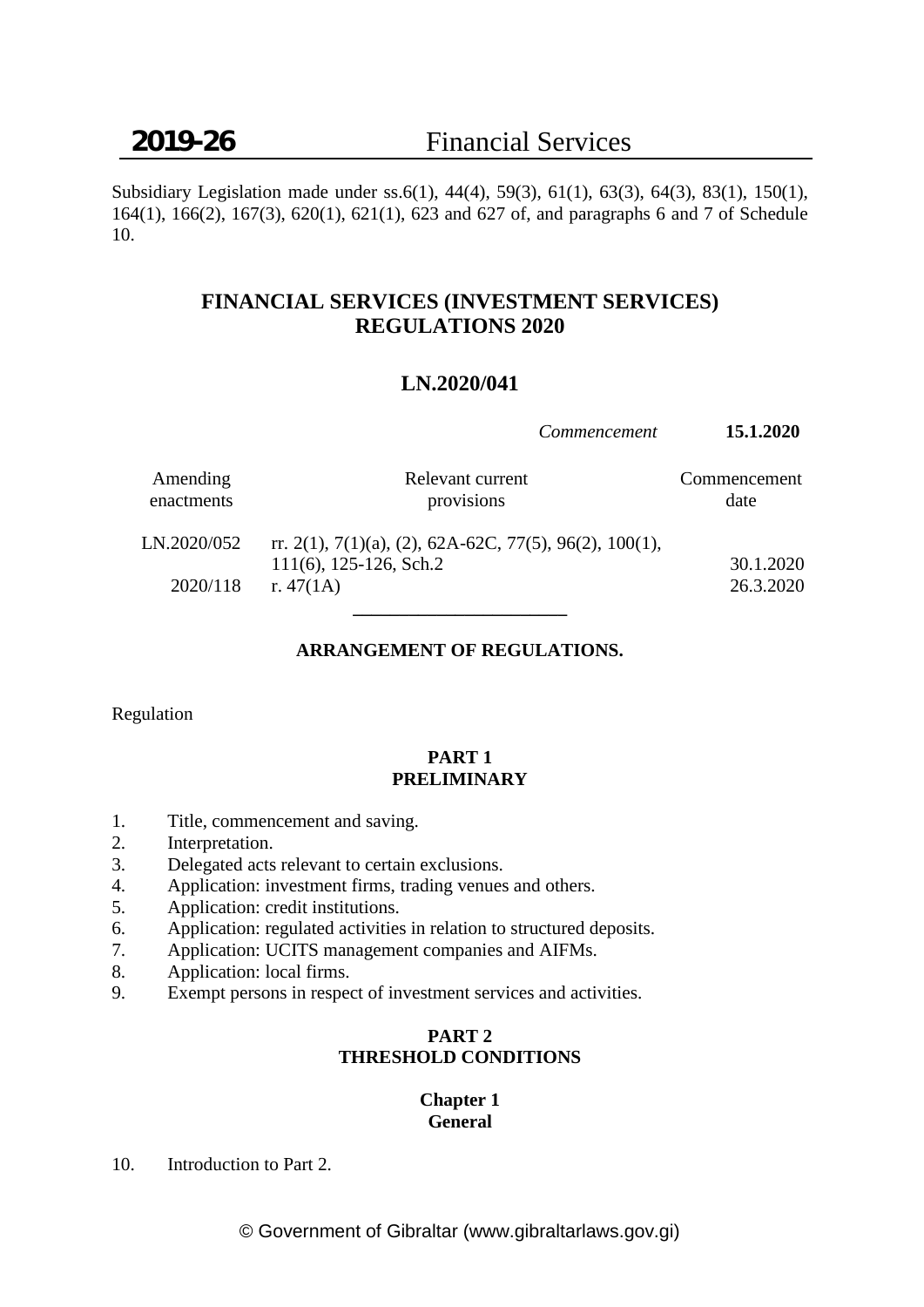## **2020/041 FINANCIAL SERVICES (INVESTMENT SERVICES) REGULATIONS 2020**

11. Consultation with competent authorities before giving permission.

#### **Chapter 2 Investment firms**

- 12. Scope of permission: investment firms.
- 13. Location of offices.
- 14. Capital requirements.
- 15. Membership of investor compensation scheme.
- 16. Non-executive directorships.
- 17. Management body.
- 18. Controllers and close links.
- 19. Specific information requirements for OTFs.

#### **Chapter 3 Regulated markets**

- 20. General requirements: regulated markets and market operators.
- 21. Financial resources.
- 22. Market operator operating an MTF or OTF.

### **PART 3 CONDUCT OF BUSINESS**

#### **Chapter 1 Investment firms**

#### *Tied agents*

- 23. Obligations of investment firm when appointing tied agents.
- 24. Obligations of tied agent.
- 25. Responsibility of investment firm for tied agent: general.
- 26. Responsibility of investment firm for tied agent outside Gibraltar.
- 27. Registration of tied agents.
- 28. Supervision of tied agents.

#### *Record-keeping*

29. Telephone and other records.

*Safeguarding of client financial instruments and funds*

- 30. Safeguarding of client financial instruments and funds.
- 31. Depositing client financial instruments.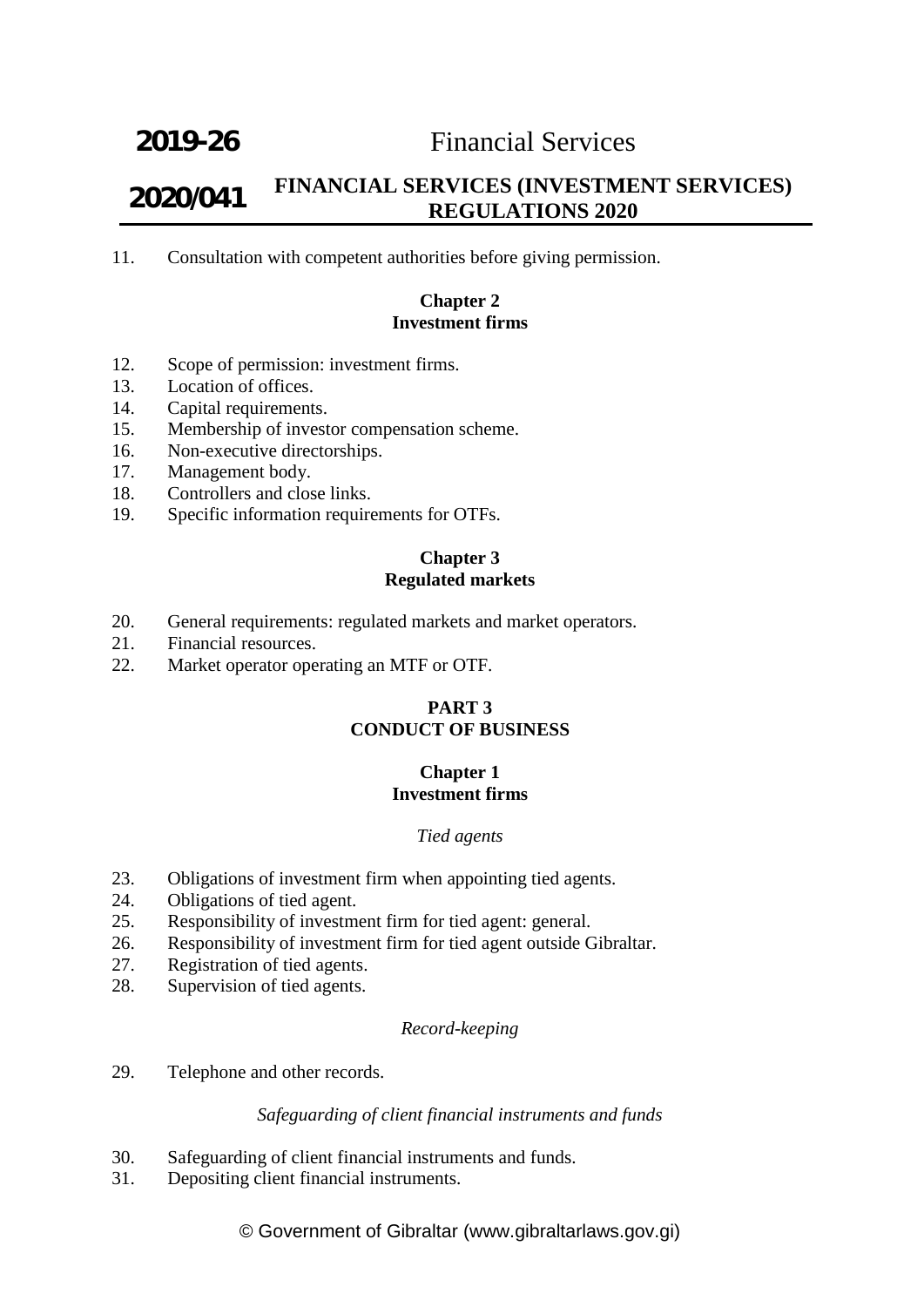## FINANCIAL SERVICES (INVESTMENT SERVICES) 2020/041 **REGULATIONS 2020**

- 32. Depositing client funds.
- 33. Use of client financial instruments.
- 34. Inappropriate use of title transfer collateral arrangements.

*Algorithmic trading*

35. Algorithmic trading.

Investor protection: general principles

36. General principles and information to clients.

#### *Inducements*

- 37. Inducements.
- 38. Inducements: advice on independent basis or portfolio management.
- 39. Inducements in relation to research.

#### *Provisions to ensure investor protection*

- 40. Assessing suitability and appropriateness and reporting to clients.
- 41. Provision of services through another investment firm.
- 42. Obligation to execute orders on terms most favourable to client.
- 43. Client order handling rules.

#### *Transactions with eligible counterparties*

44. Transactions executed with eligible counterparties.

#### **Chapter 2 Regulated markets**

- 45. Compliance.
- 46. Systems resilience, circuit breakers and electronic trading.
- 47. Tick sizes.
- 48. Admission of financial instruments to trading.
- 49. Provisions regarding CCP and clearing and settlement arrangements.
- 50. Trading on a regulated market governed by Gibraltar law.

#### **PART 4 CORPORATE GOVERNMENT AND RISK MANAGEMENT**

#### **Chapter 1**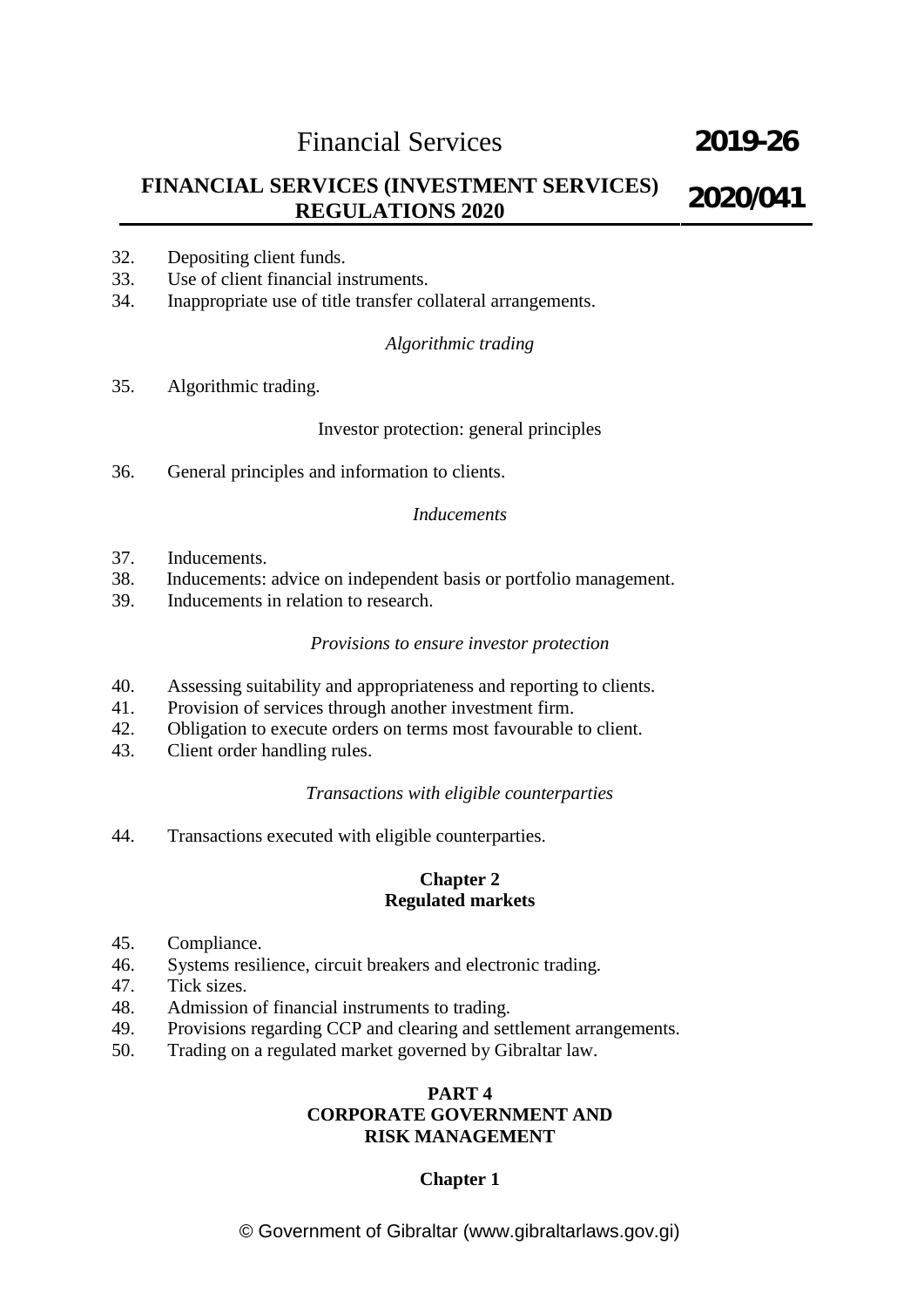## **2020/041 FINANCIAL SERVICES (INVESTMENT SERVICES) REGULATIONS 2020**

#### **Investment firms**

- 51. Management body.
- 52. Organisational requirements: investment firms.
- 53. Product governance: firms manufacturing financial instruments.
- 54. Product governance obligations for distributors.
- 55. Governance arrangements concerning safeguarding of client assets.
- 56. Conflicts of interest.
- 57. Monitoring compliance with MTF or OTF rules etc.

#### **Chapter 2 Regulated markets**

- 58. Requirements for management body of market operator.
- 59. Requirements relating to persons exercising significant influence over regulated market.
- 60. Organisational requirements: regulated markets.
- 61. Access to regulated market.
- 62. Monitoring compliance with regulated market rules and other legal obligations.
- 62A. Complaints.
- 62B. Co-operation with GFSC and Government.
- 62C. General notification obligations.

#### **Chapter 3 Specific requirements for trading venues**

#### *MTFs and OTFs*

- 63. Trading process and transaction finalisation in an MTF or OTF
- 64. Specific operating requirements for MTFs.
- 65. Specific operating requirements for OTFs.
- 66. SME growth markets.

#### *All trading venues*

- 67. Synchronisation of business clocks.
- 68. Position limits and position management controls in commodity derivatives.
- 69. Position reporting by categories of position holders.

#### **PART 5 PRUDENTIAL REQUIREMENTS**

*Investment firms*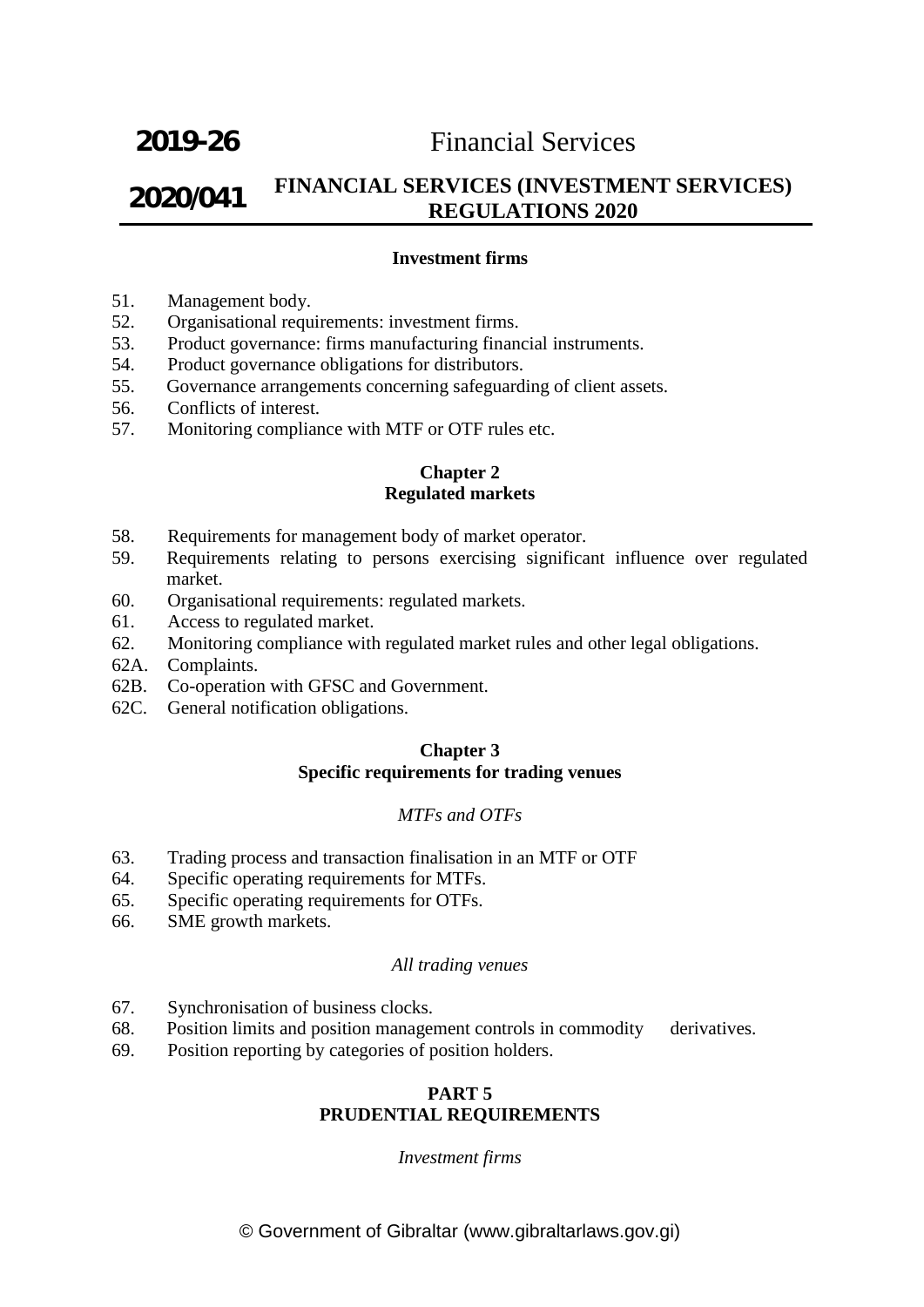## FINANCIAL SERVICES (INVESTMENT SERVICES) 2020/041 **REGULATIONS 2020**

70**.** Application of the Financial Services (Credit Institutions and Capital Requirements) Regulations 2020.

#### *Regulated markets*

71. Regulated markets: sufficient financial resources.

#### **PART 6 NOTIFICATION AND REPORTING**

- 72. Management body.
- 73. Duty to notify changes.
- 74. Notification of controllers etc.
- 75. Reports by external auditors.
- 76. Relations with auditors.
- 77. Reporting of contraventions.

#### **PART 7 FREEDOM OF ESTABLISHMENT AND FREEDOM TO PROVIDE SERVICES**

#### **Chapter 1 EEA firms**

78. Application and interpretation of Chapter 1.

#### *Branch etc business*

- 79. EEA firms qualifying for authorisation: branches and tied agents in Gibraltar.
- 80. Changes to information provided under regulation 79.
- 81. General responsibilities of GFSC for branches and tied agents.
- 82. Business of branches and tied agents of EEA firms in Gibraltar.

#### *Services business*

- 83. EEA firms qualifying for authorisation: services.
- 84. Changes to information provided under regulation 83.
- 85. Business of EEA firms providing services in Gibraltar.

#### **Chapter 2 Gibraltar firms**

- 86. Application and interpretation of Chapter 2.
- 87. Extent of Gibraltar firm's services and activities in an EEA State.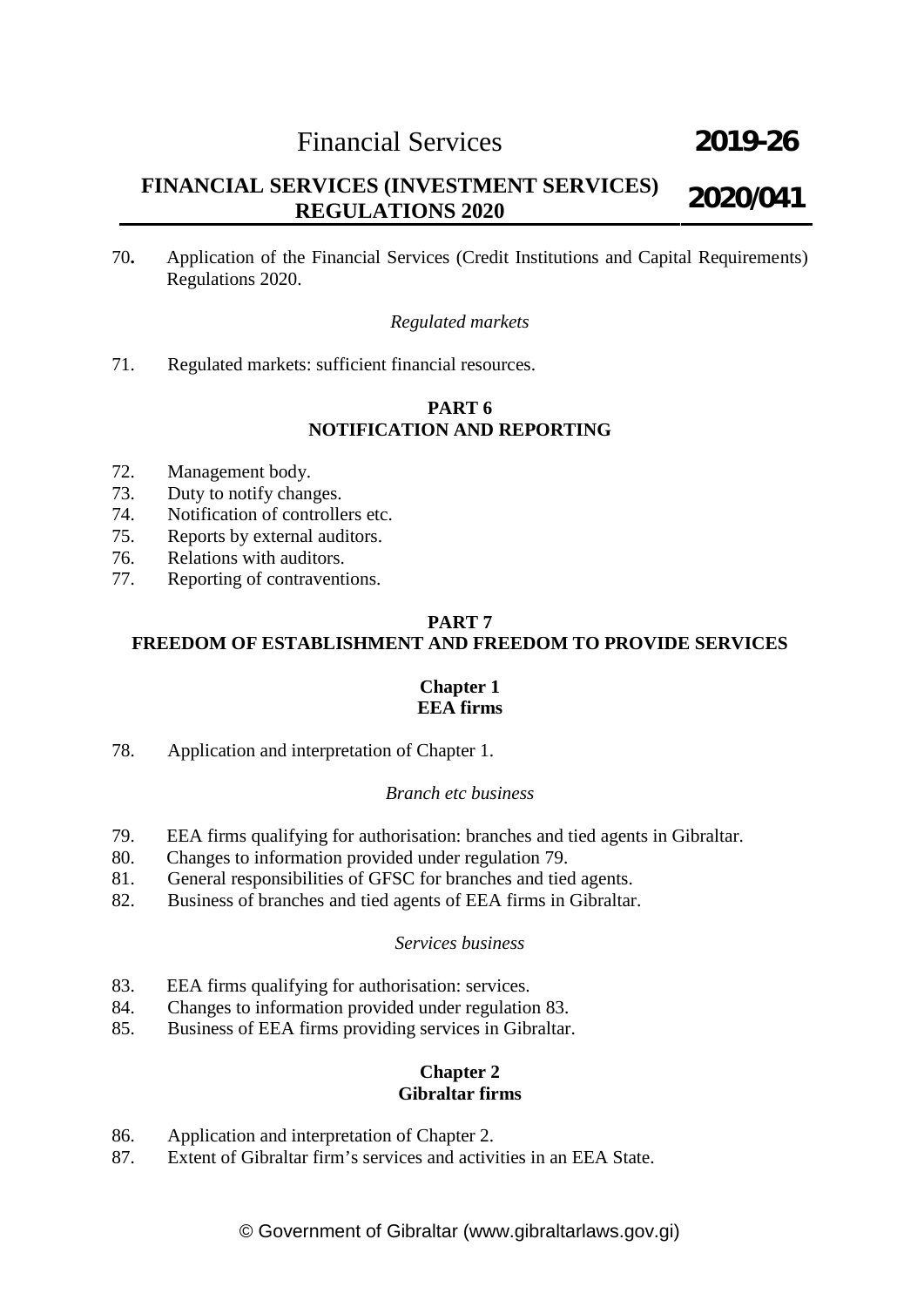## **2020/041 FINANCIAL SERVICES (INVESTMENT SERVICES) REGULATIONS 2020**

#### *Branch etc business*

- 88. Gibraltar firms: branches and tied agents in an EEA State.
- 89. Changes to information provided under regulation 88.
- 90. Business of branches and tied agents of Gibraltar firms in an EEA State.

#### *Services business*

- 91. Gibraltar firms: services in an EEA State.
- 92. Changes to information provided under regulation 91.
- 93. Business of Gibraltar firms providing services in an EEA State.

#### **Chapter 3 Access to trading venues and settlement systems**

*Access to trading facilities in an EEA State*

94. Facilitating access to MTFs or OTFs operated from an EEA State.

#### *Access to trading facilities in Gibraltar*

- 95. Access to regulated markets in Gibraltar.
- 96. Facilitating access to MTFs or OTFs operated from Gibraltar.
- 97. Access to CCP, clearing and settlement systems and right to designate settlement system.
- 98. CCP, clearing and settlement arrangements for MTFs in Gibraltar.

#### **Chapter 4 Third country firms**

- 99. Requirements applying to third country firm.
- 100. Services provided at the client's exclusive initiative.

### **PART 8 REGULATORY POWERS**

#### *Intervention*

101. Additional powers.

#### *Sanctions*

- 102. Sanctioning powers.
- 103. Additional persons subject to powers.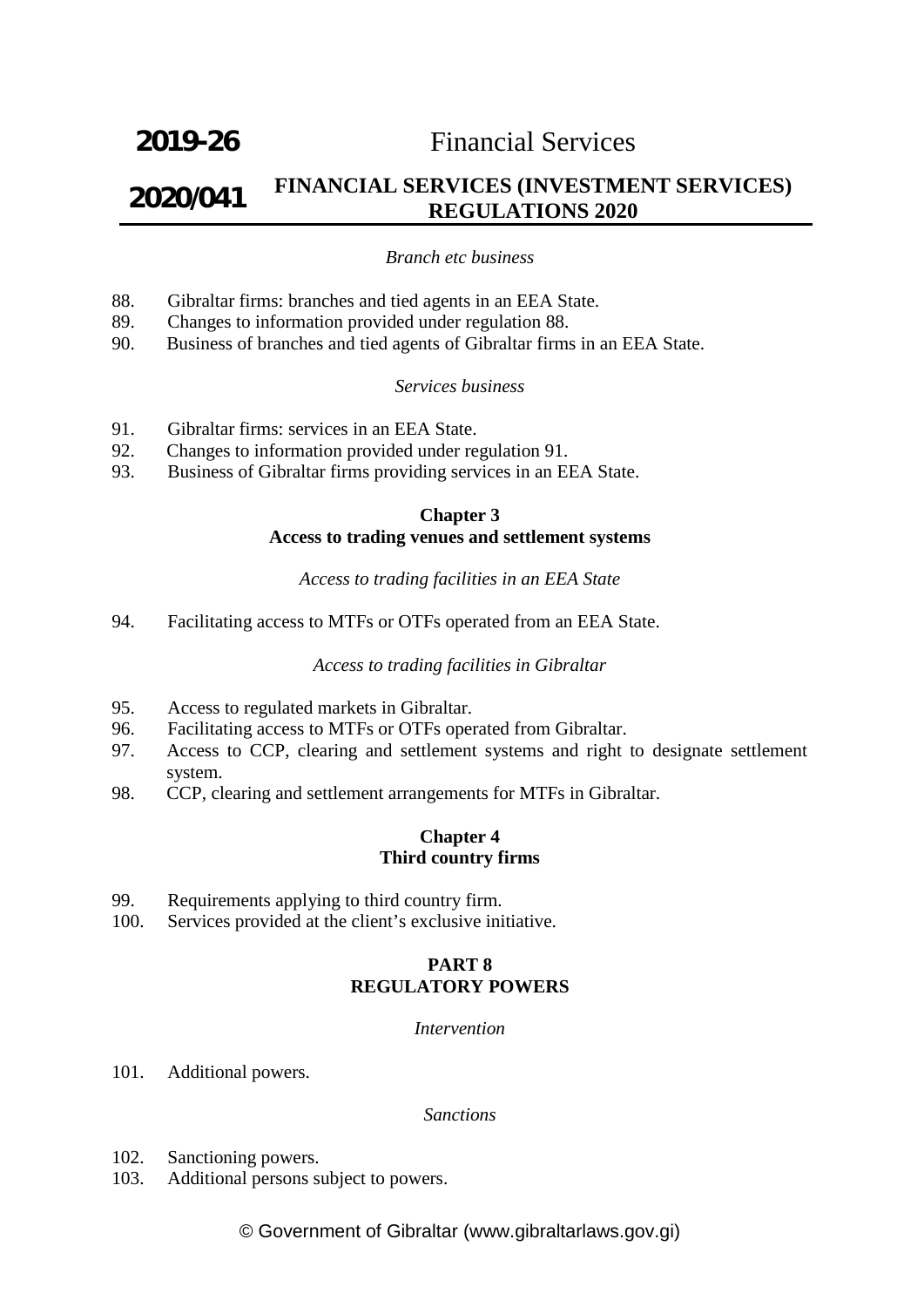## FINANCIAL SERVICES (INVESTMENT SERVICES) 2020/041 **REGULATIONS 2020**

- 104. Additional power: management prohibition order.
- 105. Additional power: market participation suspension order.
- 106. Maximum amounts of administrative penalty.
- 107. Publication of sanctioning action.

#### *GFSC acting as host State competent authority*

- 108. Powers as host State competent authority.
- 109. Precautionary measures as host State competent authority.

#### **PART 9 MISCELLANEOUS**

- 110. The Register: investment services and investment activities.
- 111. Application of MiFIR.
- 112. Codes of practice.
- 113. Civil proceedings for loss.

#### *Monitoring compliance and notifying ESMA*

- 114. GFSC duties to monitor compliance by investment firms.
- 115. GFSC duties to monitor compliance by regulated markets.
- 116. Notifying ESMA: permissions and regulated markets.

### *Cooperation*

- 117. Cooperation and exchange of information with ESMA.
- 118. Obligation to cooperate.
- 119. Cooperation between competent authorities.
- 120. Refusal to co-operate.<br>121. Binding mediation.
- Binding mediation.
- 122. Cooperation agreements with third countries.

#### *Confidentiality and exchange of information*

- 123. Professional secrecy.
- 124. Exchange of information.

#### *Conduct of investment services in United Kingdom*

- 125. Notice in respect of UK investment services.
- 126. Obligation to participate in UK Scheme.

#### **SCHEDULE 1**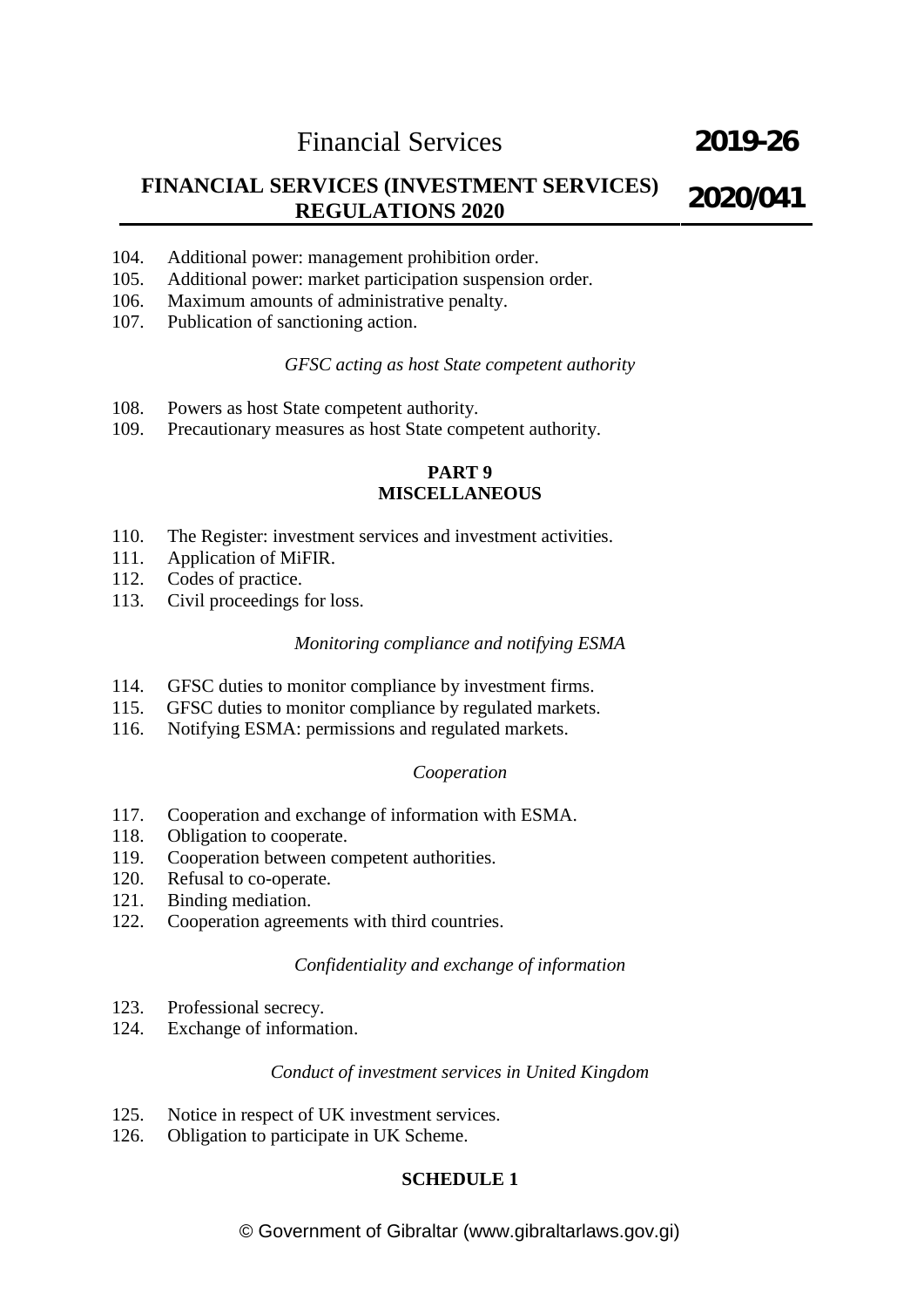## **2020/041 FINANCIAL SERVICES (INVESTMENT SERVICES) REGULATIONS 2020**

#### **PROFESSIONAL CLIENTS**

**SCHEDULE 2 NOTIFICATIONS OF EVENTS AND CIRCUMSTANCES**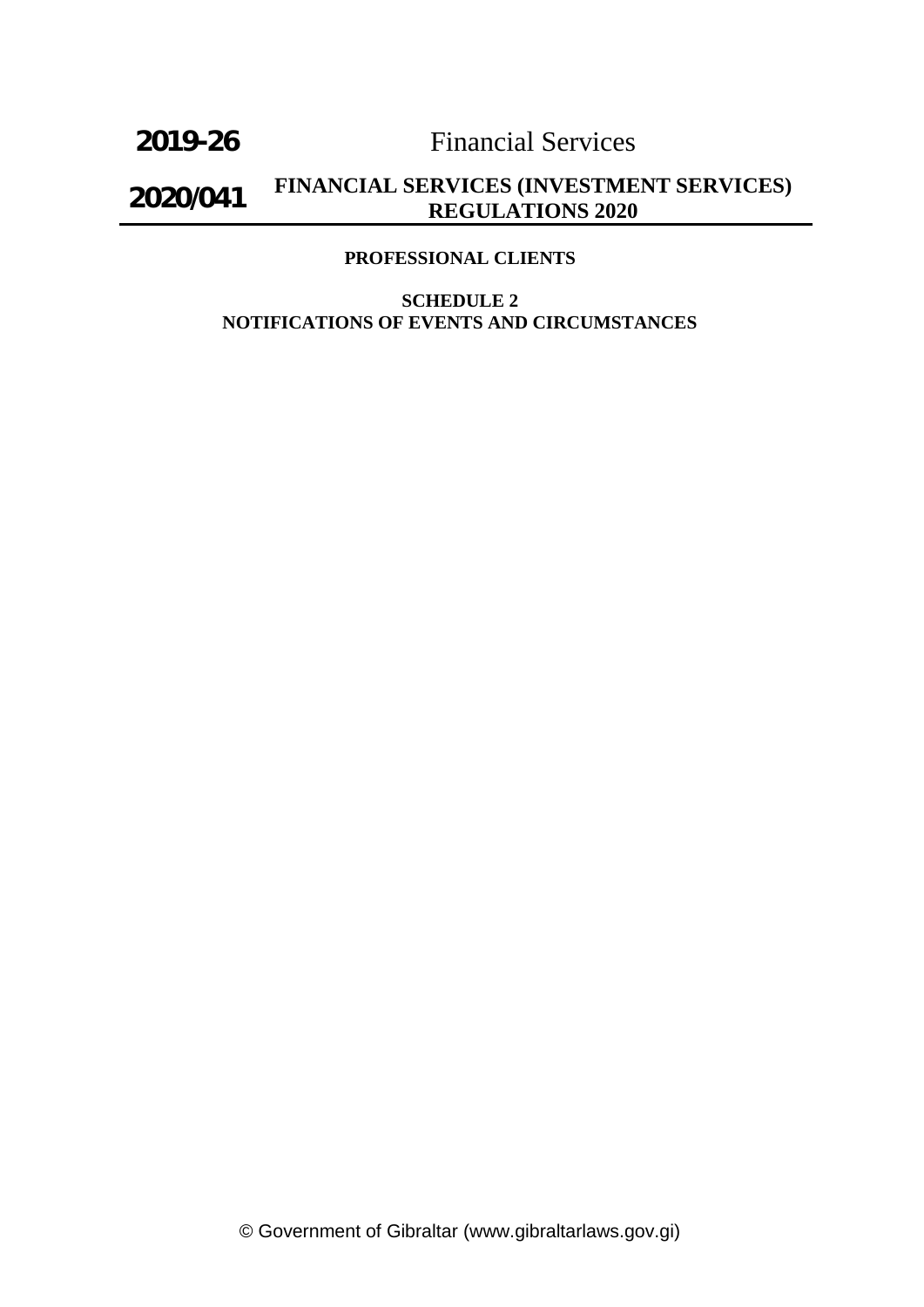## FINANCIAL SERVICES (INVESTMENT SERVICES) 2020/041 **REGULATIONS 2020**

*In exercise of the powers conferred on the Minister by sections 6(1), 44(4), 59(3), 61(1), 63(3), 64(3), 83(1), 150(1), 164(1), 166(2), 167(3), 620(1), 621(1), 623 and 627 of, and paragraphs 6 and 7 of Schedule 10 to, the Financial Services Act 2019, as read with section 23(g)(i) of the Interpretation and General Clauses Act, and on the Government by section 23(g)(ii) of that Act and by all other enabling powers, the Minister and the Government have made the following Regulations.*

#### **PART 1 PRELIMINARY**

#### **Title, commencement and saving.**

1.(1) These Regulations may be cited as the Financial Services (Investment Services) Regulations 2020.

- (2) These Regulations come into operation on the day of publication.
- (3) Any transitional exemption in respect of any C6 energy derivative contract–
	- (a) which was granted by the GFSC under section 117(1) of the Markets in Financial Instruments Act 2018, on the terms specified in Article 95 of the MiFID 2 Directive: and
	- (b) which has effect immediately before the date specified in sub-regulation (2),

continues to have effect on and after that date until 3 January 2021.

#### **Interpretation.**

2.(1) In these Regulations, unless the context otherwise requires–

"the Act" means the Financial Services Act 2019;

"branch" means a place of business which–

- (a) is a part of an investment firm (other than its head office);
- (b) has no legal personality; and
- (c) provides investment services or performs investment activities and any ancillary services for which the investment firm is authorised;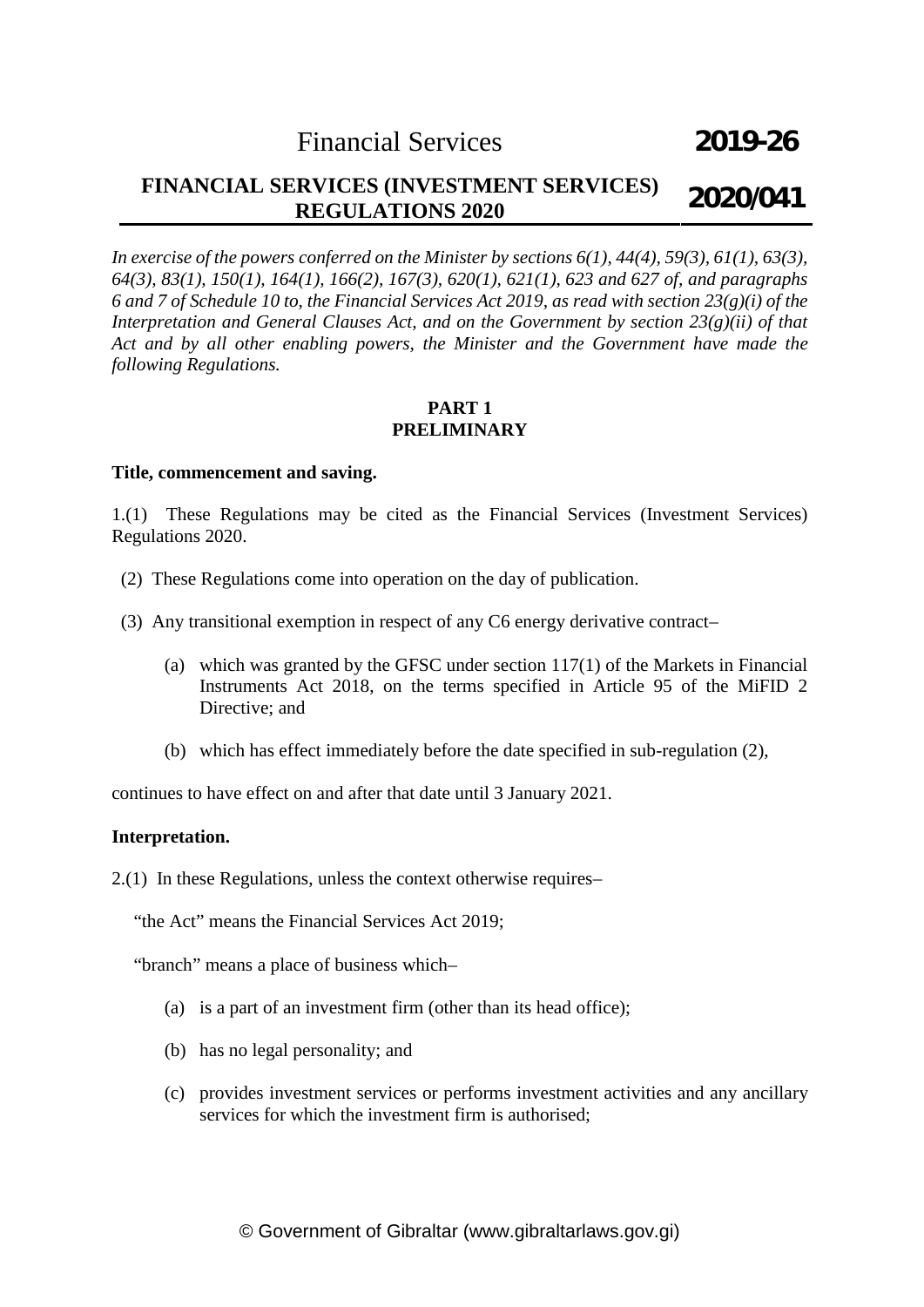## **2020/041 FINANCIAL SERVICES (INVESTMENT SERVICES) REGULATIONS 2020**

and for the purposes of this definition, all of the places of business set up in the same EEA State by an investment firm with headquarters in another EEA State are to be regarded as a single branch;

"CCP" (central counterparty) has the meaning given in Regulation (EU) No 648/2012;

"certificates" has the meaning given in MiFIR;

"close links" means a situation in which two or more persons are linked–

- (a) by participation in the ownership or control of 20% or more of the voting rights or capital of an undertaking;
- (b) by a control relationship, being–
	- (i) a relationship between a parent undertaking and a subsidiary, in any of the cases referred to in Article 22(1) and (2) of the Accounting Directive; or
	- (ii) a similar relationship between any person and an undertaking;

and for the purposes of this paragraph a subsidiary undertaking of a subsidiary undertaking is also to be considered to be a subsidiary of the parent undertaking which is at the head of those undertakings; or

(c) permanently to one and the same person by a control relationship (within the meaning of paragraph (b);

"competent authority" means–

- (a) in Gibraltar, the GFSC; and
- (b) in an EEA State, an authority designated in that State under Article 67 of the MiFID 2 Directive;
- "cross-selling practice" means the offering of an investment service together with another service or product as part of a package or as a condition for the same agreement or package;
- "depositary receipts" means those securities which are negotiable on the capital market and which represent ownership of the securities of a non-domiciled issuer while being able to be admitted to trading on a regulated market and traded independently of the securities of the non-domiciled issuer;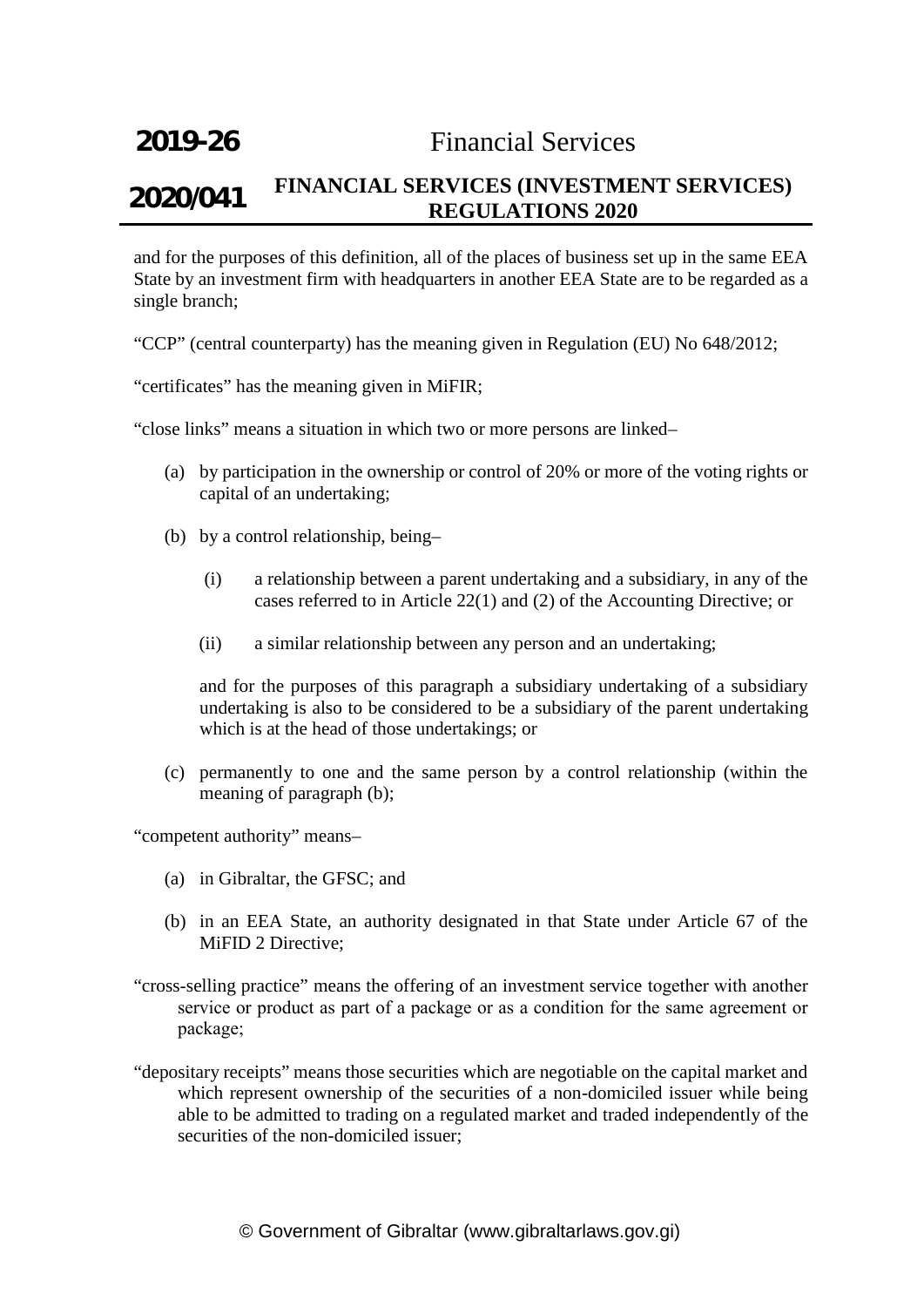## FINANCIAL SERVICES (INVESTMENT SERVICES) 2020/041 **REGULATIONS 2020**

"exchange-traded fund" means a fund of which at least one unit or share class is traded throughout the day on at least one trading venue and with at least one market maker which acts to ensure that the price of its units or shares on the trading venue does not vary significantly from its net asset value and, where applicable, its indicative net asset value;

"home State" means–

- (a) in the case of an investment firm–
	- (i) which is an individual, the EEA State in which its head office is situated;
	- (ii) which is a legal person, the EEA State in which its registered office is situated; or
	- (iii) which under its national law has no registered office, the EEA State in which its head office is situated;
- (b) in the case of a regulated market–
	- (i) the EEA State in which the regulated market is registered; or
	- (ii) which under its national law has no registered office, the EEA State in which the head office of the regulated market is situated;
- (c) in the case of an APA, CTP or ARM–
	- (i) which is an individual, the EEA State in which its head office is situated;
	- (ii) which is a legal person, the EEA State in which its registered office is situated; or
	- (iii) which under its national law has no registered office, the EEA State in which its head office is situated:

"host State" means the EEA State, other than the home State, in which–

- (a) an investment firm has a branch or provides investment services or investment activities; or
- (b) a regulated market provides appropriate arrangements to facilitate access to trading on its system by remote members or participants established in that State;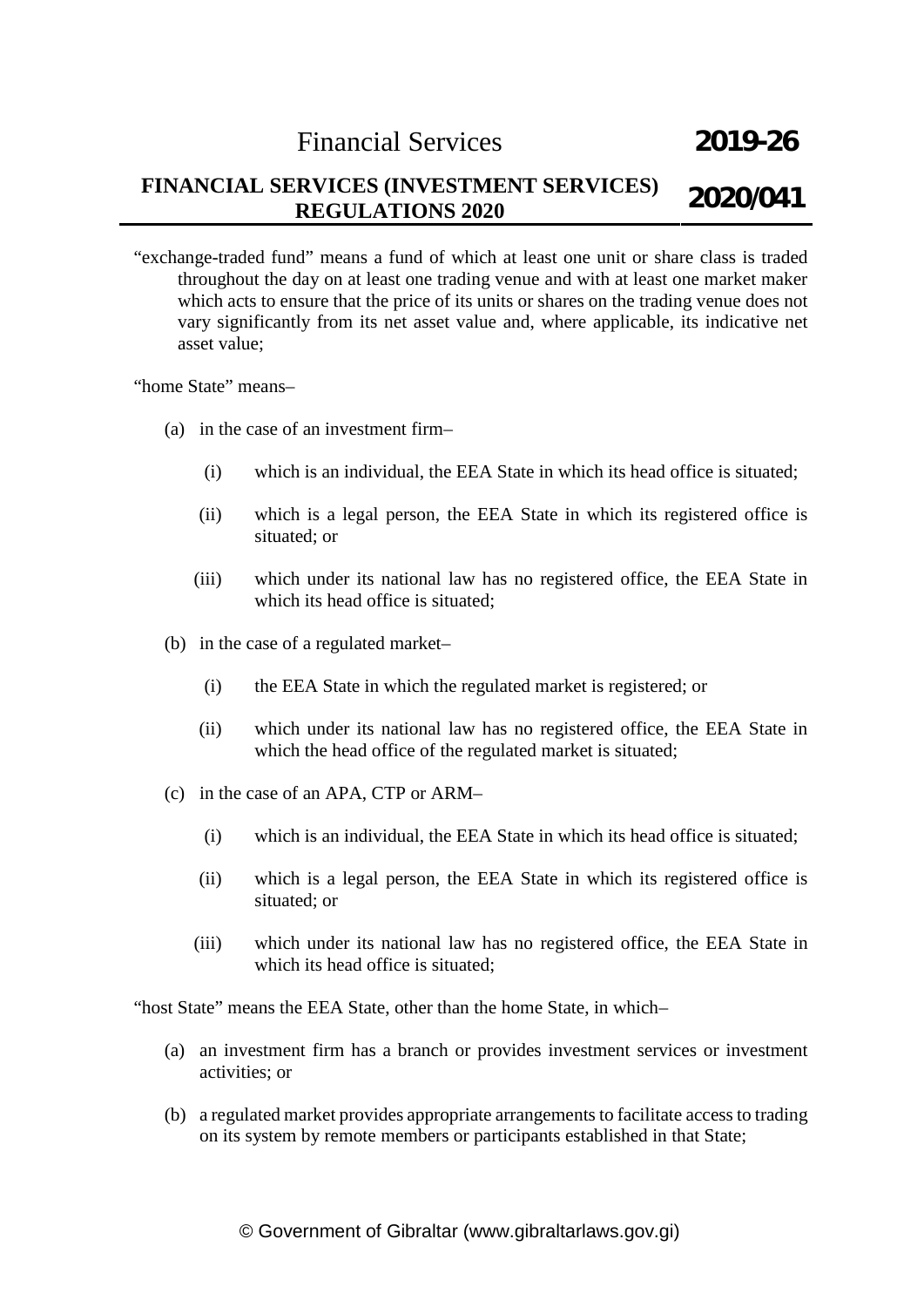## **2020/041 FINANCIAL SERVICES (INVESTMENT SERVICES) REGULATIONS 2020**

- "limit order" means an order to buy or sell a financial instrument at its specified price limit or better and for a specified size;
- "liquid market" means a market for a financial instrument or a class of financial instruments, where there are ready and willing buyers and sellers on a continuous basis, assessed in accordance with the following criteria, taking into consideration the specific market structures of the particular financial instrument or of the particular class of financial instruments–
	- (a) the average frequency and size of transactions over a range of market conditions, having regard to the nature and life cycle of products within the class of financial instrument;
	- (b) the number and type of market participants, including the ratio of market participants to traded instruments in a particular product;
	- (c) the average size of spreads, where available;

"local firm" has the meaning given in regulation  $4(1)$ ;

"management body"–

- (a) means the board of directors, committee of management or other body of an investment firm or market operator which is empowered to set the strategy, objectives and overall direction of the firm or the operator, and which oversees and monitors management decision-making; and
- (b) includes persons who effectively direct the business of the firm or operator;
- "matched principal trading" means a transaction where the facilitator interposes itself between the buyer and the seller to the transaction in such a way that it is never exposed to market risk throughout the execution of the transaction, with both sides executed simultaneously, and where the transaction is concluded at a price where the facilitator makes no profit or loss, other than a previously disclosed commission, fee or charge for the transaction;

"Part 7 permission" means permission under Part 7 of the Act;

"professional client" means a client meeting the criteria laid down in Schedule 1;

"qualifying money market fund" means a collective investment undertaking authorised under the UCITS Directive, or which is subject to supervision and, if applicable, authorised by an authority under the law of the authorizing EEA State, and which satisfies all of the following conditions–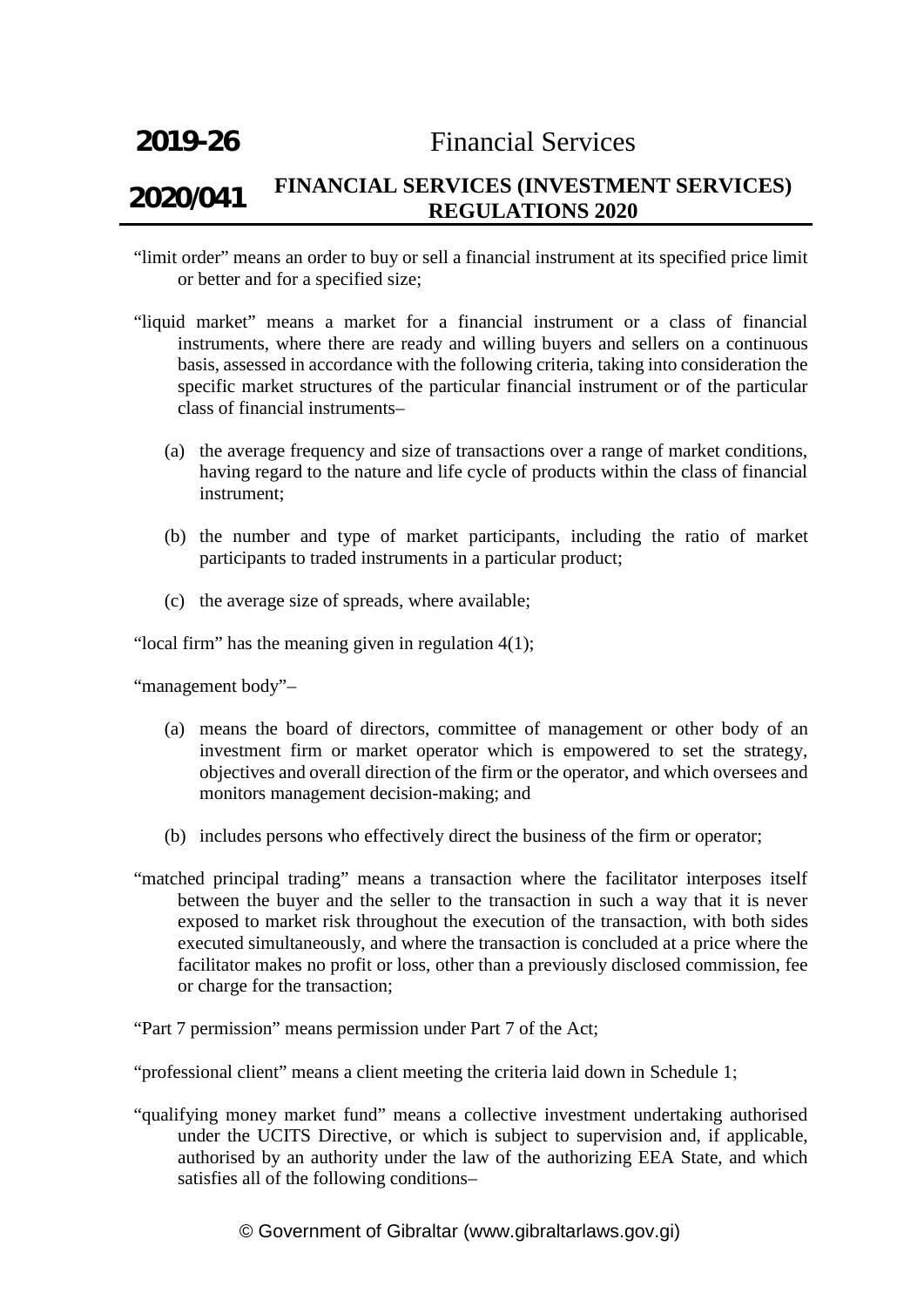## FINANCIAL SERVICES (INVESTMENT SERVICES) 2020/041 **REGULATIONS 2020**

- (a) its primary investment objective must be to maintain the net asset value of the undertaking either constant at par (net of earnings), or at the value of the investors' initial capital plus earnings;
- (b) it must, with a view to achieving that primary investment objective, invest exclusively in high quality money market instruments with a maturity or residual maturity of no more than 397 days, or regular yield adjustments consistent with such a maturity, and with a weighted average maturity of 60 days (and may also achieve this objective by investing on an ancillary basis in deposits with credit institutions); and
- (c) it must provide liquidity through same day or next day settlement;

and, for the purposes of paragraph (b), a money market instrument is to be considered to be of high quality if the management/investment company performs its own documented assessment of the credit quality of money market instruments that allows it to consider a money market instrument as high quality (and where one or more credit rating agencies registered and supervised by ESMA have provided a rating of the instrument, the management/investment company's internal assessment should have regard to, among other things, those credit ratings);

- "the Register" or "the GFSC Register" means the register which is established by the GFSC in accordance with both Part 4 of the Act and, in relation to investment services and investment activities, regulation 110;
- "relevant business", in relation to a tied agent appointed by an investment firm under Chapter 3, has the meaning given in regulation  $23(3)(a)$ ;
- "relevant EEA firm" has the meaning given in regulation 78;

"retail client" means a client who is not a professional client;

"securities financing transaction" has the meaning given in the SFTR Regulation;

"senior management" means individuals who exercise executive functions within an investment firm or a market operator and who are responsible, and accountable to the management body, for the day-to-day management of the firm or operator, including for the implementation of the policies concerning the distribution of services and products to clients by the firm and its personnel;

"structured finance products" has the meaning given in MiFIR;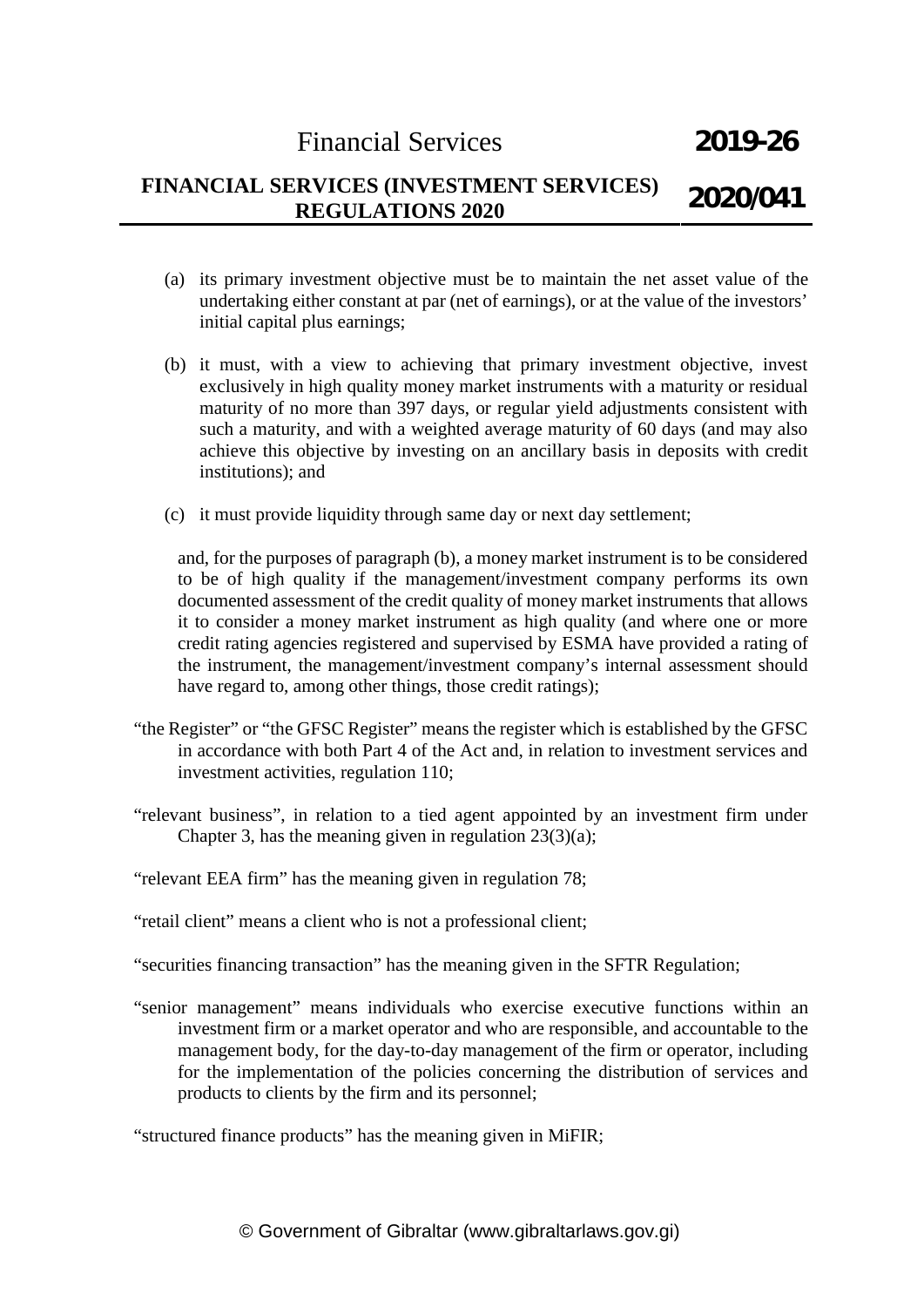## **2020/041 FINANCIAL SERVICES (INVESTMENT SERVICES) REGULATIONS 2020**

"third-country firm" means a firm that would be an investment firm or a credit institution providing investment services or performing investment activities if its head office or registered office were located within the EEA;

"tied agent" means a person who, under the full and unconditional responsibility of only one investment firm on whose behalf it acts–

- (a) promotes investment or ancillary services to clients or prospective clients;
- (b) receives and transmits instructions or orders from the client in respect of investment services or financial instruments; or
- (c) places financial instruments or provides advice to clients or prospective clients in respect of those financial instruments or services;
- "UCITS management company" means a management company of a UCITS scheme, within the meaning of Part 18 of the Act;

"UCITS scheme" has the meaning given in Part 18 of the Act.

(2) Without limiting the application of section 21 of the Interpretation and General Clauses Act, any expression used in these Regulations which is used in Schedule 2 to the Act has the same meaning as it has for the purposes of that Schedule.

(3) Accordingly, in these Regulations, the expressions listed in the first column of the table below are defined or otherwise explained by the provisions in Schedule 2 to the Act which are listed in the second column–

| Expression                                    | Provision of Schedule 2 |
|-----------------------------------------------|-------------------------|
|                                               | to the Act              |
| algorithmic trading                           | Paragraph 44            |
| ancillary services                            | Paragraph 44            |
| <b>APA</b> (approved publication arrangement) | Paragraph 87(2)         |
| <b>ARM</b> (approved reporting mechanism      | Paragraph 89(2)         |
| client                                        | Paragraph 44            |
| <b>Commodity</b>                              | Paragraph 44            |
| commodity derivatives                         | Paragraph 44            |
| <b>CTP</b> (consolidated tape provider)       | Paragraph 88(2)         |
| dealing on own account                        | Paragraph 50            |
| derivatives                                   | Paragraph 44            |
| direct electronic access                      | Paragraph 61            |
| execution of orders on behalf of clients      | Paragraph 49            |
| financial instrument                          | Paragraph 44            |
| high-frequency algorithmic trading technique  | Paragraph 44            |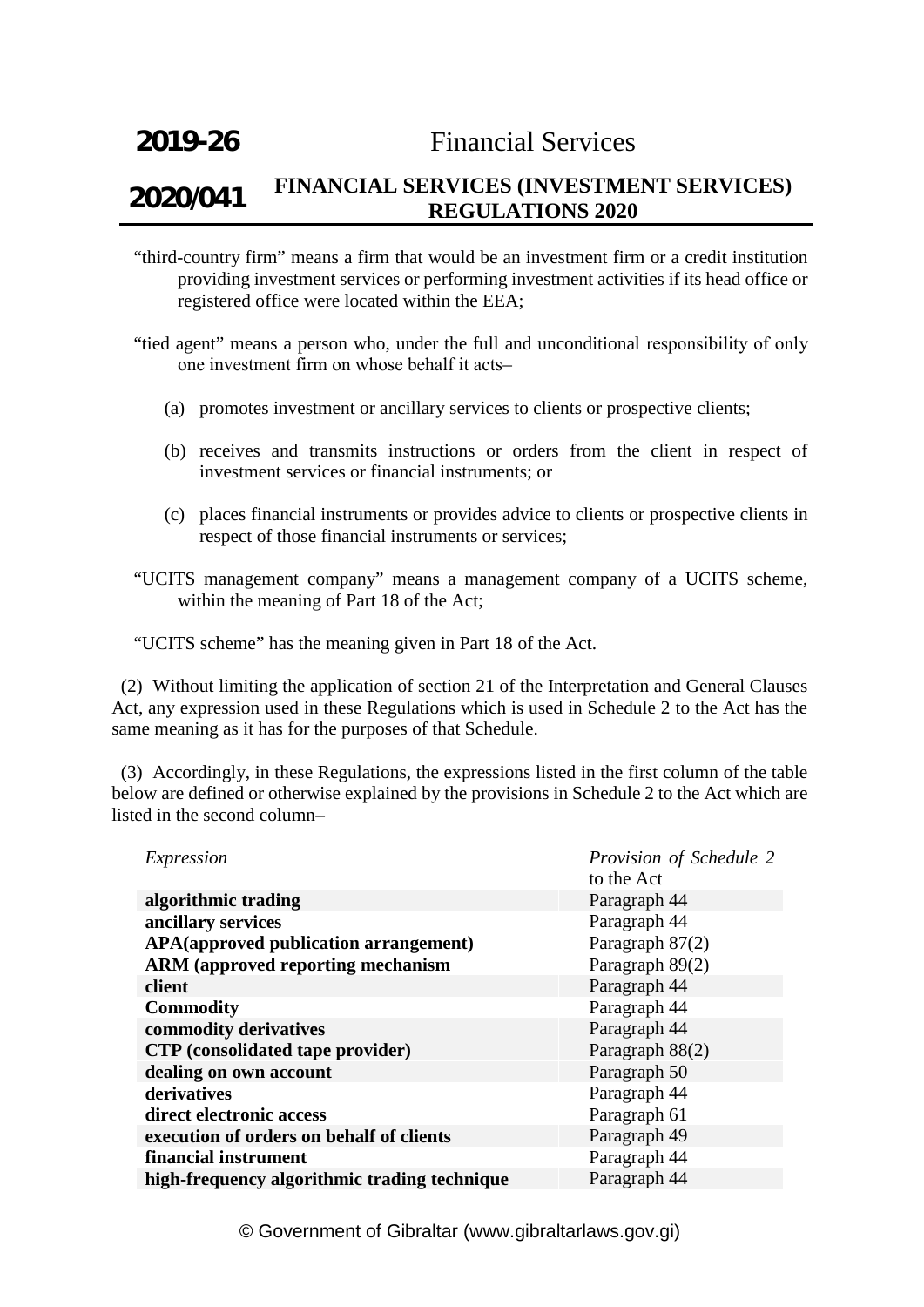## FINANCIAL SERVICES (INVESTMENT SERVICES) 2020/041 **REGULATIONS 2020**

| investment advice                          | Paragraph 52 |
|--------------------------------------------|--------------|
| investment services and activities         | Paragraph 44 |
| market maker                               | Paragraph 44 |
| market operator                            | Paragraph 1  |
| money market instruments                   | Paragraph 1  |
| multilateral system                        | Paragraph 1  |
| <b>MTF</b> (multilateral trading facility) | Paragraph 55 |
| <b>OTF</b> (organised trading facility)    | Paragraph 56 |
| portfolio management                       | Paragraph 51 |
| regulated market                           | Paragraph 1  |
| sovereign debt                             | Paragraph 69 |
| sovereign issuer                           | Paragraph 69 |
| structured deposit                         | Paragraph 77 |
| systematic internaliser                    | Paragraph 81 |
| trading venue                              | Paragraph 1  |
| transferable securities                    | Paragraph 44 |
|                                            |              |

#### **Delegated Acts relevant to certain exclusions.**

3.(1) A determination as to whether an activity is provided in an incidental manner for the purposes of paragraph 60 of Schedule 2 to the Act must take account of any delegated acts adopted by the European Commission under Article 2(3) of the MiFID 2 Directive.

(2) A determination as to whether an activity is to be considered as ancillary to the main business at a group level for the purposes of paragraph 62(3)(a) of Schedule 2 to the Act must take account of any regulatory technical standards adopted by the European Commission under Article 2(4) of the MiFID 2 Directive.

#### **Application: investment firms, trading venues and others.**

4.(1) These Regulations apply to–

- (a) regulated firms which are investment firms;
- (b) regulated firms which are market operators;
- (c) EEA firms which have exercised an EEA right deriving from the MiFID 2 Directive; and
- (d) regulated firms which–
	- (i) are third-country firms; and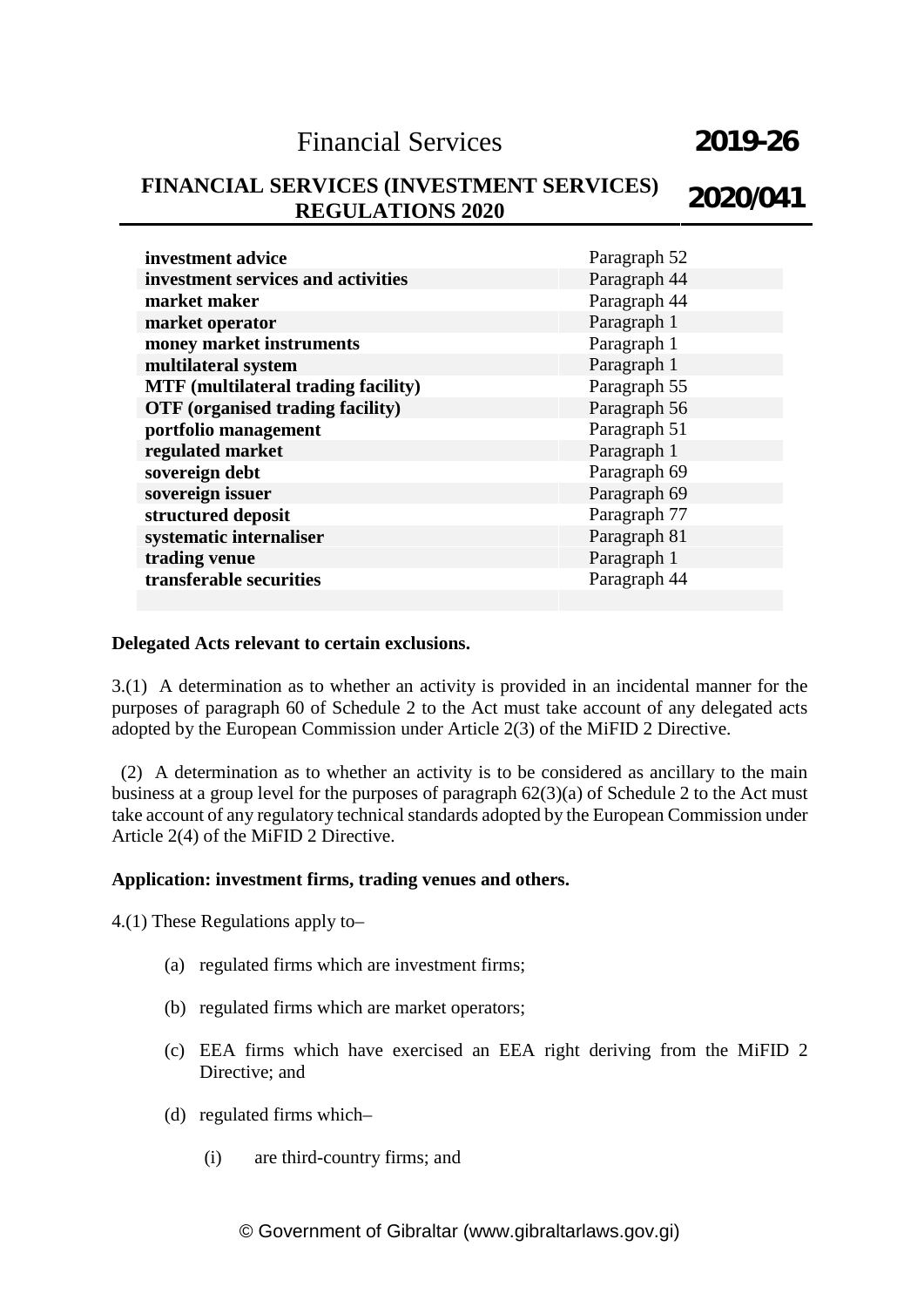## **2020/041 FINANCIAL SERVICES (INVESTMENT SERVICES) REGULATIONS 2020**

(ii) carry on any investment service or investment activity through the establishment of a branch in Gibraltar.

(2) Regulation 35 also applies to members or participants of regulated markets and MTFs who by virtue of paragraph 58, 61, 63 or 65 of Schedule 2 to the Act are not required to hold Part 7 permission to carry on investment services or investment activities.

(3) A multilateral system in financial instruments must operate in accordance with either–

- (a) the provisions concerning MTF's or OTFs in–
	- (i) Chapter 2 of Part 2;
	- (ii) Chapter 1 of Part 3; and
	- (iii) Chapters 1 and 3 of Part 4; or
- (b) the provisions concerning regulated markets in–
	- (i) Chapter 3 of Part 2;
	- (ii) Chapter 2 of Part 3; and
	- (iii) Chapters 2 and 3 of Part 4.

(4) An investment firm which, on an organised, frequent, systematic and substantial basis, deals on own account when executing client orders outside a regulated market, MTF or OTF must operate in accordance with Title III of MiFIR.

(5) Without limiting Articles 23 and 28 of MiFIR, any transactions in financial instruments referred to in sub-regulation (3) or (4) which are not concluded on multilateral systems or systematic internalisers must comply with the relevant provisions of Title III of MiFIR.

(6) Regulations 68 (position limits and position management controls in commodity derivatives) and 69 (position reporting by categories of position holders) also apply to–

- (a) exempt persons within regulation 9(1); and
- (b) persons carrying on activities which, by virtue of paragraphs 58 to 68 of Schedule 2 to the Act, are excluded from being investment services or investment activities.

(7) The rights conferred by these Regulations do not extend to the provision of services as counterparty in transactions carried out by public bodies dealing with public debt or by members of the European System of Central Banks performing their tasks as provided for by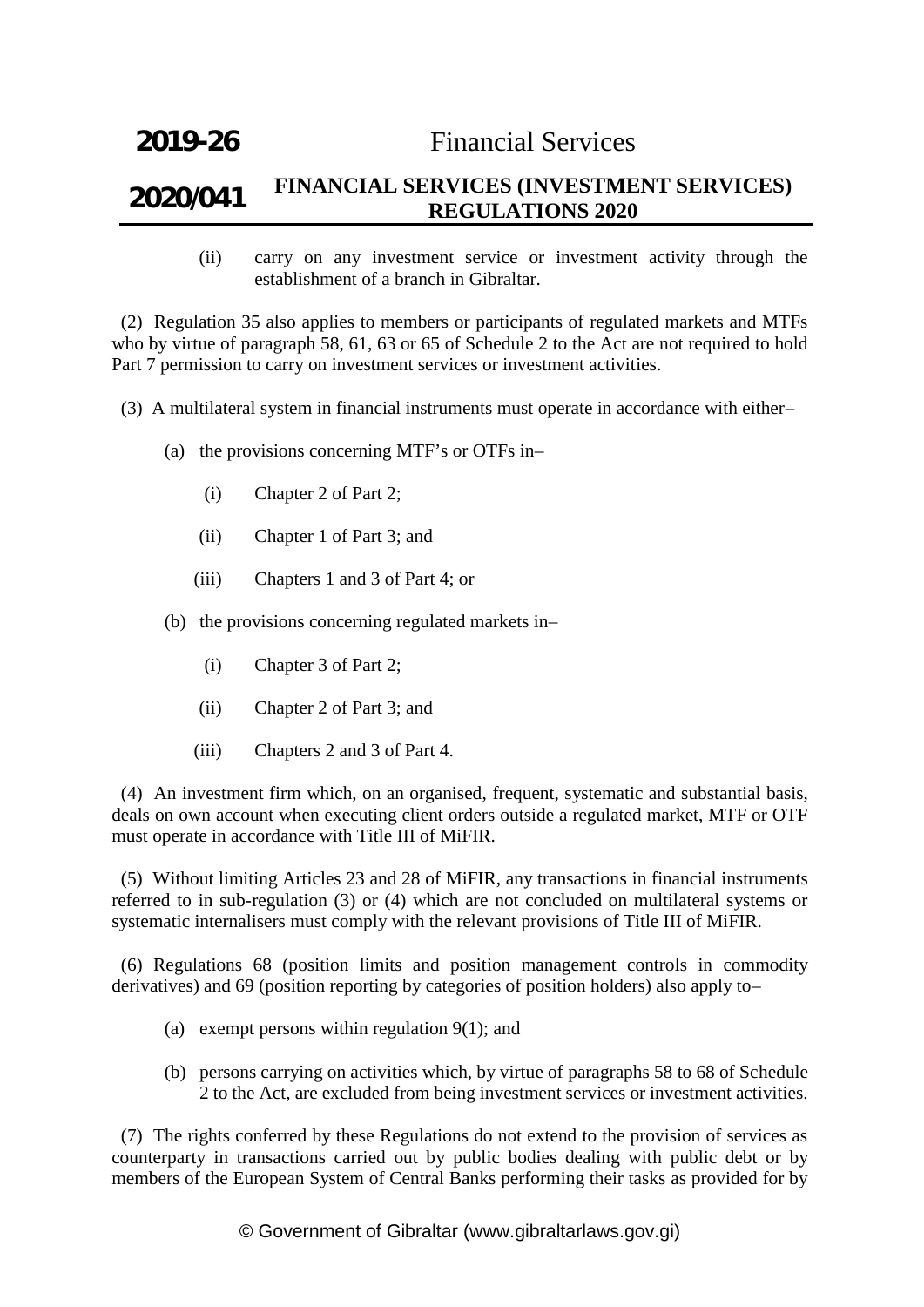## FINANCIAL SERVICES (INVESTMENT SERVICES) 2020/041 **REGULATIONS 2020**

TFEU and by Protocol No 4 on the Statute of the European System of Central Banks and of the European Central Bank or performing equivalent functions under domestic law.

#### **Application: credit institutions.**

5.(1) The provisions of these Regulations listed in sub-regulation (2) apply to regulated firms which are credit institutions when carrying on investment services or investment activities.

- (2) The applicable provisions are–
	- (a) regulation 4(7);
	- (b) regulation 15;
	- (c) Chapter 1 of Part 3;
	- (d) Chapter 1 of Part 4 other than regulation  $51(1)$ , (2) and (7);
	- (e) regulations 63 to 66;
	- (f) regulation 73;
	- (g) regulation 75;
	- (h) regulation 77;
	- (i) Part 7, in so far as it applies to credit institutions;
	- (j) Part 8;
	- (k) regulations 113 and 114; and
	- (l) regulation 119.

(3) For the purposes of sub-regulation (2), a reference in regulations 30 to 34, 37 to 39, 53 to 55 or 75 to-

- (a) an investment firm is to be read as including a reference to a credit institution; and
- (b) a financial instrument is to be read as a reference to a structured deposit.

#### **Application: regulated activities in relation to structured deposits.**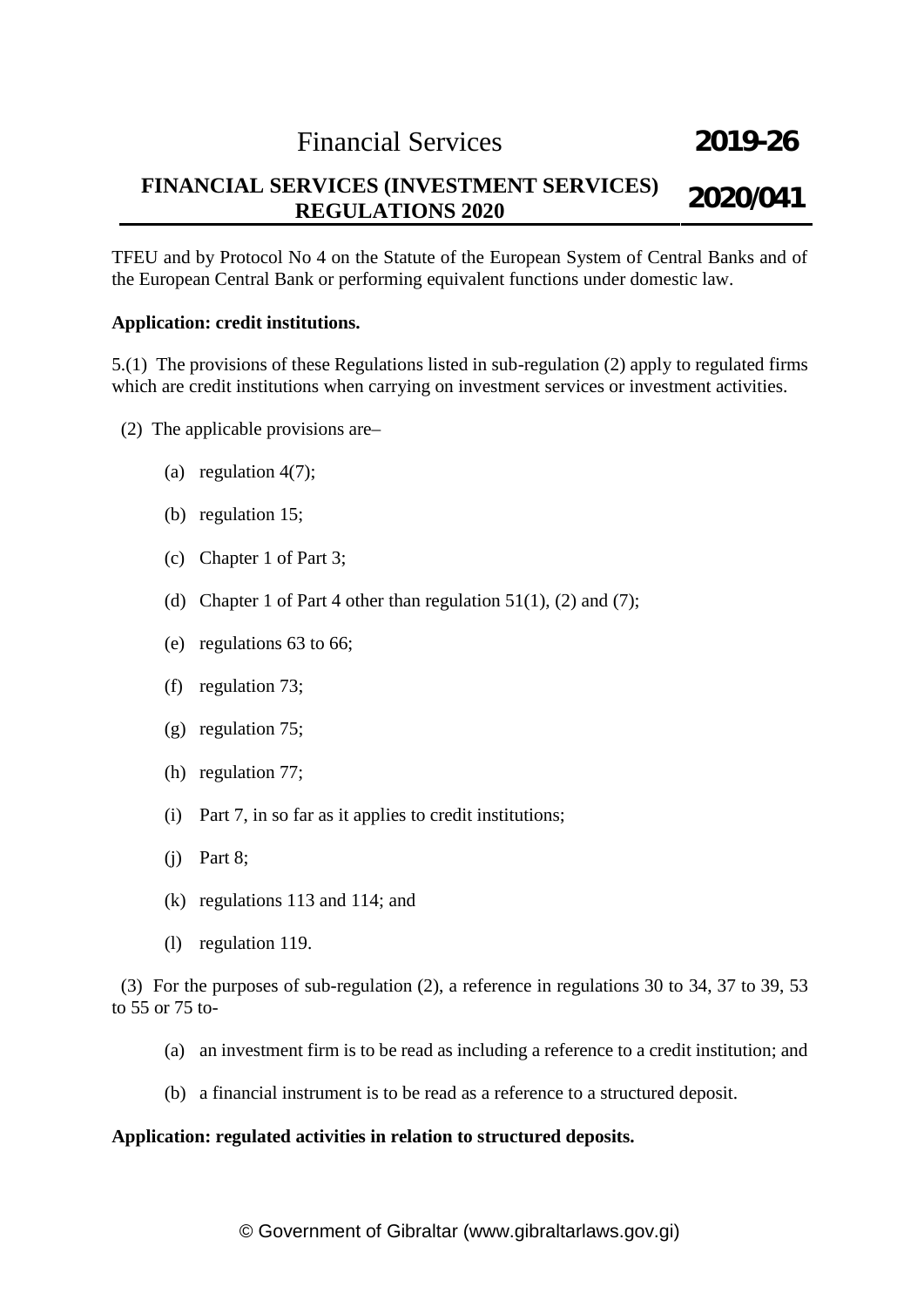## **2020/041 FINANCIAL SERVICES (INVESTMENT SERVICES) REGULATIONS 2020**

6.(1) The provisions of these Regulations listed in sub-regulation (2) apply to regulated firms when selling or advising clients in relation to structured deposits if the firm-

- (a) is an investment firm or credit institution; and
- (b) has Part 7 permission that includes the regulated activity specified in Part 7 of Schedule 2 to the Act.
- (2) The applicable provisions are–
	- (a) regulation 15;
	- (b) regulations 23 to 28;
	- (c) regulation  $29(1)$ ;
	- (d) regulations 30 to 34;
	- (e) regulations 36 to 41;
	- (f) regulation 43;
	- (g) regulation 44;
	- (h) regulation  $51(3)$  to (6);
	- (i) regulation  $52(2)$  to  $(9)$ ;
	- (j) regulations 53 to 56;
	- (k) regulation 75;
	- (l) Part 8; and
	- (m) regulation 113.

(3) For the purposes of sub-regulation (2), a reference in regulations 30 to 34, 37 to 39, 48 to 55 or 75 to-

- (a) an investment firm or firm is to be read as including a reference to a credit institution; and
- (b) a financial instrument is to be read as a reference to a structured deposit.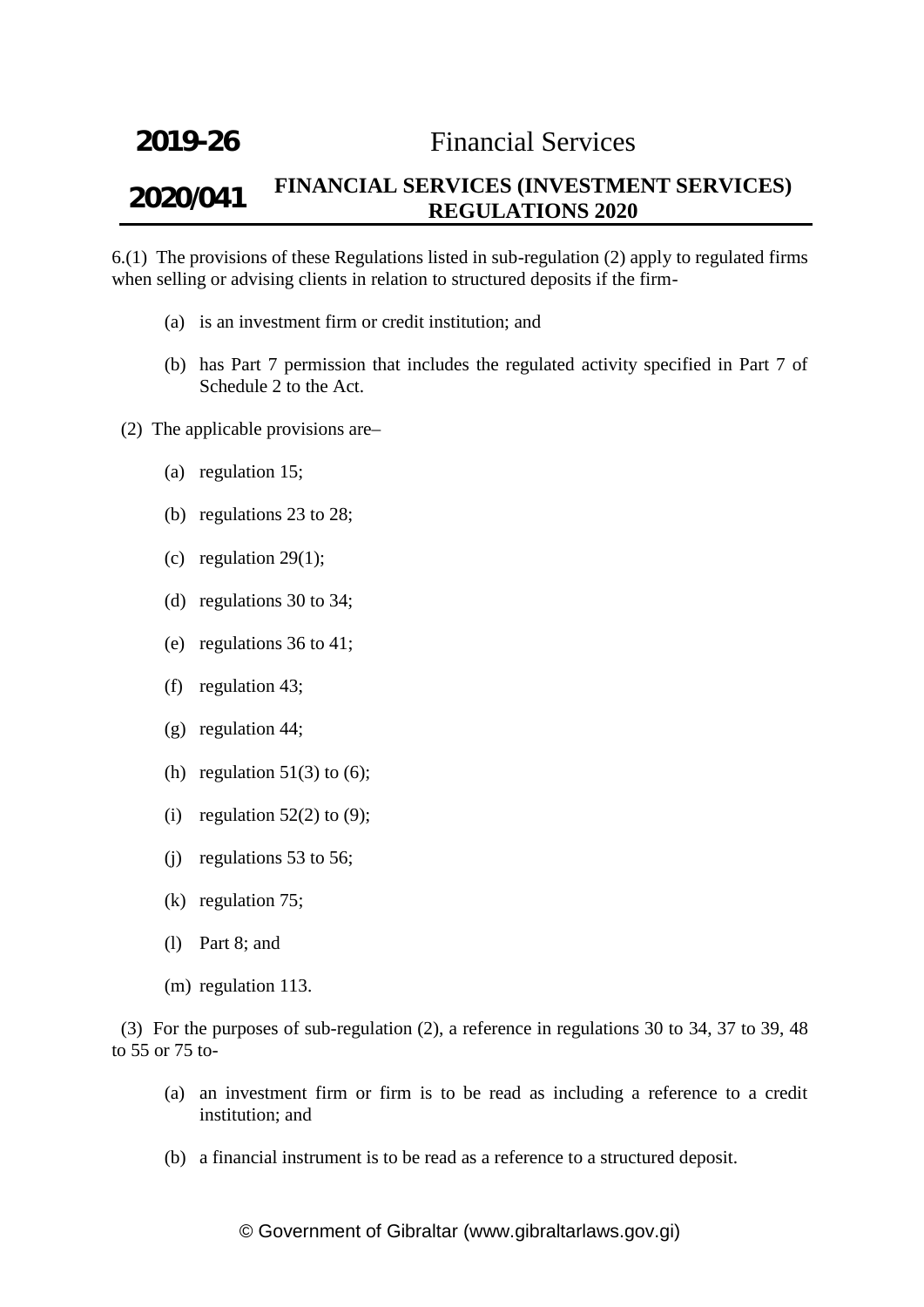## FINANCIAL SERVICES (INVESTMENT SERVICES) 2020/041 **REGULATIONS 2020**

#### **Application: UCITS management companies and AIFMs.**

7.(1) The provisions of these Regulations listed in sub-regulation (2) apply to regulated firms which are–

- (a) UCITS management companies providing services in accordance with regulation 15 of the Financial Services (UCITS) Regulations 2020; and
- (b) AIFMs providing services in accordance with regulation 12(4) of the Financial Services (Alternative Investment Fund Managers) Regulations 2020.
- (2) The applicable provisions, which must be read with any necessary modifications, are–
	- (a) regulation 15;
	- (b) regulations 30 to 34;
	- (c) regulations 37 to 39;
	- (d) regulations 53 to 55;
	- (e) regulation 75; and
	- (f) regulations 125 and 126.

#### **Application: local firms.**

8.(1) In this regulation a "local firm" means an investment firm which–

- (a) has been given Part 7 permission to carry on one or more regulated activities of providing investment services or performing investment activities; and
- (b) is identified as a local firm in the GFSC Register.

(2) The Act and these Regulations apply to a local firm only as provided for in this regulation and in any other regulations made under Part 29 of the Act in relation to local firms.

- (3) Where the GFSC gives Part 7 permission to a local firm, the GFSC must–
	- (a) specify the investment services referred to in sub-regulation (4)(b) to which the permission relates;
	- (b) under section 67(4)(a) of the Act, incorporate the limitations specified in subregulation  $(4)(a)$ , (c) and  $(5)$ ;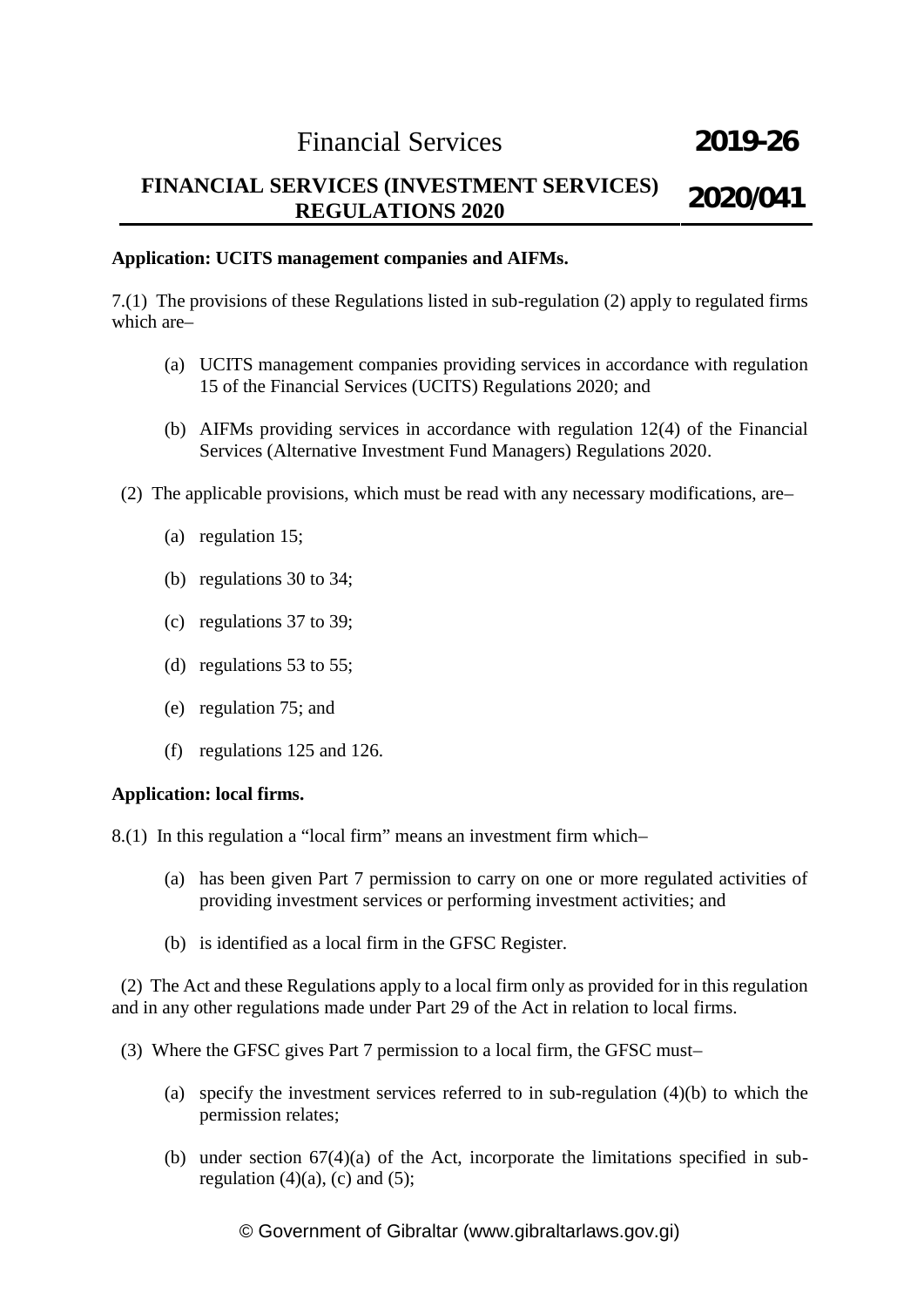## **2020/041 FINANCIAL SERVICES (INVESTMENT SERVICES) REGULATIONS 2020**

- (c) include a statement to the effect that the permission is given in accordance with Article 3 of the MiFID 2 Directive; and
- (d) identify the firm as a local firm in the Register.
- (4) A local firm–
	- (a) must not hold client funds or client securities or place itself in debit with its clients;
	- (b) must not provide any investment service other than–
		- (i) the reception and transmission of orders in transferable securities and units in collective investment undertakings; or
		- (ii) the provision of investment advice in relation to those financial instruments; and
	- (c) in the course of providing that service, may only transmit orders to–
		- (i) investment firms which are regulated firms or are otherwise authorised in accordance with the MiFID 2 Directive;
		- (ii) credit institutions which are regulated firms or are otherwise authorised in accordance with the Capital Requirements Directive;
		- (iii) branches of investment firms or credit institutions authorised in a third country and which are subject to and comply with prudential rules considered by the GFSC to be at least as stringent as those laid down in the MiFID 2 Directive, the Capital Requirements Regulation or the Capital Requirements Directive;
		- (iv) collective investment undertakings authorised under Part 18 of the Act or under the law of another EEA State to market units to the public and to the managers of such undertakings; or
		- (v) investment companies with fixed capital (as defined in Article 17.7 of Directive 2012/30/EU) the securities of which are listed or dealt in on a regulated market in an EEA State.

(5) A local firm is not entitled to exercise the freedom to provide services or establish branches as provided for in Chapter 2 of Part 7.

(6) A local firm may provide investment services exclusively–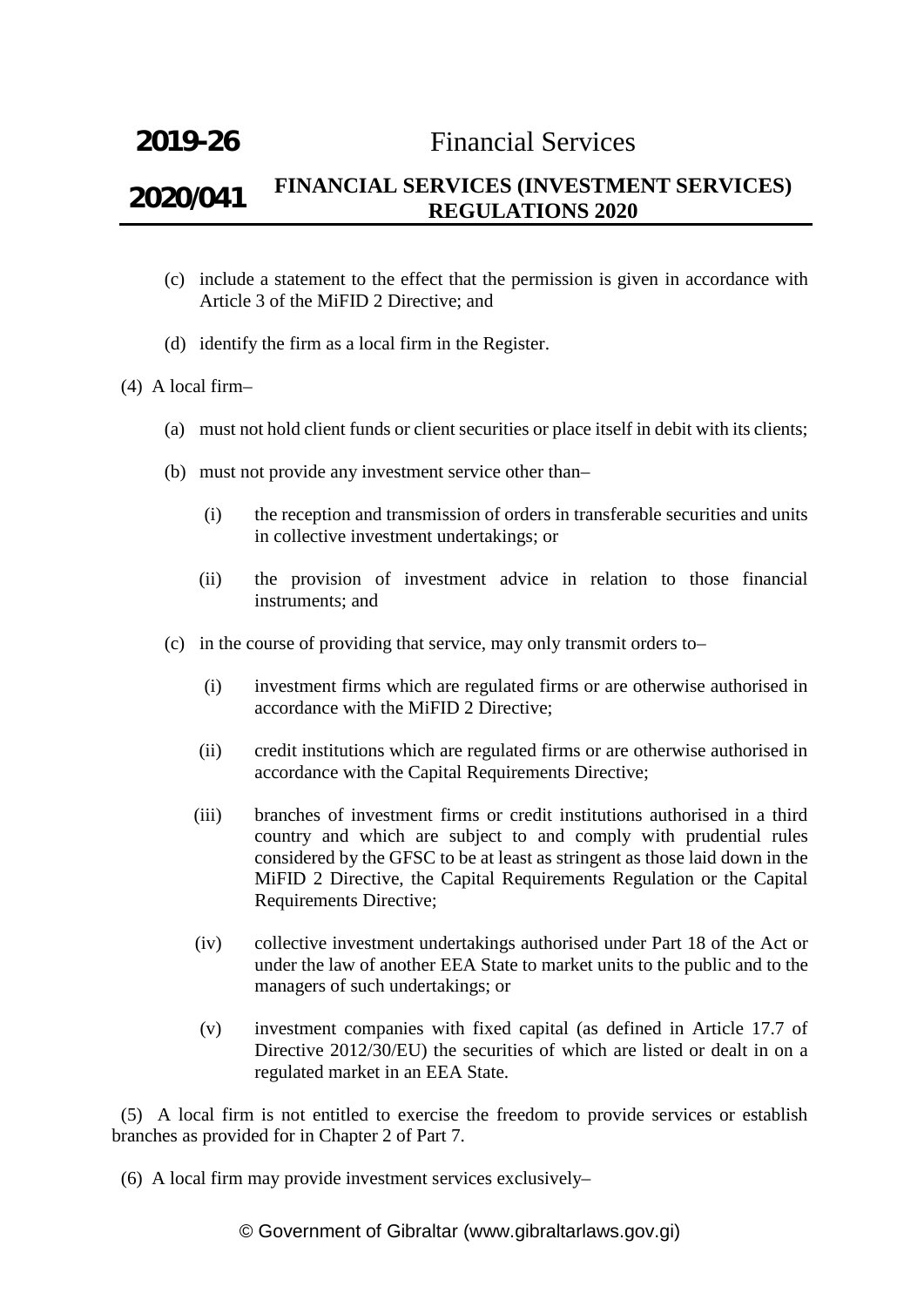## FINANCIAL SERVICES (INVESTMENT SERVICES) 2020/041 **REGULATIONS 2020**

- (a) in commodities, emission allowances or derivatives of them for the sole purpose of hedging the commercial risks of their clients, where those clients–
	- (i) are exclusively local electricity undertakings (as defined in Article 2.35 of Directive 2009/72/EC) or natural gas undertakings (as defined in Article 2.1 of Directive 2009/73/EC);
	- (ii) jointly hold 100% of the capital or voting rights of those persons;
	- (iii) exercise joint control; and
	- (iv) would fall within paragraph 62 of Schedule 2 to the Act if they were to carry on those investment services themselves; or
- (b) in emission allowances or derivatives of them for the sole purpose of hedging the commercial risks of their clients, where those clients–
	- (i) are exclusively operators as defined in Article 3(f) of Directive 2003/87/EC;
	- $(iii)$  jointly hold 100% of the capital or voting rights of those persons;
	- (iii) exercise joint control; and
	- (iv) would fall within paragraph 62 of Schedule 2 to the Act (own-account dealing in commodity derivatives etc.) if they were to carry on those investment services themselves.

(7) The following provisions of these Regulations apply to local firms as they apply to other investment firms–

- (a) regulations 15, 17 and 18;
- (b) regulations 23 to 28;
- (c) regulation  $29(1)$  to  $(9)$ :
- (d) regulation 36(1), (4) to (8), (10) to (12) and (16);
- (e) regulation 40(4), (5), (10) to (14);
- (f) regulations 51 and 52(3), (8) and (9); and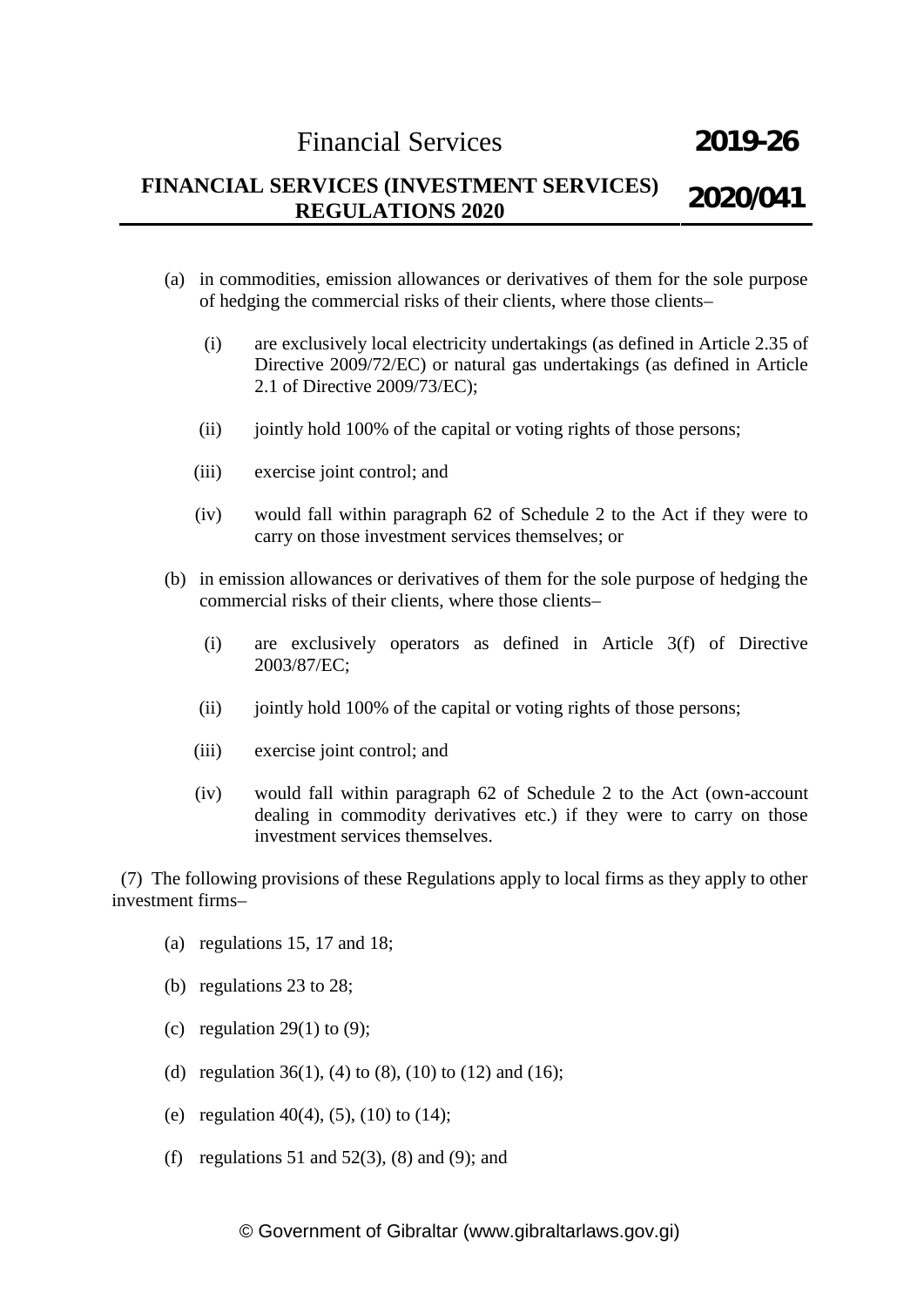## **2020/041 FINANCIAL SERVICES (INVESTMENT SERVICES) REGULATIONS 2020**

(g) regulation 56, 73 and 114.

(8) A local firm which has Part 7 permission must at all times comply with the requirements in this regulation.

(9) For the purposes of this regulation, a reference in a provision listed in sub-regulation (7) to an investment firm or firm must be read where necessary as a reference to a local firm.

#### **Exempt persons in respect of investment services and activities.**

9.(1) The following are exempt from the general prohibition in respect of any regulated activities which are investment services or investment activities–

- (a) the members of the European System of Central Banks;
- (b) other national bodies performing similar functions in the Union;
- (c) other public bodies charged with or intervening in the management of the public debt in the Union;
- (d) international financial institutions established by two or more Member States which have the purpose of mobilising funding and providing financial assistance to the benefit of their members that are experiencing or threatened by severe financing problems.
- (2) Sub-regulation (3) applies to any tied agent of–
	- (a) an investment firm;
	- (b) a credit institution; or
	- (c) a local firm,

and any firm or institution within paragraphs (a) to (c) is referred to in sub-regulation (3) as a "relevant firm".

(3) A tied agent of a relevant firm is exempt from the general prohibition in relation to any regulated activity which is an investment service or investment activity and which is comprised in the activities of the tied agent if–

(a) the relevant firm accepts full and unconditional responsibility for any act or omission of the tied agent when carrying out the tied agent's activities on behalf of the firm; and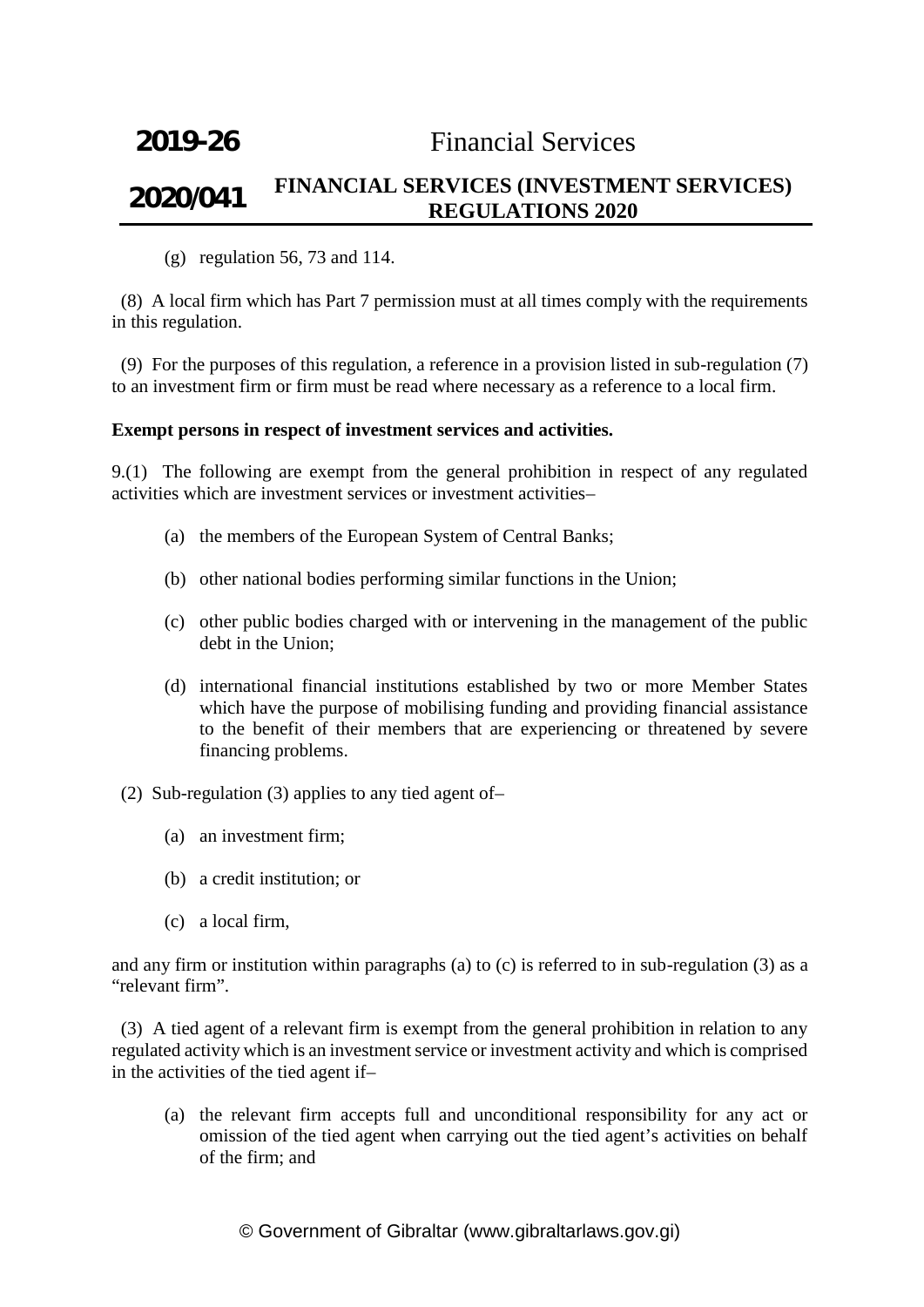## FINANCIAL SERVICES (INVESTMENT SERVICES) 2020/041 **REGULATIONS 2020**

(b) the requirements of regulations 23 to 28 are met.

### **PART 2 THRESHOLD CONDITIONS**

#### **Chapter 1 General.**

#### **Introduction to Part 2.**

10.(1) This Part includes provisions which supplement the threshold conditions as they apply  $t_0$ –

- (a) investment firms applying for Part 7 permission to carry on investment services or activities;
- (b) investment firms which are regulated firms with Part 7 permission to carry on such services or activities;
- (c) market operators applying for Part 7 permission to operate a regulated market; and
- (d) market operators which are regulated firms with Part 7 permission to operate a regulated market.

(2) Each application for permission in accordance with section 76 of the Act must, among other things, include a programme of operations setting out the types of business envisaged by the applicant and the applicant's organisational structure.

(3) The GFSC must not give Part 7 permission to carry on any investment service or investment activity, or to operate a regulated market, unless the GFSC is satisfied that the applicant meets, and will continue to meet, all requirements imposed on investment firms under the Act or these Regulations.

(4) An investment firm or market operator which has Part 7 permission must at all times comply with the threshold conditions and these Regulations.

#### **Consultation with competent authorities before giving permission.**

11.(1) The GFSC must consult the competent authority of another EEA State before giving Part 7 permission to an investment firm which is–

(a) a subsidiary of an investment firm, market operator or credit institution authorised in that State;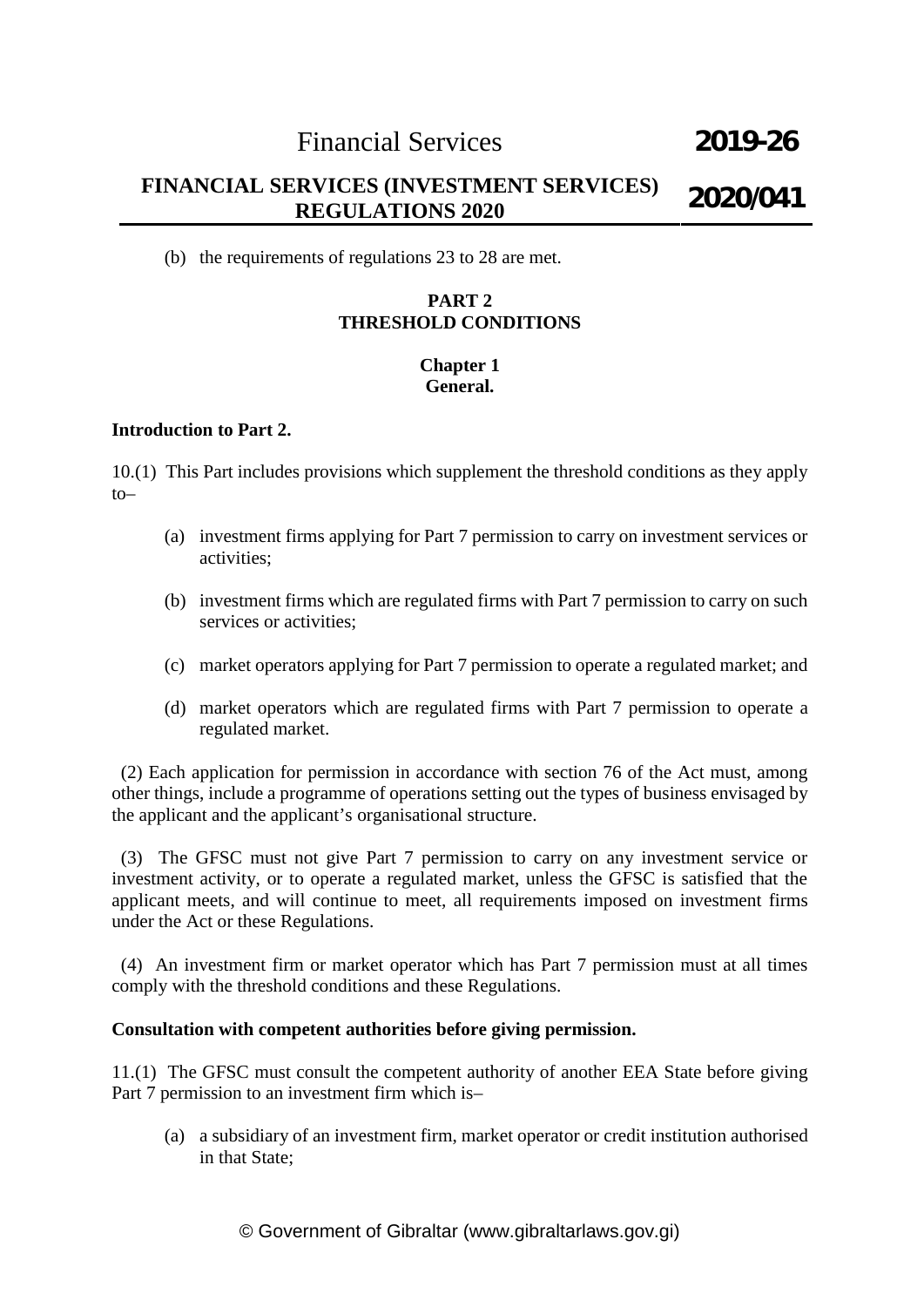## **2020/041 FINANCIAL SERVICES (INVESTMENT SERVICES) REGULATIONS 2020**

- (b) a subsidiary of the parent undertaking of an investment firm or credit institution authorised in that State; or
- (c) controlled by the same individual or legal person who controls an investment firm or credit institution authorised in that State.

(2) The GFSC must consult the competent authority of another EEA State which is responsible for the authorisation and supervision of a credit institution or insurance undertaking before giving Part 7 permission to an investment firm or market operator which is–

- (a) a subsidiary of a credit institution or insurance undertaking authorised in the EEA;
- (b) a subsidiary of the parent undertaking of that credit institution or insurance undertaking authorised in the EEA; or
- (c) controlled by the same individual or legal person who controls that credit institution or insurance undertaking authorised in the EEA.
- (3) The GFSC must–
	- (a) in particular, consult the competent authority of another EEA State when the GFSC or that other competent authority is assessing the suitability of controllers and the reputation and experience of persons who effectively direct the business involved in the management of another entity of the same group; and
	- (b) exchange all information regarding the suitability of controllers and the reputation and experience of persons who effectively direct the business which is of relevance to the GFSC or the other competent authority–
		- (i) for the giving of Part 7 permission by the GFSC or granting of authorisation by that competent authority; or
		- (ii) for the ongoing assessment of compliance with operating conditions.

(4) This regulation applies subject to any implementing technical standards adopted by the European Commission under Article 84.4 of the MiFID 2 Directive.

#### **Chapter 2 Investment firms**

#### **Scope of permission: investment firms.**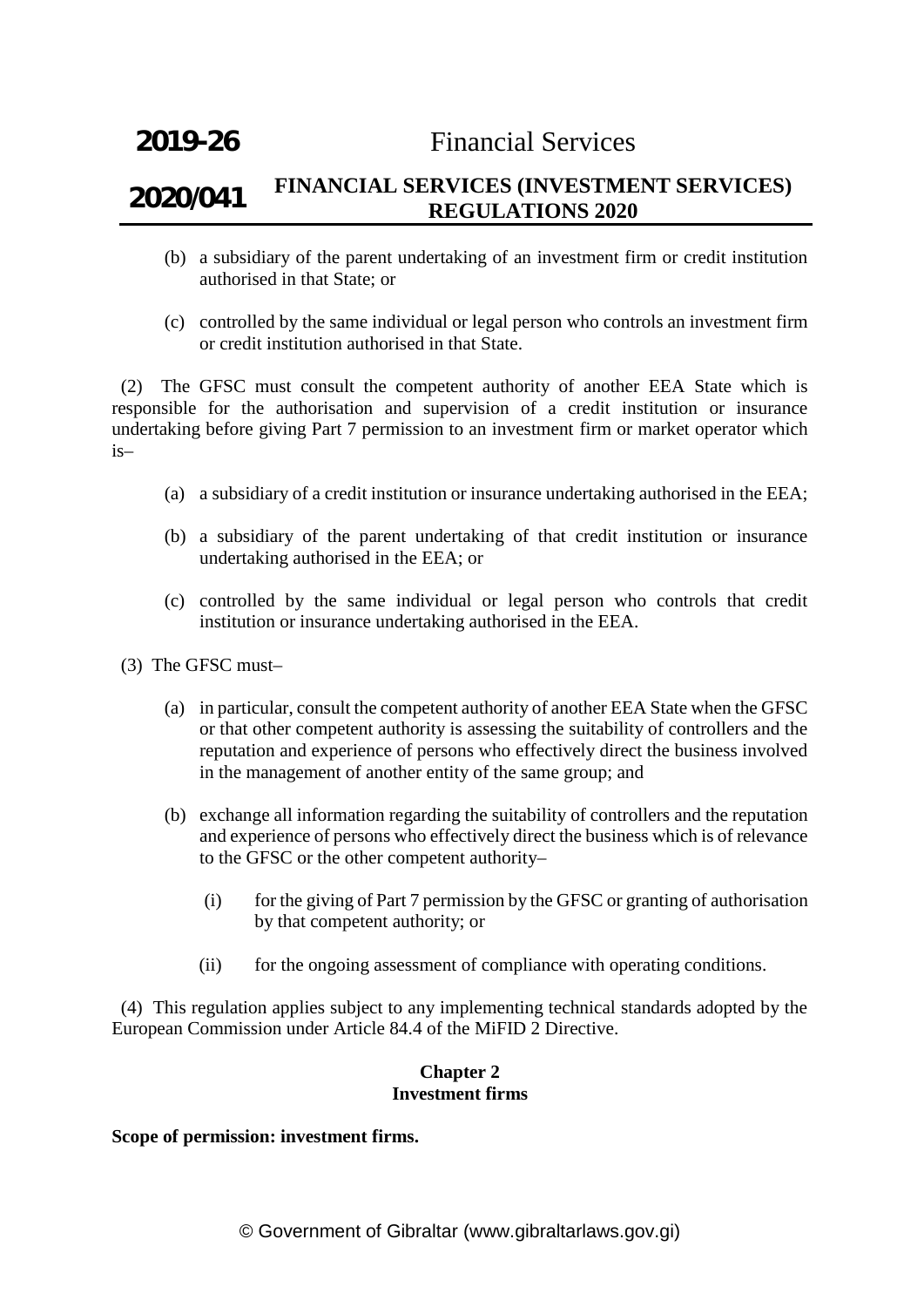## FINANCIAL SERVICES (INVESTMENT SERVICES) 2020/041 **REGULATIONS 2020**

12.(1) Where the GFSC gives Part 7 permission to an investment firm, it must ensure that the permission specifies the investment services or activities to which the permission relates.

(2) A permission may extend to one or more of the ancillary services set out in paragraph 45 of Schedule 2 to the Act but a permission may not be granted solely for the provision of such ancillary services.

(3) An investment firm seeking permission to extend its business to additional investment services or activities or ancillary services not foreseen at the time of its initial application for permission must make an application to the GFSC under section 68 of the Act to vary the investment firm's permission.

(4) For the purposes of the Act, an investment firm which is a regulated firm with permission to carry on any investment service or investment activity is an "authorised person" by virtue of section 54 of the Act and that authorisation–

- (a) is valid for the entire EEA; and
- (b) subject to compliance with the requirements of Chapter 2 of Part 7 of these Regulations, allows the firm to provide throughout the EEA the services or activities for which it has permission, either through the right of establishment, including through a branch, or through the freedom to provide services.
- (5) Sub-regulation (4) does not apply to an authorisation granted to a local firm.

(6) The requirements of this Chapter are subject to any regulatory technical standards or implementing technical standards adopted by the European Commission under Article 7.4 or 7.5 of the MiFID 2 Directive.

#### **Location of offices.**

13. An investment firm–

- (a) must have its head office and registered office in Gibraltar; or
- (b) if it has no registered office, must have its head office and carry on business in Gibraltar.

#### **Capital requirements.**

14.(1) An investment firm must meet the initial capital requirements for investment firms set out in Chapter 3 of Part 2 of the Financial Services (Credit Institutions and Capital Requirements) Regulations 2020 and the Capital Requirements Regulation, having regard to the nature of the investment service or investment activity in question.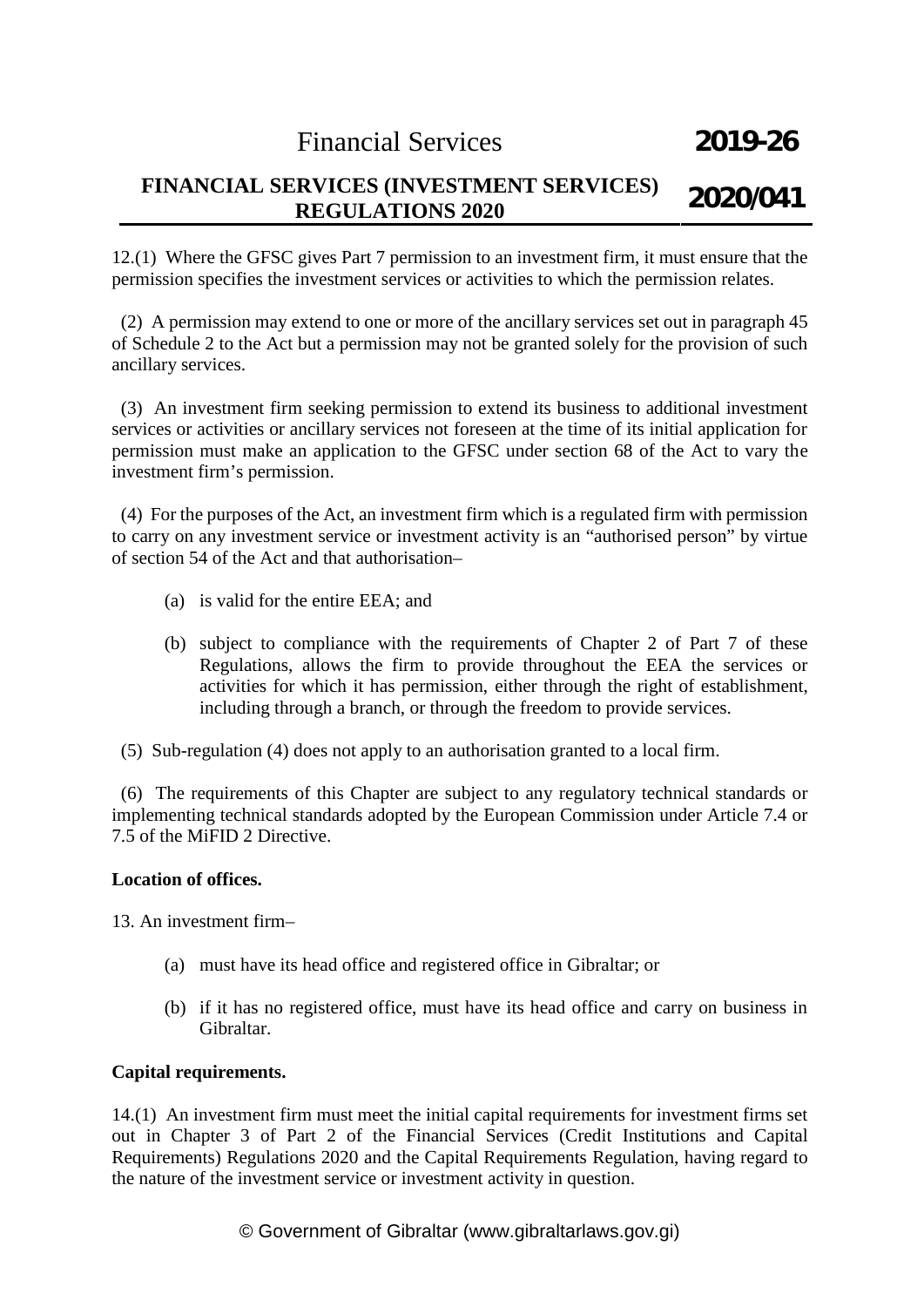## **2020/041 FINANCIAL SERVICES (INVESTMENT SERVICES) REGULATIONS 2020**

(2) Ongoing capital requirements to be met by an investment firm are specified in regulation 70.

#### **Membership of investor compensation scheme.**

15.(1) An investment firm must meet its obligations under Part 16 of the Act.

(2) The obligation under sub-regulation (1) is met in relation to a structured deposit where the structured deposit is issued by a credit institution which is a member of a deposit guarantee scheme recognised under the DGS Directive.

#### **Non-executive directorships.**

16.(1) The GFSC, when giving an investment firm Part 7 permission, may decide to allow a member of the management body of the firm to hold one more non-executive directorship than is specified by Article 91.3 of the Capital Requirements Directive.

(2) The GFSC must inform ESMA regularly of any decision made under sub-regulation (1).

#### **Management body.**

17. The GFSC must refuse Part 7 permission to an investment firm if–

- (a) the GFSC is not satisfied that the members of the firm's management body–
	- (i) are of sufficiently good repute; or
	- (ii) possess sufficient knowledge, skills and experience and will commit sufficient time to perform their functions in the firm; or
- (b) the GFSC have objective and demonstrable grounds for believing that the firm's management body may pose a threat to its effective, sound and prudent management and to the adequate consideration of the interests of its clients and the integrity of the market.

#### **Controllers and close links.**

18.(1) The GFSC must not give Part 7 permission to an investment firm until the GFSC has been informed of–

- (a) the identities of the controllers of the firm; and
- (b) the size of their holdings.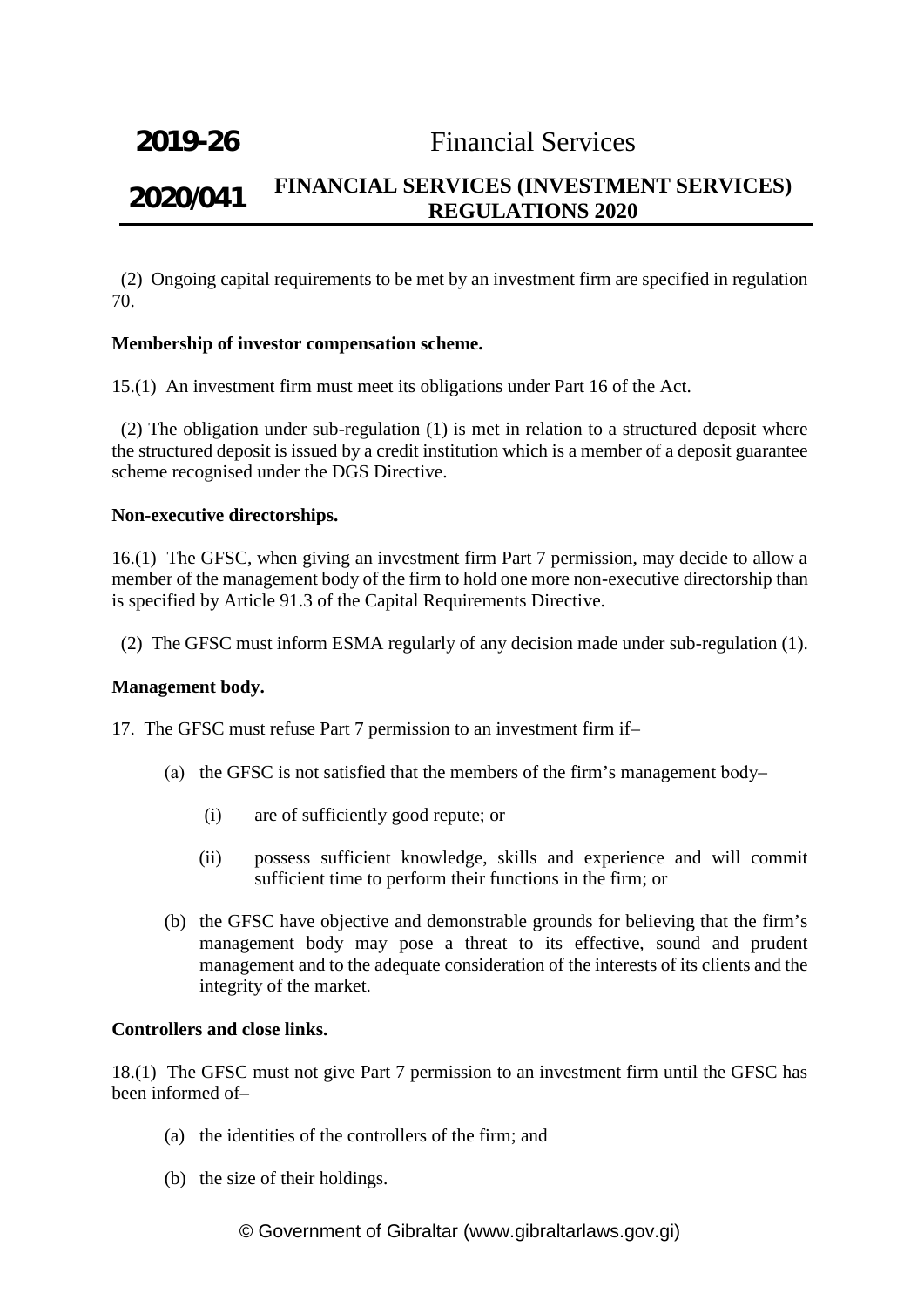## FINANCIAL SERVICES (INVESTMENT SERVICES) 2020/041 **REGULATIONS 2020**

(2) The GFSC must refuse to give permission if, taking into account the need to ensure the sound and prudent management of an investment firm, the GFSC is not satisfied as to the suitability of the controllers of the firm.

(3) Where close links exist between an investment firm and other persons, the GFSC may give Part 7 permission only if, in the opinion of the GFSC, those links do not prevent the effective exercise of its regulatory functions.

(4) The GFSC must refuse permission if it would be prevented from exercising its regulatory functions effectively by–

- (a) the laws, regulations or administrative provisions of a country or territory outside of the EEA governing one or more persons with which a firm has close links; or
- (b) the difficulties involved in enforcing those measures.

(5) Where the GFSC has reasonable grounds for considering that the influence exercised by a controller is likely to be prejudicial to the sound and prudent management of an investment firm, the GFSC may take appropriate steps to resolve that situation.

- (6) The steps which the GFSC may take under sub-regulation (5) include–
	- (a) imposing sanctions on the directors and other persons responsible for the management of the investment firm;
	- (b) directing that the voting rights exercisable by the controller in question are to be suspended; or
	- (c) applying to the Supreme Court for an order.

#### **Specific information requirements for OTFs.**

19.(1) Sub-regulation (2) applies when an investment firm or market operator seeks Part 7 permission for the operation of an OTF and from time to time.

(2) The GFSC may require the investment firm or market operator to provide the GFSC with–

- (a) a detailed explanation of why the system does not correspond to and cannot operate as a regulated market, MTF, or systematic internaliser; and
- (b) a detailed description of how discretion will be exercised and, in particular–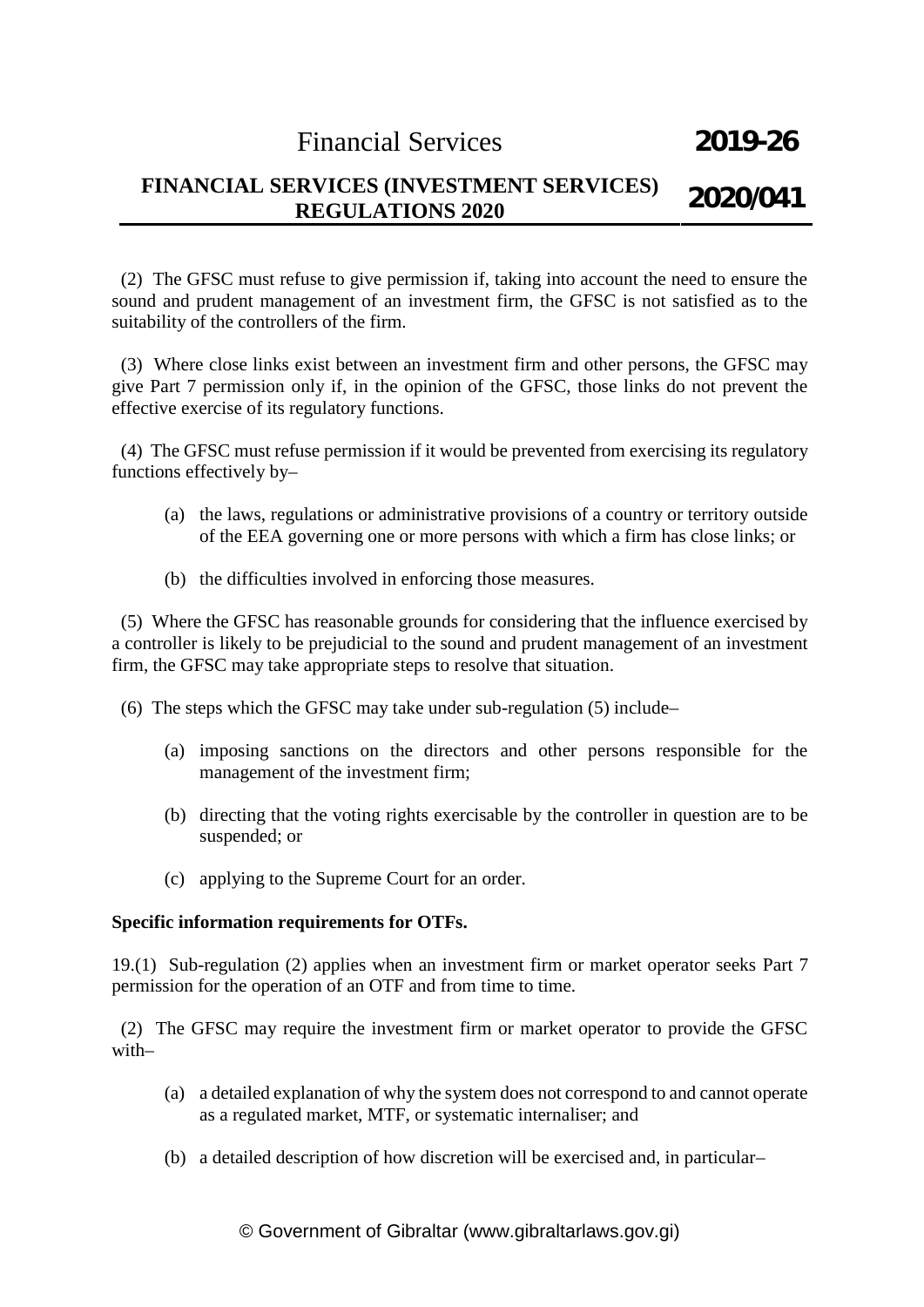## **2020/041 FINANCIAL SERVICES (INVESTMENT SERVICES) REGULATIONS 2020**

- (i) when an order to the OTF may be retracted; and
- (ii) when and how two or more client orders will be matched within the OTF.

#### **Chapter 2 Regulated markets**

#### **General requirements: regulated markets and market operators.**

20.(1) The GFSC–

- (a) may only give Part 7 permission for the operation of a system as a regulated market if the system complies with the requirements of–
	- (i) this Chapter;
	- (ii) Chapter 2 of Part 3;
	- (iii) Chapter 2 of Part 4;
	- (iv) regulations 67 to 69, 71, 73 and 74; and
- (b) may only give Part 7 permission for the operation of a regulated market if it is satisfied that both the market operator and the systems of the regulated market comply with those requirements.

(2) An application to the GFSC for Part 7 permission to operate a regulated market must be accompanied by all the information the GFSC may require (including a programme of operations setting out, among other things, the types of business envisaged and the organisational structure) to satisfy itself that the regulated market has established, at the time the permission is given, all the necessary arrangements to meet its obligations under this Part.

(3) Subject to sub-regulation (4), the GFSC must refuse to give permission for the operation of a regulated market if–

- (a) it is not satisfied that the members of the management body of the market operator are of sufficiently good repute, possess sufficient knowledge, skills and experience and commit sufficient time to perform their functions; or
- (b) there are objective and demonstrable grounds for believing that the management body may pose a threat to its effective, sound and prudent management of the market operator and to the adequate consideration of the integrity of the market.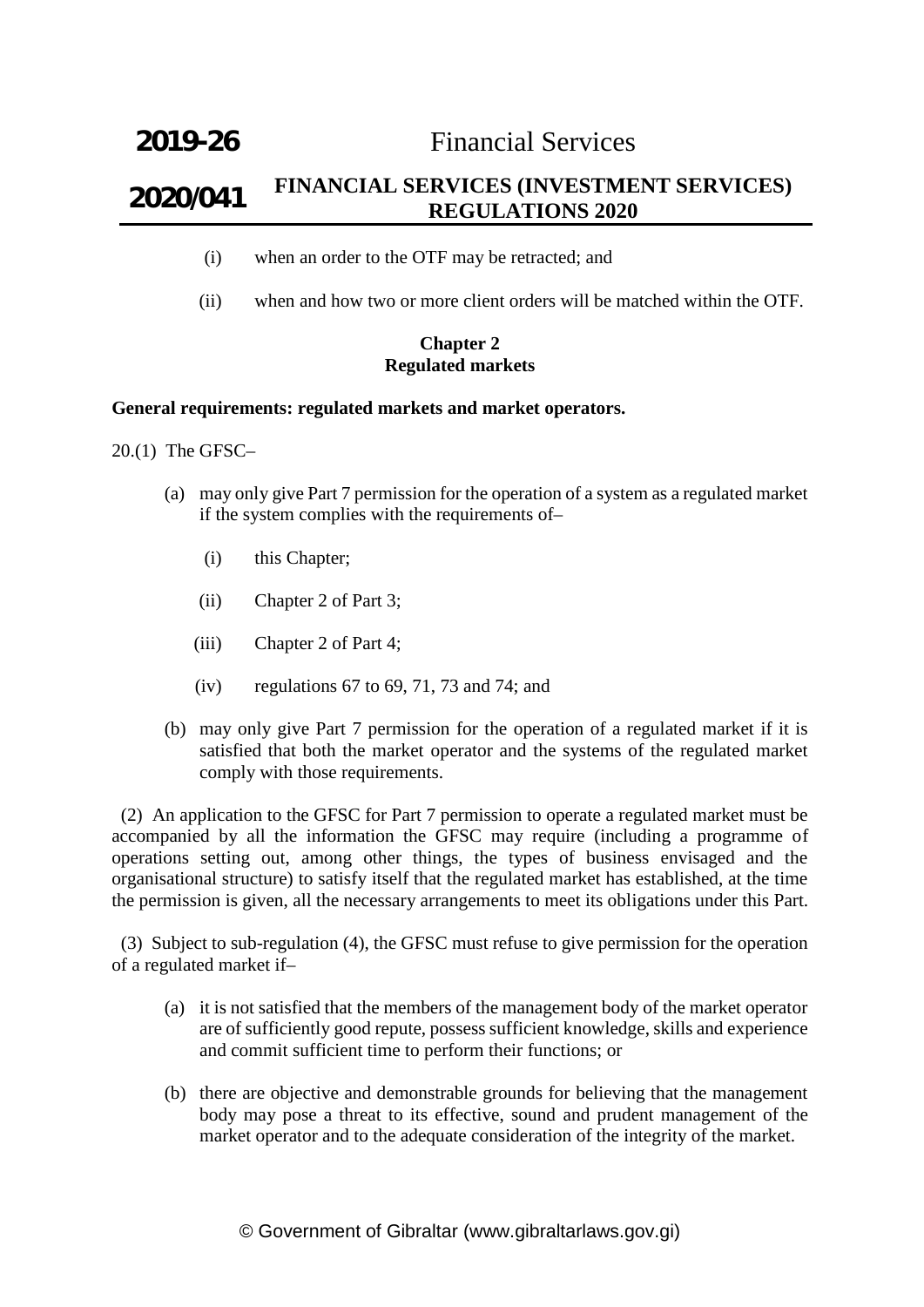## FINANCIAL SERVICES (INVESTMENT SERVICES) 2020/041 **REGULATIONS 2020**

(4) In relation to an application for permission to operate a regulated market, the GFSC must regard the requirements of sub-regulation (1) to be met by a person or persons who effectively direct the business and operations of a regulated market which is already authorised in accordance with the MiFID 2 Directive.

(5) Part 7 permission to operate a regulated market is subject to the condition that the market operator must perform tasks relating to the organisation and operation of the regulated market under the supervision of the GFSC.

- (6) The operator of a regulated market must–
	- (a) provide the GFSC with, and make public, information regarding the ownership of the regulated market or the market operator, and in particular, the identity and scale of interests of any parties in a position to exercise significant influence over the management; and
	- (b) provide the GFSC with any information it may require to assess whether a person is in a position to exercise significant influence over the management of the regulated market and, if so, whether that person is suitable to do so.

(7) Any person who is in a position to exercise, directly or indirectly, significant influence over the management of a regulated market must be approved by the GFSC as being suitable to do so.

#### **Financial resources.**

21.(1) A regulated market must have available, at the time Part 7 permission is given and on an ongoing basis, sufficient financial resources to facilitate its orderly functioning, having regard to the nature and extent of the transactions concluded on the market and the range and degree of the risks to which it is exposed.

(2) In giving Part 7 permission to a market operator, the GFSC may impose a requirement under section 70 of the Act which specifies a level of minimum initial capital which is higher than the market operator's own assessment of the sufficient amount of initial capital required for compliance with sub-regulation (1).

#### **Market operator operating an MTF or OTF.**

22.(1) A regulated firm which is a market operator may apply to vary its Part 7 permission so as to include operating an MTF or OTF.

(2) Before varying a market operator's permission so as to include operating an MTF or OTF, the GFSC must ensure that market operator complies with the following provisions of these Regulations–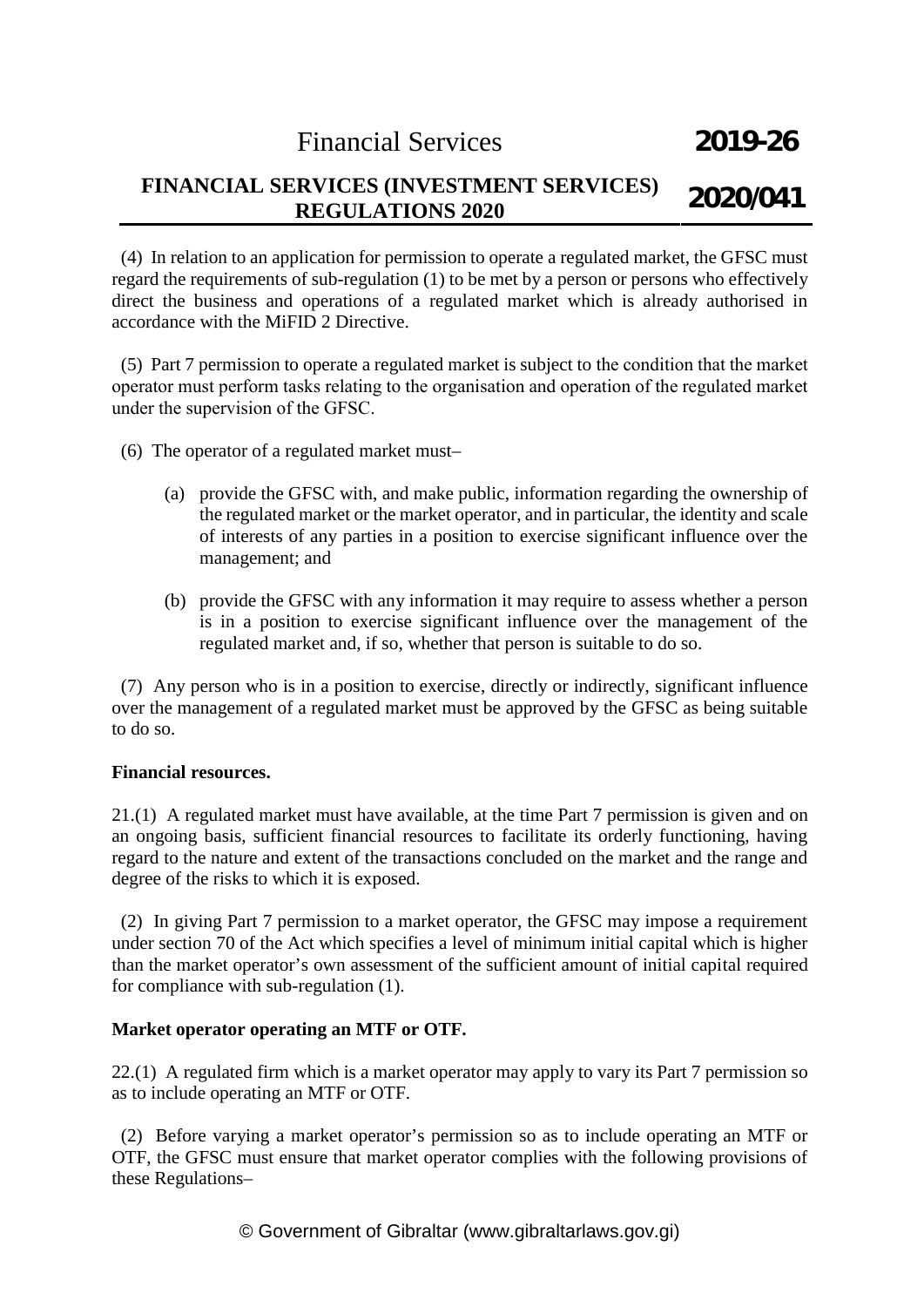## **2020/041 FINANCIAL SERVICES (INVESTMENT SERVICES) REGULATIONS 2020**

- (a) regulations 14 and 15;
- (b) regulations 17 to 19;
- (c) regulation 35;
- (d) regulations 53 and 54;
- (e) regulation 58;
- (f) regulation 60;
- (g) regulation 63 to 65; and
- (h) regulation 74.

(3) For the purposes of this regulation, a reference in a provision listed in sub-regulation (2) to an investment firm or firm must be read where necessary as a reference to a market operator.

#### **PART 3 CONDUCT OF BUSINESS**

#### **Chapter 1 Investment firms**

#### *Tied agents*

#### **Obligations of investment firm when appointing tied agents.**

23.(1) An investment firm may appoint one or more tied agents for the purposes of–

- (a) promoting the services of the firm to clients or potential clients;
- (b) soliciting business from clients or potential clients;
- (c) receiving and transmitting orders from clients in respect of investment services or financial instruments;
- (d) placing financial instruments; or
- (e) providing advice to clients or potential clients in respect of those financial instruments or services.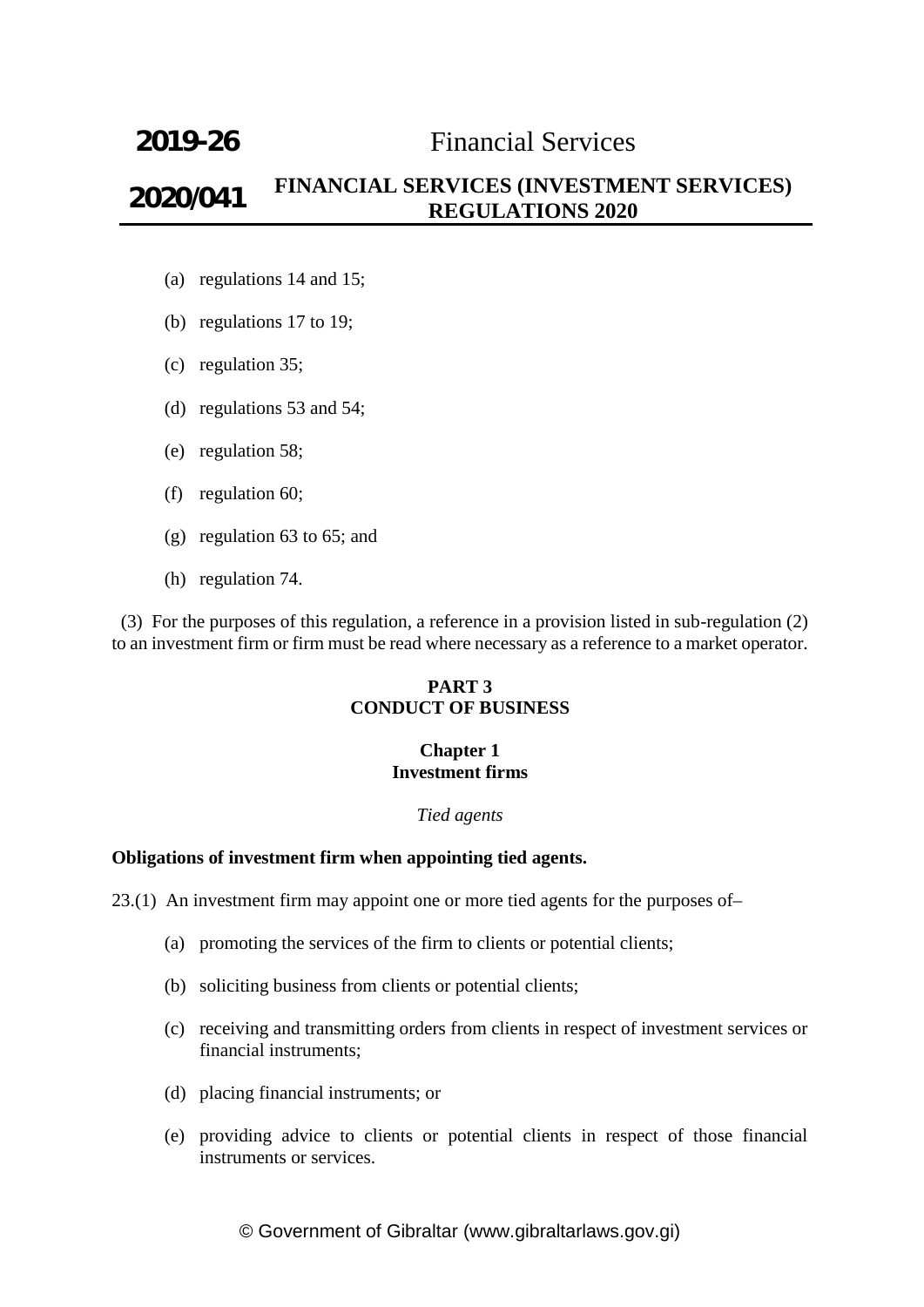## FINANCIAL SERVICES (INVESTMENT SERVICES) 2020/041 **REGULATIONS 2020**

- (2) A firm may only appoint a tied agent who–
	- (a) if the tied agent is established in an EEA State, is entered as a tied agent on the register maintained in that State pursuant to article 29.3 of the MiFID 2 Directive;
	- (b) otherwise, is entered on the GFSC Register as a tied agent.
- (3) An investment firm which appoints a tied agent must–
	- (a) accept full and unconditional responsibility in writing for any act or omission of the tied agent when carrying on an activity within sub-regulation (2) to which the agent's appointment relates ("the relevant business");
	- (b) ensure that the tied agent is of sufficiently good repute and possesses appropriate general, commercial and professional knowledge so as to be able to carry on relevant business on the firm's behalf;
	- (c) monitor the activities of the tied agent so as to ensure that, when the firm is acting through the agent, the firm continues to comply with–
		- (i) any qualifying EU provision; and
		- (ii) provisions contained in or made under the Act;
	- (d) take adequate measures to prevent any other activities of the tied agent having a negative impact on the relevant business carried out by the tied agent on the firm's behalf;
	- (e) ensure that the tied agent discloses the capacity in which the agent is acting, and the firm which the agent is representing, when contacting or before dealing with any client or potential client.
- (4) In sub-regulation (3)(c), "qualifying EU provision" means a provision of-
	- (a) a directly applicable EU regulation, as amended from time to time (unless otherwise stated); or
	- (b) an EU decision for whose enforcement Gibraltar is required by an EU obligation to make provision (and for these purposes "EU decision" means a decision under an EU Directive or EU Regulation).

#### **Obligations of tied agent.**

24.(1) A tied agent must not–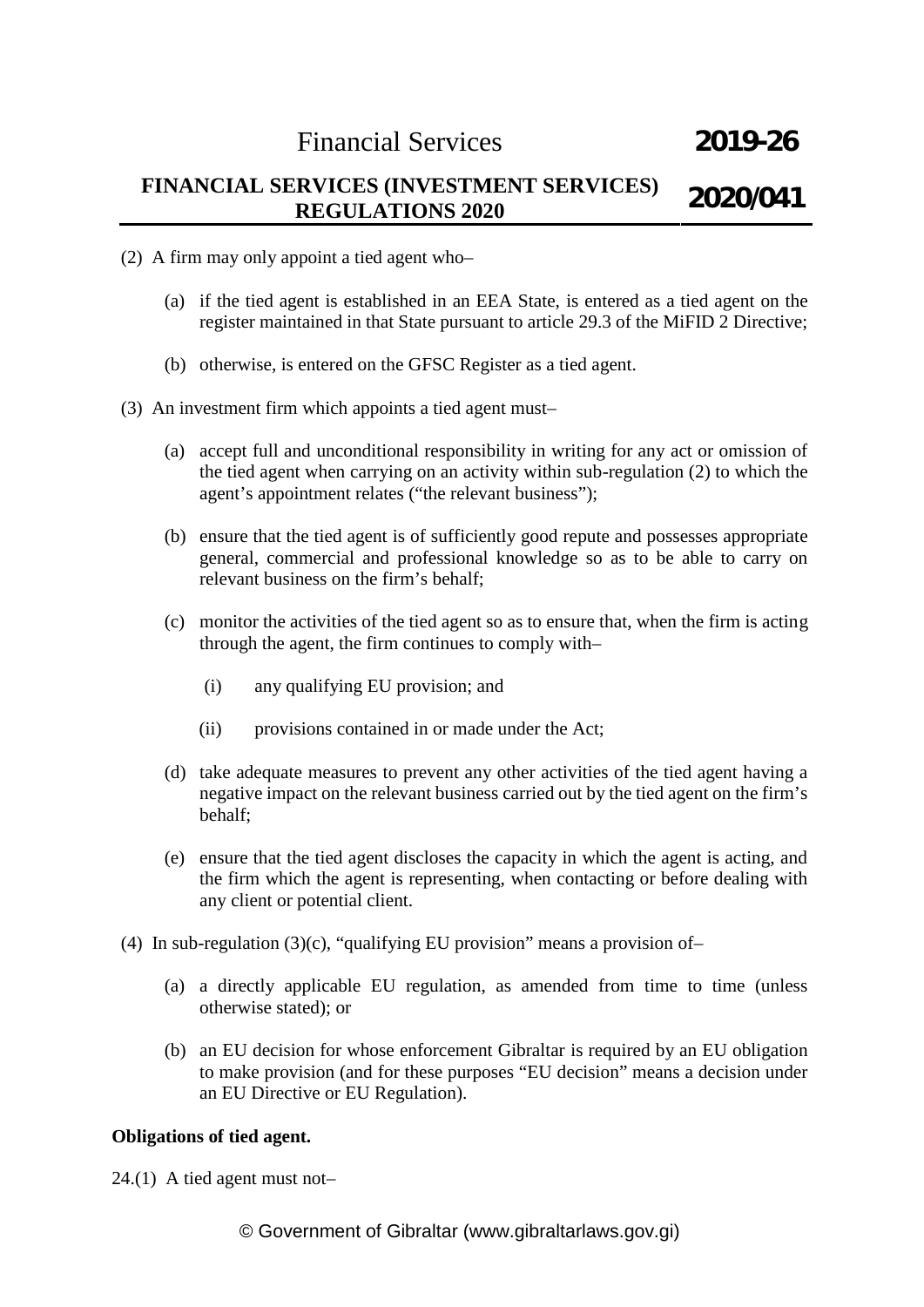## **2020/041 FINANCIAL SERVICES (INVESTMENT SERVICES) REGULATIONS 2020**

- (a) represent other counterparties; or
- (b) hold client money or financial instruments belonging to clients.

(2) A tied agent appointed by an EEA firm is subject to the provisions of these Regulations relating to branches.

#### **Responsibility of investment firm for tied agent: general.**

25.(1) Where an investment firm appoints a tied agent, the firm remains fully and unconditionally responsible for any act or omission of the tied agent when acting on the firm's behalf.

(2) In determining whether a firm has complied with any provision referred to in regulation 23(3)(c), anything which a relevant person has done or omitted in respect to business for which the firm has accepted responsibility is to be treated as having been done or omitted by the firm.

(3) In sub-regulation (2), the reference to a "relevant person" is to a person who at the material time is or was a tied agent of the firm, appointed in accordance with regulation 23(1).

(4) Nothing in sub-regulation (3) is to cause the knowledge or intentions of a tied agent to be attributed to the firm for the purposes of determining whether the firm has committed an offence, unless in all the circumstances it is reasonable for them to be attributed to the firm.

## **Responsibility of investment firm for tied agent outside Gibraltar.**

26.(1) In this regulation "relevant office" means–

- (a) in relation to a body corporate, its registered office or, if it has no registered office, its head office; and
- (b) in relation to a person other than a body corporate, the person's head office.

(2) Sub-regulation (3) applies to an investment firm whose relevant office is in Gibraltar if–

- (a) the firm has appointed a tied agent who is established in Gibraltar or in an EEA state to carry on the relevant business on behalf of the firm; and
- (b) the GFSC is satisfied that no such business is, or is likely to be, carried on by the agent in Gibraltar.

(3) The firm is to be taken for the purposes of the Act to have contravened a requirement imposed on that firm by or under the Act if the firm–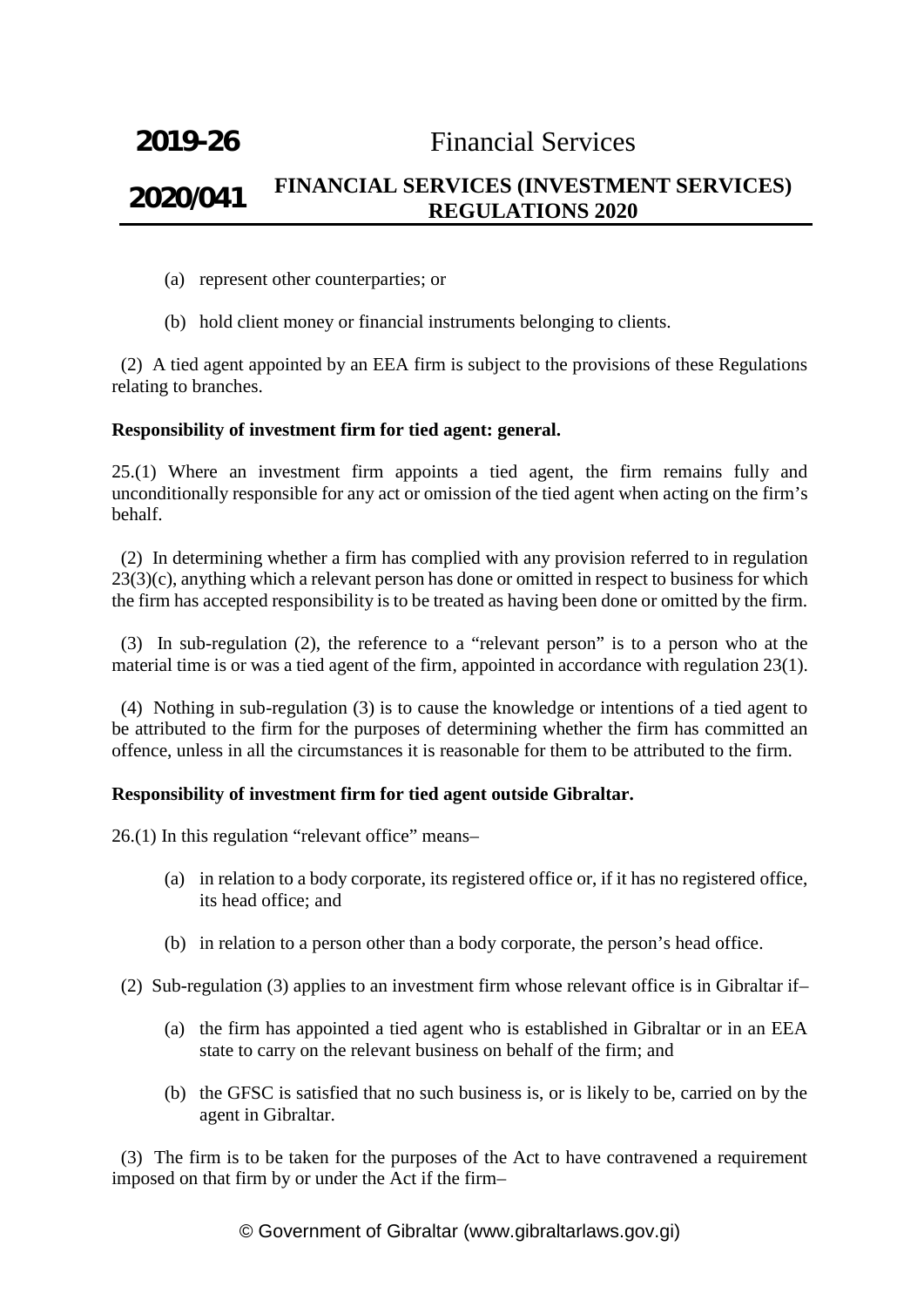## FINANCIAL SERVICES (INVESTMENT SERVICES) 2020/041 **REGULATIONS 2020**

- (a) makes or continues an appointment with an agent who does not–
	- (i) make the disclosures specified in regulation  $23(3)(e)$ ; or
	- (ii) comply with regulation 24;
- (b) makes or continues with such an appointment without accepting or having accepted responsibility for the agent's activities in carrying on the relevant business;
- (c) makes an appointment with an agent who is not entered on one of the registers referred to in regulation 23(2); or
- (d) continues an appointment with an agent when the firm knows or ought to know that the agent is not entered on any such register.

#### **Registration of tied agents.**

27.(1) An application for the registration of a tied agent in the GFSC Register–

- (a) may only be made by the firm that proposes to appoint the person named in the application as its tied agent; and
- (b) must–
	- (i) be made in the form and manner that the GFSC may direct; and
	- (ii) contain or be supported by any information that the GFSC may require for the purpose of determining the application.

(2) The GFSC may only admit a person to the Register if the GFSC is satisfied that the person–

- (a) is of sufficiently good repute; and
- (b) possesses the general, commercial and professional knowledge and competence so as to be able to–
	- (i) carry on the relevant business; and
	- (ii) communicate accurately all relevant information regarding the proposed business to clients or potential clients.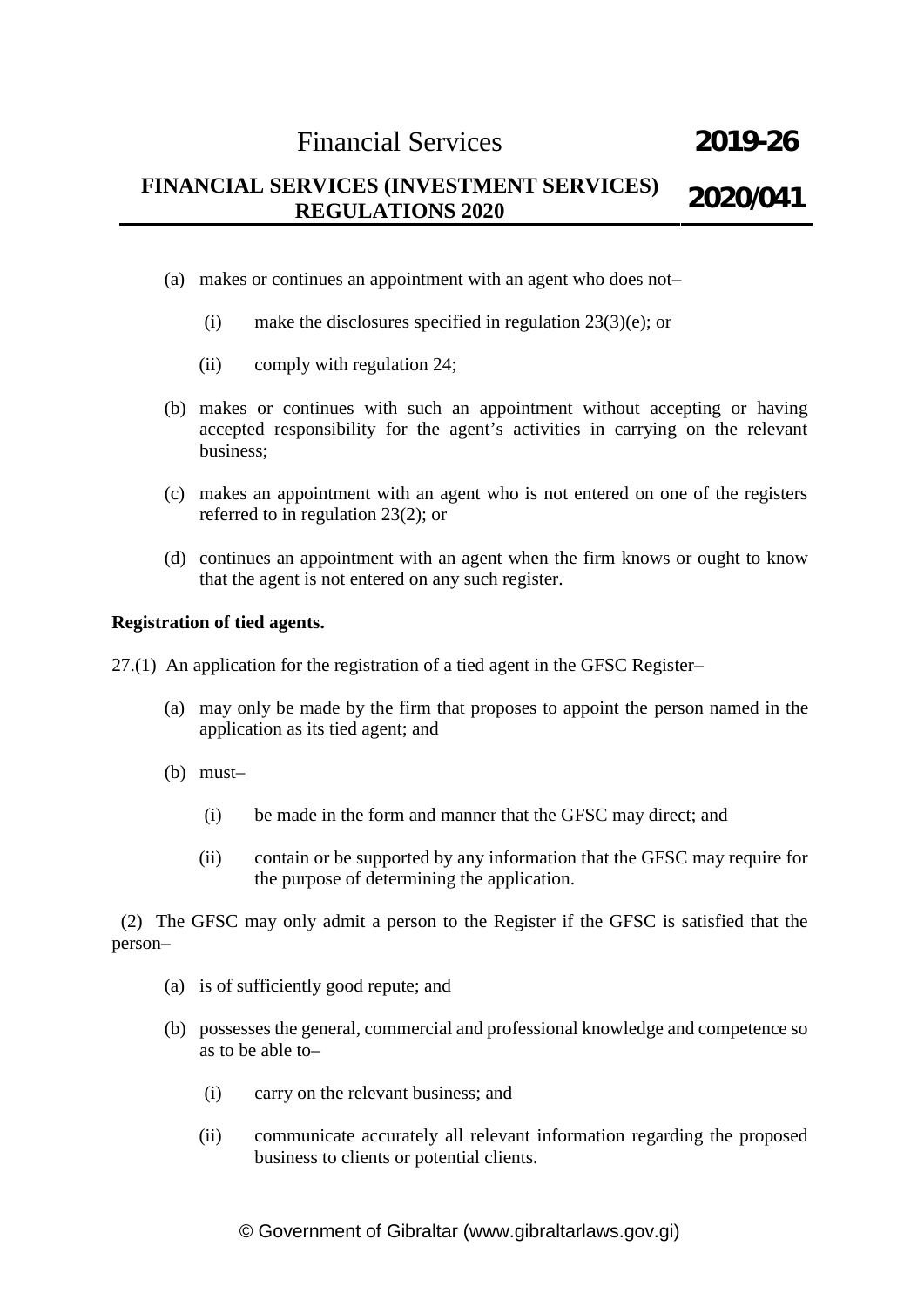## **2020/041 FINANCIAL SERVICES (INVESTMENT SERVICES) REGULATIONS 2020**

(3) If the GFSC proposes to admit a person to the Register it must give written notice to the person and to the firm concerned.

(4) If the GFSC–

- (a) proposes to refuse a registration application, it must give a warning notice to the person and to the firm concerned; or
- (b) decides to refuse a registration application, it must give a decision notice to the person and to the firm concerned.
- (5) The GFSC may revoke a tied agent's registration where the tied agent–
	- (a) does not make use of the registration within 12 months, expressly renounces the registration or has not provided any activity for the preceding six months;
	- (b) has obtained the registration by making false statements or by any other irregular means;
	- (c) no longer meets the conditions under which registration was granted;
	- (d) has seriously and systematically infringed the Act, these Regulations, other regulations made under the Act or MIFIR.

(6) If the GFSC–

- (a) proposes to revoke a tied agent's registration, it must give a warning notice to the tied agent and the firm for which the tied agent acts; or
- (b) decides to revoke a tied agent's registration, it must give a decision notice to the tied agent and the firm for which the tied agent acts.

#### **Supervision of tied agents.**

28. The GFSC may supervise compliance by tied agents with provisions contained in or made under the Act–

- (a) directly; or
- (b) as part of the supervision of the firm for which the tied agent acts.

*Record-keeping*

#### **Telephone and other records.**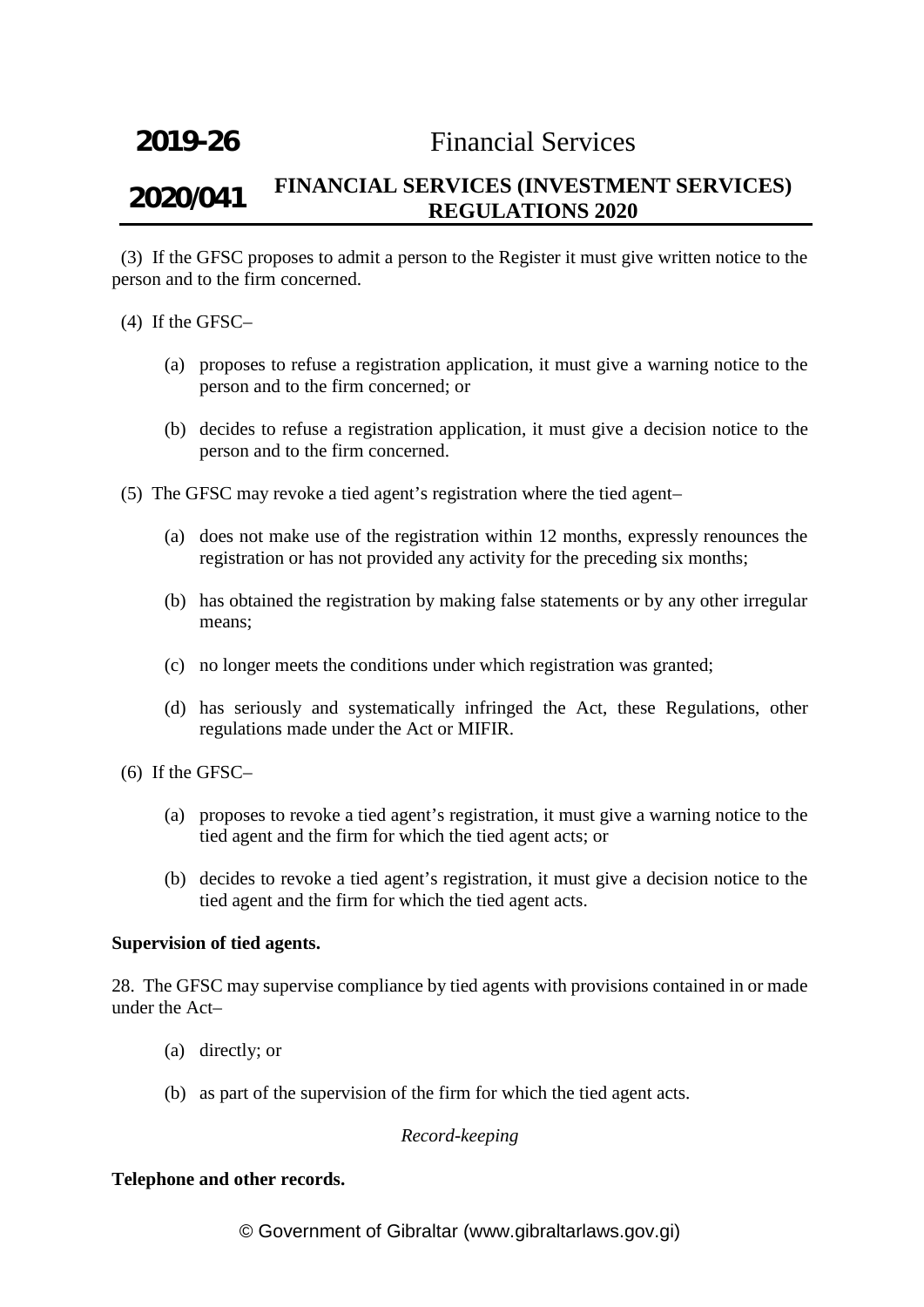## FINANCIAL SERVICES (INVESTMENT SERVICES) 2020/041 **REGULATIONS 2020**

29.(1) An investment firm must arrange for records to be kept of all services, activities and transactions undertaken by it which are sufficient to enable the GFSC–

- (a) to discharge its functions under the Act, these Regulations, MiFIR and EUMAR; and
- (b) to ascertain, in particular, whether the investment firm has complied with all its obligations, including those with respect to clients, potential clients and the integrity of the market.

(2) Those records must include the recording of telephone conversations or electronic communications–

- (a) relating to–
	- (i) transactions concluded when carrying on the regulated activity of dealing on own account; and
	- (ii) the provision of client order services that relate to the carrying on of a regulated activity specified in paragraph 48 or 49 of Schedule 2 to the Act; or
- (b) that are intended to result in the conclusion of transactions or the provision of client order services of that kind, even if they do not do so.

(3) For those purposes, an investment firm must take all reasonable steps to record relevant telephone conversations and electronic communications that are made, sent or received using equipment which the investment firm–

- (a) has provided to an employee or contractor; or
- (b) has accepted or permitted an employee or contractor to use.

(4) An investment firm must take all reasonable steps to prevent an employee or contractor from making, sending or receiving relevant telephone conversations and electronic communications on privately-owned equipment which the investment firm is unable to record or copy.

(5) An investment firm must notify all clients, both new and existing, that telephone communications or conversations between the investment firm and its clients that result or may result in transactions will be recorded.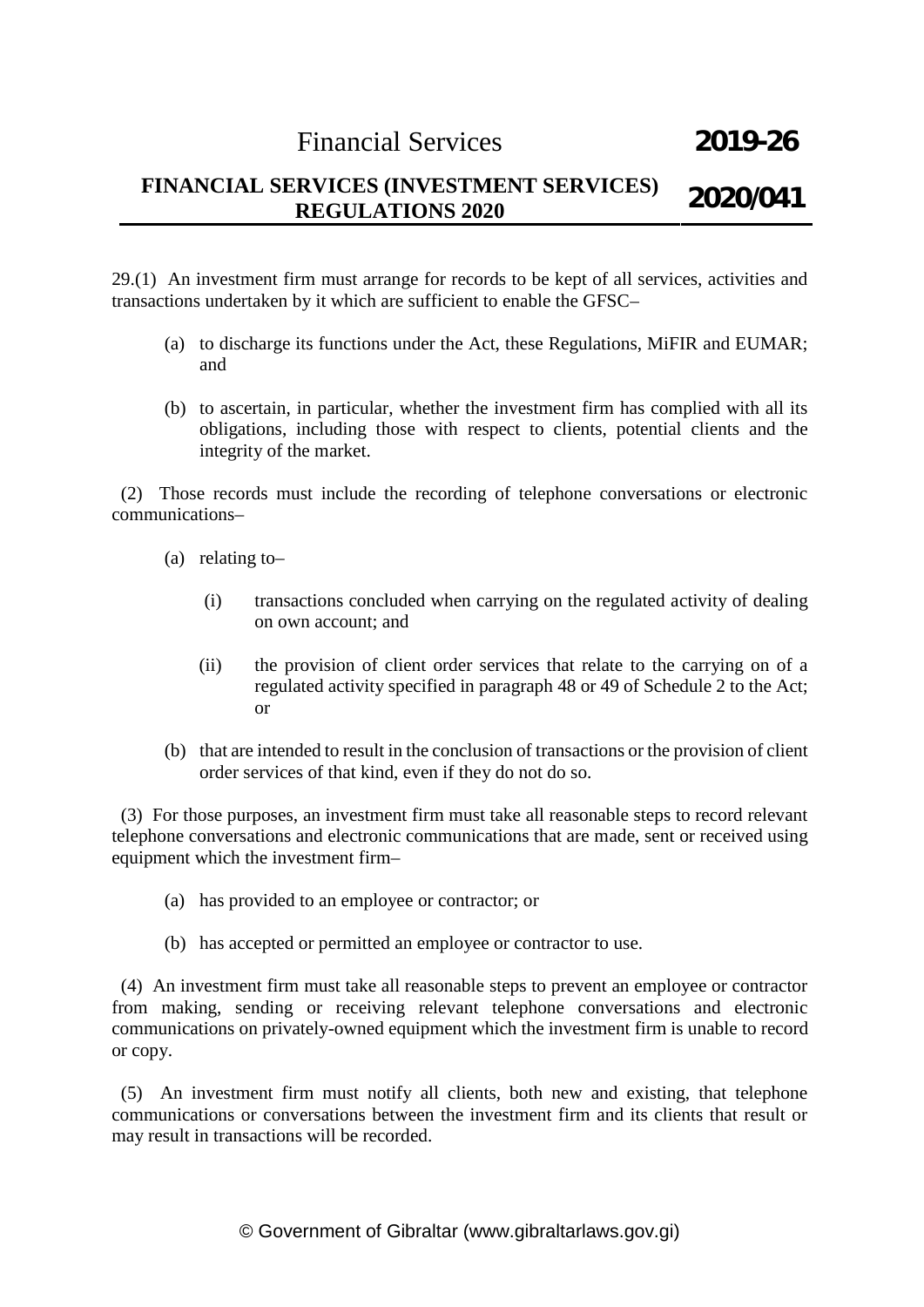## **2020/041 FINANCIAL SERVICES (INVESTMENT SERVICES) REGULATIONS 2020**

(6) A notification under sub-regulation (5) may be made once, before the provision of investment services to any new or existing client.

(7) An investment firm must not carry on investment services or activities by telephone to clients who have not been notified in advance about the recording of their telephone communications or conversations, where the investment services or activities relate to the reception, transmission and execution of client orders.

(8) An investment firm must keep records of orders placed by clients through other communication channels, which must be made in a durable medium including–

- (a) faxes, emails or letters; or
- (b) written minutes or notes of meetings.
- (9) Any records kept in accordance with this regulation must be–
	- (a) provided to the client concerned on request;
	- (b) kept for five years and, where requested by the GFSC or the competent authority, for a period of up to seven years.

(10) Without affecting the powers of its home state regulator, where an EEA firm which is an investment firm has a branch in Gibraltar, the GFSC may enforce the obligations in this regulation in respect of transactions undertaken by that branch.

*Safeguarding of client financial instruments and funds*

#### **Safeguarding of client financial instruments and funds.**

30.(1) An investment firm must–

- (a) keep records and accounts enabling it at any time and without delay to distinguish assets held for one client from assets held for any other client and from its own assets;
- (b) maintain its records and accounts in a way that ensures–
	- (i) they are accurate and, in particular, correspond to the financial instruments and funds held for clients; and
	- (ii) they may be used as an audit trail;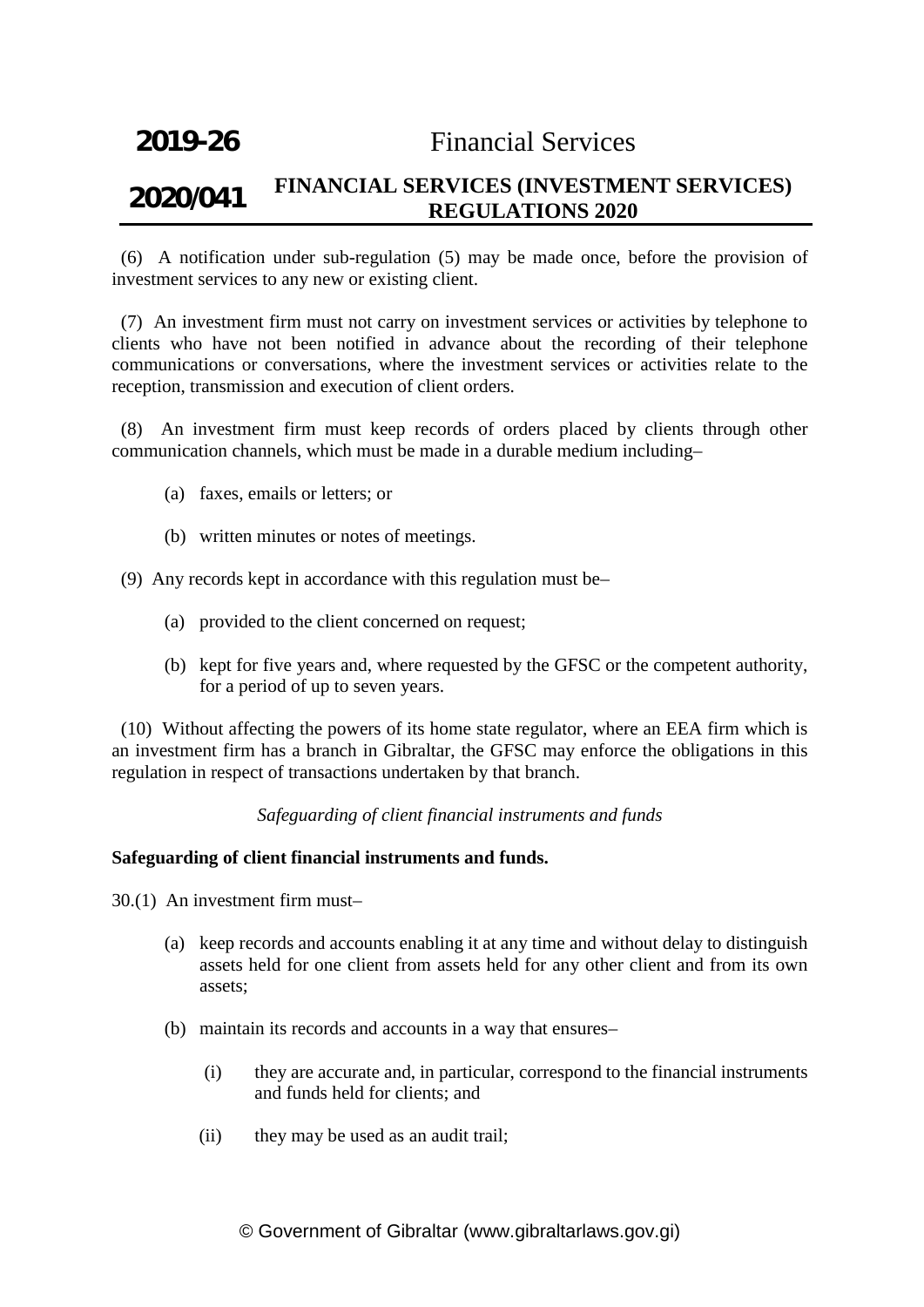## FINANCIAL SERVICES (INVESTMENT SERVICES) 2020/041 **REGULATIONS 2020**

- (c) conduct regular reconciliations between its internal accounts and records and those of any third parties by whom assets are held;
- (d) take the necessary steps to ensure that any client financial instruments deposited with a third party in accordance with regulation 31 are identifiable separately from financial instruments belonging to the firm or that third party, by means of differently titled accounts on the books of the third party or other equivalent measures that achieve the same level of protection;
- (e) take the necessary steps to ensure that client funds deposited in accordance with regulation 32 in a central bank, a credit institution, a bank authorised in a third country or a qualifying money market fund are held in an account identified separately from any account used to hold funds belonging to the firm; and
- (f) introduce adequate organisational arrangements to minimise the risk of the loss or diminution of client assets or rights in connection with those assets, as a result of misuse of the assets, fraud, poor administration, inadequate record-keeping or negligence.

(2) If the applicable law, in particular, the law relating to property or insolvency, prevents an investment firm from complying with sub-regulation (1) to safeguard clients' rights in a manner which satisfies the requirements of regulation 52(15), the investment firm must put in place arrangements which ensure that clients' assets are safeguarded in a manner which meets the objectives of sub-regulation (1).

(3) If the law of the jurisdiction in which client funds or financial instruments are held prevents an investment firm from complying with sub-regulation (1)(d) or (e), the investment firm must–

- (a) comply with such further requirements (if any) having equivalent effect in terms of safeguarding clients' rights as may be prescribed by general regulations under section 620 of the Act; and
- (b) inform clients that they do not benefit from the protection provided under subregulation  $(1)(d)$  or  $(e)$  (or both).

(4) An investment firm must not enter into any arrangement which creates a security interest, lien or right of set-off over a client's financial instruments or funds that enables a third party to dispose of the client's financial instruments or funds in order to recover debts that do not relate to the client or the provision of services to the client.

(5) Sub-regulation (4) does not apply where client funds or financial instruments are held in a third country jurisdiction in which an arrangement of the kind specified in that sub-regulation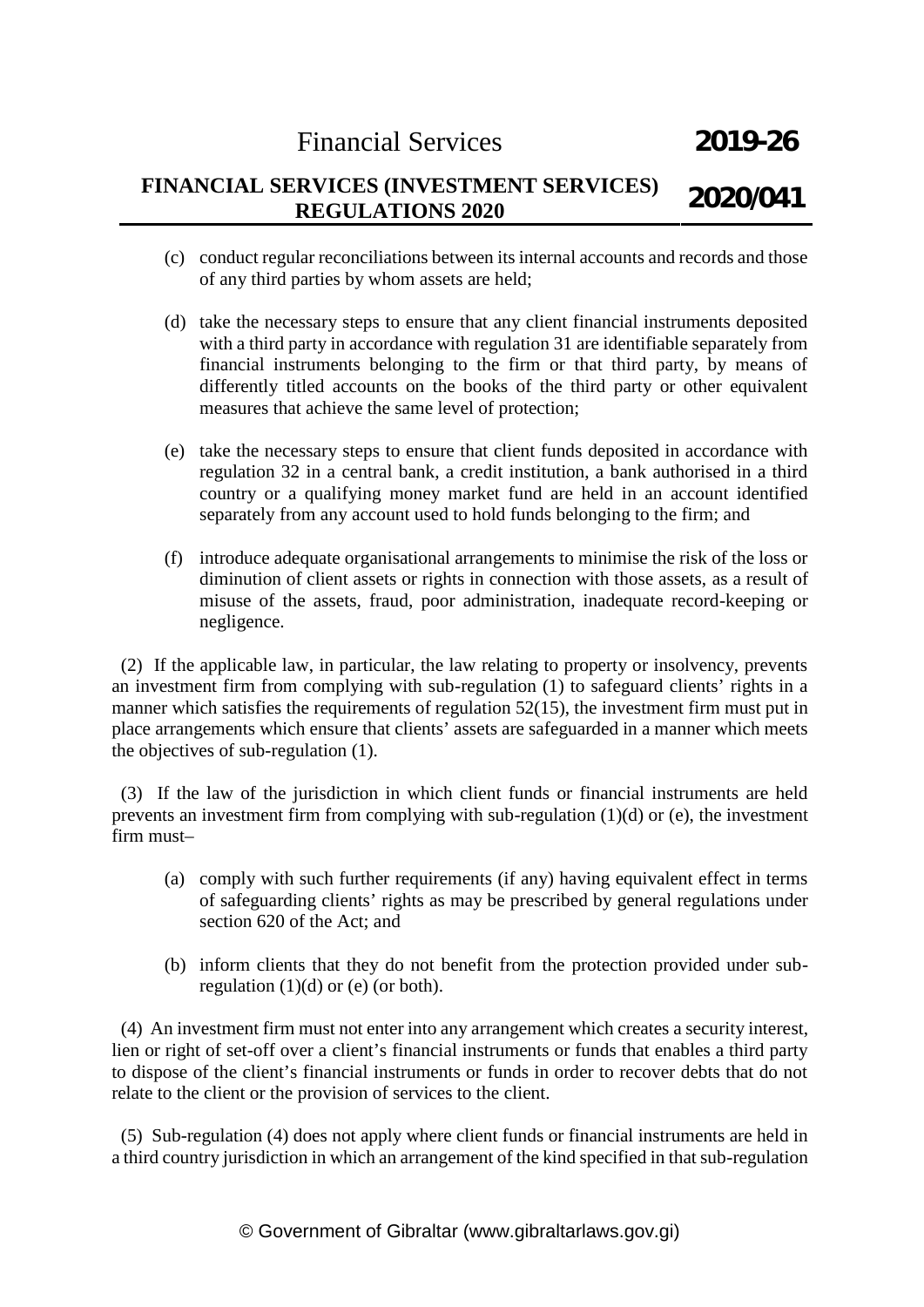### **2020/041 FINANCIAL SERVICES (INVESTMENT SERVICES) REGULATIONS 2020**

is required by law but, in that event, the investment firm must disclose to clients the existence of and risks associated with that arrangement.

- (6) Where an investment firm–
	- (a) grants a security interest, lien or right of set-off over client financial instruments or funds; or
	- (b) has been informed that an interest, lien or right of that kind has been granted,

the firm must record it in client contracts and the firm's own accounts to make the client's ownership of assets clear, such as in the event of an insolvency.

(7) An investment firm must make information relating to clients' financial instruments and funds readily available to–

- (a) the GFSC and other competent authorities;
- (b) appointed insolvency practitioners; and
- (c) those responsible for the resolution of failed financial institutions.
- (8) The information which must be made available under sub-regulation (7) includes–
	- (a) related internal accounts and records that readily identify the balances of funds and financial instruments held for each client;
	- (b) where client funds are held by an investment firm in accordance with regulation 32 details of the accounts in which client funds are held and of the relevant agreements with the firm;
	- (c) where financial instruments are held by an investment firm in accordance with regulation 31, details of the accounts opened and relevant agreements with those third parties, as well as details of the relevant agreements with the firm;
	- (d) details of third parties carrying out any related outsourced tasks and details of those tasks;
	- (e) key individuals in the firm involved in related processes, including those responsible for oversight of the firm's requirements in relation to the safeguarding of client assets; and
	- (f) agreements which are relevant to establish clients' ownership of assets.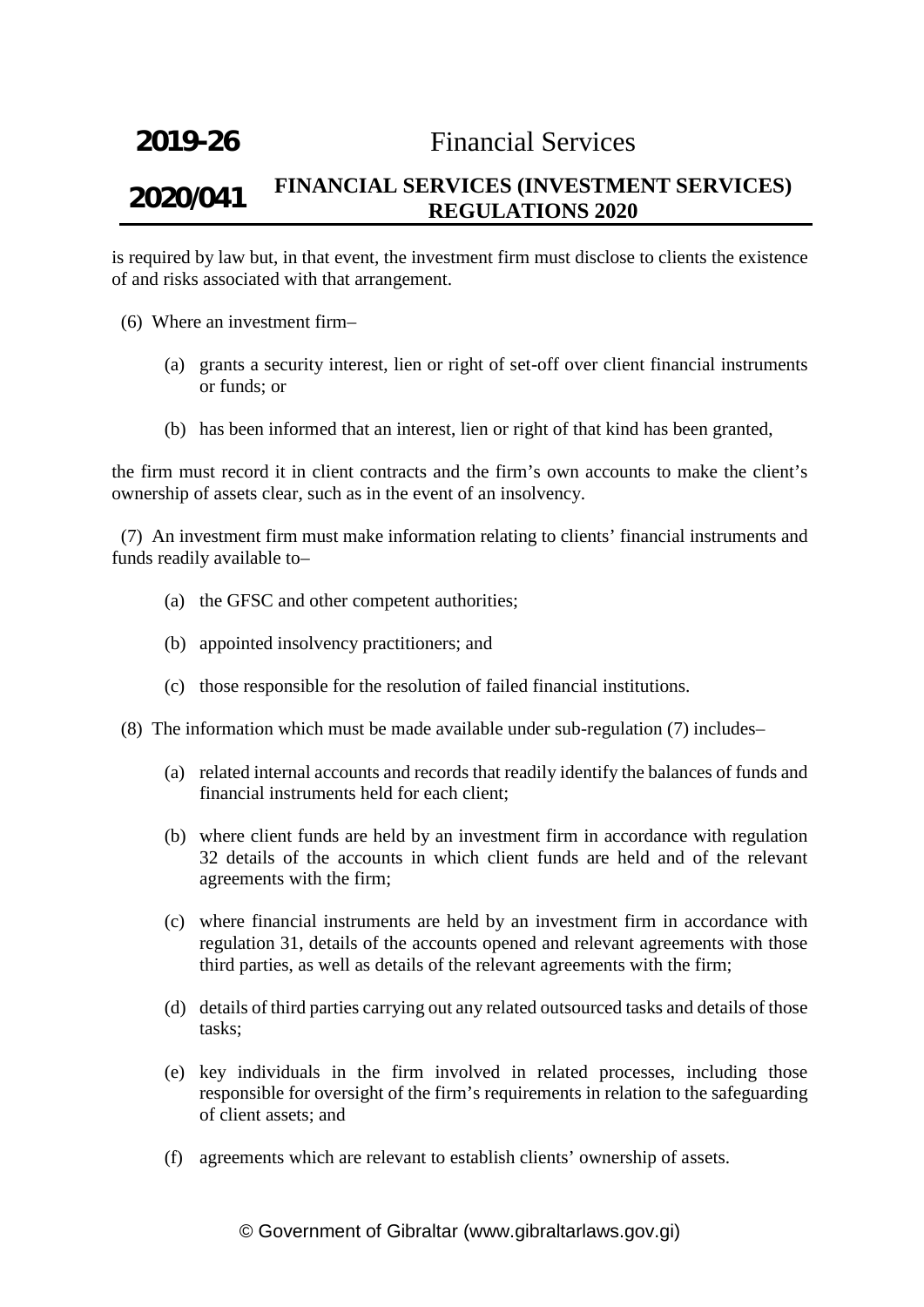#### FINANCIAL SERVICES (INVESTMENT SERVICES) 2020/041 **REGULATIONS 2020**

#### **Depositing client financial instruments.**

31.(1) An investment firm may deposit financial instruments held by it on behalf of its clients into an account opened with a third party provided that the firm exercises all due skill, care and diligence in the selection, appointment and periodic review of the third party and of the arrangements for the holding and safekeeping of those financial instruments.

(2) In applying sub-regulation (1), an investment firm must take account of the expertise and market reputation of the third party and any legal requirements related to the holding of those financial instruments that could adversely affect clients' rights.

(3) An investment firm must only deposit financial instruments with a third party if it is in a jurisdiction where the safekeeping of financial instruments for the account of another person is subject to specific regulation and supervision and the third party is subject to that specific regulation and supervision.

(4) An investment firm must not deposit financial instruments held on behalf of clients with a third party in a third country that does not regulate the holding and safekeeping of financial instruments for the account of another person except where–

- (a) the nature of the financial instruments or the investment services connected with those instruments requires them to be deposited with a third party in that third country; or
- (b) the financial instruments are held on behalf of a professional client and the client has requested in writing that the firm deposit them with a third party in that third country.

(5) The requirements of sub-regulations (3) and (4) also apply to a third party which holds financial instruments on behalf of an investment firm and proposes to delegate any of its functions concerning the holding and safekeeping of those financial instruments to another third party.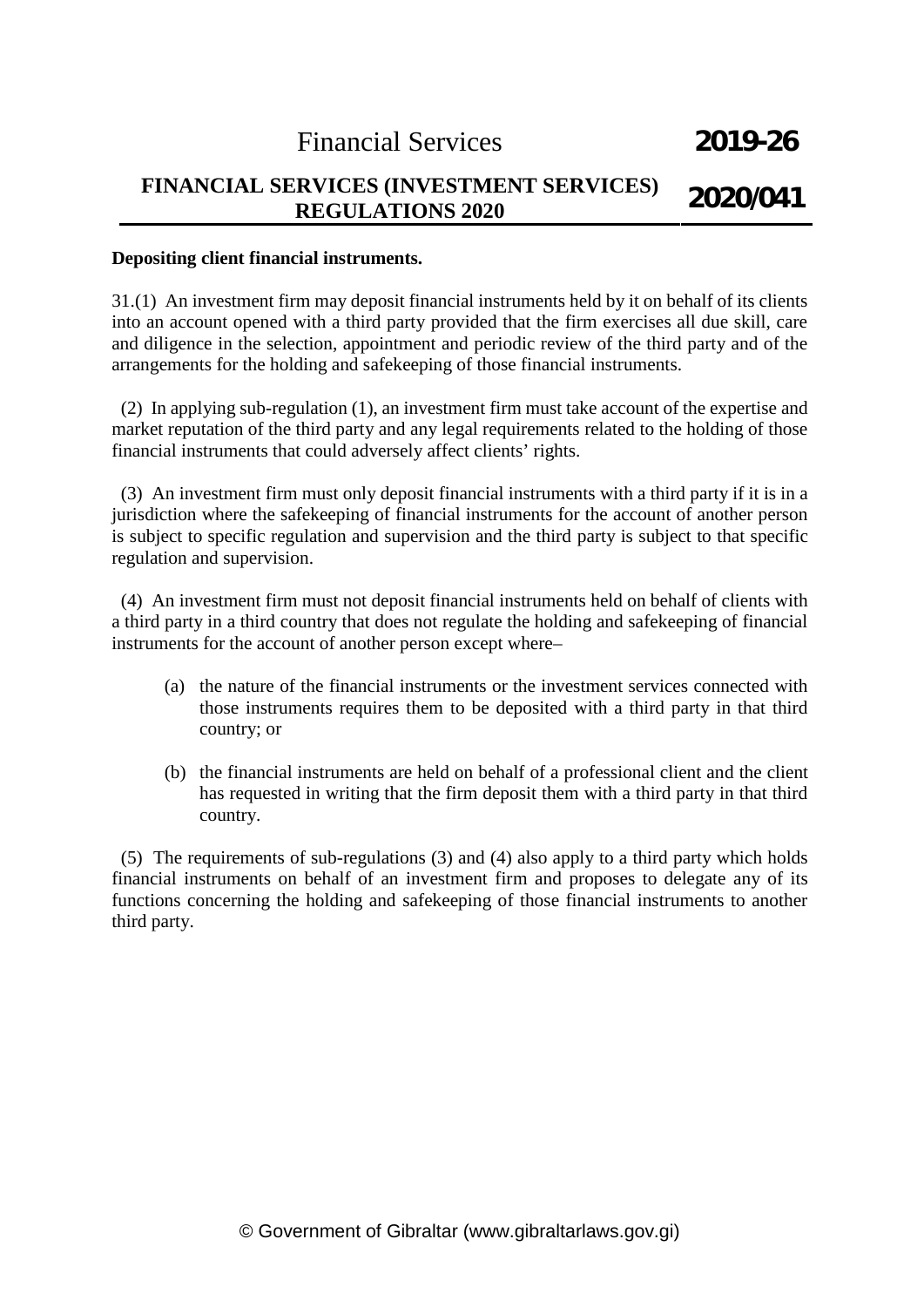## **2020/041 FINANCIAL SERVICES (INVESTMENT SERVICES) REGULATIONS 2020**

#### **Depositing client funds.**

32.(1) An investment firm must promptly place any client funds it receives into an account opened with–

- (a) a central bank;
- (b) a credit institution authorised in accordance with the Capital Requirements Directive;
- (c) a bank authorised in a third country; or
- (d) a qualifying money market fund.

(2) Sub-regulation (1) does not apply to a credit institution authorised in accordance with the Capital Requirements Directive in relation to deposits within the meaning of that Directive held by that institution.

- (3) An investment firm which does not deposit client funds with a central bank must–
	- (a) exercise all due skill, care and diligence in the selection, appointment and periodic review of the credit institution, bank or money market fund where those funds are placed and the arrangements for the holding of those funds; and
	- (b) as part of its due diligence, consider the need for diversification of those funds.

(4) In applying sub-regulation (3) an investment firm, with a view to ensuring the protection of clients' rights, must take account of–

- (a) the expertise and market reputation of the institution or money market fund; and
- (b) any legal or regulatory requirements or market practices related to the holding of client funds that could adversely affect those rights.

(5) An investment firm may only place a client's funds in a qualifying money market fund where–

- (a) the firm has informed the client that funds placed with a qualifying money market fund will not be held in accordance with the requirements for safeguarding client funds set out in regulations 30 to 34; and
- (b) the client has given explicit consent for the funds to be placed in the qualifying money market fund.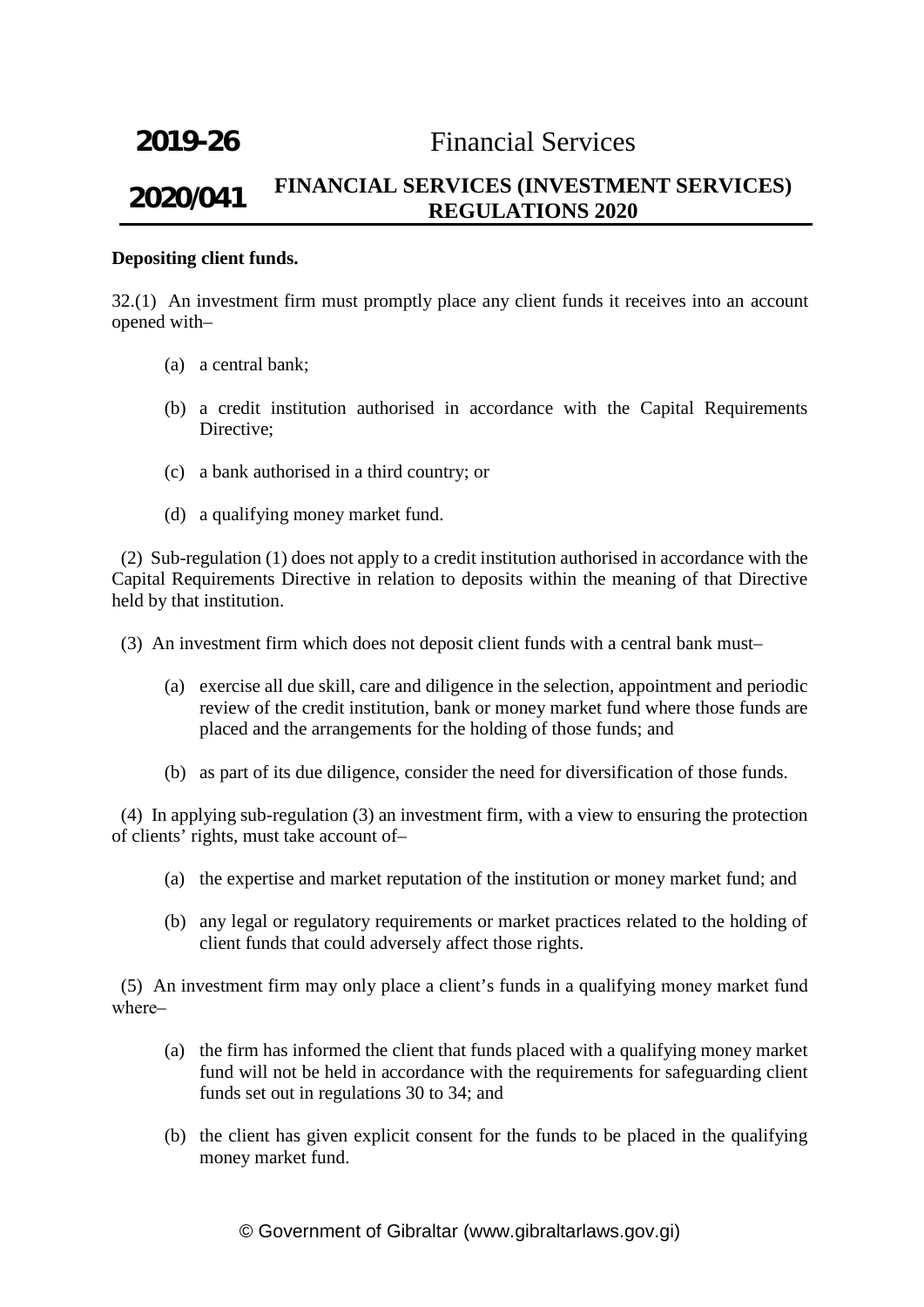### FINANCIAL SERVICES (INVESTMENT SERVICES) 2020/041 **REGULATIONS 2020**

(6) An investment firm that deposits client funds with a credit institution, bank or money market fund which is part of the same group as the investment firm, must not deposit more than 20% of the firm's client funds with any entity or combination of entities within the group.

(7) An investment firm does not need to comply with sub-regulation (6) in circumstances where it is able to show that doing so would be disproportionate having regard to-

- (a) the nature, scale and complexity of the firm's business;
- (b) the balance of client funds held by the firm; and
- (c) the security offered by the group entity or combination of group entities concerned.
- (8) An investment firm which proposes to rely on the exception in sub-regulation (7) must–
	- (a) notify the GFSC of the firm's initial proportionality assessment under that subregulation; and
	- (b) periodically review that assessment and notify the GFSC of the outcome of the review.

#### **Use of client financial instruments.**

33.(1) An investment firm must not–

- (a) enter into arrangements for securities financing transactions in respect of financial instruments held by the firm on behalf of a client; or
- (b) otherwise use those financial instruments for its own account or the account of any other person or client of the firm,

unless the conditions in sub-regulation (2) are met.

(2) The conditions are that–

- (a) the client has given express prior consent to the use of the instruments, on specified terms which are–
	- (i) evidenced in writing; and
	- (ii) affirmatively executed, by signature or equivalent means; and
- (b) the use of the client's financial instruments is restricted to the specified terms to which the client has consented.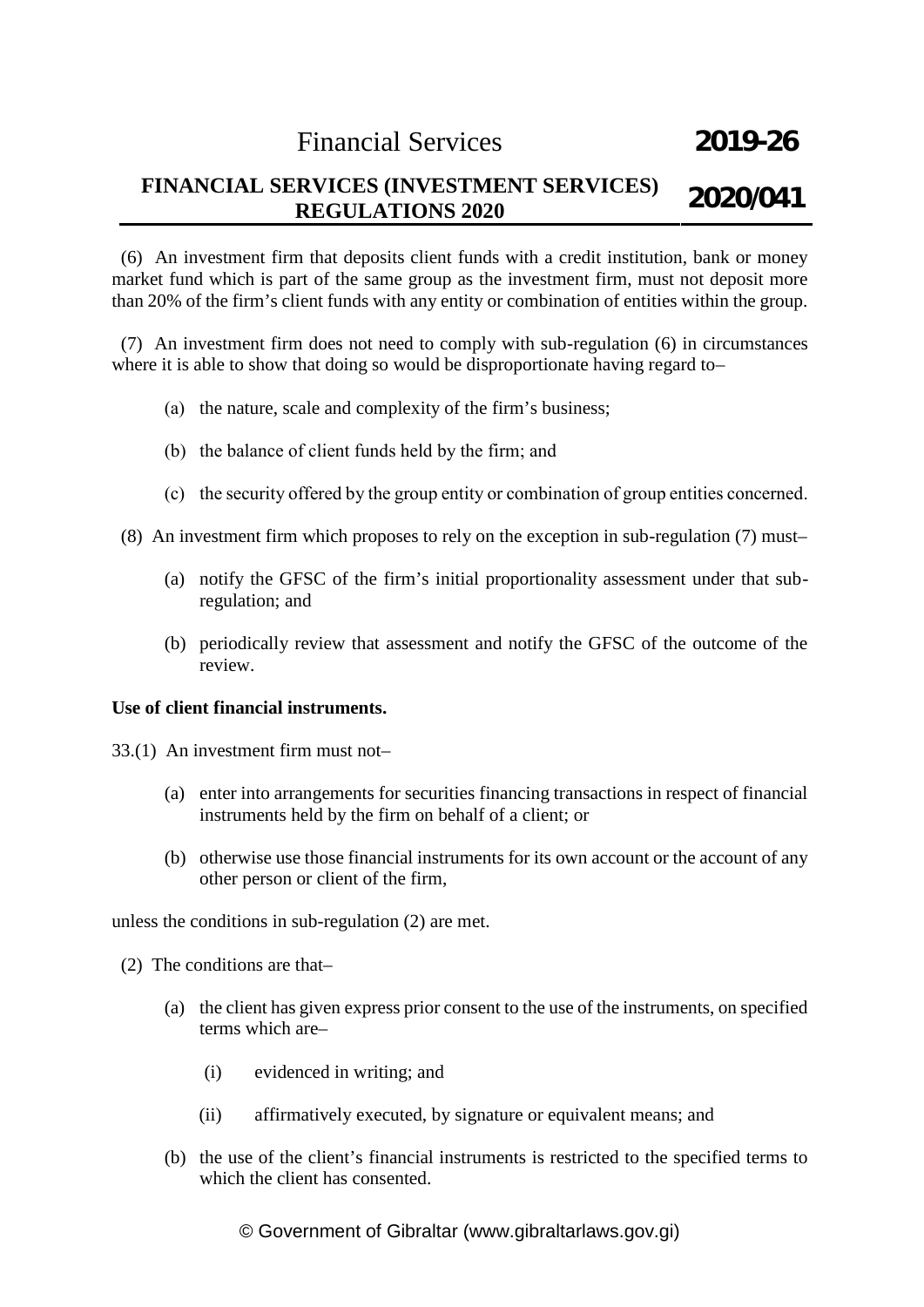### **2020/041 FINANCIAL SERVICES (INVESTMENT SERVICES) REGULATIONS 2020**

- (3) An investment firm must not–
	- (a) enter into arrangements for securities financing transactions in respect of financial instruments which are held on behalf of a client in an omnibus account maintained by a third party; or
	- (b) otherwise use those financial instruments for its own account or the account of any other person,

unless, in addition to the conditions in sub-regulation (2), the conditions in either or both of sub-regulation (4)(a) or (b) and in sub-regulation (4)(c) are met.

(4) The conditions are that–

- (a) each client whose financial instruments are held together in the same omnibus account has given express prior consent to the use of the instruments, on specified terms which are–
	- (i) evidenced in writing; and
	- (ii) affirmatively executed, by signature or equivalent means; or
- (b) the investment firm has in place systems and controls which ensure that only financial instruments belonging to clients who have given prior express consent in accordance with sub-regulation (2)(a) are so used; and
- (c) the investment firm maintains records which include details of the clients on whose instructions the use of the financial instruments has been effected and the number of financial instruments used belonging to each client who has given consent, so as to enable the correct allocation of any loss.

(5) An investment firm must take appropriate measures to prevent the unauthorised use of client financial instruments for its own account or the account of any other person, including–

- (a) concluding agreements with clients on the measures to be taken by the firm if the client does not have enough provision on its account on the settlement date (such as borrowing the corresponding securities on the client's behalf or unwinding the position);
- (b) closely monitoring its projected ability to deliver on the settlement date and the putting in place of remedial measures if this cannot be done; and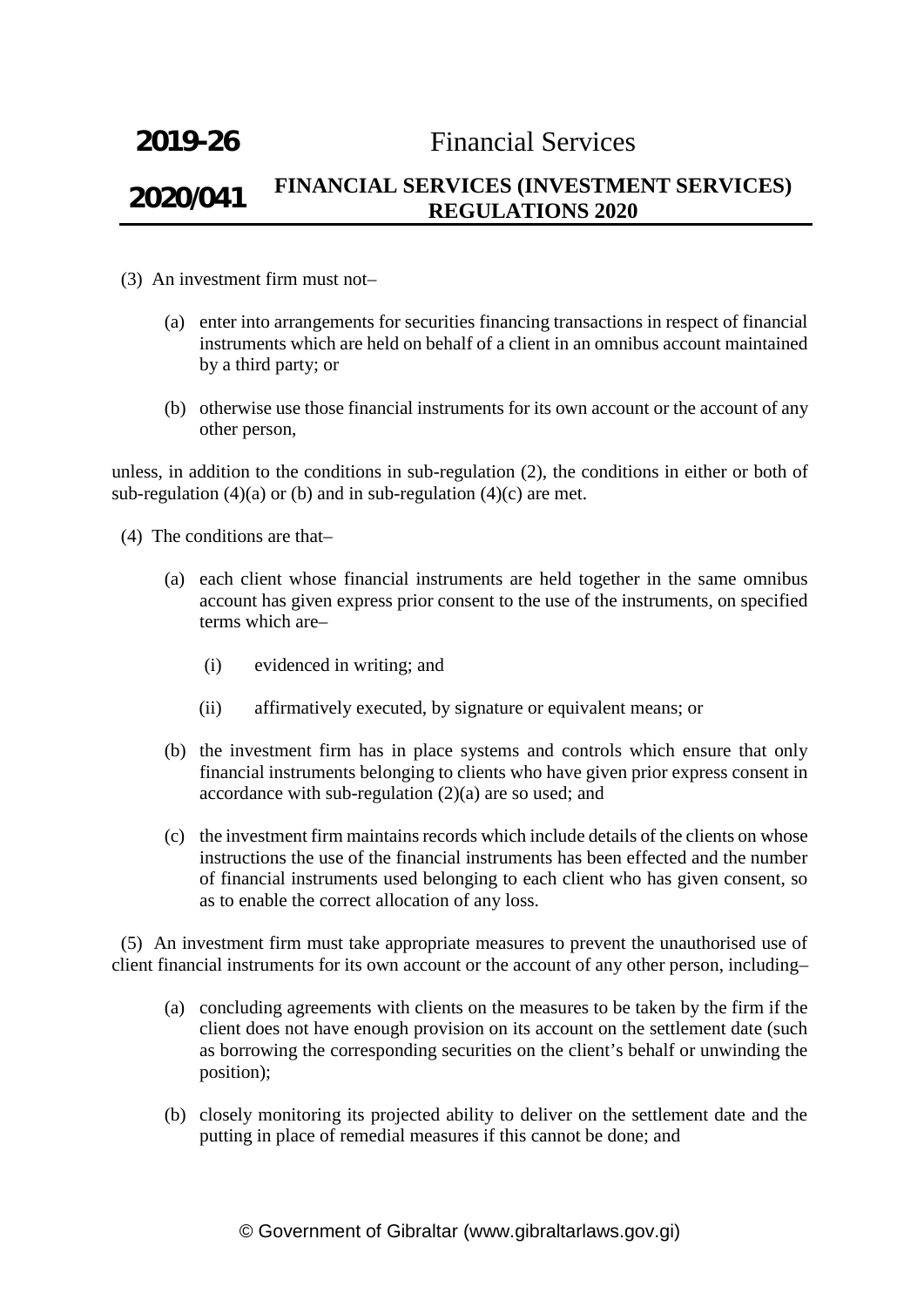## FINANCIAL SERVICES (INVESTMENT SERVICES) 2020/041 **REGULATIONS 2020**

- (c) closely monitoring and promptly requesting undelivered securities which are outstanding on or after the settlement day.
- (6) An investment firm must adopt specific arrangements for all clients which ensure that–
	- (a) a borrower of client financial instruments provides appropriate collateral; and
	- (b) the firm monitors the continuing appropriateness of the collateral provided and takes any steps which are necessary to maintain the balance of the collateral with the value of the client instruments.

(7) An investment firm must not enter into any collateral arrangement which is prohibited under regulation 52(16).

#### **Inappropriate use of title transfer collateral arrangements.**

34.(1) An investment firm must be able to demonstrate that it has properly considered any use of title transfer collateral arrangements in the context of the relationship between the client's obligation to the firm and the client assets which the firm has subjected to title transfer collateral arrangements.

(2) When considering and documenting the appropriateness of any title transfer collateral arrangements, an investment firm must take account of the following factors–

- (a) whether there is only a very weak connection between the client's obligation to the firm and the use of title transfer collateral arrangements, including whether the likelihood of a client's liability to the firm is low or negligible;
- (b) whether the amount of client funds or financial instruments subject to title transfer collateral arrangements far exceeds the client's obligation to the firm; and
- (c) whether all clients' financial instruments or funds are made subject to title transfer collateral arrangements without consideration of each client's obligation to the firm.

(3) An investment firm which uses title transfer collateral arrangements must highlight to professional clients and eligible counterparties the risks involved and the effect of any title transfer collateral arrangement on the client's financial instruments and funds.

#### *Algorithmic trading*

#### **Algorithmic trading.**

35.(1) An investment firm that engages in algorithmic trading must–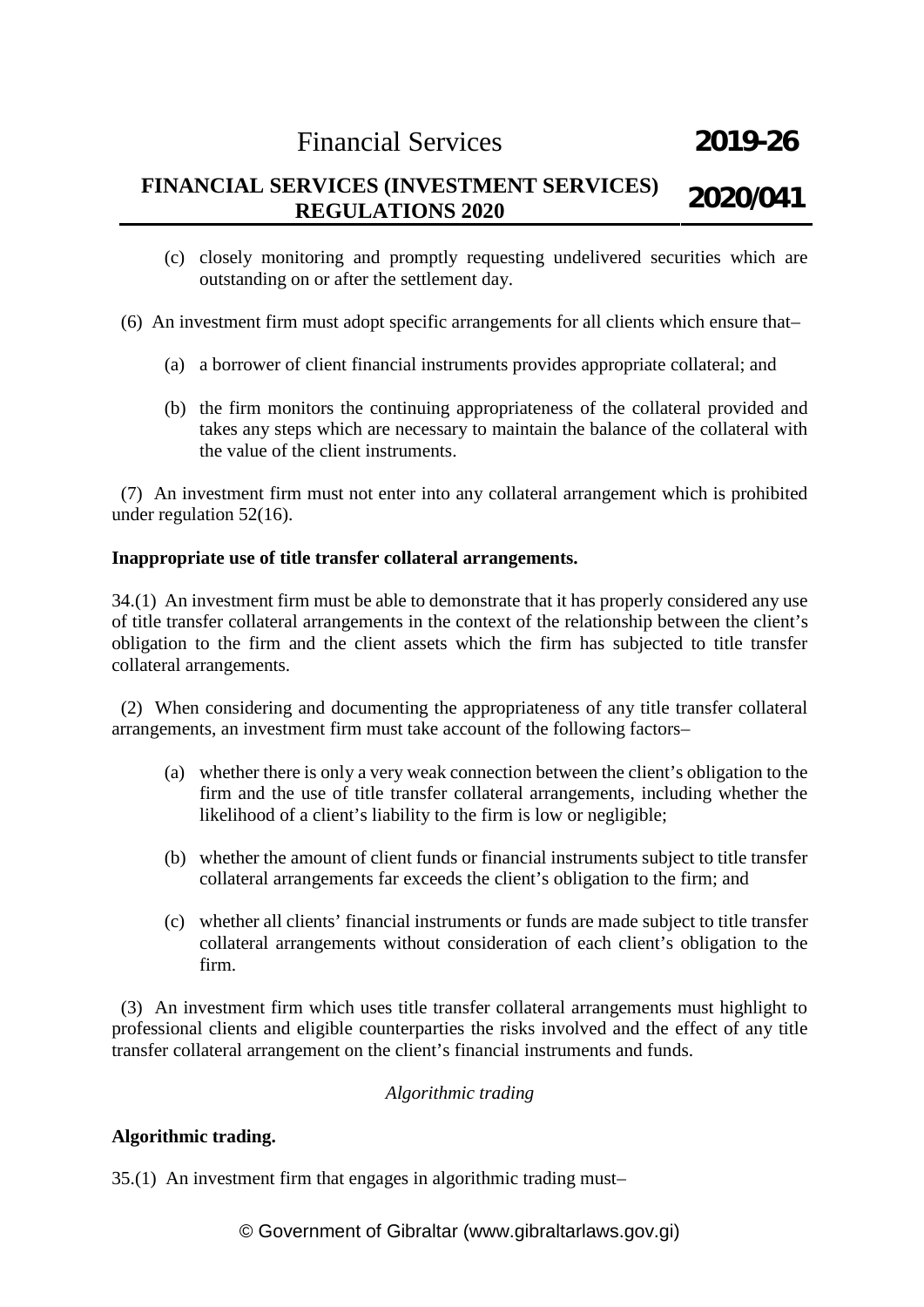## **2020/041 FINANCIAL SERVICES (INVESTMENT SERVICES) REGULATIONS 2020**

- (a) have in place effective systems and risk controls suitable to the business it operates to ensure that its trading systems–
	- (i) are resilient and have sufficient capacity;
	- (ii) are subject to appropriate trading thresholds and limits;
	- (iii) prevent the sending of erroneous orders or otherwise functioning in a way that may create or contribute to a disorderly market; and
	- (iv) cannot be used for any purpose that is contrary to EUMAR or the rules of any trading venue to which it is connected;
- (b) have in place effective business continuity arrangements to deal with any failure of its trading systems; and
- (c) ensure its systems are fully tested and properly monitored to ensure that they meet the requirements in this regulation.
- (2) An investment firm that engages in algorithmic trading–
	- (a) in Gibraltar or an EEA State and whose home State is Gibraltar must promptly notify–
		- (i) the GFSC; and
		- (ii) if different, the competent authority of the home State of the trading venue at which the firm engages in algorithmic trading as a member or participant; or
	- (b) using a trading venue in Gibraltar at which the firm engages in algorithmic trading as a member or participant but whose home State is not Gibraltar must promptly notify–
		- (i) the GFSC; and
		- (ii) the competent authority in its home State.

(3) The GFSC may require an investment firm to provide it, either on a regular basis or at the GFSC's request, with–

(a) a description of the nature of its algorithmic trading strategies;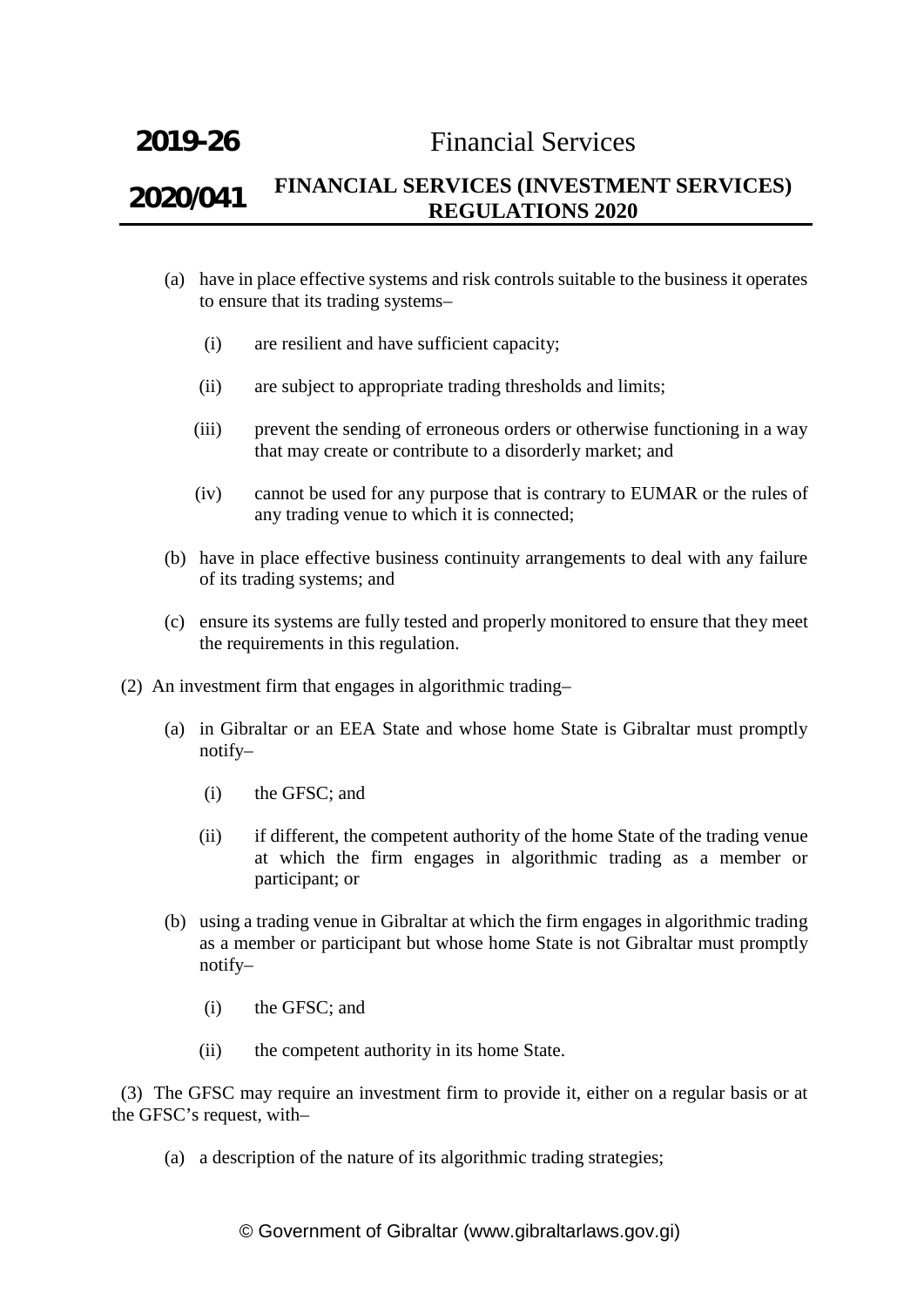## FINANCIAL SERVICES (INVESTMENT SERVICES) 2020/041 **REGULATIONS 2020**

- (b) details of the trading parameters or limits to which the system is subject;
- (c) details of the key compliance and risk controls that it has in place to ensure the requirements of sub-regulation (1) are satisfied; and
- (d) details of the testing of its systems.

(4) The GFSC may, at any time, request further information from an investment firm about its algorithmic trading and the systems used for that trading.

(5) Where the GFSC is the home State competent authority of an investment firm it must, at the request of the competent authority of a trading venue at which the investment firm is engaged in algorithmic trading as a member or participant, and without undue delay, provide that competent authority with the information in sub-regulation (3) that the GFSC has received from the investment firm.

(6) An investment firm must arrange for records to be kept in relation to the matters in subregulations (2) to (5) and ensure that those records are sufficient to enable the GFSC to monitor the firm's compliance with the requirements of the Act, these Regulations and any other regulations made under the Act.

(7) An investment firm that engages in a high-frequency algorithmic trading technique must store in an approved form accurate and time sequenced records of all its placed orders, including cancelled orders, executed orders and quotations on trading venues and must make them available to the GFSC on request.

(8) An investment firm that engages in algorithmic trading to pursue a market making strategy must, taking into account the liquidity, scale and nature of the specific market and the characteristics of the instrument traded–

- (a) other than under exceptional circumstances, carry out that market making continuously during a specified proportion of the trading venue's trading hours with the result of providing liquidity on a regular and predictable basis to the trading venue;
- (b) enter into a binding written agreement with the trading venue which specifies the obligations of the investment firm under paragraph (a); and
- (c) have in place effective systems and controls to ensure that it fulfils its obligations under that agreement at all times.

(9) For the purposes of this regulation and regulation 46 (systems resilience, circuit breakers and electronic trading), an investment firm that engages in algorithmic trading must be considered to be pursuing a market making strategy when, as a member or participant of one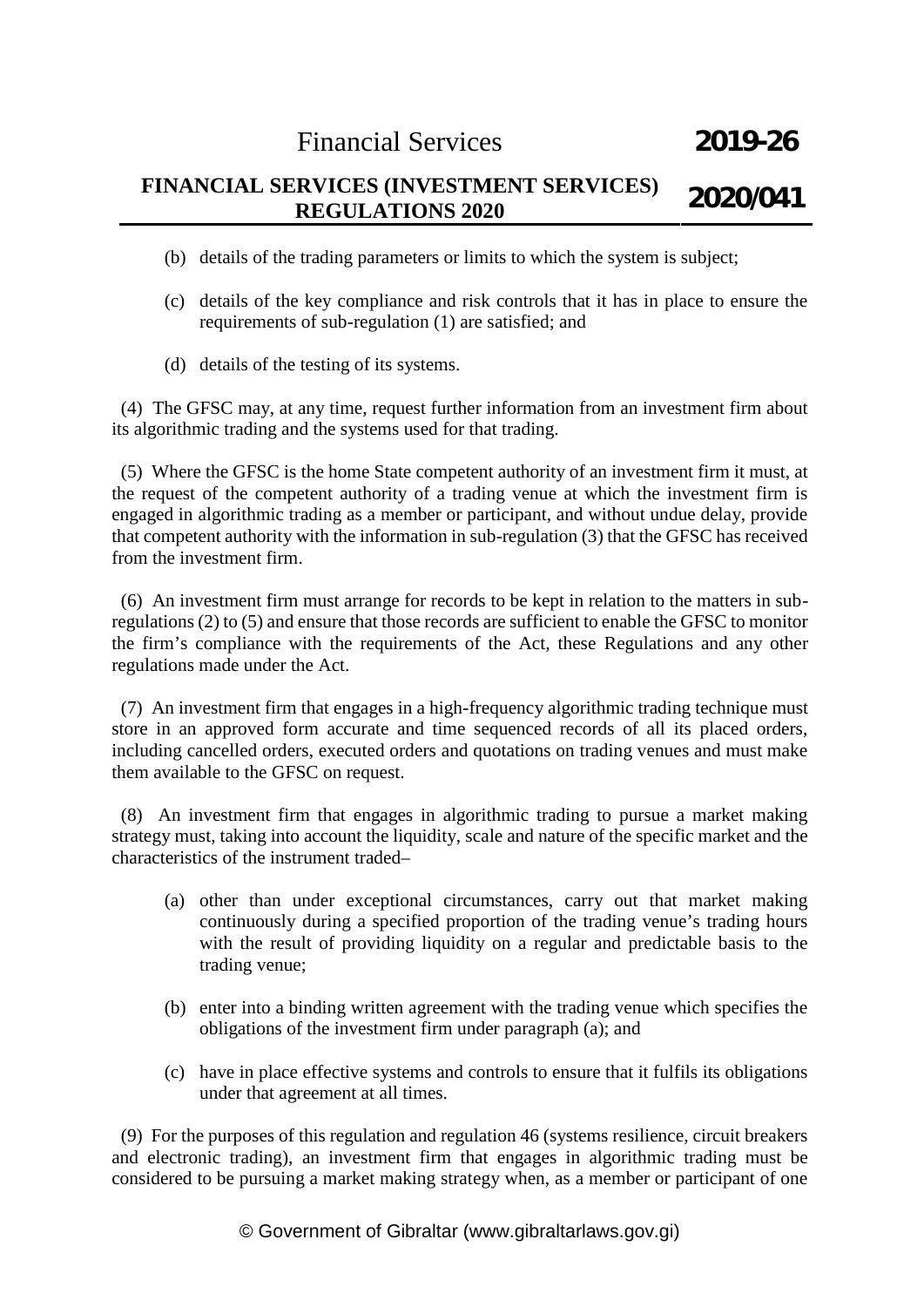### **2020/041 FINANCIAL SERVICES (INVESTMENT SERVICES) REGULATIONS 2020**

or more trading venues, its strategy when dealing on own account involves posting firm, simultaneous two-way quotes of comparable size and at competitive prices relating to one or more financial instruments on a single trading venue or across different trading venues, with the result of providing liquidity on a regular and frequent basis to the overall market.

(10) An investment firm that provides direct electronic access to a trading venue must have in place effective systems and controls which ensure that–

- (a) the suitability of clients using the service is properly assessed and reviewed;
- (b) clients using the service are prevented from exceeding appropriate pre-set trading and credit thresholds<sup>\*</sup>
- (c) trading by clients using the service is properly monitored;
- (d) appropriate risk controls prevent trading that–
	- (i) may create risks to the investment firm;
	- (ii) could create or contribute to a disorderly market; or
	- (iii) could be contrary to EUMAR or the rules of the trading venue.

(11) The provision of direct electronic access to a trading venue without the controls specified in sub-regulation (10) is prohibited.

(12) An investment firm that provides direct electronic access is responsible for ensuring that clients using the service comply with the requirements of the Act, of these Regulations and of the rules of the trading venue; and, for those purposes, an investment firm must monitor transactions in order to identify infringements of those rules, disorderly trading conditions or conduct that may involve market abuse and that is to be reported to the competent authority.

(13) An investment firm must ensure that there is a binding written agreement between the investment firm and the client regarding the essential rights and obligations arising from the provision of the service and that under the agreement the investment firm retains responsibility under the Act and these Regulations.

(14) An investment firm that provides direct electronic access to a trading venue must notify–

- (a) its home State competent authority; and
- (b) the home State competent authority of the trading venue at which the investment firm provides direct electronic access.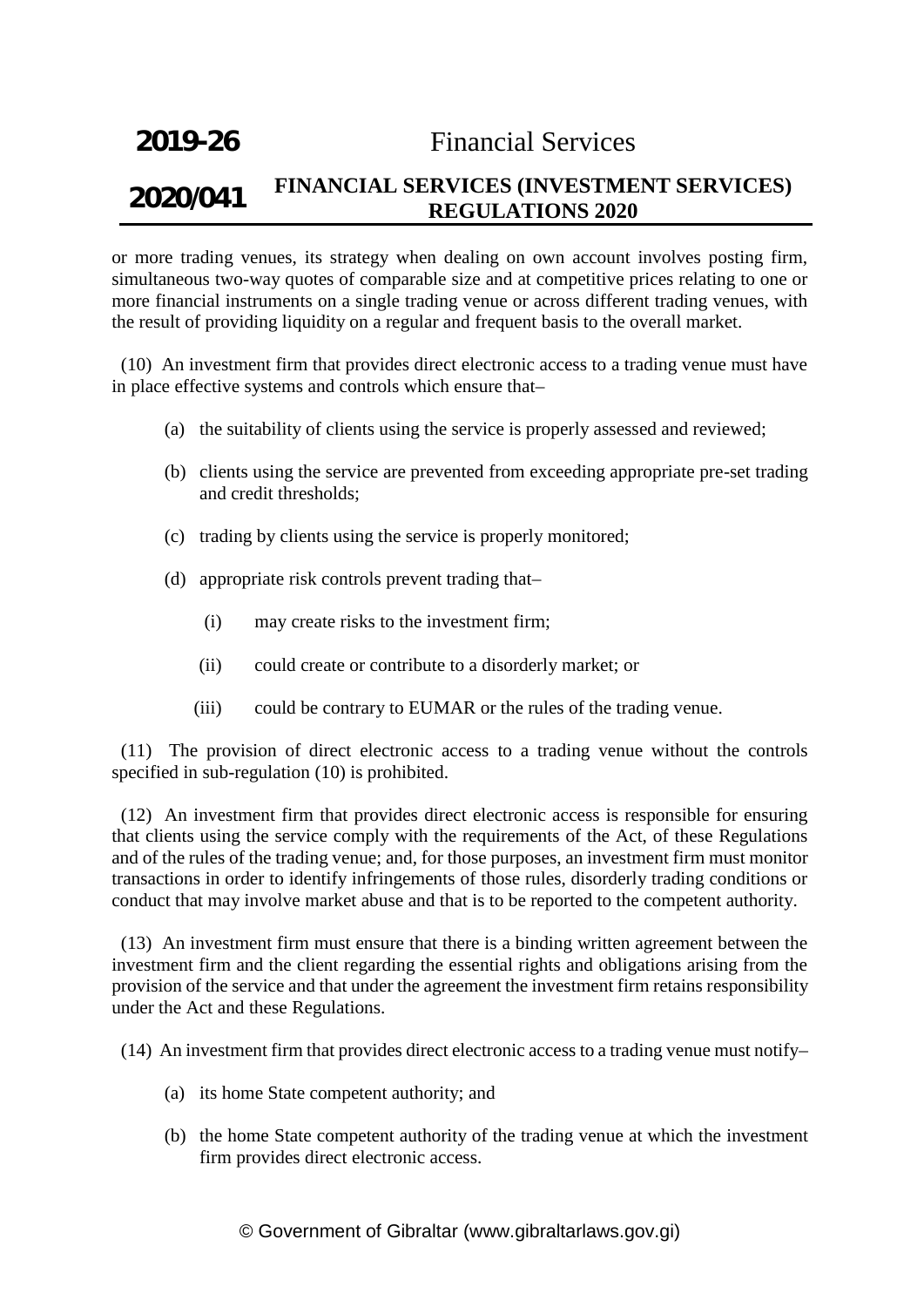## FINANCIAL SERVICES (INVESTMENT SERVICES) 2020/041 **REGULATIONS 2020**

- (15) The GFSC, where it is the home State competent authority of an investment firm–
	- (a) may require the investment firm to provide the GFSC, on a regular basis or at its request, with–
		- (i) a description of the systems and controls referred to in sub-regulation (10); and
		- (ii) evidence that they have been applied; and
	- (b) must, at the request of the competent authority of a trading venue in relation to which the investment firm provides direct electronic access, without undue delay provide that competent authority with the information which the GFSC receives under paragraph (a) from the investment firm.

(16) An investment firm must arrange for records to be kept in relation to the matters referred to in sub-regulations (10) to (15) and ensure that those records are sufficient to enable the GFSC to monitor the firm's compliance with the requirements of, or made under, the Act.

(17) An investment firm that acts as a general clearing member for other persons–

- (a) must have in place effective systems and controls to ensure that–
	- (i) clearing services are only applied to persons who are suitable and meet clear criteria; and
	- (ii) appropriate requirements are imposed on those persons to reduce risks to the investment firm and to the market; and
- (b) must ensure that there is a binding written agreement between the investment firm and the person concerned regarding the essential rights and obligations arising from the provision of that service.

(18) This regulation applies subject to any regulatory technical standards adopted by the European Commission under Article 17.7 of the MiFID 2 Directive.

#### *Investor protection: general principles*

#### **General principles and information to clients.**

36.(1) An investment firm, when providing investment services or ancillary services to clients, must–

(a) act honestly, fairly and professionally in the best interests of its clients; and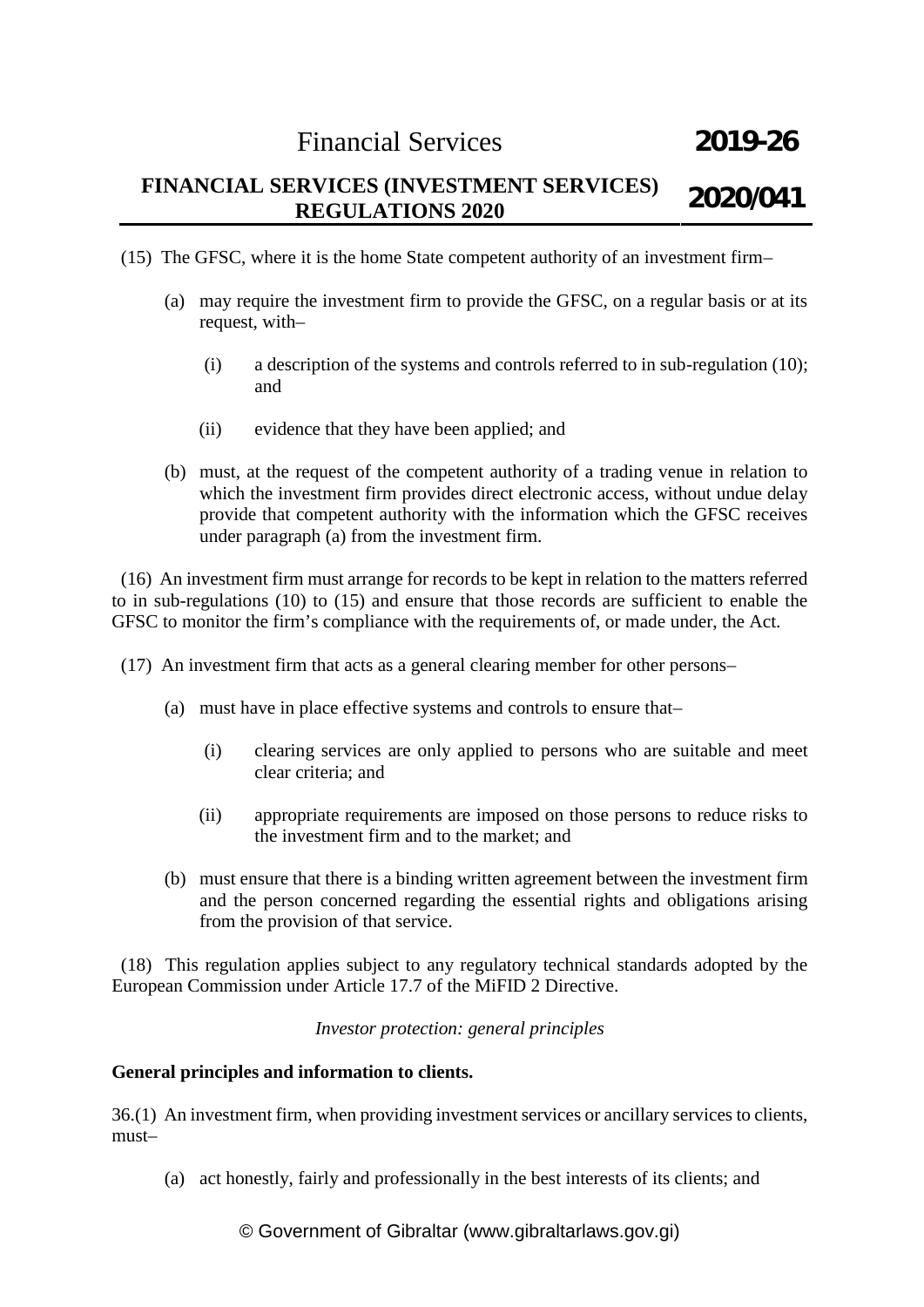## **2020/041 FINANCIAL SERVICES (INVESTMENT SERVICES) REGULATIONS 2020**

(b) comply, in particular, with the principles set out in this regulation and in regulation 40.

(2) An investment firm which manufactures financial instruments for sale to clients must ensure that–

- (a) those financial instruments are designed to meet the needs of an identified target market of end clients within the relevant category of clients;
- (b) the strategy for distribution of the financial instruments is compatible with the identified target market; and
- (c) the investment firm takes reasonable steps to ensure that the financial instrument is distributed to the identified target market.

(3) An investment firm must–

- (a) understand the financial instruments it offers or recommends;
- (b) assess the compatibility of the financial instruments with the needs of the clients to whom it provides investment services, taking account of the identified target market of end clients (as referred to in regulation 52); and
- (c) ensure that financial instruments are offered or recommended only when this is in the interest of the client.

(4) Any information, including marketing communications, addressed by an investment firm to clients or potential clients must be fair, clear and not misleading and marketing communications must be clearly identified as such.

(5) An investment firm must provide appropriate information in good time to clients or potential clients about the firm and its services, financial instruments and proposed investment strategies, execution venues and all costs and related charges.

(6) The information which an investment firm provides under sub-regulation (5) must include–

- (a) when investment advice is to be provided, in good time before it provides that advice–
	- (i) whether or not the advice is provided on an independent basis;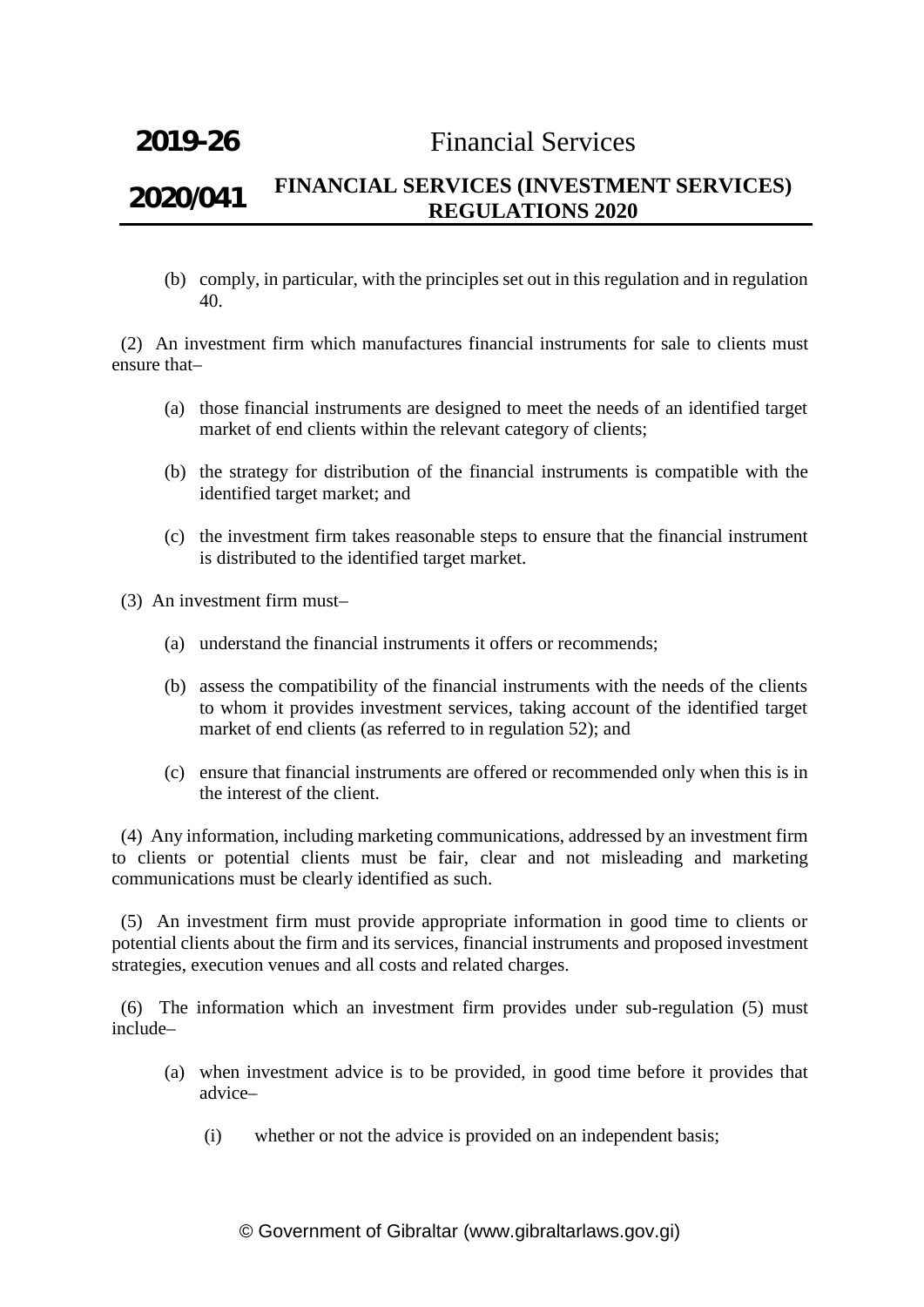### FINANCIAL SERVICES (INVESTMENT SERVICES) 2020/041 **REGULATIONS 2020**

- (ii) whether the advice is based on a broad or more restricted analysis of different types of financial instruments;
- (iii) whether that range is limited to financial instruments issued or provided by entities having close links with the investment firm or any other close legal or economic relationship (such as a contractual relationship) which may pose a risk of impairing the independent basis of the advice provided;
- (iv) whether the investment firm will provide the client with a periodic assessment of the suitability of the financial instruments recommended to that client;
- (b) in relation to financial instruments and proposed investment strategies–
	- (i) appropriate guidance on and warnings of the risks associated with investments in those instruments or in respect of particular investment strategies; and
	- (ii) whether the financial instrument is intended for retail or professional clients, taking account of the identified target market in accordance with sub-regulations (2) and (3);
- (c) in relation to costs and related charges, information relating to both investment services and ancillary services, including–
	- (i) the cost of advice, where relevant;
	- (ii) the cost of the financial instrument recommended or marketed to the client;
	- (iii) how the client may pay for it; and
	- (iv) any third party payments.

(7) Information about costs and charges, including costs and charges in connection with the investment service and the financial instrument, which are not caused by the occurrence of underlying market risk–

- (a) must be aggregated to allow the client to understand the overall cost as well as the cumulative effect on return of the investment;
- (b) where applicable, must be provided to the client on a regular basis, at least annually, during the life of the investment; and
- (c) where the client so requests, must be provided as an itemised breakdown.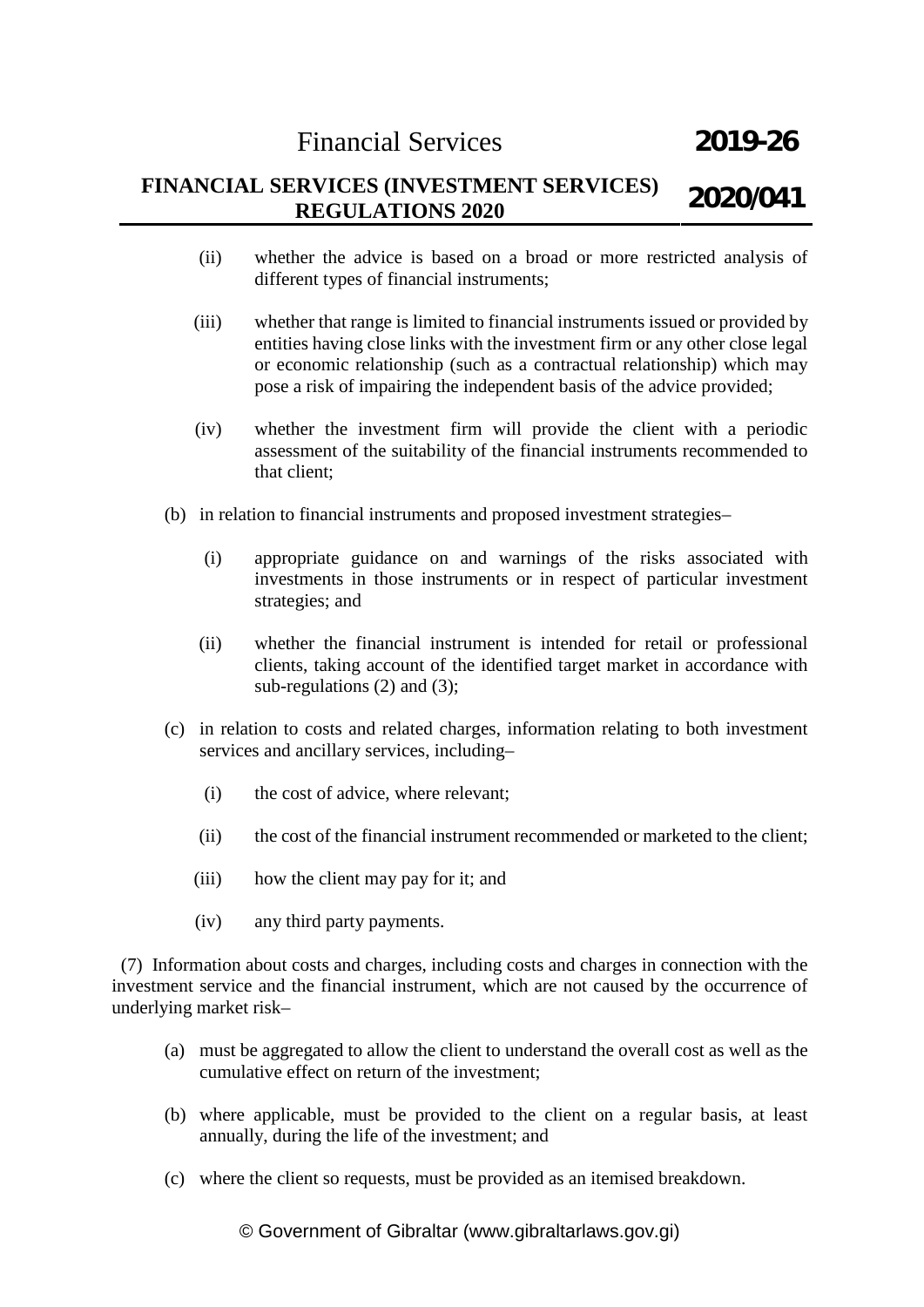## **2020/041 FINANCIAL SERVICES (INVESTMENT SERVICES) REGULATIONS 2020**

(8) Information under sub-regulations (5) to (7), (13) and (14)–

- (a) must be provided in a comprehensible form and manner, so that clients or potential clients are reasonably able to understand the nature and risks of the investment service and of the specific type of financial instrument that is being offered and, consequently, to take investment decisions on an informed basis; and
- (b) may be provided in a standardised format.

(9) The requirements of sub-regulations (4) to (8) do not apply to an investment service which is offered as part of a financial product that is already subject to information requirements relating to credit institutions and consumer credit imposed by European Union law other than the MiFID 2 Directive.

(10) Where an investment firm informs a client that investment advice is provided on an independent basis, the firm–

- (a) must assess a sufficient range of financial instruments available on the market which are sufficiently diverse with regard to their type and issuers or product providers to ensure that the client's investment objectives can be suitably met;
- (b) must not limit the financial instruments assessed under paragraph (a) to those issued or provided by–
	- (i) the investment firm or entities having close links with the firm; or
	- (ii) other entities with which the investment firm has close legal or economic relationships (such as contractual relationships) which pose a risk of impairing the independent basis of the advice provided;
- (c) must not accept and retain any fee, commission or monetary or non-monetary benefit paid or provided by any third party or a person acting on behalf of a third party in relation to the provision of the service to clients.

(11) An investment firm, when providing portfolio management, must not accept and retain any fee, commission or monetary or non-monetary benefit paid or provided by any third party or a person acting on behalf of a third party in relation to the provision of the service to clients.

(12) Sub-regulations  $(10)(c)$  and  $(11)$  do not apply to minor non-monetary benefits that-

(a) are capable of enhancing the quality of service provided to a client;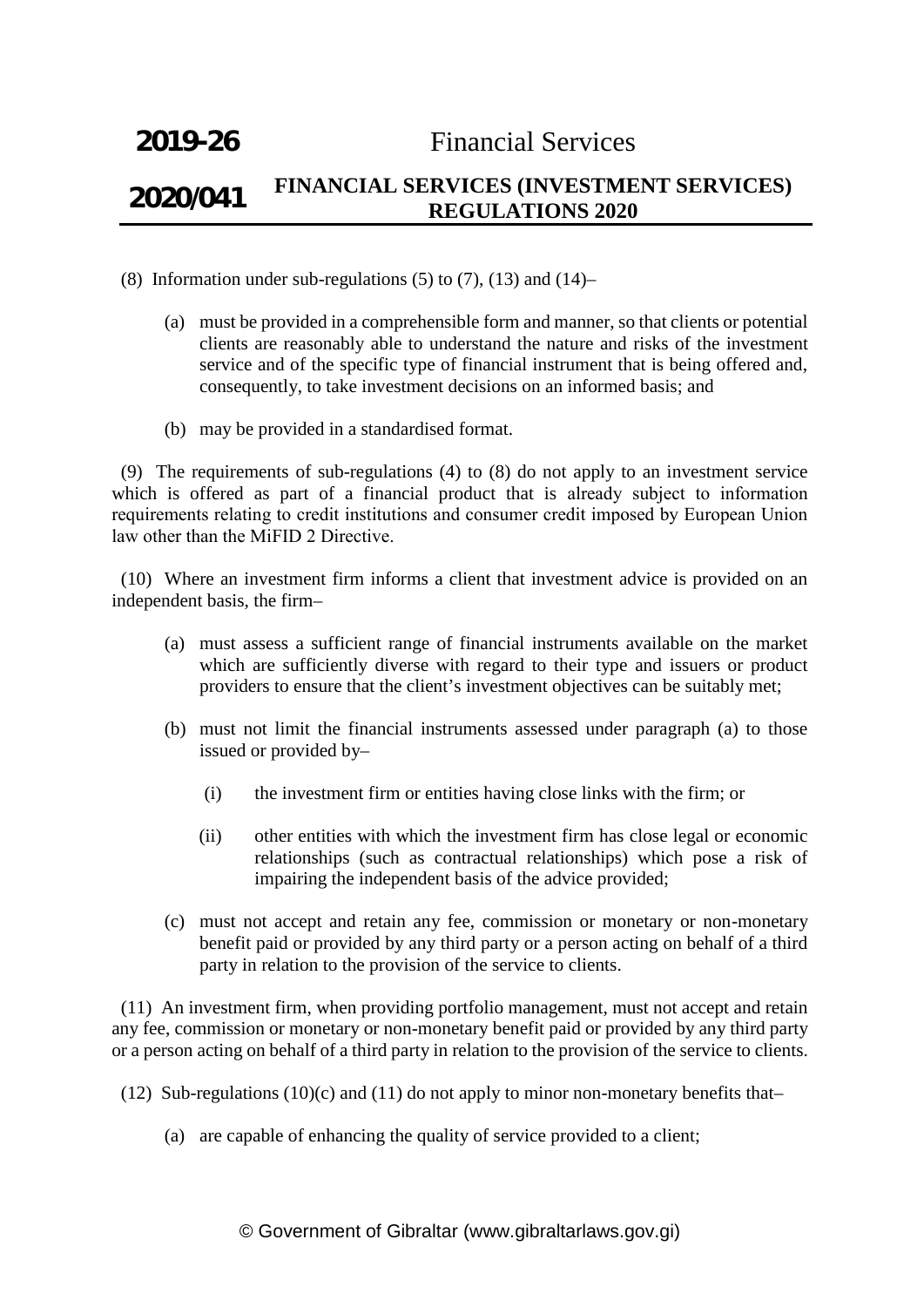## FINANCIAL SERVICES (INVESTMENT SERVICES) 2020/041 **REGULATIONS 2020**

- (b) are of a scale and nature that could not be judged to impair compliance with the investment firm's duty to act in the client's best interest; and
- (c) are clearly disclosed to the client.

(13) An investment firm is in breach of its obligations under regulation 56 (conflicts of interest) and sub-regulation (1) if in connection with the provision of an investment service or ancillary service–

- (a) it pays any fee or commission or provides any non-monetary benefit to a party other than the client concerned (or a person acting on the client's behalf); or
- (b) it receives any fee, commission or non-monetary benefit from any party other than the client concerned (or a person acting on the client's behalf).
- (14) Sub-regulation (13) does not apply to a payment or benefit–
	- (a) that is designed to enhance the quality of the relevant service to the client concerned;
	- (b) that does not impair compliance with the investment firm's duty to act honestly, fairly and professionally in accordance with the best interest of its clients;
	- (c) where the existence, nature and amount of the payment or benefit (or where the amount cannot be ascertained, the method of calculating that amount) has been disclosed to the client in a clear, comprehensive, accurate and understandable manner prior to the provision of the relevant investment or ancillary service; and
	- (d) where applicable, the client has been informed of the mechanism for transferring the payment or benefit to the client.

(15) Sub-regulation (13) does not apply to a payment or benefit which enables or is necessary for the provision of investment services, such as custody costs, settlement and exchange fees, regulatory levies or legal fees, and which by its nature cannot give rise to conflicts with an investment firm's duties to its clients.

(16) An investment firm which provides investment services to clients–

- (a) must ensure that it does not remunerate or assess the performance of its staff in a way that conflicts with its duty to act in the best interests of its clients; and
- (b) must not, in particular, make any arrangement by way of remuneration, sales targets or otherwise that could provide an incentive to its staff to recommend a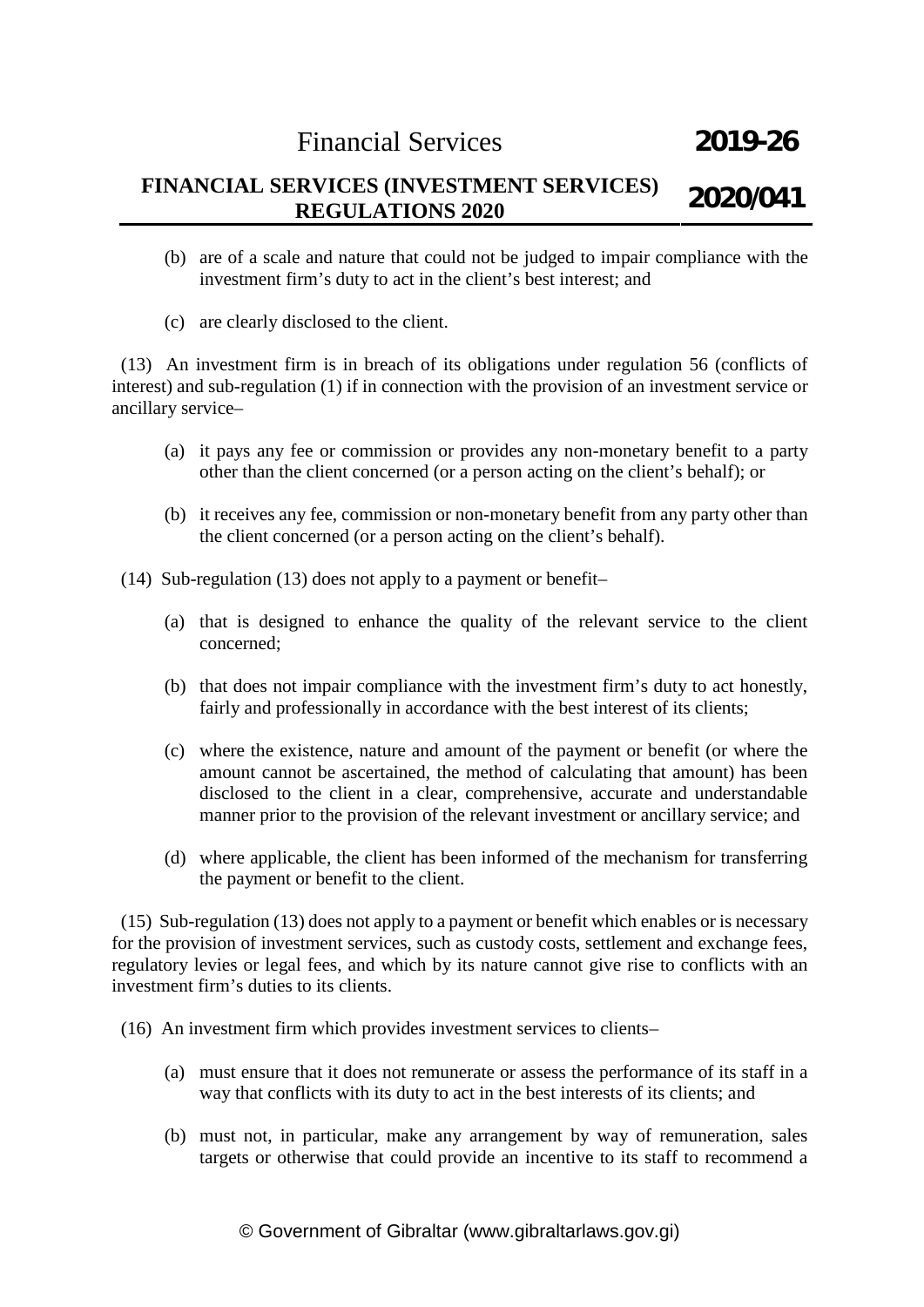### **2020/041 FINANCIAL SERVICES (INVESTMENT SERVICES) REGULATIONS 2020**

particular financial instrument to a retail client when the investment firm could offer a different financial instrument which would better meet that client's needs.

(17) Subject to sub-regulation (18), when an investment service is offered together with another service or product as part of a package or as a condition for the same agreement or package, the investment firm must–

- (a) inform the client whether it is possible to buy the different components separately; and
- (b) if so, provide the client with information about the costs and charges for each component.

(18) Where the risks resulting from a package or agreement offered to a retail client are likely to differ from the risks associated with the components if bought separately, the investment firm must provide an adequate description of the different components of the package or agreement and the way in which their interaction modifies the risks associated with those components.

(19) In applying sub-regulations (17) and (18), investment firms must have regard to any guidelines on the assessment and supervision of cross-selling practices issued by ESMA under Article 24.11 of the MiFID 2 Directive.

(20) In respect of the matters in this regulation with which investment firms must comply, no additional requirements may be imposed by regulations under the Act which affect investment firms' rights under Part 7.

(21) This regulation applies subject to any delegated acts adopted by the European I under Article 24.13 of the MiFID 2 Directive.

#### *Inducements*

#### **Inducements.**

37.(1) An investment firm must ensure that the requirements of this regulation and regulation 36(13) to (15) are met at all times where, in connection with the provision of an investment service or ancillary service, the firm–

- (a) pays or receives any fee or commission; or
- (b) provides or receives any non-monetary benefit.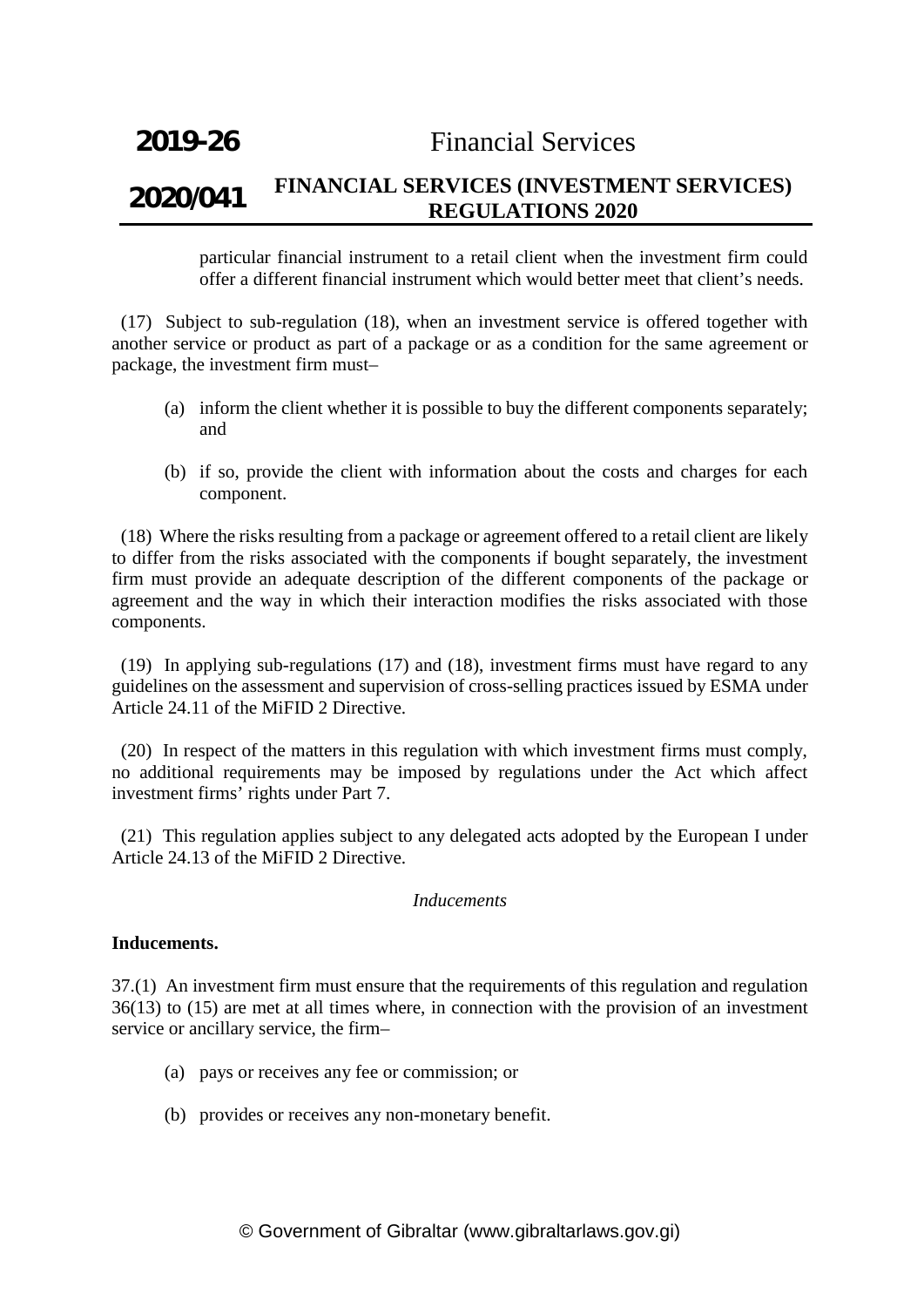## FINANCIAL SERVICES (INVESTMENT SERVICES) 2020/041 **REGULATIONS 2020**

(2) An investment firm must not regard a fee, commission or non-monetary benefit as being designed to enhance the quality of the relevant service to the client unless all of the following conditions are met–

- (a) it is justified by the provision of an additional or higher level service to the relevant client, which is proportionate to the level of any inducement received, such as the provision of–
	- (i) non-independent investment advice on and access to a wide range of suitable financial instruments including an appropriate number of instruments from third party product providers having no close links with the investment firm;
	- (ii) non-independent investment advice combined with either–
		- (aa) an offer to the client, at least on an annual basis, to assess the continuing suitability of the financial instruments in which the client has invested; or
		- (bb) another on-going service that is likely to be of value to the client such as advice about the suggested optimal asset allocation of the client; or
	- (iii) access, at a competitive price, to a wide range of financial instruments that are likely to meet the needs of the client, including an appropriate number of instruments from third party product providers having no close links with the recipient firm, together with the provision of either–
		- (aa) added-value tools, such as objective information tools helping the relevant client to take investment decisions or enabling the relevant client to monitor, model and adjust the range of financial instruments in which the client has invested; or
		- (bb) periodic reports of the performance, costs and charges associated with the financial instruments;
- (b) it does not directly benefit the recipient firm, its shareholders or employees without tangible benefit to the relevant client; and
- (c) in relation to an on-going inducement, it is justified by the provision of an on going benefit to the relevant client.

(3) A fee, commission or non-monetary benefit must not be regarded as acceptable if the provision of relevant services to the client is biased or distorted as a result of the fee, commission or non-monetary benefit.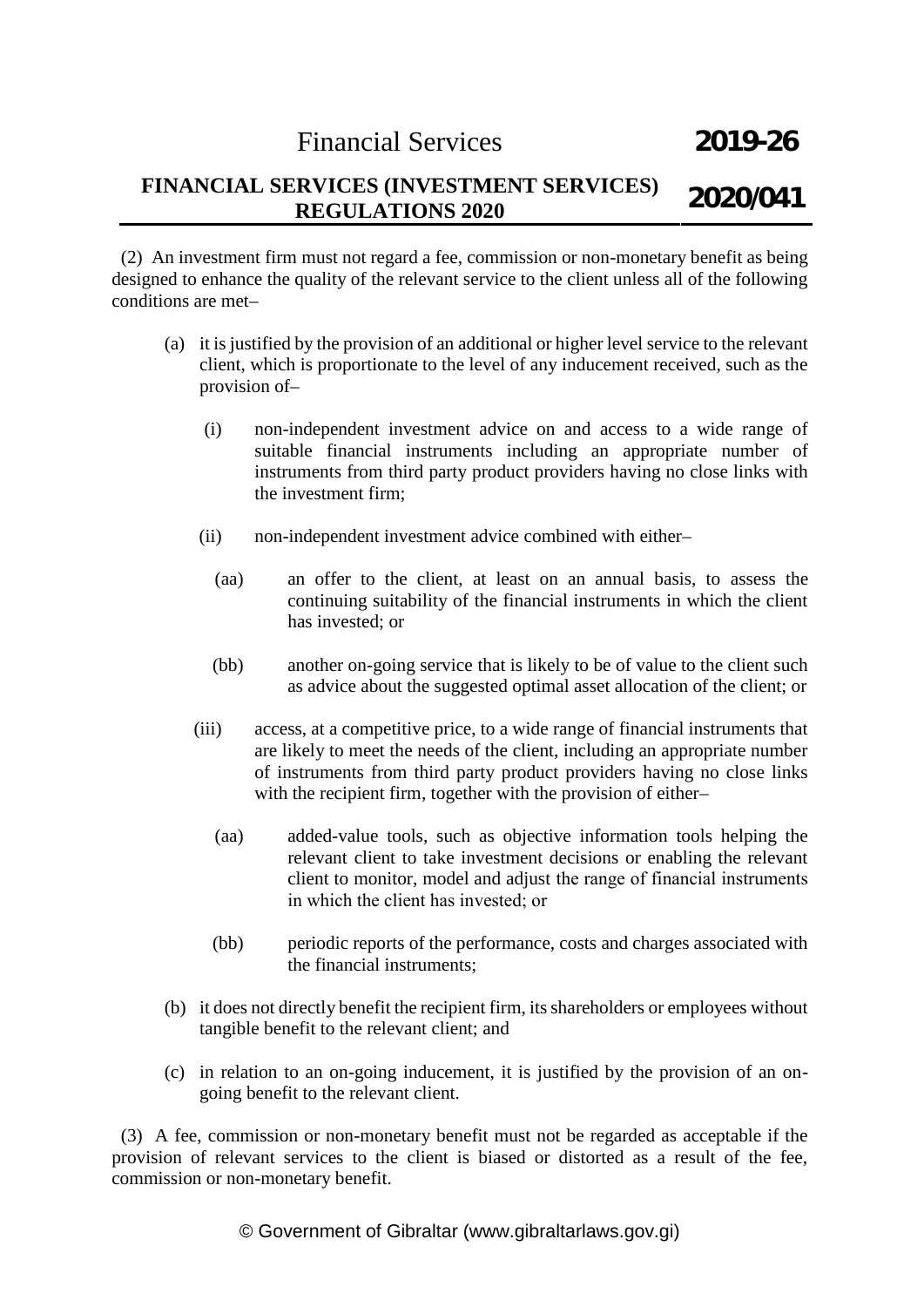## **2020/041 FINANCIAL SERVICES (INVESTMENT SERVICES) REGULATIONS 2020**

(4) An investment firm must comply with sub-regulations (2) and (3) for so long as it continues to pay or receive an ongoing fee, commission or non-monetary benefit.

(5) An investment firm must hold evidence that any fee, commission or non-monetary benefit paid or received by the firm is designed to enhance the quality of the relevant service to the client, including by maintaining–

- (a) a list of all fees, commissions and non-monetary benefits received by the firm from third parties in relation to the provision of investment or ancillary services; and
- (b) a record of how any fee, commission or non-monetary benefit paid or received by the investment firm enhances the quality of the services provided to the relevant client and the steps the firm has taken so as not to impair its duty to act honestly, fairly and professionally in accordance with the best interests of the client.

(6) An investment firm, before providing an investment service or ancillary service, must disclose to the client any relevant payment or benefit which the firm has received from or paid to a third party.

(7) A disclosure under sub-regulation (6) must be made in accordance with regulation 36(14)(c) and any non-monetary benefits received or paid by an investment firm in connection with a service provided to a client must be priced and disclosed separately (but minor nonmonetary benefits may be described in a generic manner).

(8) Where an investment firm is unable to ascertain in advance the amount of any payment or benefit to be paid or received, it may comply with sub-regulation (6) by–

- (a) before providing an investment service or ancillary service, disclosing the method of calculating that amount to the client; and
- (b) providing the client with information on the exact amount of the payment or benefit once it has been received or paid.

(9) For as long as it receives or pays any on-going inducement, an investment firm must inform relevant clients on an individual basis at least once a year of the amount of any payment or benefit received or paid in relation to the investment service or ancillary services provided to each of those clients, (but minor non-monetary benefits may be described in a generic manner).

(10) Where more than one investment firm is involved in a distribution channel, each firm providing an investment or ancillary service must comply with its own disclosure obligations to clients.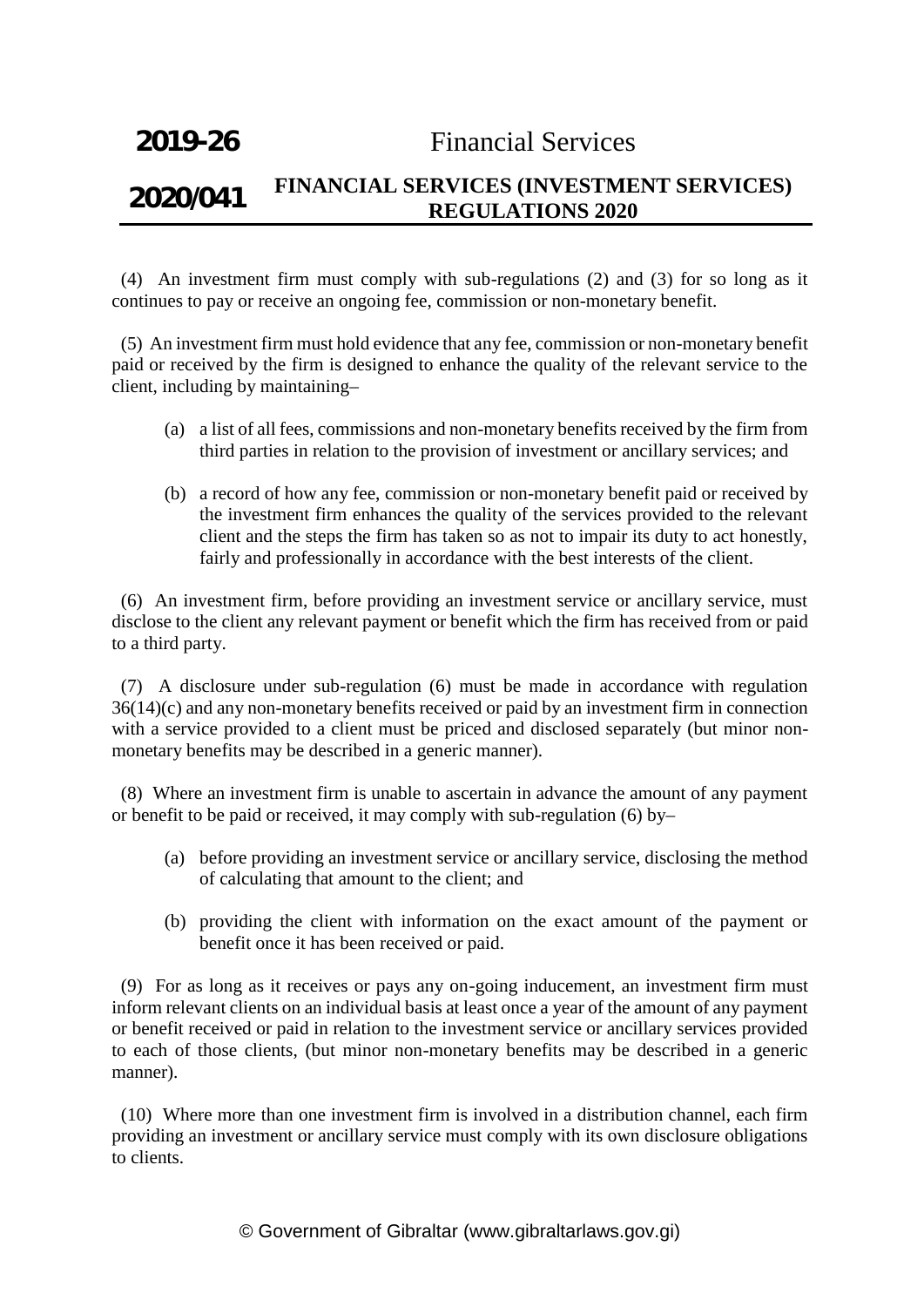## FINANCIAL SERVICES (INVESTMENT SERVICES) 2020/041 **REGULATIONS 2020**

(11) In applying this regulation, investment firms must take account of the requirements relating to costs and associated charges in regulation 36(6)(c) and in Article 50 of Commission Delegated Regulation (EU) 2017/565.

#### **Inducements: advice on independent basis or portfolio management.**

38.(1) An investment firm that provides investment advice on an independent basis or portfolio management to a client must transfer to the client in full any fee, commission or monetary benefit which the firm receives from or on behalf of a third party in relation to those services.

(2) An investment firm must establish and implement a policy to ensure that–

- (a) any fee, commission or any monetary benefit of the kind mentioned in subregulation (1) is allocated to the client concerned;
- (b) clients are informed, by means of a periodic statement or report, of any fee, commission or monetary benefit of that kind which has been transferred to them; and
- (c) those fees, commissions and monetary benefits are transferred to clients as soon as reasonably possible after the firm receives them.

(3) An investment firm providing investment advice on an independent basis or portfolio management must not accept a non-monetary benefit other than any of the following acceptable minor non-monetary benefits–

- (a) information or documentation relating to a financial instrument or investment service, whether of a generic nature or personalised to reflect the circumstances of an individual client;
- (b) written material from a third party that is–
	- (i) commissioned and paid for by a corporate issuer or potential issuer to promote a new issue by the company; or
	- (ii) contractually engaged and paid by an issuer to produce the material on an ongoing basis;

where the relationship is clearly disclosed in the material and the material is made available at the same time to any investment firms wishing to receive it or to the general public;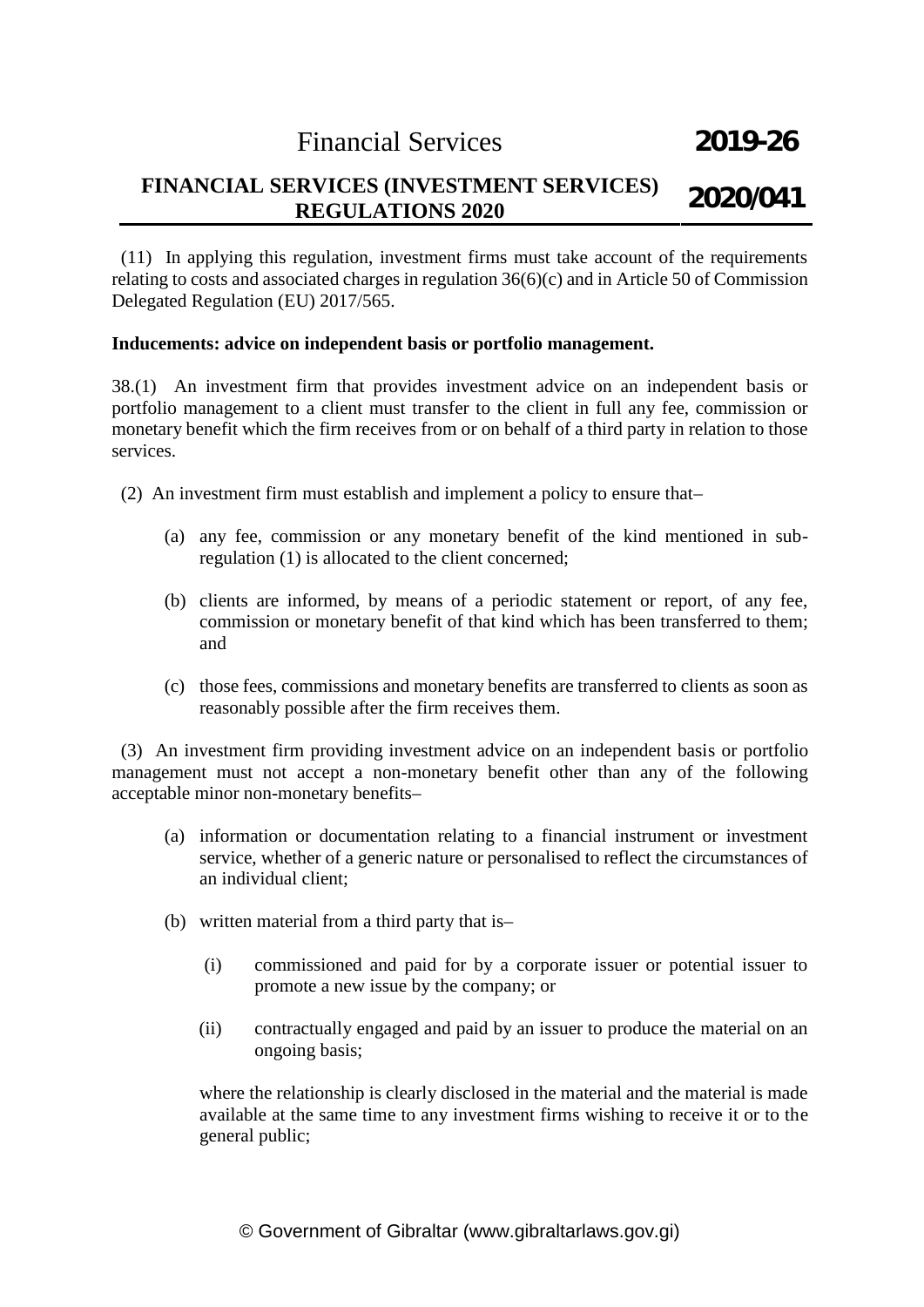## **2020/041 FINANCIAL SERVICES (INVESTMENT SERVICES) REGULATIONS 2020**

- (c) participation in conferences, seminars and other training events on the benefits and features of a specific financial instrument or an investment service;
- (d) hospitality of a reasonable and modest value, such as refreshments provided during a business meeting or at an event of the kind mentioned in paragraph (c); or
- (e) other minor, reasonable and proportionate non-monetary benefits which enhance the quality of service provided to a client and which, having regard to the scale and nature of–
	- (i) the overall level of benefits, are unlikely to influence the investment firm's behaviour in a manner that is detrimental to the interests of the relevant client; and
	- (ii) the benefits provided by one entity or group of entities, are unlikely to impair the investment firm's compliance with its duty to act in the best interest of the client.

(4) An investment firm must disclose any minor non-monetary benefits it has received before it provides a relevant investment or ancillary service to clients, but those benefits may be described in a generic manner.

#### **Inducements in relation to research.**

39.(1) Research which is provided by a third party to an investment firm that provides portfolio management or other investment services or ancillary services to clients is not to be regarded as an inducement if it is received in return for–

- (a) direct payment by the investment firm out of its own resources; or
- (b) payment from a separate research payment account which is controlled by the investment firm and meets the conditions in sub-regulation (2).

(2) The conditions are that–

- (a) the research payment account is funded by a specific research charge to clients, which must–
	- (i) only be based on a research budget set by the investment firm for the purpose of establishing the need for third party research in respect of investment services rendered to its clients; and
	- (ii) not be linked to the volume or value of transactions executed on behalf of the clients;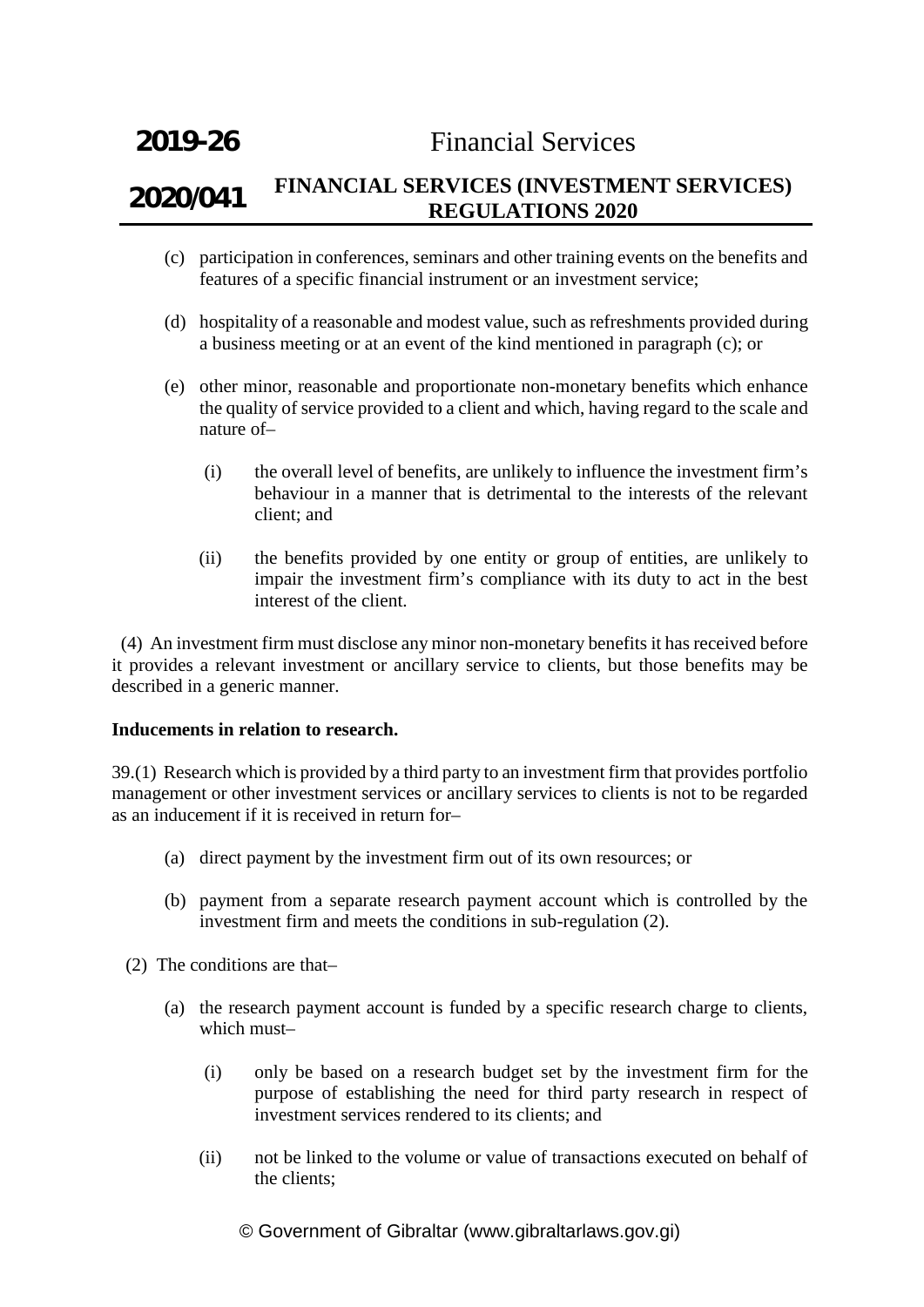### FINANCIAL SERVICES (INVESTMENT SERVICES) 2020/041 **REGULATIONS 2020**

- (b) clients are provided with–
	- (i) information about the budgeted amount for research and the estimated research charge for each of them, before they receive any investment services; and
	- (ii) annual information about the actual research charge that each of them has incurred;
- (c) as part of establishing the research payment account and agreeing the research charge with its clients, the investment firm sets and regularly assesses a research budget as an internal administrative measure;
- (d) the investment firm is responsible for the research payment account; and
- (e) the investment firm regularly assesses the quality of the research purchased based on robust quality criteria and its ability to contribute to better investment decisions.

(3) An investment firm which operates a research payment account, on request, must provide its clients or the GFSC with a summary of–

- (a) the providers paid from the account;
- (b) the total amount paid to each provider over a defined period;
- (c) the benefits and services received by the investment firm; and
- (d) how the total amount spent from the account compares to the budget set by the firm for that period, noting any rebate or carry-over if residual funds remain in the account.
- (4) An investment firm must–
	- (a) agree with clients (which may be by means of the firm's investment management agreement or general terms of business)–
		- (i) the research charge as budgeted by the firm; and
		- (ii) the frequency with which the research charge will be deducted from the clients' resources over the year;
	- (b) only increase its research budget and the related research charge after it has provided clear information to clients about any intended increase.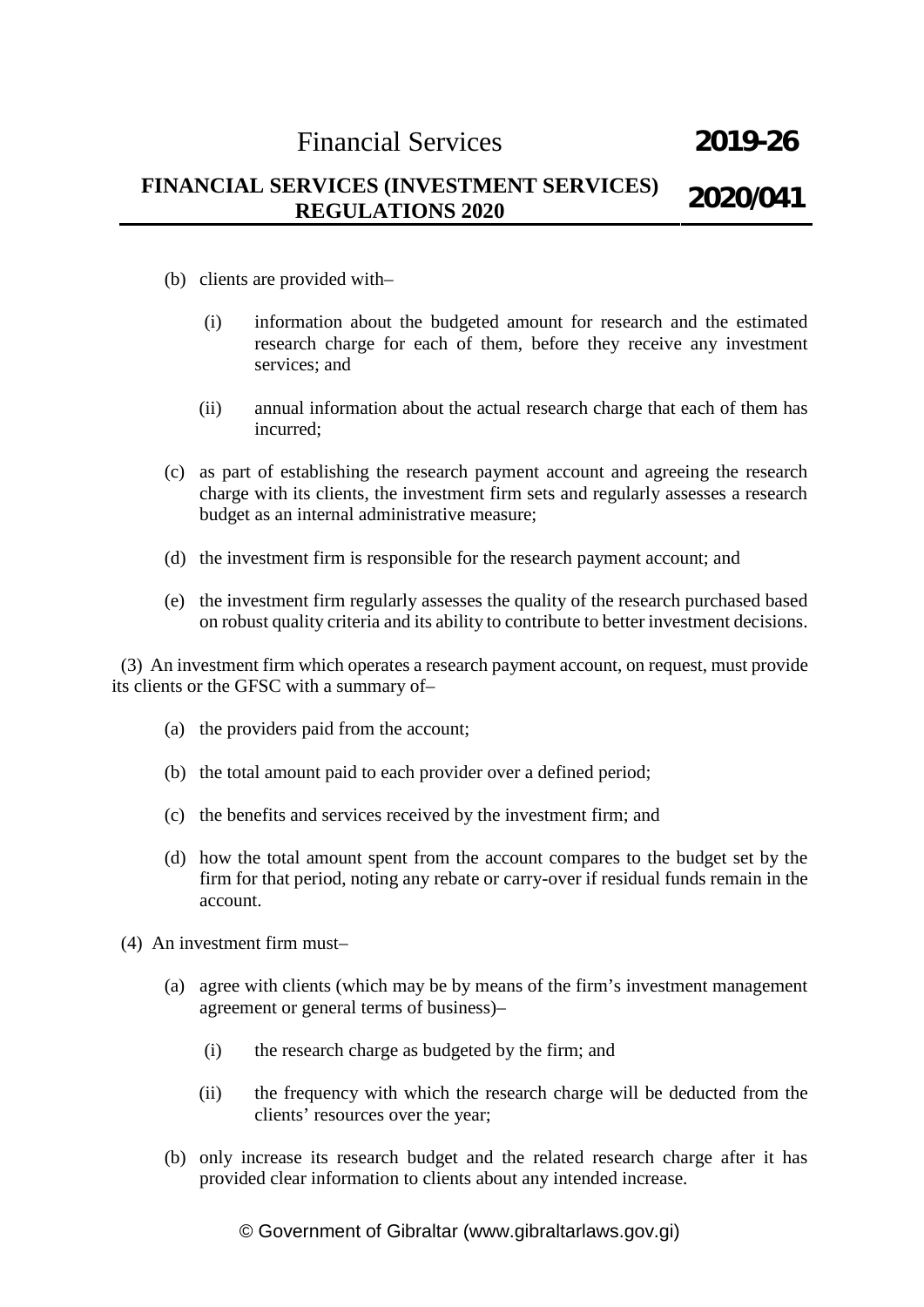## **2020/041 FINANCIAL SERVICES (INVESTMENT SERVICES) REGULATIONS 2020**

(5) The total amount of research charges received by an investment firm must not exceed its research budget and, where a firm has a surplus in its research payment account at the end of a period, it must make arrangements to rebate those funds to clients or offset them against the research budget and charge for the following period.

(6) Where an investment firm does not collect the research charge from clients separately but together with a transaction commission, it must–

- (a) indicate a separately identifiable research charge; and
- (b) comply with the conditions in sub-regulation (2).

(7) For the purposes of sub-regulation  $(2)(c)$ , an investment firm's research budget-

- (a) must be managed solely by the firm, based on a reasonable assessment of the need for third party research;
- (b) when used for the purchase of third party research, must be subject to appropriate controls and senior management oversight which ensure it is managed and used in the best interests of the firm's clients; and
- (c) must be subject to controls which include a clear audit trail of the payments made to research providers and how those amounts were determined, having regard to the quality criteria in sub-regulation (2)(e).

(8) An investment firm's research budget and research payment account must not be used to fund internal research.

(9) An investment firm may delegate the administration of its research payment account to a third party if the arrangement facilitates the purchase of third party research and payments to research providers in the name of the investment firm, in accordance with its instructions and without undue delay.

(10) For the purposes of sub-regulation  $(2)(e)$ , an investment firm must-

- (a) establish all necessary elements in a written research policy and provide it to its clients; and
- (b) consider the extent to which research purchased through the research payment account may benefit clients' portfolios, where relevant taking account of the investment strategies applicable to various types of portfolios and the approach the firm will take to allocating costs fairly to the various clients' portfolios.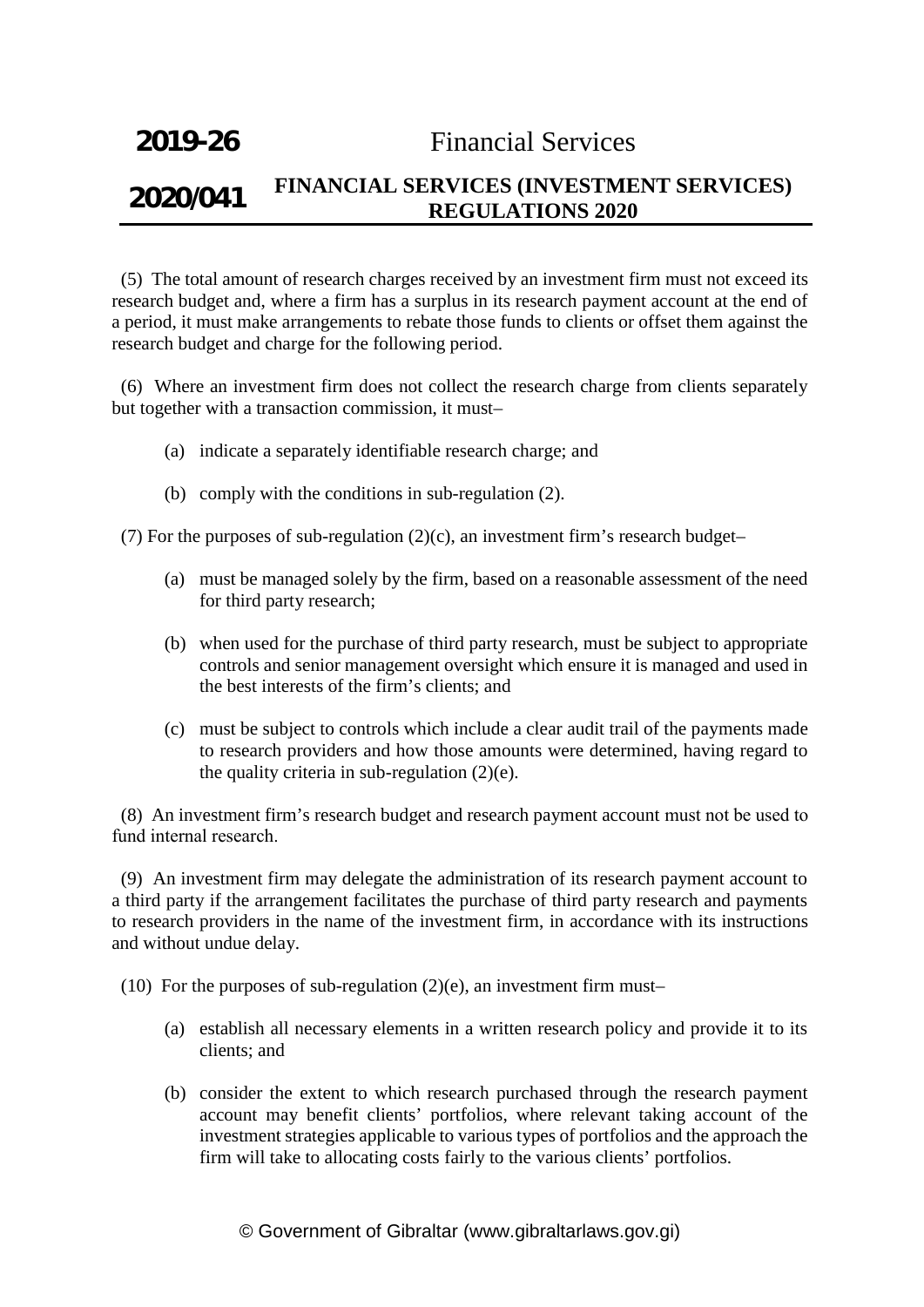### FINANCIAL SERVICES (INVESTMENT SERVICES) 2020/041 **REGULATIONS 2020**

(11) An investment firm that provides execution services must establish separately identifiable charges–

- (a) for those execution services which only reflect the cost of executing the transaction; and
- (b) for any other benefit or service which it provides to investment firms established in the EEA, which must not be influenced or conditioned by levels of payment for execution services.

*Provisions to ensure investor protection*

#### **Assessing suitability and appropriateness and reporting to clients.**

40.(1) An investment firm must ensure that individuals giving investment advice or information about financial instruments, investment services or ancillary services to clients on behalf of the investment firm possess the necessary knowledge and competence to fulfil their obligations under this regulation and regulation 36.

- (2) The GFSC–
	- (a) may require an investment firm to provide it with any information that the GFSC considers necessary for the purpose of assessing the firm's compliance with subregulation (1); and
	- (b) must publish the criteria to be used for assessing whether an individual referred to in that sub-regulation possesses the necessary knowledge and competence required by that sub-regulation.

(3) An investment firm which is required to provide any information under sub-regulation (2)(a) must do so without delay.

(4) An investment firm, when providing investment advice or portfolio management, must obtain the information which is necessary to enable it to recommend investment services and financial instruments that are suitable for the client or potential client, including the client's or potential client's–

- (a) knowledge and experience in the investment field relevant to the specific type of product or service;
- (b) investment objectives and, in particular, the client's or potential client's risk tolerance; and
- (c) financial situation, including the client's or potential client's ability to bear losses.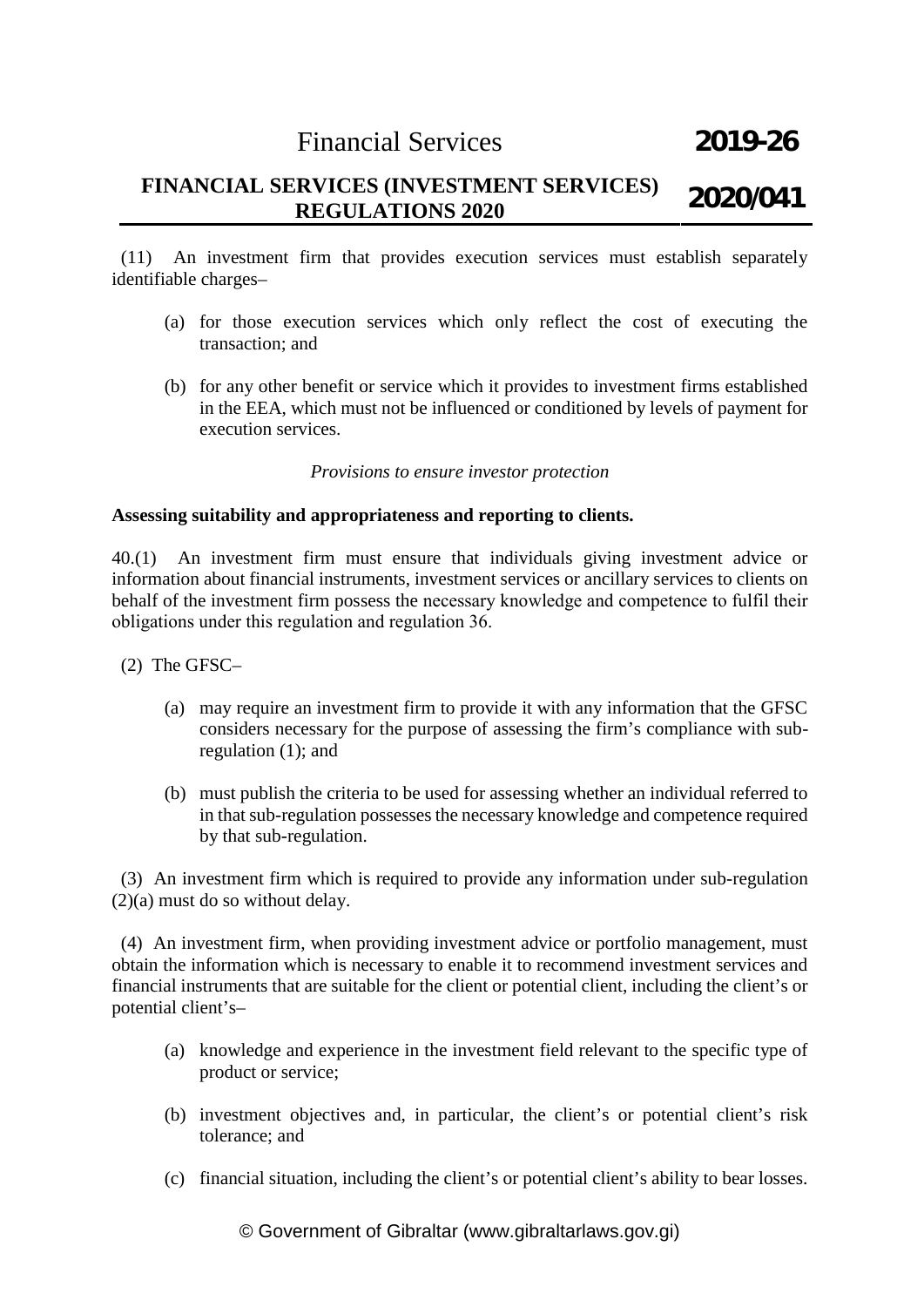## **2020/041 FINANCIAL SERVICES (INVESTMENT SERVICES) REGULATIONS 2020**

(5) Where an investment firm provides investment advice recommending a bundled package of services or products to which regulation 36(17) and (18) apply, it must ensure that the overall package is suitable for the client or potential client.

(6) An investment firm, when providing investment services other than those referred to in sub-regulations (4) and (5), must ask the client or potential client to provide information regarding that person's knowledge and experience in the investment field relevant to the specific type of product or service offered or demanded, to enable the investment firm–

- (a) to assess whether the investment service or product envisaged is appropriate for the client or potential client; and
- (b) where a package of services or products to which regulation 36(17) and (18) apply is envisaged, to consider as part of the assessment whether the overall package is appropriate.

(7) An investment firm must provide a client or potential client with an appropriate warning (which may be in a standard form) where the investment firm–

- (a) considers that a product or service is not appropriate for the client or potential client, based on the information received from the client or potential client under sub-regulation (6); or
- (b) is unable to determine whether a product or service is appropriate for the client or potential client because–
	- (i) the client or potential client has not provided the information referred to in sub-regulation (6); or
	- (ii) the information which the client or potential client has provided under that sub-regulation includes insufficient information regarding their knowledge and experience.

(8) An investment firm may provide investment services that only consist of the execution of client orders or the reception and transmission of client orders with or without ancillary services (other than granting credits or loans under point 2 of paragraph 45(2) of Schedule 2 to the Act that are not within the existing credit limits of clients' loans, current accounts or overdraft facilities) without the need to obtain the information or make the determination provided for in sub-regulation (6) where the following conditions are met–

(a) the services relate to any of the following financial instruments–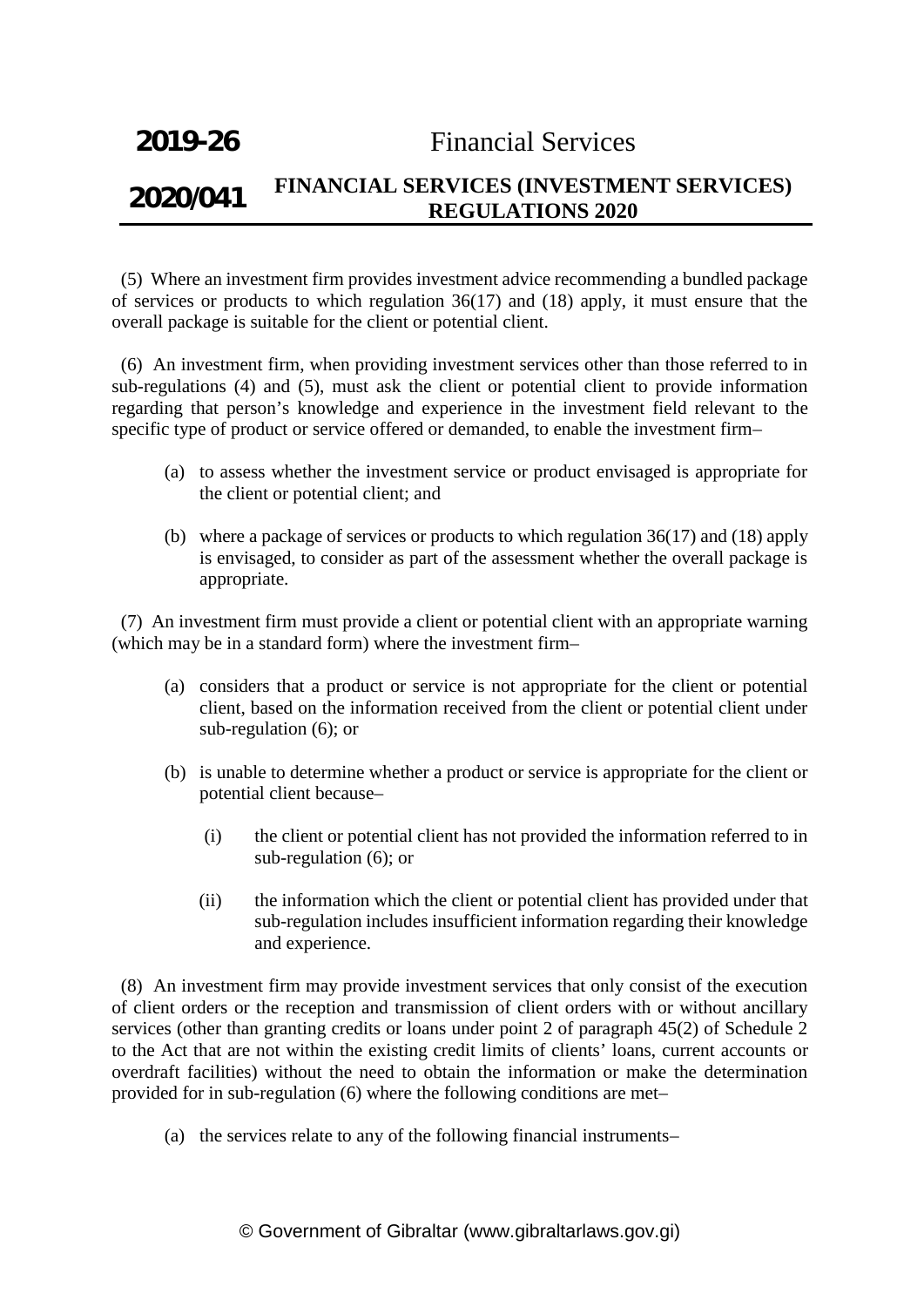## FINANCIAL SERVICES (INVESTMENT SERVICES) 2020/041 **REGULATIONS 2020**

- (i) shares admitted to trading on a regulated market, an equivalent third country market or an MTF, which are shares in companies and not shares in non-UCITS collective investment undertakings or shares that embed a derivative;
- (ii) bonds or other forms of securitised debt admitted to trading on a regulated market, an equivalent third country market or an MTF, other than those that embed a derivative or incorporate a structure which makes it difficult for the client to understand the risk involved;
- (iii) money-market instruments, other than those that embed a derivative or incorporate a structure which makes it difficult for the client to understand the risk involved;
- (iv) shares or units in UCITS schemes, other than structured UCITS as referred to in the second sub-paragraph of Article 36.1 of Regulation (EU) No 583/2010;
- (v) structured deposits, excluding those that incorporate a structure which makes it difficult for the client to understand the risk of return or the cost of exiting the product before term;
- (vi) other instruments which are assessed as being non-complex financial instruments for the purposes of this paragraph;
- (b) the service is provided at the initiative of the client or potential client;
- (c) the investment firm complies with its obligations under regulation 56; and
- (d) the client or potential client has been clearly informed (which may be by means of a warning in a standard format) that–
	- (i) in providing the service, the investment firm is not required to assess the appropriateness of the financial instrument or service provided or offered to the client or potential client; and
	- (ii) the client or potential client does not benefit from the corresponding protection of the relevant conduct of business rules.

(9) In sub-regulation (8) an "equivalent third-country market" means a third country market which meets the requirements and procedure under the third and fourth subparagraphs of Article 25.4 of the MiFID 2 Directive.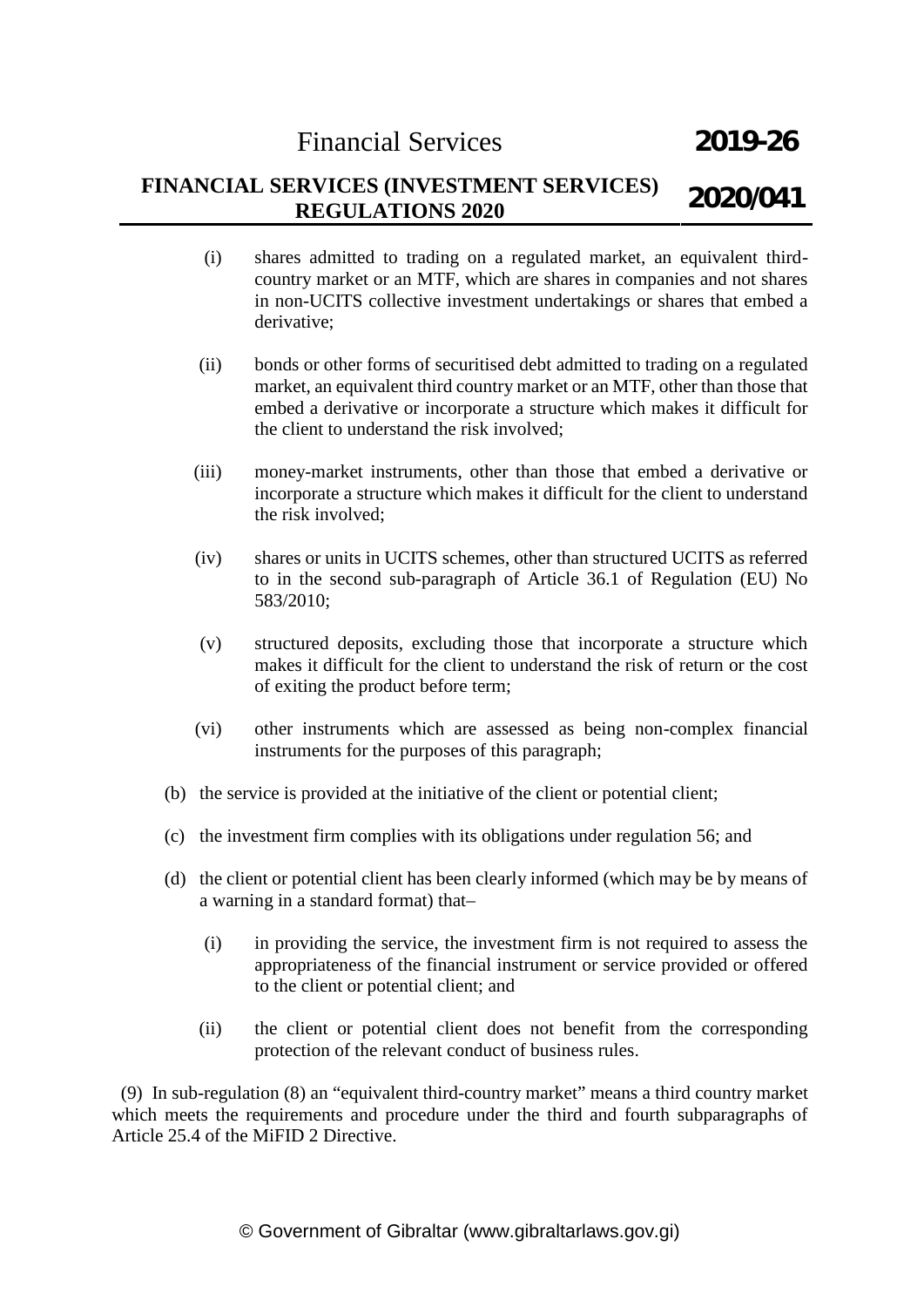## **2020/041 FINANCIAL SERVICES (INVESTMENT SERVICES) REGULATIONS 2020**

(10) An investment firm must establish a record that includes any document agreed between the investment firm and a client that sets out the rights and obligations of the parties and the other terms on which the investment firm will provide services to the client, and for this purpose the rights and duties of the parties to the contract may be incorporated by reference to other documents or legal texts.

(11) An investment firm, when providing investment advice but before a transaction is made, must provide the client with a suitability statement in a durable medium specifying the advice given and how that advice meets the preferences, objectives and other characteristics of the retail client.

(12) Where an agreement to buy or sell a financial instrument is concluded using a means of distance communication which prevents the prior delivery of the suitability statement, an investment firm may provide that statement immediately after the client is bound by the agreement if–

- (a) the investment firm has given the client the option of delaying the transaction until the suitability statement is received; and
- (b) the client has consented to receiving the suitability statement without undue delay after the conclusion of the transaction.

(13) An investment firm must provide a client with adequate reports in a durable medium on the service provided including–

- (a) periodic communications, taking into account the type and the complexity of financial instruments involved and the nature of the service provided to the client; and
- (b) where applicable, the costs associated with the transactions and services undertaken on behalf of the client.

(14) Where an investment firm provides portfolio management or has informed a client that it will carry out a periodic assessment of suitability, any periodic report must contain an updated statement of how the investment meets the client's preferences, objectives and other characteristics of the retail client.

(15) If a mortgage credit agreement is offered which requires the consumer to be provided with an investment service in relation to mortgage bonds issued to secure the financing of, and having identical terms as, the mortgage in order for the loan to be payable, refinanced or redeemed, that service is not also subject to the obligations set out in this regulation.

(16) This regulation must be applied–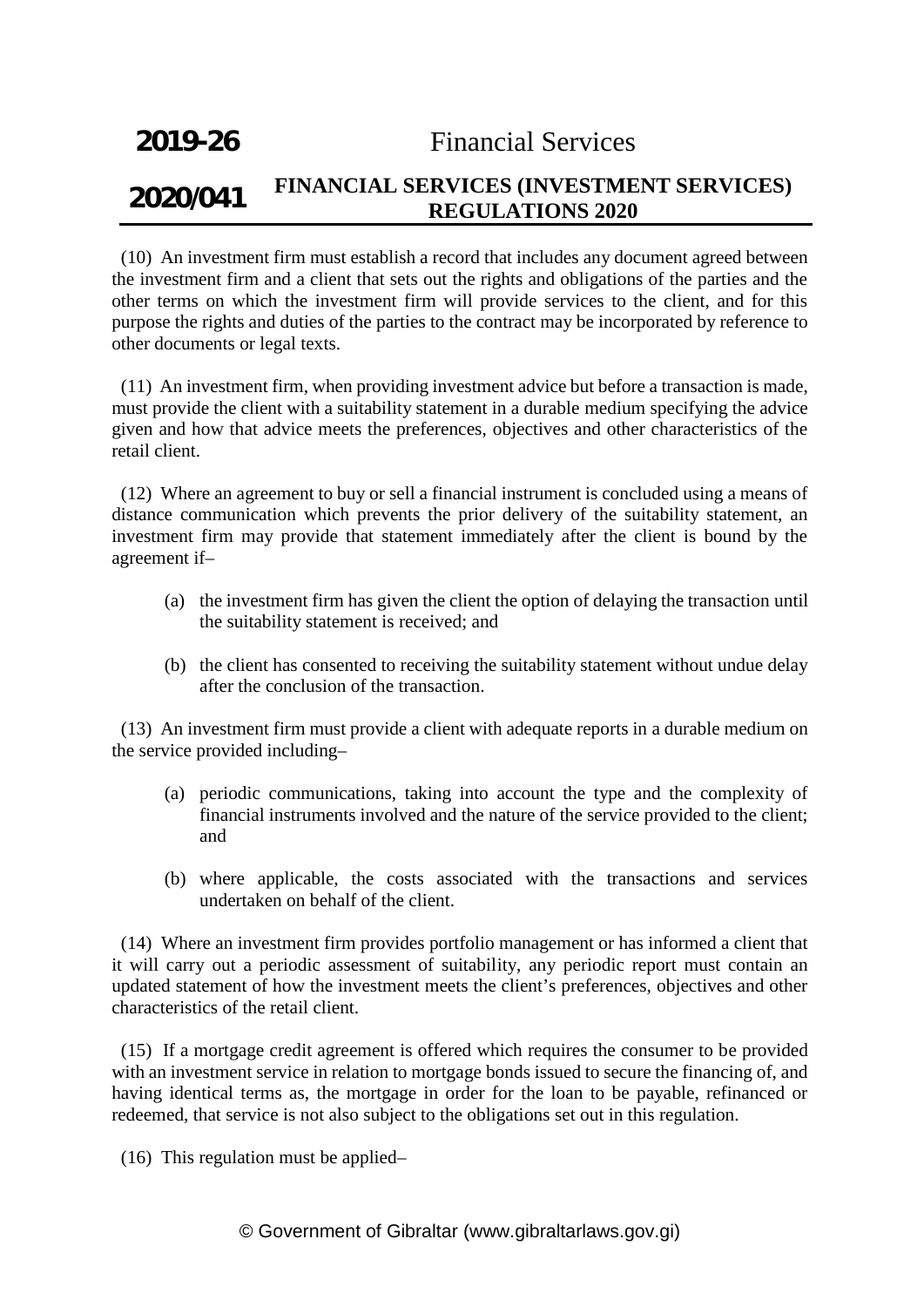## FINANCIAL SERVICES (INVESTMENT SERVICES) 2020/041 **REGULATIONS 2020**

- (a) subject to any delegated acts adopted by the European Commission under Article 25.8 of the MiFID 2 Directive; and
- (b) having regard to any guidelines issued by ESMA under Article 25.9 to 25.11 of the MiFID 2 Directive.

#### **Provision of services through another investment firm.**

41.(1) An investment firm ("the receiving firm") may accept an instruction from another investment firm ("the instructing firm") to provide investment services or ancillary services on behalf of a client of the instructing firm and, in that event–

- (a) the receiving firm may rely on–
	- (i) any client information provided to it by the instructing firm; and
	- (ii) any recommendation in respect of the service or transaction that has been provided to the client by the instructing firm; and
- (b) the instructing firm remains responsible for–
	- (i) the completeness and accuracy of the information provided by it to the receiving firm; and
	- (ii) the suitability for the client of the recommendation or advice it has provided to that client.

(2) The receiving firm is responsible for concluding the service or transaction in accordance with the relevant provisions of the Act or these Regulations, based on any information or recommendation provided by the instructing firm.

#### **Obligation to execute orders on terms most favourable to client.**

42.(1) An investment firm, when executing orders, must take all reasonable steps to obtain the best possible result for its clients (the "best possible result") taking into account price, costs, speed, likelihood of execution and settlement, size, nature or any other consideration relevant to the execution of the order.

(2) Despite sub-regulation (1), where an investment firm receives a specific instruction from a client in respect of the execution of an order, the investment firm must execute the order by following the specific instruction.

(3) Where an investment firm executes an order on behalf of a retail client, the best possible result must be determined in terms of the total consideration, representing the price of the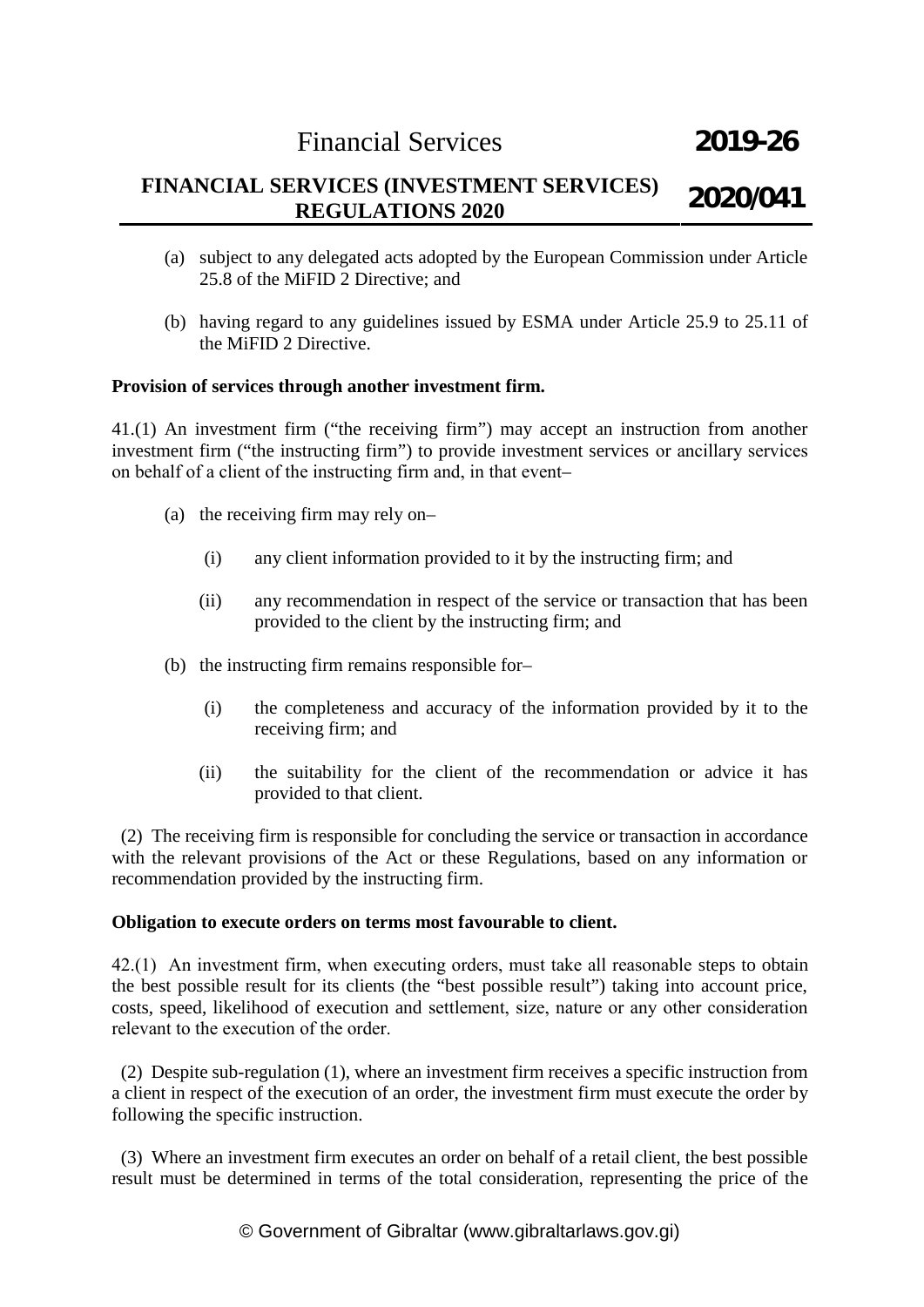### **2020/041 FINANCIAL SERVICES (INVESTMENT SERVICES) REGULATIONS 2020**

financial instrument and the costs relating to execution, which must include all expenses incurred by the client which are directly related to the execution of the order, including execution venue fees, clearing and settlement fees and any other fees paid to third parties involved in the execution of the order.

(4) Where there is more than one venue on which an order for a financial instrument may be executed, for the purpose of delivering the best possible result, the results that would be achieved by executing the order on each of the execution venues that is capable of executing the order and is listed in the firm's order execution policy must be assessed and compared, taking account of the firm's commissions and the costs for executing the order on each of those venues.

(5) An investment firm must not receive any remuneration, discount or non-monetary benefit for routing client orders to a particular trading venue or execution venue which would be contrary to sub-regulation (1) or regulations 36, 52(3) to (9) or 56.

(6) An investment firm, following execution of a transaction on behalf of a client must inform the client where the order was executed and must provide periodic reports to clients which include details about the price, costs, speed and likelihood of execution for individual financial instruments.

(7) The following venues must make available to the public on an annual basis, without charge, data relating to the quality of execution of transactions on that venue–

- (a) a trading venue or systematic internaliser, in respect of financial instruments subject to the trading obligation in Articles 23 and 28 of MiFIR; and
- (b) an execution venue, in respect of other financial instruments.

(8) An investment firm must establish and implement effective arrangements for complying with sub-regulations (1) to (4) and, in particular, must establish and implement an order execution policy to allow it to obtain the best possible result.

(9) An order execution policy must include, in respect of each class of financial instruments and at least for those venues that enable the firm consistently to obtain the best possible result for the execution of client orders, information on–

- (a) the different venues where the investment firm executes its client orders; and
- (b) the factors affecting the choice of execution venue.

(10) An investment firm must obtain a client's prior consent to its order execution policy and, for that purpose, must provide clients with appropriate information about its order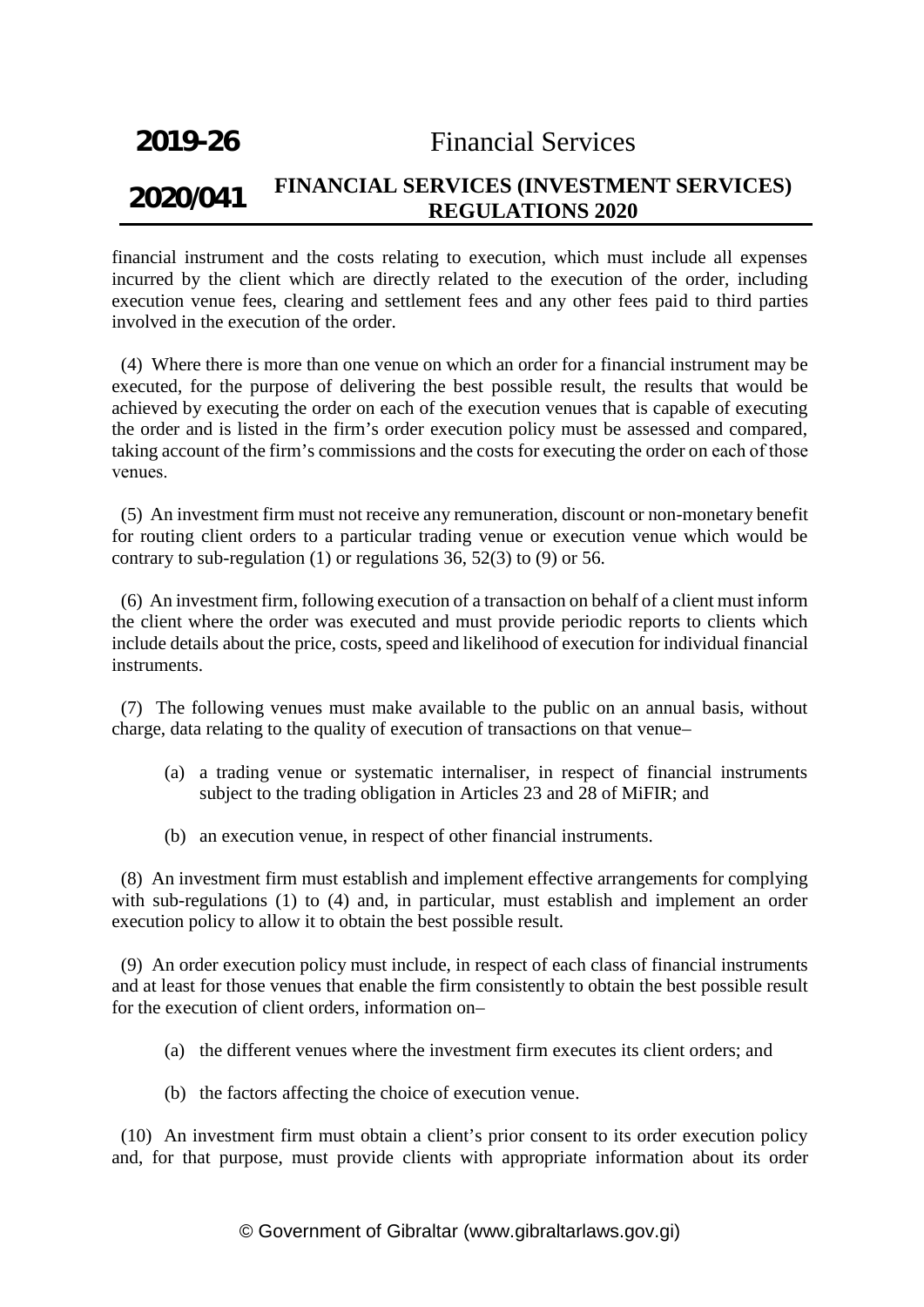## FINANCIAL SERVICES (INVESTMENT SERVICES) 2020/041 **REGULATIONS 2020**

execution policy which explains clearly, in sufficient detail and in a way that can be easily understood by clients, how orders will be executed for clients by the firm.

(11) Where an investment firm's order execution policy provides that client orders may be executed outside of a trading venue, the investment firm must–

- (a) inform its clients about that possibility; and
- (b) obtain a client's express prior consent (whether for an individual transaction or more generally) before executing any order for the client outside of a trading venue.

(12) An investment firm which executes client orders must publish annually, for each class of financial instruments, a summary of its top five execution venues in terms of the volume of client orders executed in the preceding year and of the quality of execution obtained.

(13) An investment firm which executes client orders must–

- (a) monitor the effectiveness of its order execution policy and arrangements, in order to identify and, where appropriate, correct any deficiencies;
- (b) assess on a regular basis whether the execution venues included in its order execution policy provide for the best possible result or whether it needs to make changes to those execution arrangements, taking account of, among other things, the information published under sub-regulations (6) and (12); and
- (c) notify clients with whom it has an ongoing client relationship of any material changes to its order execution policy or arrangements.

(14) An investment firm must be able to demonstrate–

- (a) to a client, at their request, that the investment firm has executed the client's orders in accordance with the firm's execution policy; and
- (b) to the GFSC, at its request, that the investment firm has complied with this regulation.

(15) This regulation applies subject to any delegated acts or regulatory technical standards adopted by the European Commission under Article 27.9 or 27.10 of the MiFID 2 Directive.

#### **Client order handling rules.**

43.(1) An investment firm with Part 7 permission to execute orders on behalf of clients must implement procedures and arrangements which provide for–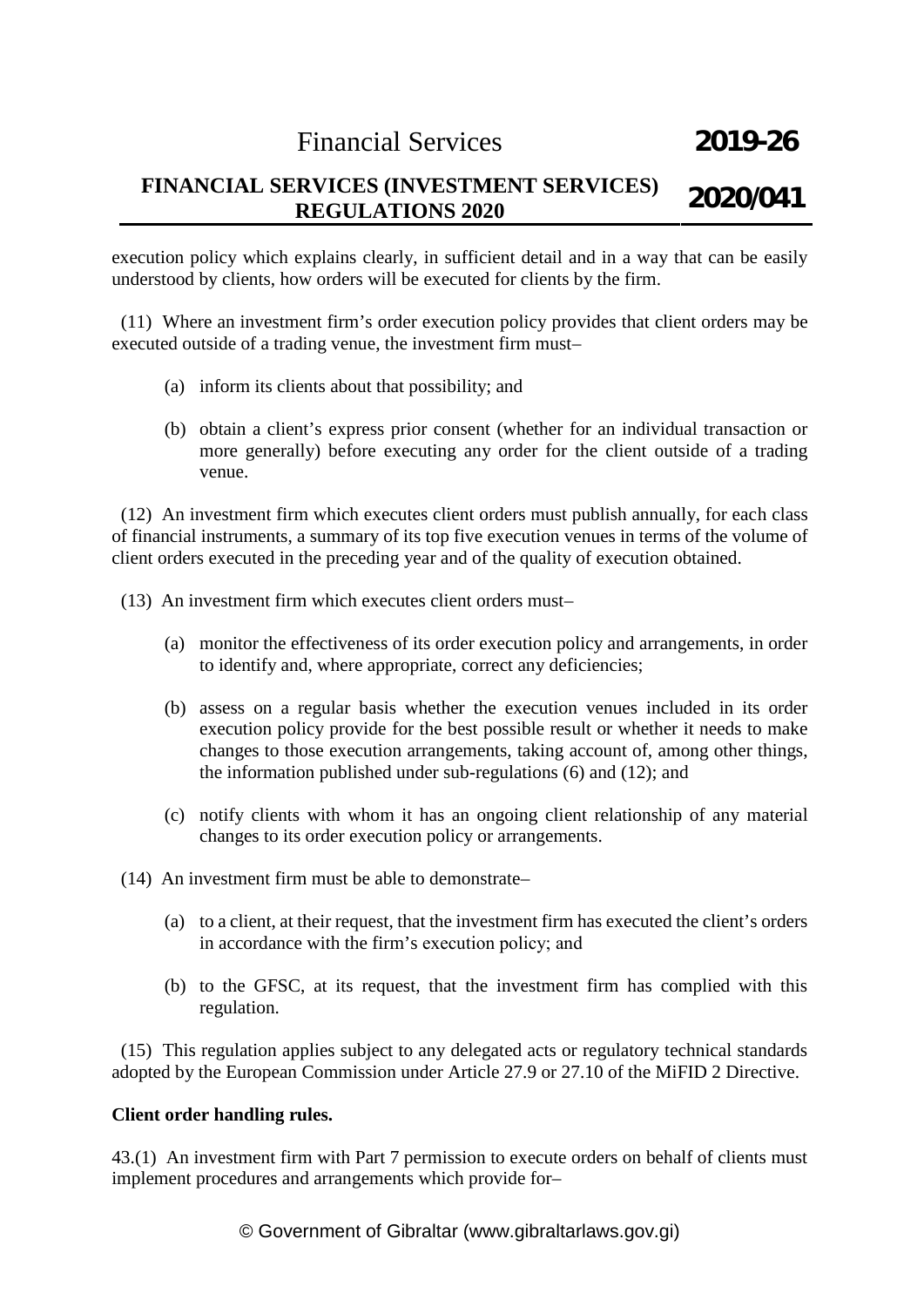## **2020/041 FINANCIAL SERVICES (INVESTMENT SERVICES) REGULATIONS 2020**

- (a) the prompt, fair and expeditious execution of client orders, relative to other client orders or the trading interests of the firm; and
- (b) the execution of otherwise comparable client orders in accordance with the time of their reception by the firm.

(2) Unless a client expressly instructs otherwise, an investment firm must take measures to facilitate the earliest possible execution of a client limit order which, in respect of shares admitted to trading on a regulated market or traded on a trading venue, is not immediately executed under prevailing market conditions.

(3) The measures which an investment firm must take under sub-regulation (2) are to make the client limit order public immediately and in a manner which is easily accessible to other market participants, and an investment firm may comply with that obligation by transmitting the client limit order to a trading venue.

(4) The GFSC may waive the obligation to make public a limit order that is large in scale compared with normal market size, as determined under Article 4 of MiFIR.

(5) This regulation applies subject to any delegated acts adopted by the European Commission under Article 28.3 of the MiFID 2 Directive.

*Transactions with eligible counterparties.*

#### **Transactions executed with eligible counterparties.**

44.(1) An investment firm with Part 7 permission to execute orders on behalf of clients, to deal on own account or to receive and transmit orders, may bring about or enter into transactions with eligible counterparties without being obliged, in respect of those transactions or any ancillary service directly relating to those transactions, to comply with the obligations under–

- (a) regulation  $36 (1)$  to  $(4)$  and  $(9)$  to  $(19)$ ;
- (b) regulation  $40(1)$  to  $(10)$ ,  $(15)$  and  $(16)$ ;
- (c) regulation 42; or
- (d) regulation 43(1).

(2) An investment firm must act honestly, fairly and professionally in its relationship with an eligible counterparty and communicate in a way which is fair, clear and not misleading, taking account of the nature of the eligible counterparty and its business.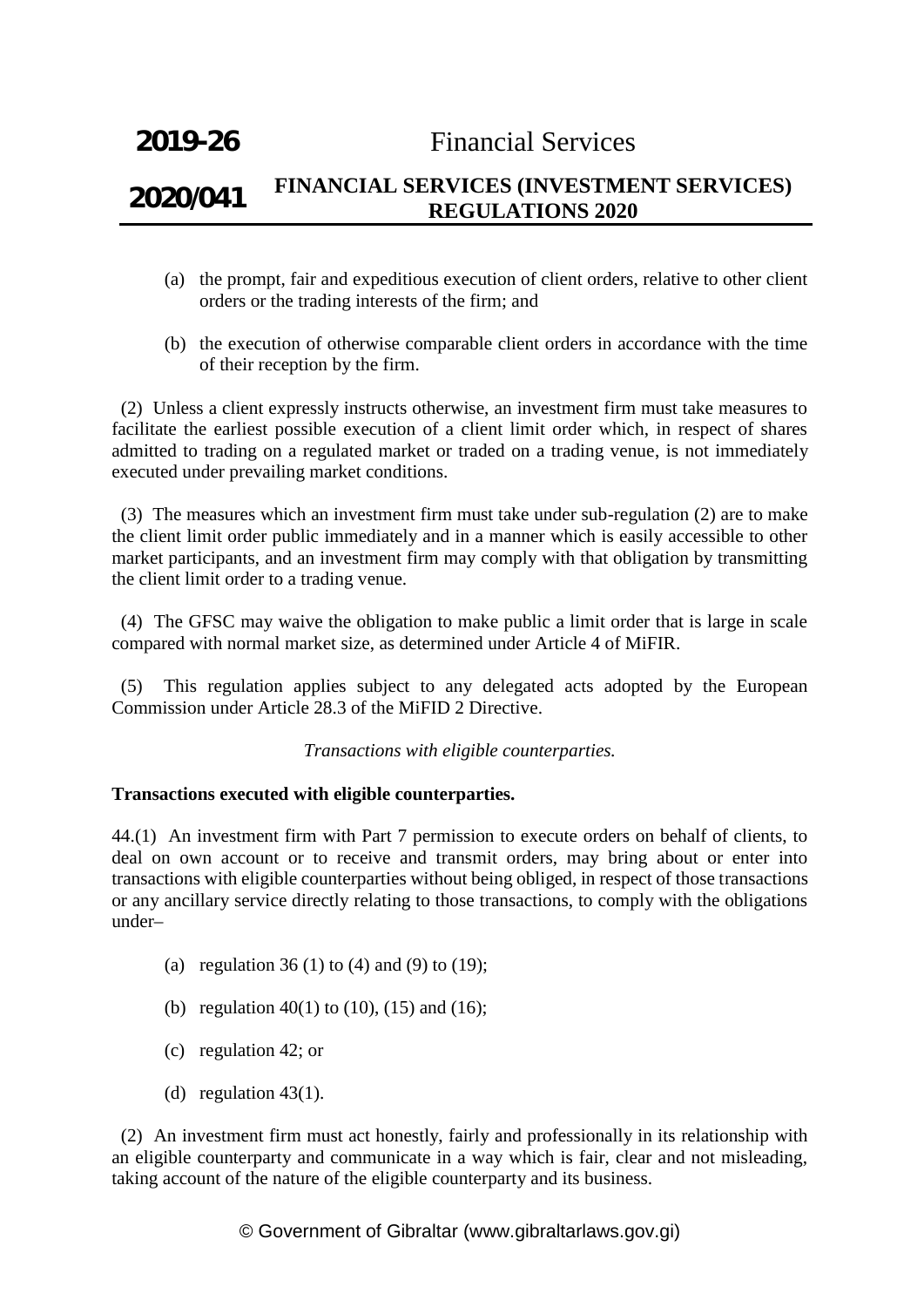## FINANCIAL SERVICES (INVESTMENT SERVICES) 2020/041 **REGULATIONS 2020**

(3) For the purposes of this regulation each of the following entities (or an entity from a third country which is equivalent to any of those entities) is an eligible counterparty–

- (a) an investment firm;
- (b) a credit institution;
- (c) an insurance company;
- (d) a UCITS scheme authorised in accordance with the UCITS Directive or its management company;
- (e) a pension fund or its management company;
- (f) another financial institution authorised or regulated under European Union law or the national law of an EEA State;
- (g) a national government or its corresponding office, including a public body that deals with the public debt at national level;
- (h) the Gibraltar Savings Bank or a central bank;
- (i) a supranational organisation; or
- (j) any other undertaking which is a prescribed eligible counterparty.

(4) An entity's classification as an eligible counterparty under this regulation does not affect the right of that entity to request, either on a trade-by-trade basis or in general form, to be treated as a client whose business with the investment firm is subject to regulations 36, 40, 42 and 43.

(5) Where the prospective counterparties in a transaction are located in different jurisdictions, an investment firm must defer to the status of the other undertaking as determined by the law or measures of the jurisdiction in which that undertaking is established.

(6) Sub-regulation (3) applies subject to any delegated acts adopted by the European Commission under Article 30.5 of the MiFID 2 Directive.

#### **Chapter 2 Regulated markets**

**Compliance.**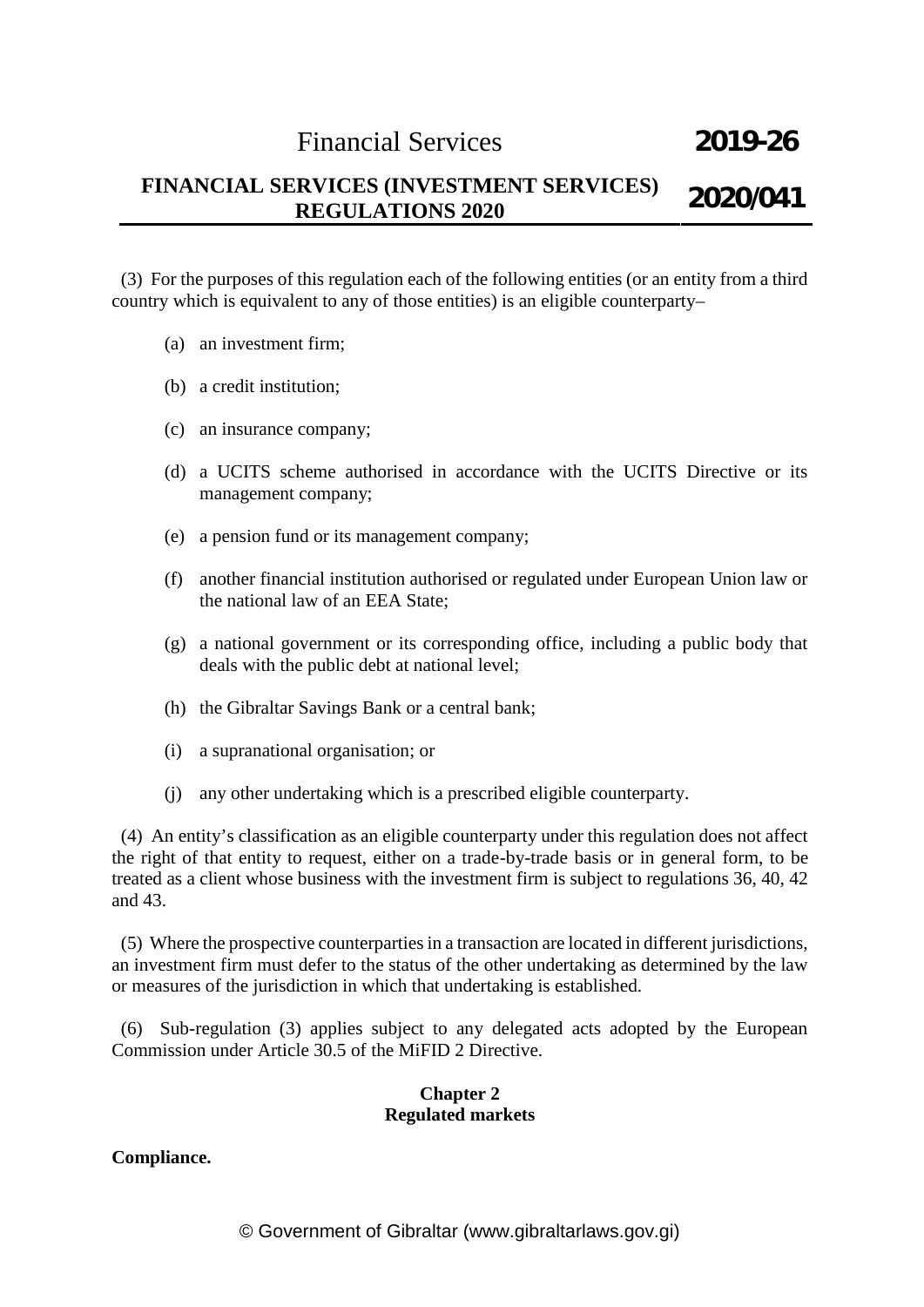### **2020/041 FINANCIAL SERVICES (INVESTMENT SERVICES) REGULATIONS 2020**

45. A market operator with Part 7 permission to operate a regulated market–

- (a) must ensure that the regulated market it manages complies with the requirements of the Act and these Regulations; and
- (b) may exercise the rights that correspond to the regulated market that it manages by virtue of the Act and these Regulations.

#### **Systems resilience, circuit breakers and electronic trading.**

46.(1) A regulated market must have effective systems, procedures and arrangements in place to ensure that its trading systems–

- (a) are resilient;
- (b) have sufficient capacity to deal with peak order and message volumes;
- (c) are able to ensure orderly trading under conditions of severe market stress;
- (d) are fully tested to ensure that the conditions in paragraphs (a) to (c) are met; and
- (e) are subject to effective business continuity arrangements which ensure continuity of its services if there is any failure of its trading systems.
- (2) A regulated market must have in place–
	- (a) written agreements with all investment firms pursuing a market making strategy on the regulated market;
	- (b) schemes to ensure that a sufficient number of investment firms participate in such agreements which require them to post firm quotes at competitive prices with the result of providing liquidity to the market on a regular and predictable basis, where such a requirement is appropriate to the nature and scale of the trading on that regulated market.
- (3) A written agreement under sub-regulation (2) must at least specify–
	- (a) the obligations of the investment firm in relation to the provision of liquidity and where applicable any other obligation arising from participation in the scheme referred to in sub-regulation (2)(b);
	- (b) any incentives in terms of rebates or otherwise offered by the regulated market to an investment firm so as to provide liquidity to the market on a regular and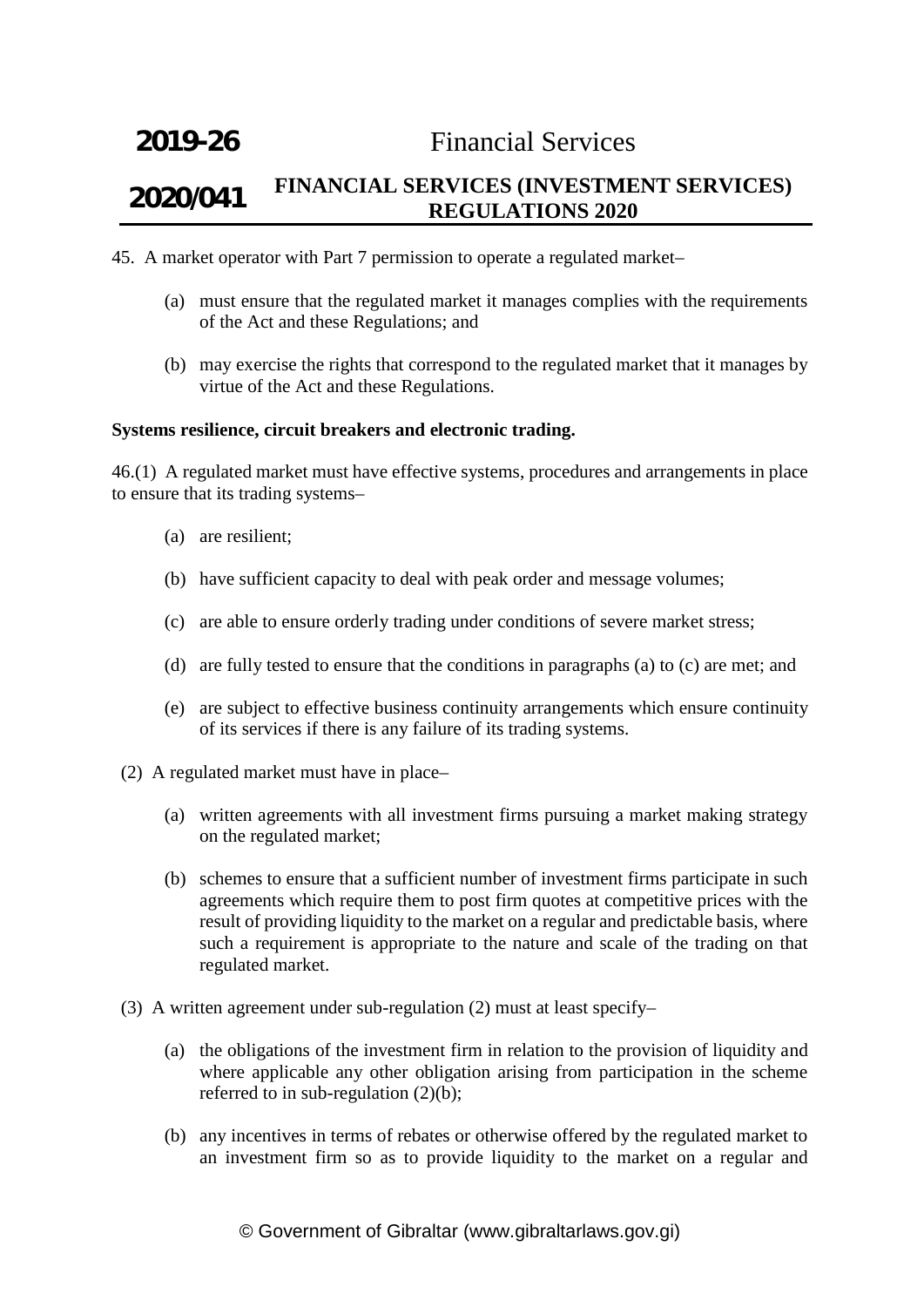## FINANCIAL SERVICES (INVESTMENT SERVICES) 2020/041 **REGULATIONS 2020**

predictable basis and, where applicable, any other rights accruing to the investment firm as a result of participation in that scheme.

- (4) A regulated market must–
	- (a) monitor and enforce compliance by investment firms with the requirements of such binding written agreements;
	- (b) inform the GFSC, in the manner and form it may require, about the content of such binding written agreements; and
	- (c) provide the GFSC, at its request, with any further information which is necessary to enable the GFSC to satisfy itself of compliance by the regulated market with this sub-regulation and sub-regulation (3).

(5) A regulated market must have in place effective systems, procedures and arrangements to reject orders that exceed pre-determined volume and price thresholds or are clearly erroneous.

- (6) A regulated market must–
	- (a) be able–
		- (i) to halt temporarily or constrain trading if there is a significant price movement in a financial instrument on that market or a related market during a short period; and
		- (ii) in exceptional cases, to cancel, vary or correct any transaction; and
	- (b) ensure that the parameters for halting trading are appropriately calibrated in a manner which–
		- (i) takes account of the liquidity of different asset classes and sub-classes and the nature of the market model and types of users; and
		- (ii) is sufficient to avoid significant disruptions to the orderliness of trading.

(7) Where a regulated market which is material in terms of the liquidity of a financial instrument halts the trading of that instrument, that trading venue must have the necessary systems and procedures in place to ensure that it notifies competent authorities, in order for them to coordinate a market-wide response and determine whether it is appropriate to halt trading on other venues on which the financial instrument is traded until trading resumes on the original market.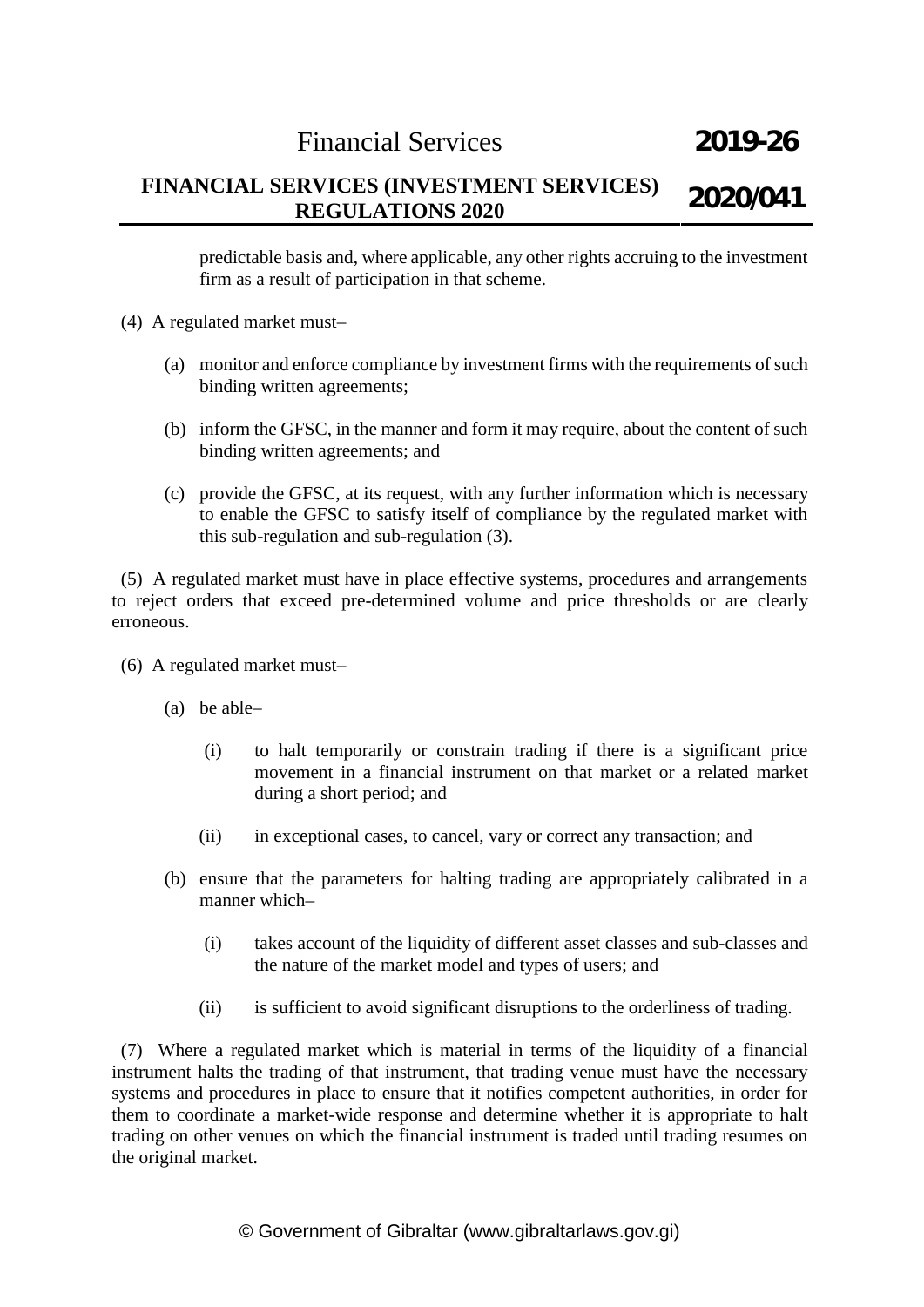## **2020/041 FINANCIAL SERVICES (INVESTMENT SERVICES) REGULATIONS 2020**

(8) A regulated market must report its parameters for halting trading and any material changes to those parameters to the GFSC in a consistent and comparable manner and in the form the GFSC may require.

(9) The GFSC must report any information it receives under sub-regulation (8) to ESMA.

(10) A regulated market must have in place effective systems, procedures and arrangements to ensure that algorithmic trading systems cannot create or contribute to disorderly trading conditions on the market and to manage any disorderly trading conditions which do arise from such algorithmic trading systems, including systems to–

- (a) limit the ratio of unexecuted orders to transactions that may be entered into the system by a member or participant;
- (b) be able to slow down the flow of orders if there is a risk of its system capacity being reached; and
- (c) limit and enforce the minimum tick size that may be executed on the market.

(11) The systems, procedures and arrangements put in place under sub-regulation (10) must include requirements for the regulated market's members or participants to carry out appropriate testing of algorithms and providing environments to facilitate such testing.

- (12) A regulated market that permits direct electronic access must–
	- (a) have in place effective systems, procedures and arrangements to ensure that–
		- (i) members or participants are only permitted to provide those services if they are investment firms authorised under the MiFID 2 Directive or credit institutions authorised under the Capital Requirements Directive;
		- (ii) appropriate criteria are set and applied regarding the suitability of persons to whom that access may be provided; and
		- (iii) the member or participant retains responsibility for orders and trades executed using that service in relation to the requirements of, or made under, the Act;
	- (b) set appropriate standards regarding risk controls and thresholds on trading by persons using direct electronic access;
	- (c) be able to–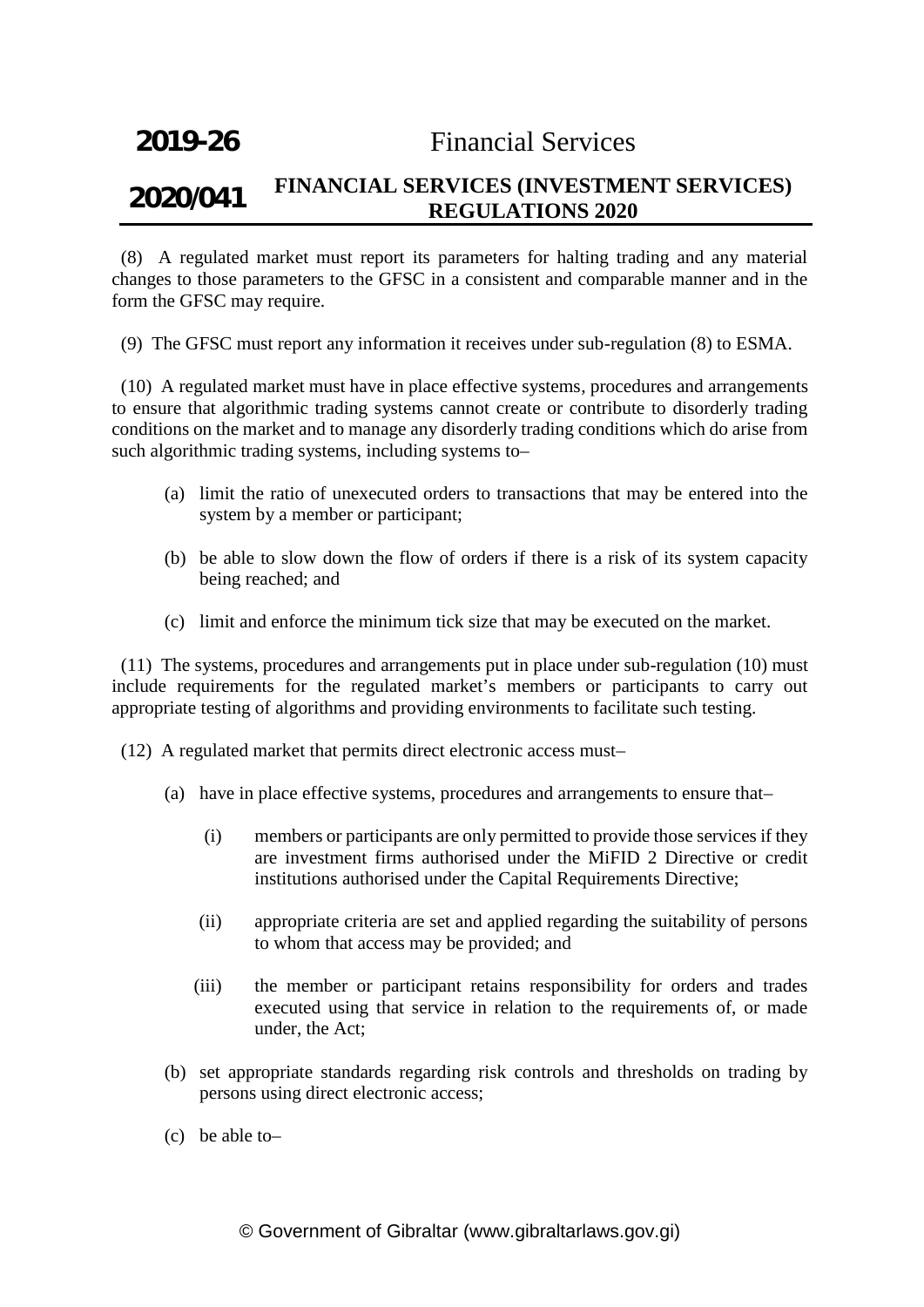## FINANCIAL SERVICES (INVESTMENT SERVICES) 2020/041 **REGULATIONS 2020**

- (i) distinguish orders or trading by a person using direct electronic access from other orders or trading by the member or participant which provided that access; and
- (ii) if necessary, stop orders or trading by that person; and
- (d) have arrangements in place to suspend or terminate the provision of direct electronic access by a member or participant to a client in the event of non compliance.

(13) A regulated market must ensure that its rules on co-location services are transparent, fair and non-discriminatory.

(14) A regulated market must–

- (a) ensure that its fee structures, including execution fees, ancillary fees and any rebates–
	- (i) are transparent, fair and non-discriminatory; and
	- (ii) do not create incentives to place, modify or cancel orders or to execute transactions in a way which contributes to disorderly trading conditions or market abuse; and
- (b) impose market making obligations in individual shares or a suitable basket of shares in exchange for any rebates that are granted.

(15) Regulated markets may adjust their fees for cancelled orders according to the length of time for which the order was maintained and may calibrate the fees to each financial instrument to which they apply.

(16) A regulated market must–

- (a) be able to identify, by means of flagging from members or participants–
	- (i) orders generated by algorithmic trading;
	- (ii) the different algorithms used for creating the orders; and
	- (iii) the relevant persons initiating those orders;
- (b) provide that information to the GFSC at its request.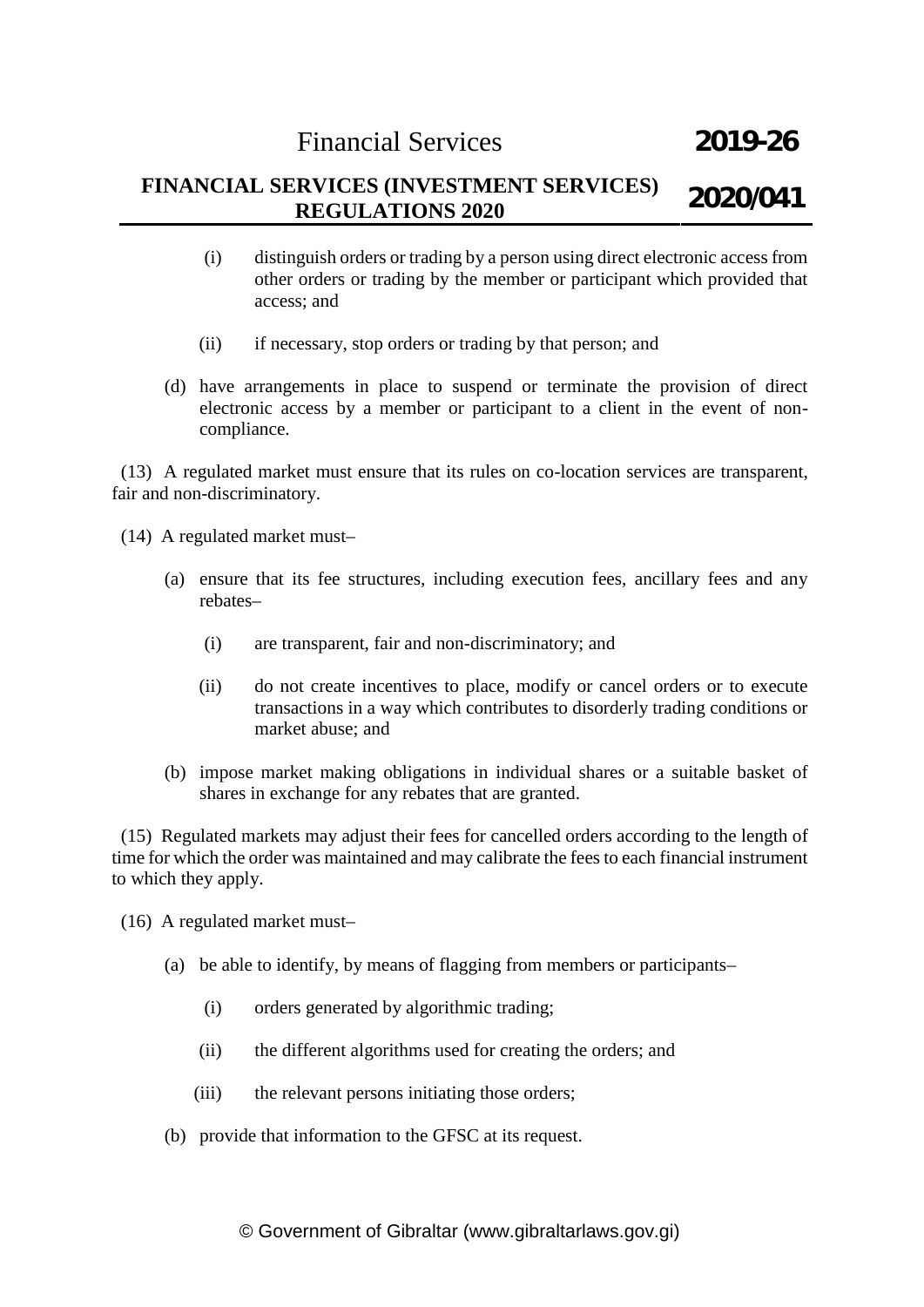#### **2020/041 FINANCIAL SERVICES (INVESTMENT SERVICES) REGULATIONS 2020**

(17) For the purpose of enabling the GFSC to monitor trading, a regulated market, when required to do so by the GFSC, must–

- (a) provide the GFSC with data relating to the regulated market's order book; or
- (b) give the GFSC access to the order book.
- (18) This regulation must be applied–
	- (a) subject to any regulatory technical standards adopted by the European Commission under Article 48.12 of the MiFID 2 Directive; and
	- (b) having regard to any guidelines issued by ESMA under Article 48.13 of the MiFID 2 Directive.

#### **Tick sizes.**

47.(1) A regulated market must adopt a tick size regime for–

- (a) shares, depositary receipts, exchange-traded funds, certificates and other similar financial instruments (and in doing so must comply with any relevant adopted standard); and
- (b) any other financial instrument for which there is an adopted standard.

(1A) The application of tick sizes does not prevent regulated markets from matching orders large in scale at mid‐point within the current bid and offer prices.

- (2) Tick size regimes must–
	- (a) be calibrated to reflect the liquidity profile of the financial instrument in different markets and the average bid-ask spread, taking into account the desirability of enabling reasonably stable prices without unduly constraining further narrowing of spreads; and
	- (b) adapt the tick size for each financial instrument appropriately.

(3) In sub-regulation (1) a reference to an adopted standard is to regulatory technical standards developed by ESMA and adopted by the European Commission under–

- (a) in the case of sub-regulation  $(1)(a)$ . Article 49.3 of the MiFID 2 Directive; and
- (b) in the case of sub-regulation (1)(b), Article 49.4 of the MiFID 2 Directive.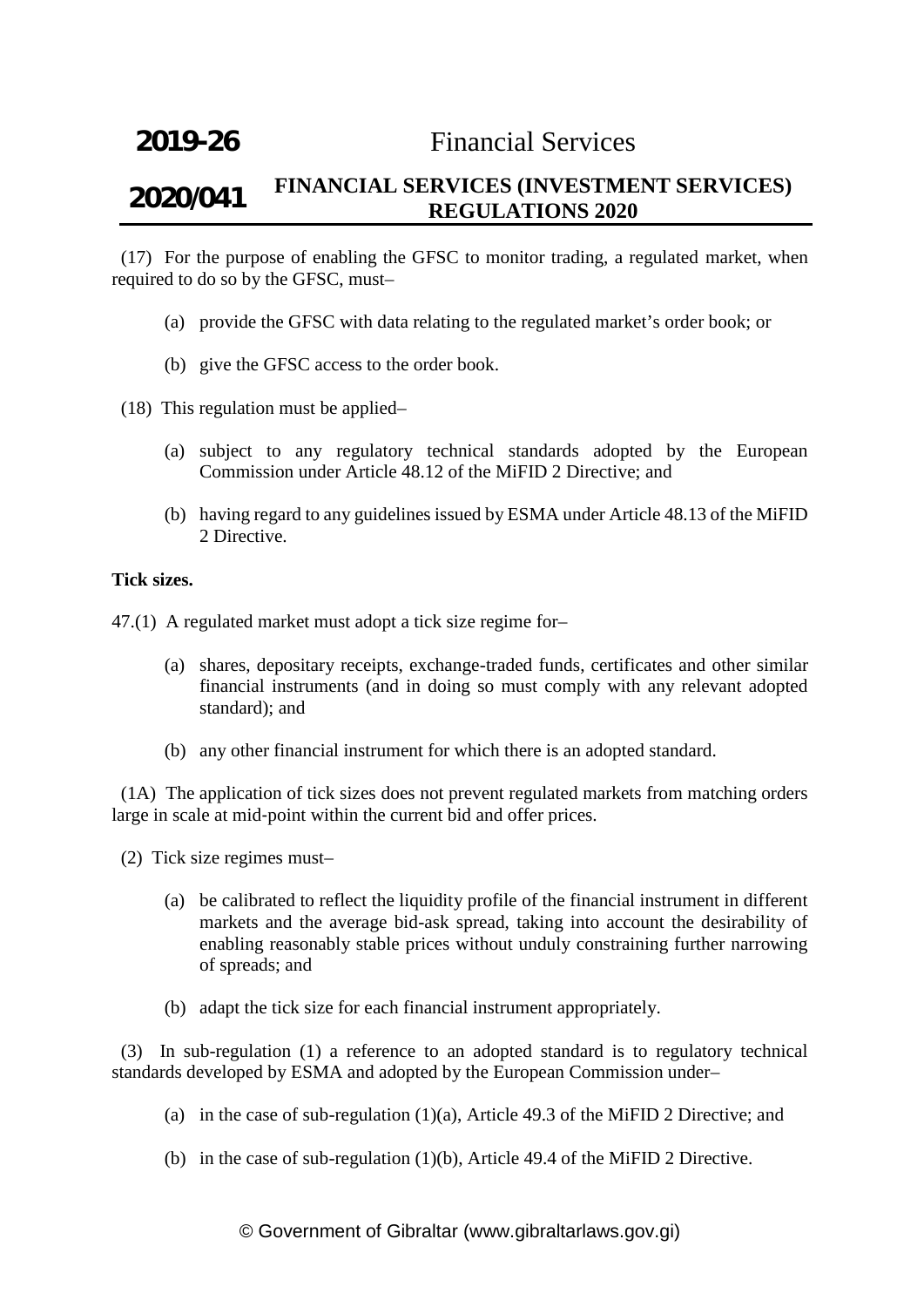## FINANCIAL SERVICES (INVESTMENT SERVICES) 2020/041 **REGULATIONS 2020**

### **Admission of financial instruments to trading.**

48.(1) A regulated market must have clear and transparent rules regarding the admission of financial instruments to trading.

(2) Those rules must ensure that any financial instruments admitted to trading on the regulated market are capable of being traded in a fair, orderly and efficient manner and, in the case of transferable securities, are freely negotiable.

(3) In the case of derivatives those rules must ensure, in particular, that any derivative contract provides for the orderly pricing of the derivative and effective settlement conditions.

(4) A regulated market must establish arrangements for the regular review of compliance with its admission requirements of the financial instruments which it admits to trading.

- (5) A regulated market must establish and maintain–
	- (a) effective arrangements to verify that issuers of transferable securities that are admitted to trading on the regulated market comply with their obligations under European Union law in respect of initial, ongoing and other disclosure obligations; and
	- (b) arrangements which facilitate its members or participants in obtaining access to information which has been made public under European Union law.

(6) A transferable security that has been admitted to trading on a regulated market may subsequently be admitted to trading on other regulated markets, even without the consent of the issuer, in compliance with-

- (a) Chapter 3 of Part 19 of the Act; and
- (b) the EU Prospectus Regulation.

(7) Where a regulated market admits a transferable security to trading in accordance with sub-regulation (6), the issuer–

- (a) must be informed by the regulated market that the security is traded on that market; and
- (b) has no obligation to provide the regulated market with any information under subregulation (5) in respect of that security if it has been admitted to trading on that market without the issuer's consent.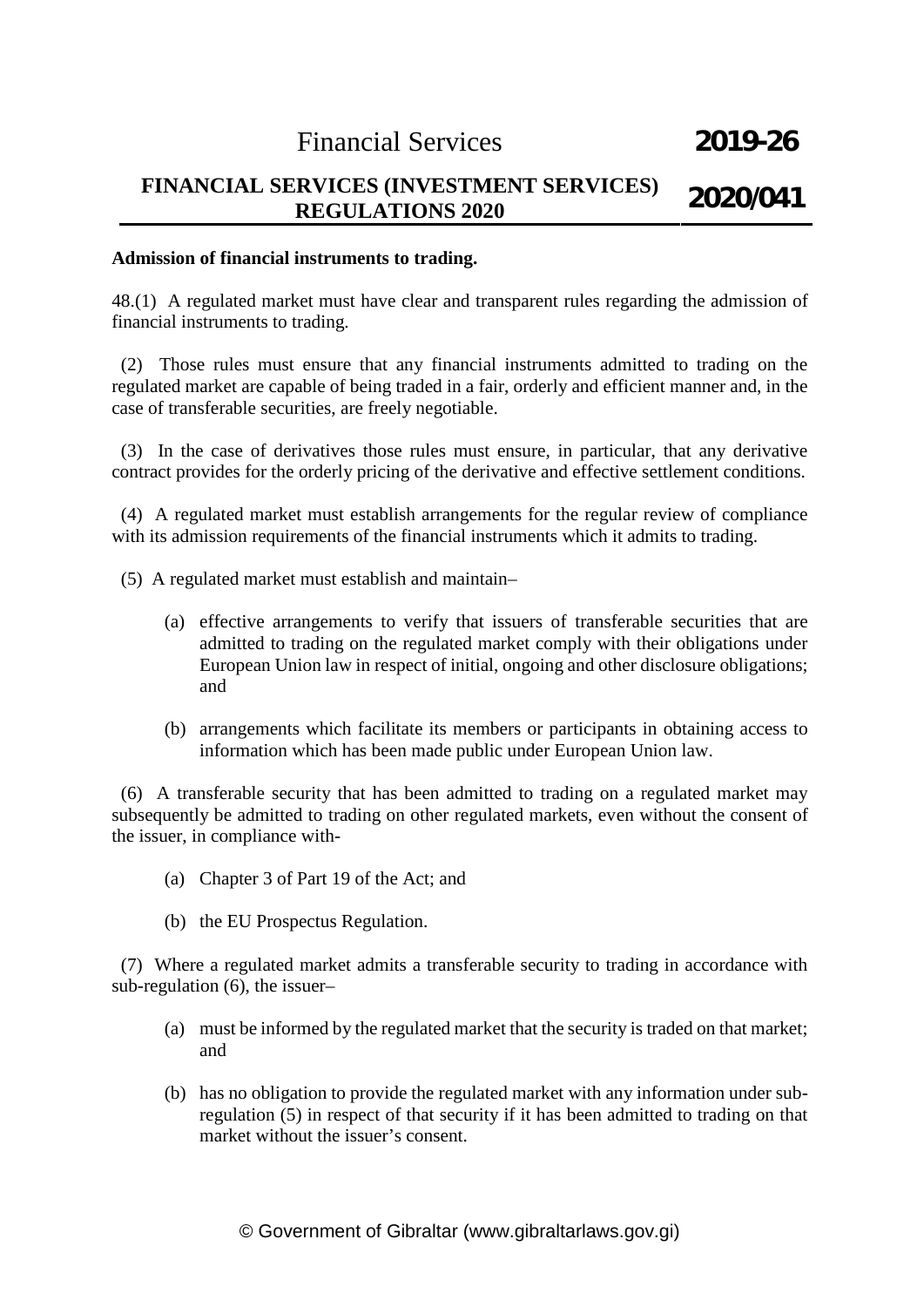# **2020/041 FINANCIAL SERVICES (INVESTMENT SERVICES) REGULATIONS 2020**

(8) This regulation applies subject to any regulatory technical standards developed by ESMA and adopted by the European Commission under Article 51.6 of the MiFID 2 Directive.

### **Provisions regarding CCP and clearing and settlement arrangements.**

49.(1) A regulated market may enter into appropriate arrangements with a CCP or clearing house and a settlement system in another EEA State with a view to them providing for the clearing or settlement under their systems of some or all trades concluded by market participants.

(2) The GFSC may prohibit an arrangement under sub-regulation (1) only where doing so is demonstrably necessary in order to maintain the orderly functioning of the regulated market in question, taking account of the conditions for settlement systems established under regulation 97(3) (access to CCP, clearing and settlement systems and right to designate settlement system).

(3) In order to avoid undue duplication of control, the GFSC must take account of any oversight or supervision of the clearing and settlement system already exercised by other authorities with competence in relation to those systems.

(4) This regulation applies without affecting Titles III to V of EMIR.

### **Trading on a regulated market governed by Gibraltar law.**

50. Without limiting EUMAR, trading conducted under the systems of a regulated market in Gibraltar is governed by the law of Gibraltar.

### **PART 4 CORPORATE GOVERNMENT AND RISK MANAGEMENT**

### **Chapter 1 Investment firms**

### **Management body.**

51.(1) The GFSC must ensure that investment firms and their management bodies comply with Articles 88 and 91 of the Capital Requirements Directive.

(2) In applying sub-regulation (1) the GFSC must have regard to any guidelines issued by ESMA and the European Banking Authority under Article 9.1 of the MiFID 2 Directive.

(3) The management body of an investment firm must define, oversee and is accountable for implementing governance arrangements that ensure effective and prudent management of the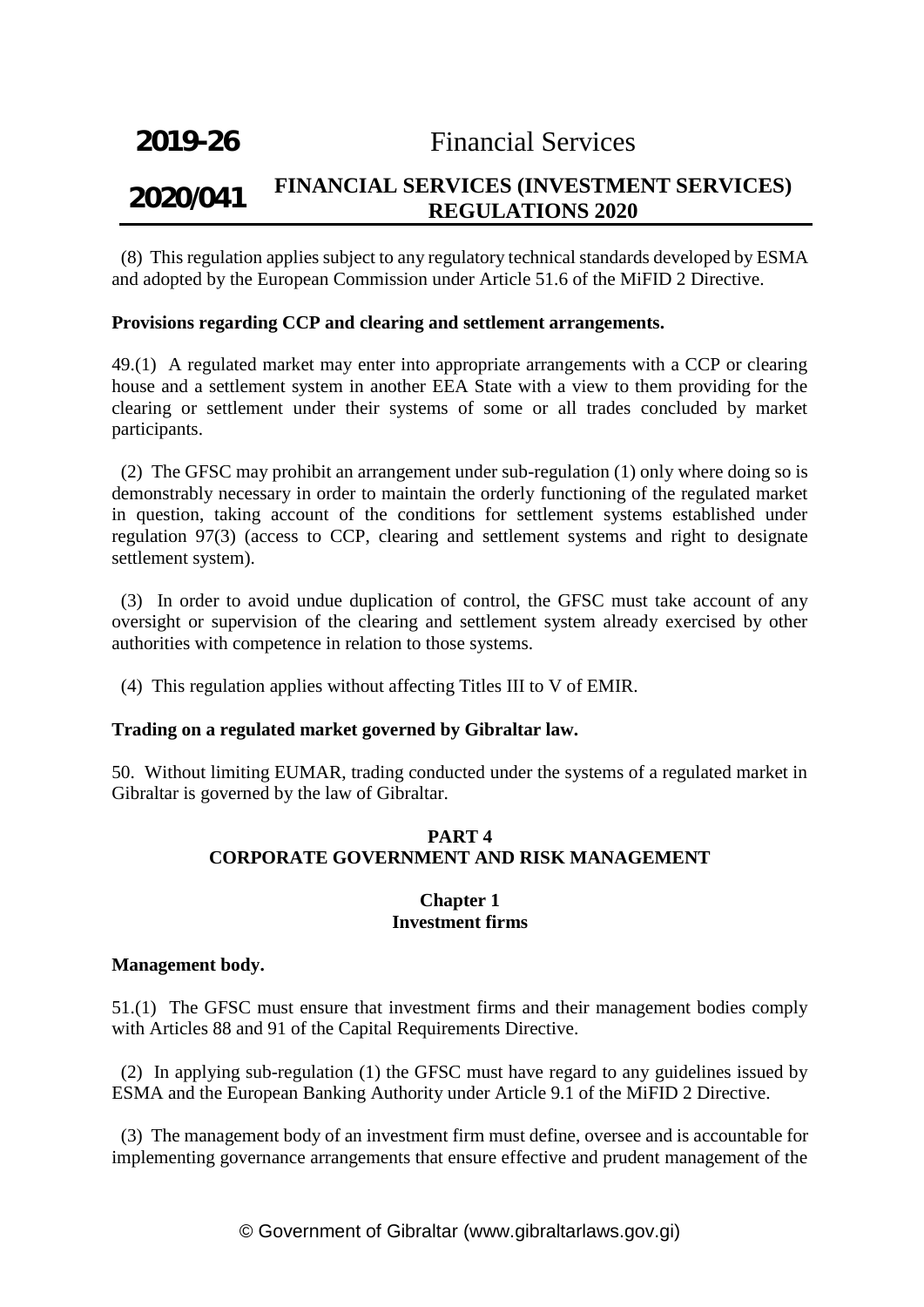## FINANCIAL SERVICES (INVESTMENT SERVICES) 2020/041 **REGULATIONS 2020**

investment firm, including the segregation of duties and the prevention of conflicts of interest, in a manner that promotes the integrity of the market and the interests of clients.

(4) Without affecting Article 88.1 of the Capital Requirements Directive, those governance arrangements must also ensure that the management body defines, approves and oversees–

- (a) the organisation of the firm for the provision of investment services and investment activities and ancillary services, including the skills, knowledge and expertise required by personnel, the resources, the procedures and the arrangements for the provision of services and activities, taking into account the nature, scale and complexity of its business and all the requirements with which the firm must comply;
- (b) a policy as to services, activities, products and operations offered or provided, in accordance with the risk tolerance of the firm and the characteristics and needs of the clients of the firm to whom they will be offered or provided, including carrying out appropriate stress testing, where appropriate;
- (c) a remuneration policy of persons involved in the provision of services to clients aiming to encourage responsible business conduct and fair treatment of clients as well as avoiding conflicts of interest in the relationships with clients.

(5) The management body must monitor and periodically assess the adequacy and implementation of the firm's strategic objectives in the provision of investment services and investment activities and ancillary services, the effectiveness of the investment firm's governance arrangements and the adequacy of the policies relating to the provision of services to clients and take appropriate steps to address any deficiencies.

(6) Members of the management body must have adequate access to the information and documents which are needed to oversee and monitor management decision-making.

(7) At least two persons meeting the requirements in sub-regulation (1) must effectively direct the business of an investment firm.

### **Organisational requirements: investment firms.**

52.(1) An investment firm must comply with the requirements in this regulation and in regulations 29 and 35.

- (2) An investment firm must establish–
	- (a) adequate policies and procedures which are sufficient to ensure compliance by the firm, including its managers, employees and tied agents, with its obligations under the Act and these Regulations; and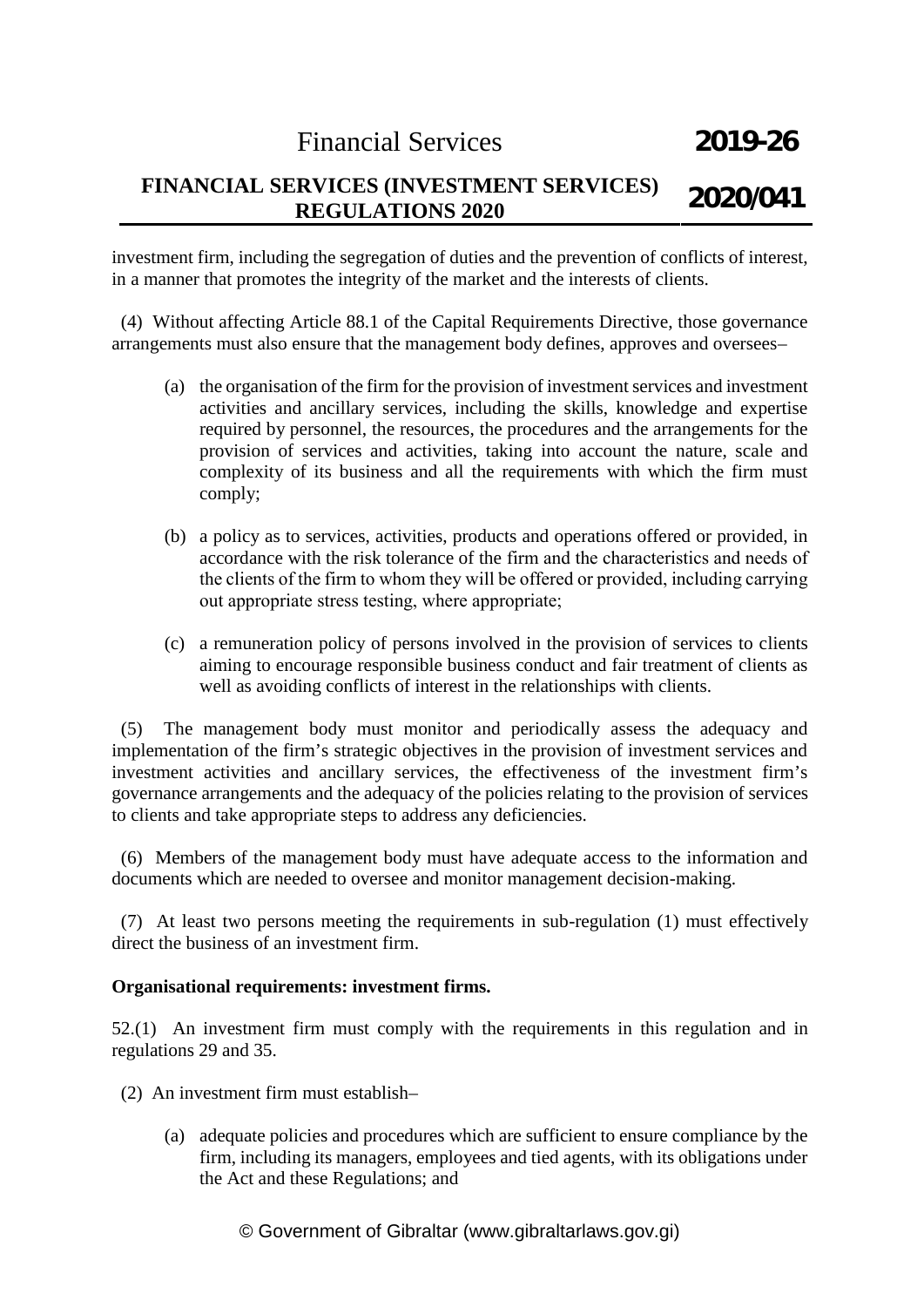# **2020/041 FINANCIAL SERVICES (INVESTMENT SERVICES) REGULATIONS 2020**

(b) appropriate rules governing personal transactions by those persons.

(3) An investment firm must maintain and operate effective organisational and administrative arrangements with a view to taking all reasonable steps designed to prevent conflicts of interest (within the meaning of regulation 56) from adversely affecting the interests of its clients.

(4) An investment firm which manufactures financial instruments for sale to clients must maintain, operate and review a process for the approval of each financial instrument and significant adaptations of existing financial instruments before it is marketed or distributed to clients.

(5) A product approval process must–

- (a) specify an identified target market of end clients within the relevant category of clients for each financial instrument;
- (b) ensure that–
	- (i) all relevant risks to that identified target market are assessed; and
	- (ii) the intended distribution strategy is consistent with the identified target market.

(6) An investment firm must regularly review the financial instruments it offers or markets, taking into account any event that could materially affect the potential risk to the identified target market, to assess at least whether–

- (a) the financial instrument remains consistent with the needs of the identified target market;
- (b) the intended distribution strategy remains appropriate.

(7) An investment firm which manufactures financial instruments must make available to any distributor all appropriate information on the financial instrument and the product approval process, including the identified target market of the financial instrument.

(8) Where an investment firm offers or recommends financial instruments which it does not manufacture, it must have adequate arrangements in place to obtain the information referred to in sub-regulation (7) and to understand the characteristics and identified target market of each financial instrument.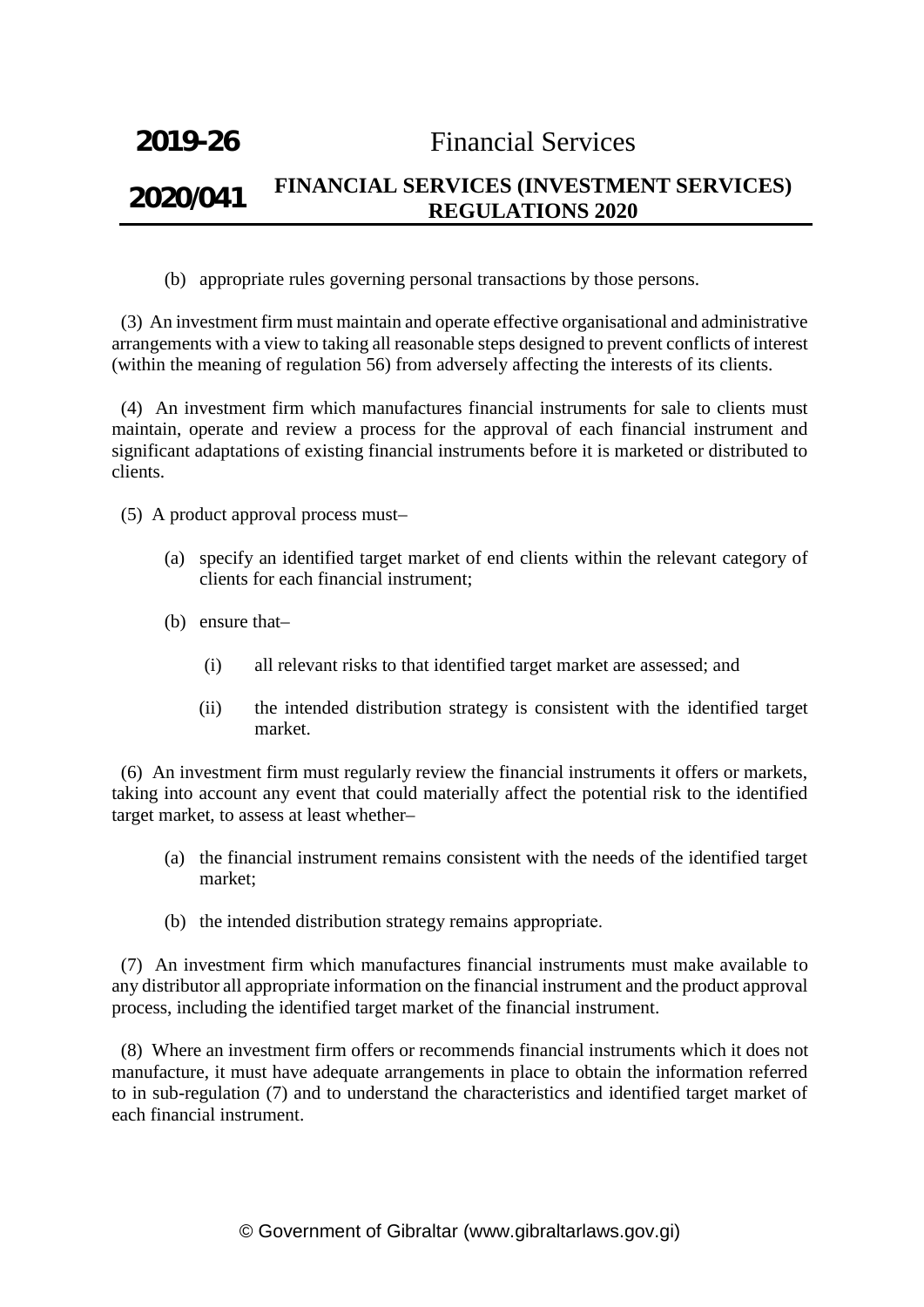# FINANCIAL SERVICES (INVESTMENT SERVICES) 2020/041 **REGULATIONS 2020**

(9) Sub-regulations (3) to (8) apply without limiting any other requirement under the Act, these Regulations or MiFIR, including those relating to disclosure, suitability or appropriateness, identification and management of conflicts of interests, and inducements.

(10) An investment firm must take reasonable steps to ensure continuity and regularity in its performance of investment services and investment activities and, to that end, must employ appropriate and proportionate systems, resources and procedures.

(11) An investment firm–

- (a) must take reasonable steps to avoid undue additional operational risk arising from the performance on its behalf by a third party of any operational function which is critical for the provision of continuous and satisfactory provision of investment services or performance of investment activities; and
- (b) must not outsource important operational functions in a manner which will impair–
	- (i) the quality of its internal control; or
	- (ii) the GFSC's ability to monitor the firm's compliance with its obligations.
- (12) An investment firm must have sound and effective–
	- (a) administrative and accounting procedures;
	- (b) internal control mechanisms;
	- (c) procedures for risk assessment; and
	- (d) control and safeguard arrangements for information processing systems.
- (13) An investment firm must have sound security mechanisms in place to–
	- (a) guarantee the security and authentication of the means of transfer of information;
	- (b) minimise the risk of data corruption and unauthorised access; and
	- (c) prevent information leakage and maintain the confidentiality of data.

(14) Sub-regulation (13) applies without affecting the GFSC's powers under the Act, these Regulations or MiFIR to require access to communications.

(15) An investment firm must make adequate arrangements–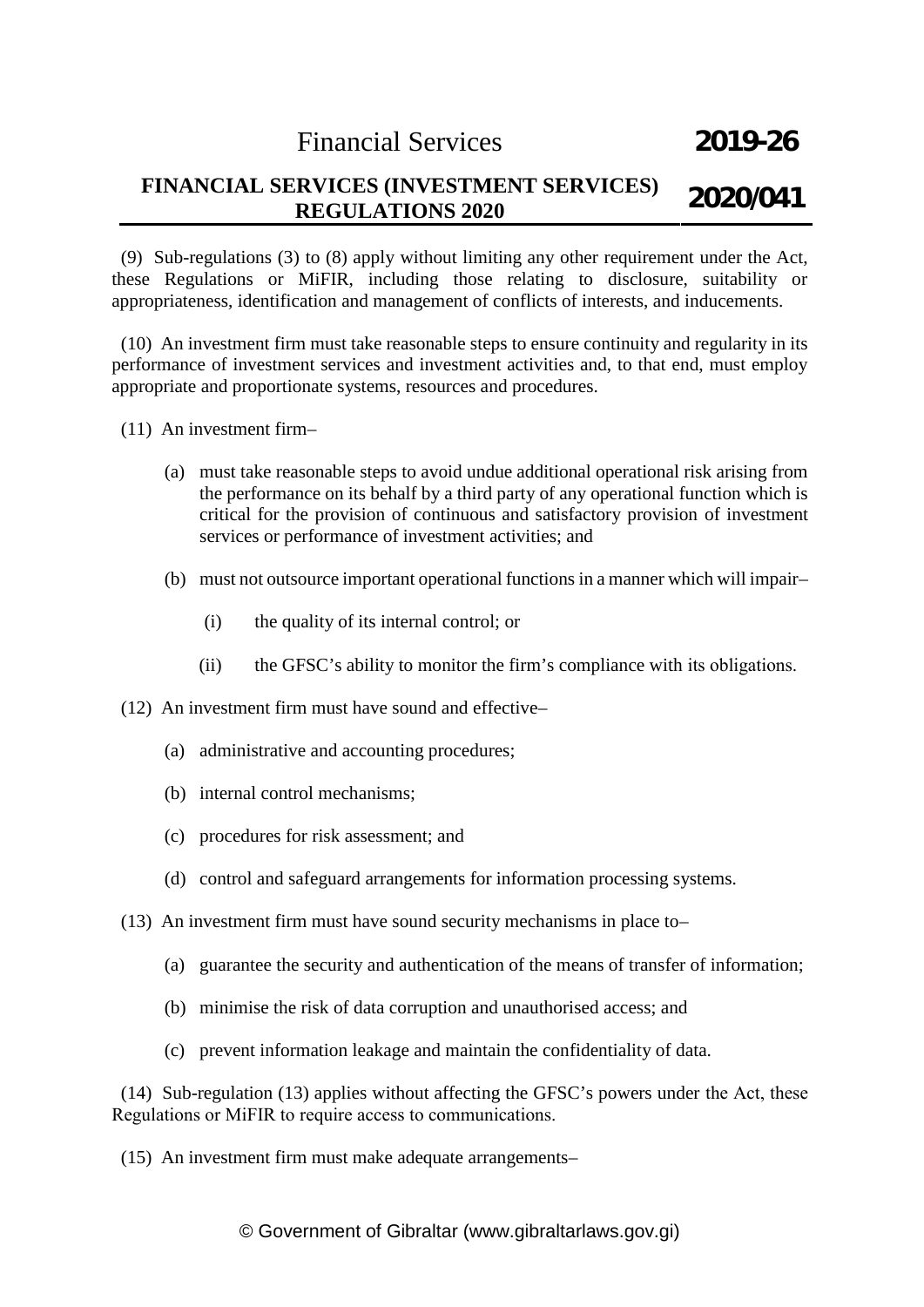### **2020/041 FINANCIAL SERVICES (INVESTMENT SERVICES) REGULATIONS 2020**

- (a) when holding financial instruments belonging to clients–
	- (i) to safeguard the ownership rights of clients, especially in the event of the investment firm's insolvency; and
	- (ii) to prevent the use of a client's financial instruments on own account other than with the client's express consent; and
- (b) when holding funds belonging to clients–
	- (i) to safeguard the rights of clients; and
	- (ii) to prevent the use of client funds for its own account (except in the case of credit institutions).

(16) An investment firm must not conclude title transfer financial collateral arrangements with retail clients for the purpose of securing or covering present or future, actual or contingent or prospective obligations of clients.

### **Product governance: firms manufacturing financial instruments.**

53.(1) An investment firm which manufactures financial instruments must comply with this regulation, in an appropriate and proportionate manner, taking account of the nature of the financial instrument, the investment service and the target market for the product.

(2) For the purposes of this regulation, the manufacturing of a financial instrument includes the creation, development, issue or design of a financial instrument.

(3) An investment firm must establish, implement and maintain procedures and measures to ensure–

- (a) that the manufacturing of financial instruments complies with the requirements on proper management of conflicts of interest, including remuneration; and
- (b) in particular, that the design of a financial instrument, including its features, does not adversely affect end clients or lead to problems with market integrity by enabling the firm to mitigate or dispose of its own risks or exposure to the underlying assets of the product (where it holds the underlying assets on own account).

(4) An investment firm must analyse potential conflicts of interests each time a financial instrument is manufactured and, in particular, must assess whether the financial instrument creates a situation where end clients may be adversely affected if they take–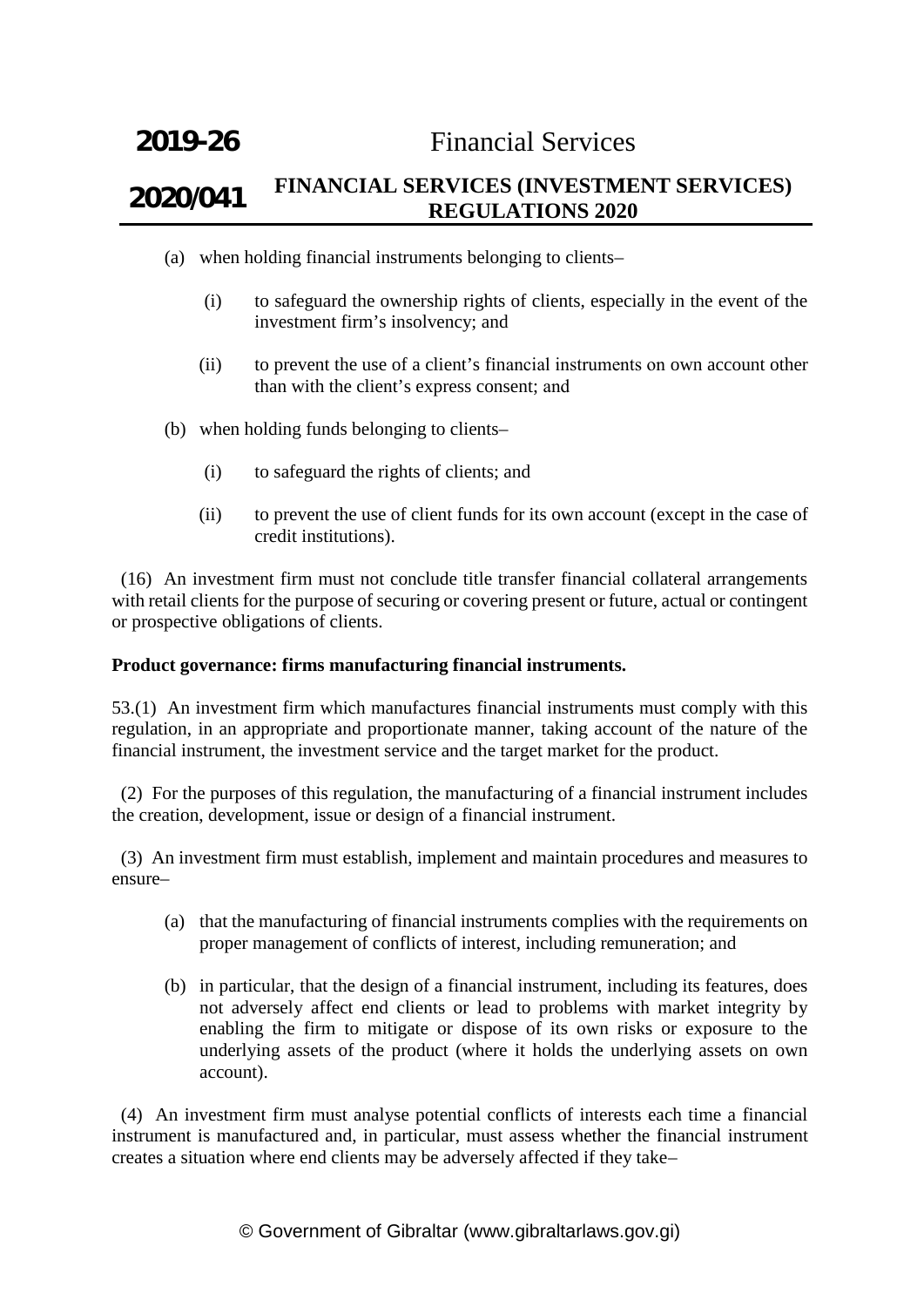# FINANCIAL SERVICES (INVESTMENT SERVICES) 2020/041 **REGULATIONS 2020**

- (a) an exposure opposite to the one previously held by the firm; or
- (b) an exposure opposite to the one that the firm wants to hold after the sale of the product.

(5) An investment firm, before deciding to proceed with the launch of the financial instrument, must consider whether it may represent a threat to the orderly functioning or stability of financial markets.

(6) An investment firm must ensure that relevant staff involved in the manufacturing of financial instruments possess the necessary expertise to understand the characteristics and risks of the financial instruments they intend to manufacture.

(7) An investment firm must ensure that its management body has effective control over the firm's product governance process and that–

- (a) compliance reports to the management body systematically include information about the financial instruments manufactured by the firm and their distribution strategy; and
- (b) those reports are made available to the GFSC on request.

(8) An investment firm must ensure that its compliance function monitors the development and periodic review of product governance arrangements, in order to detect any risk of failure by the firm to comply with its obligations under this regulation.

(9) Where an investment firm creates, develops, issues or designs a product in collaboration with another entity (including a firm which is not authorised under the Act or the MiFID 2 Directive or is not a third-country firm), it must ensure that they outline their mutual responsibilities in a written agreement.

(10) An investment firm must identify, with sufficient level of detail, the potential target market for each financial instrument and, as part of this process, must–

- (a) specify the type of client for whose needs, characteristics and objectives the financial instrument is compatible; and
- (b) identify any groups of clients for whose needs, characteristics and objectives the financial instrument is not compatible.
- (11) For the purposes of sub-regulation (10)–
	- (a) where investment firms collaborate in the manufacture of a financial instrument, only one target market needs to be identified; and

© Government of Gibraltar (www.gibraltarlaws.gov.gi)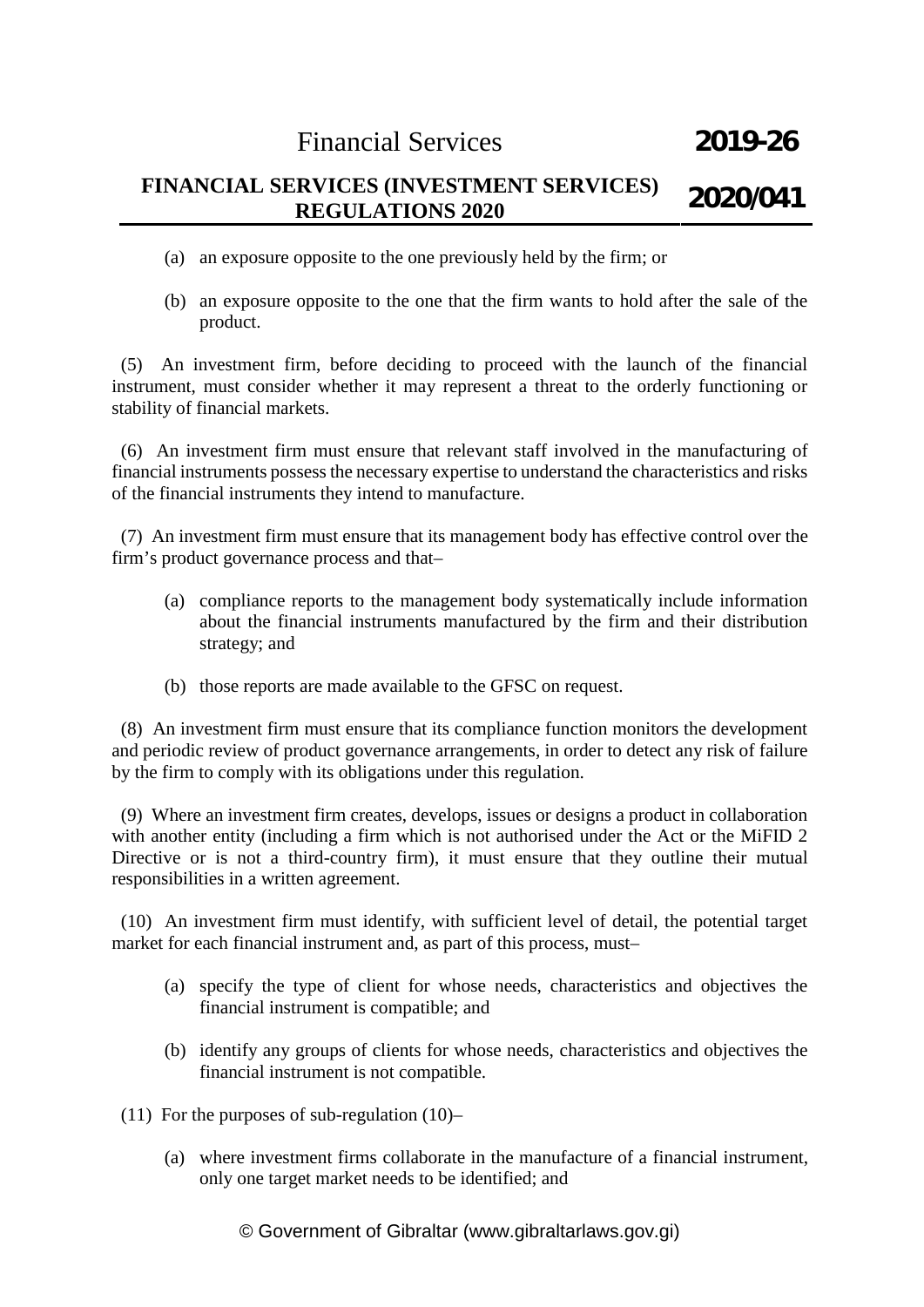# **2020/041 FINANCIAL SERVICES (INVESTMENT SERVICES) REGULATIONS 2020**

(b) where an investment firm manufactures financial instruments that are distributed through other investment firms, it must determine the needs and characteristics of clients for whom the product is compatible based on its theoretical knowledge of and past experience with the financial instrument or similar financial instruments, the financial markets and the needs, characteristics and objectives of potential end clients.

(12) An investment firm must undertake a scenario analysis of its financial instruments, in order to assess the risks of poor outcomes for end clients posed by the product and the circumstances in which those outcomes may occur, including by assessing financial instruments under negative conditions, such as what would happen if–

- (a) the market environment deteriorates;
- (b) the manufacturer or a third party involved in the manufacturing or functioning of the financial instrument experiences financial difficulties or other counterparty risk materialises;
- (c) the financial instrument fails to become commercially viable; or
- (d) demand for the financial instrument is much higher than anticipated, putting a strain on the firm's resources or on the market of the underlying instrument.

(13) An investment firm must determine whether a financial instrument meets the identified needs, characteristics and objectives of the target market, including by examining whether–

- (a) the financial instrument's risk/reward profile is consistent with the target market; and
- (b) the financial instrument's design is driven by features that benefit the client and not by a business model that relies on poor client outcomes to be profitable.

(14) An investment firm must consider the charging structure proposed for the financial instrument, including by examining whether–

- (a) the financial instrument's costs and charges are compatible with the needs, objectives and characteristics of the target market;
- (b) the proposed charges undermine the financial instrument's return expectations, for example, where the charges equal, exceed or remove most of the expected tax advantages linked to a financial instrument; and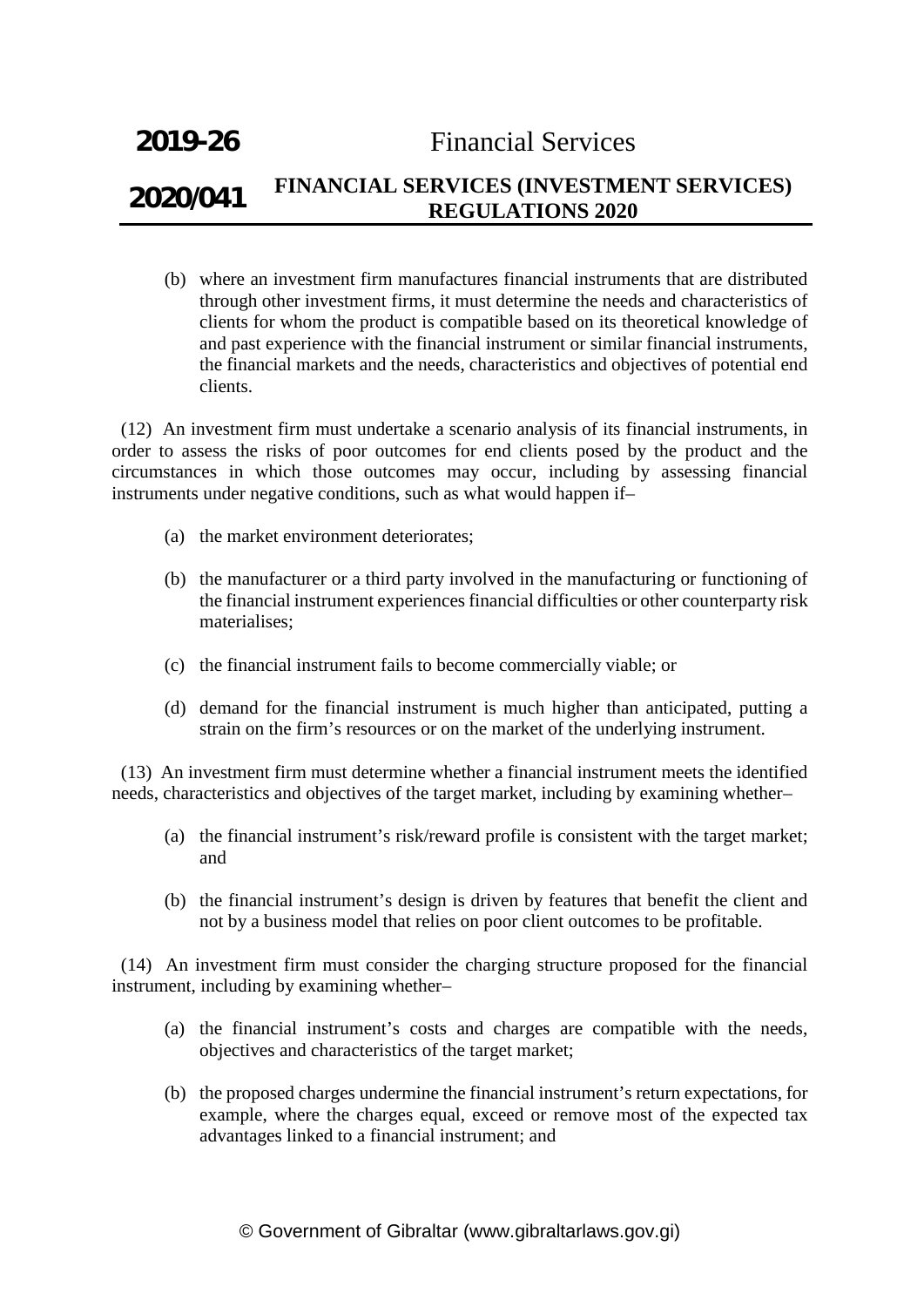# FINANCIAL SERVICES (INVESTMENT SERVICES) 2020/041 **REGULATIONS 2020**

(c) the charging structure is appropriately transparent for the target market, for example, by not disguising charges or being too complex to understand.

(15) An investment firm must ensure that the information about a financial instrument provided to distributors includes information about the appropriate channels for distribution of the financial instrument, the product approval process and the target market assessment and is of an adequate standard to enable distributors to understand and recommend or sell the financial instrument properly.

(16) An investment firm must review on a regular basis the financial instruments it manufactures, taking account of any event that could materially affect the potential risk to the identified target market, and consider whether–

- (a) the financial instrument remains consistent with the needs, characteristics and objectives of the target market; and
- (b) it is being distributed to the target market; or
- (c) it is reaching clients for whose needs, characteristics and objectives the financial instrument is not compatible.
- (17) An investment firm must review a financial instrument–
	- (a) prior to any further issue or re-launch, if it is aware of any event that could materially affect the potential risk to investors; and
	- (b) at regular intervals, determined in accordance with sub-regulation (18), to assess whether the financial instrument functions as intended.

(18) An investment firm must determine how regularly to review its financial instruments based on all relevant factors, including–

- (a) those linked to the complexity or innovative nature of the investment strategies pursued; and
- (b) crucial events that are identified by the firm and would affect the potential risk or return expectations of the financial instrument, such as–
	- (i) the crossing of a threshold that will affect the return profile of the financial instrument; or
	- (ii) the solvency of certain issuers whose securities or guarantees may impact the performance of the financial instrument.

© Government of Gibraltar (www.gibraltarlaws.gov.gi)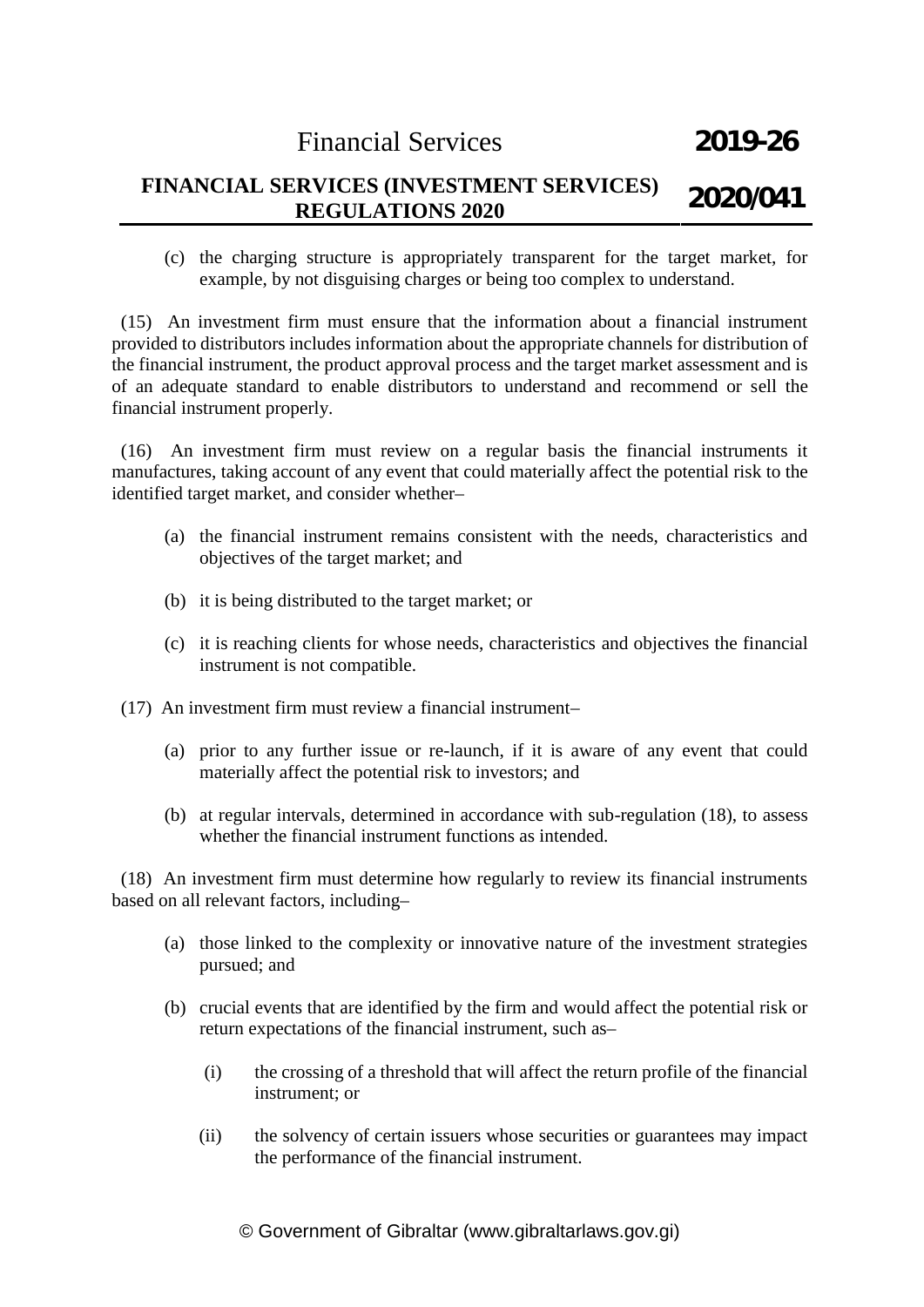## **2020/041 FINANCIAL SERVICES (INVESTMENT SERVICES) REGULATIONS 2020**

(19) Where an event of the kind mentioned in sub-regulation (18)(b) occurs, an investment firm must take appropriate action, which may consist of–

- (a) the provision of any relevant information on the event and its consequences on the financial instrument to the clients or distributors of the financial instrument, if the investment firm does not offer or sell the financial instrument directly to the clients;
- (b) changing the product approval process;
- (c) stopping further issuance of the financial instrument;
- (d) changing the financial instrument to avoid unfair contract terms;
- (e) where the firm becomes aware that the financial instrument is not being sold as envisaged, considering whether the sales channels through which it is sold are appropriate;
- (f) contacting the distributor to discuss a modification of the distribution process;
- (g) terminating the relationship with the distributor; or
- (h) informing the GFSC or other relevant competent authority.

### **Product governance obligations for distributors.**

54.(1) An investment firm, when deciding on the range of financial instruments and services it intends to offer or recommend to clients, must comply with this regulation in an appropriate and proportionate manner, taking account of the nature of the financial instrument, the investment service and the target market for the product.

(2) An investment firm must also comply with the other requirements of, or imposed under, the Act or these Regulations when offering or recommending financial instruments manufactured by entities that are not subject to these Regulations or the MiFID 2 Directive.

- (3) For the purposes of sub-regulation (2), an investment firm must–
	- (a) have effective arrangements in place to ensure that it obtains sufficient information about those financial instruments from those manufacturers; and
	- (b) determine the target market for those financial instruments, even if a target market was not defined by the manufacturer.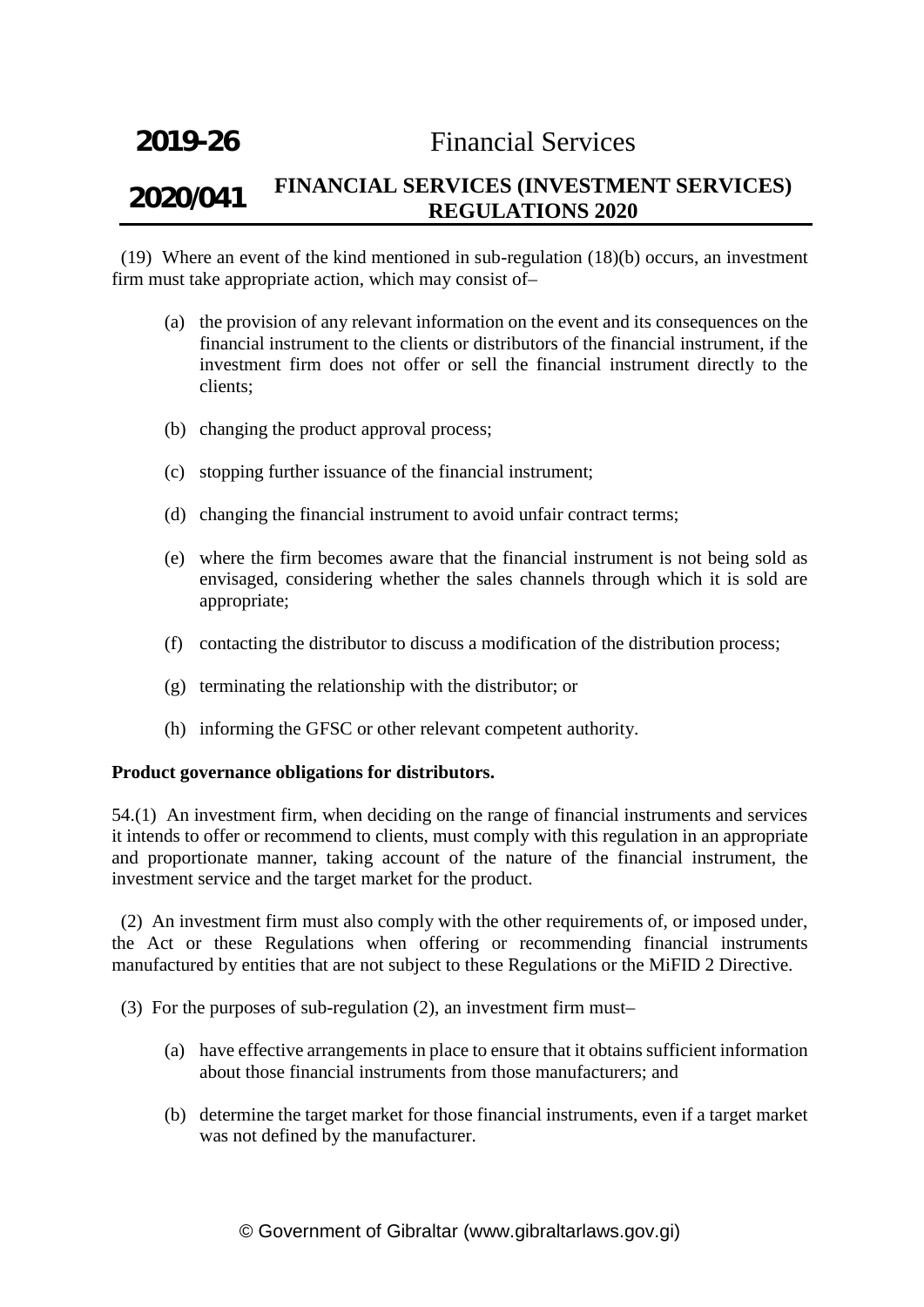# FINANCIAL SERVICES (INVESTMENT SERVICES) 2020/041 **REGULATIONS 2020**

(4) An investment firm must have in place adequate product governance arrangements to ensure that–

- (a) the products and services it intends to offer or recommend are compatible with the needs, characteristics, and objectives of an identified target market;
- (b) its intended distribution strategy is consistent with the identified target market;
- (c) it appropriately identifies and assesses the circumstances and needs of the clients it intends to focus on, so as to ensure that clients' interests are not compromised as a result of commercial or funding pressures; and
- (d) it identifies any groups of clients for whose needs, characteristics and objectives the product or service is not compatible.

(5) An investment firm must obtain from a manufacturer that is subject to these Regulations or the MiFID 2 Directive sufficient information in order to–

- (a) gain the necessary understanding and knowledge of the products the firm intends to recommend or sell; and
- (b) ensure that those products will be distributed in accordance with the needs, characteristics and objectives of the identified target market.
- (6) An investment firm must–
	- (a) take all reasonable steps to obtain adequate and reliable information from a manufacturer that is not subject to these Regulations or the MiFID 2 Directive, in order to ensure that its products will be distributed in accordance with the characteristics, objectives and needs of the target market; and
	- (b) where relevant information is not publicly available, the distributor must take all reasonable steps to obtain that information from the manufacturer or its agent.

(7) Sub-regulation (6) applies to products sold on primary and secondary markets and is to apply in a proportionate manner, taking account of the complexity of the product and the degree to which publicly available information is obtainable and, for the purposes of that subregulation, acceptable publicly available information is information which is clear, reliable and produced to meet regulatory requirements, such as the disclosure requirements of the EU Prospectus Regulation or under the Transparency Directive.

(8) An investment firm must use the information obtained from manufacturers and information on their own clients to identify the target market and distribution strategy and,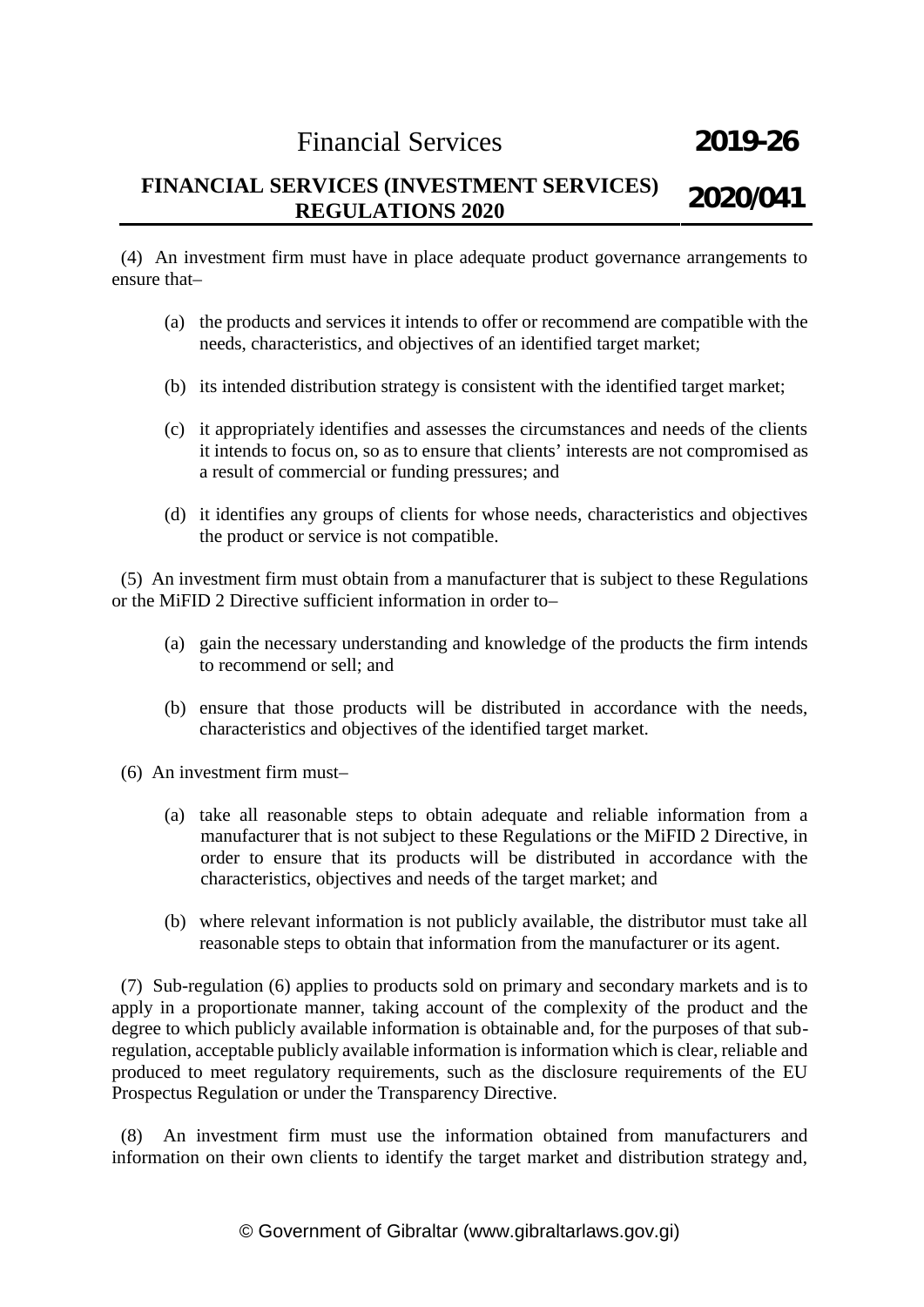## **2020/041 FINANCIAL SERVICES (INVESTMENT SERVICES) REGULATIONS 2020**

where an investment firm acts both as a manufacturer and a distributor, only one target market assessment is required.

(9) An investment firm, when deciding on the range of financial instrument and services that it offers or recommends and the respective target markets, must–

- (a) maintain appropriate procedures and measures to ensure compliance with all applicable requirements under the Act and these Regulations, including those relating to disclosure, assessment of suitability or appropriateness, inducements and the proper management of conflicts of interest; and
- (b) exercise particular care when distributors intend to offer or recommend new products or there are variations to the services they provide.

(10) An investment firm must periodically review and update its product governance arrangements, in order to ensure that they remain robust and fit for purpose, and take appropriate action as necessary.

(11) An investment firm must review on a regular basis the investment products it offers or recommends and the services it provides, taking account of any event that could materially affect the potential risk to the identified target market, including assessing whether–

- (a) the products or services remain consistent with the needs, characteristics and objectives of the target market; and
- (b) the intended distribution strategy remains appropriate.

(12) An investment firm must reconsider the target market or update the product governance arrangements if, following a review under sub-regulation (11), it becomes aware that–

- (a) it has wrongly identified the target market for a specific product or service; or
- (b) the product or service no longer meets the circumstances of the identified target market, such as where the product becomes illiquid or very volatile due to market changes.

(13) An investment firm must ensure that its compliance function oversees the development and periodic review of its product governance arrangements, in order to detect any risk of failure by the firm to comply with its obligations under this regulation.

(14) An investment firm must ensure that relevant staff possess the necessary expertise to understand the characteristics and risks of the products that the firm intends to offer or recommend, the services it provides and the needs, characteristics and objectives of the identified target market.

© Government of Gibraltar (www.gibraltarlaws.gov.gi)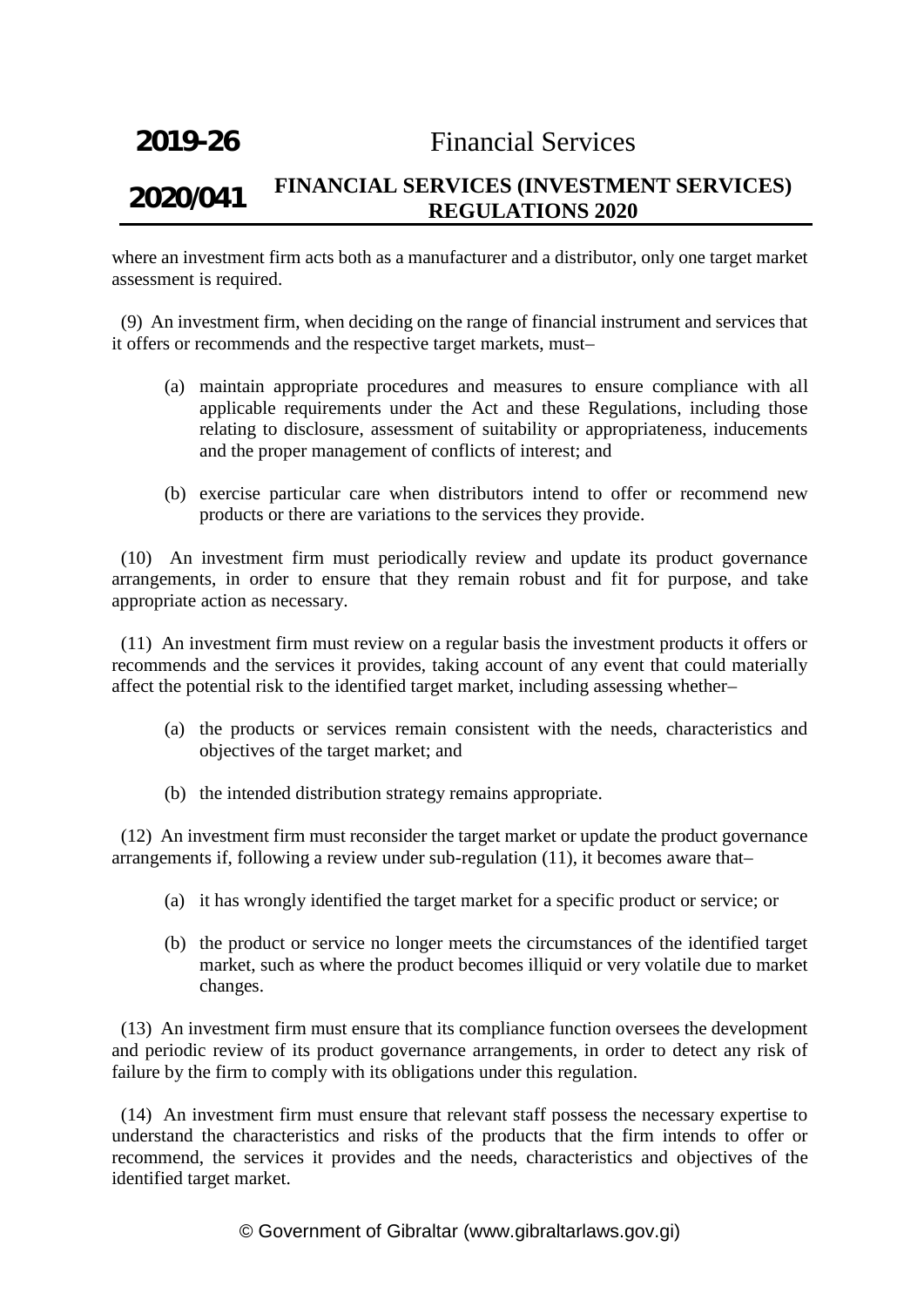## FINANCIAL SERVICES (INVESTMENT SERVICES) 2020/041 **REGULATIONS 2020**

(15) An investment firm must ensure that its management body has effective control over the firm's product governance process, to determine the range of investment products that it offers or recommends and the services it provides to the respective target markets, and that–

- (a) compliance reports to the management body systematically include information about the products it offers or recommends and the services it provides; and
- (b) those reports are made available to the GFSC on request.

(16) Distributors must provide manufacturers with information on sales and, where appropriate, on reviews carried out under this regulation, in order to support product reviews carried out by manufacturers.

(17) Where investment firms work together in the distribution of a product or service–

- (a) the investment firm with the direct client relationship has the ultimate responsibility for meeting the product governance obligations under this regulation; but
- (b) an intermediary investment firm must–
	- (i) ensure that relevant product information is passed from the manufacturer to the final distributor in the chain;
	- (ii) enable the manufacturer to obtain the information on product sales which it requires in order to comply with its own product governance obligations; and
	- (iii) apply the product governance obligations for manufacturers, as appropriate, in relation to the services it provides.

### **Governance arrangements concerning safeguarding of client assets.**

55.(1) An investment firm must appoint a single officer of sufficient skill and authority with specific responsibility for matters relating to the firm's compliance with its obligations regarding the safeguarding of client financial instruments and funds.

(2) The person appointed by an investment firm under sub-regulation (1) may discharge other responsibilities within the firm where the firm is satisfied that doing so will not hinder the discharge of the person's responsibilities under that sub-regulation or the firm's compliance with any other provision of the Act, these Regulations or other regulations made under the Act.

### **Conflicts of interest.**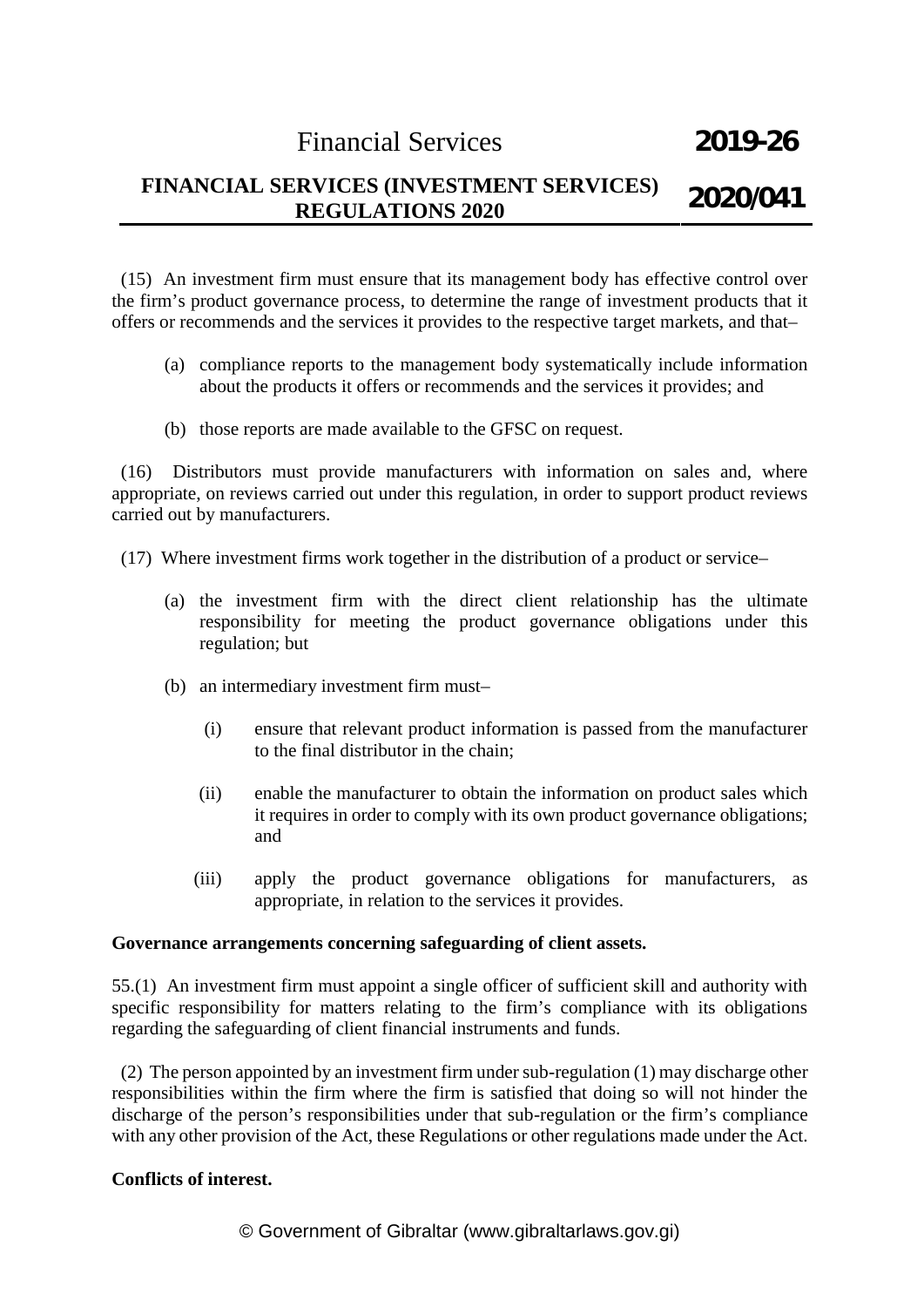# **2020/041 FINANCIAL SERVICES (INVESTMENT SERVICES) REGULATIONS 2020**

56.(1) An investment firm must take appropriate steps to identify and prevent or manage any conflicts of interest that arise in the course of providing investment services or ancillary services–

- (a) within the firm;
- (b) between the firm and any third party, including–
	- (i) its managers, employees and tied agents; or
	- (ii) any of the firm's controllers;
- (c) between the firm and any client; or
- (d) between clients of the firm.

(2) The conflicts to which sub-regulation (1) applies includes those which may arise from the firm's remuneration or incentive arrangements or receipt of any inducements from third parties.

(3) Where the arrangements made by an investment firm under regulation 52(3) to (9) to prevent conflicts of interest are insufficient to ensure, with reasonable confidence, that risks of damage to a client's interests will be prevented, before it undertakes any business on the client's behalf the firm must clearly disclose to the client–

- (a) the general nature and source of the risk; and
- (b) the steps it has taken to mitigate those risks.
- (4) Any disclosure under sub-regulation (3) must–
	- (a) be made in a durable medium; and
	- (b) include sufficient detail, taking into account the nature of the client, to enable that client to take an informed decision with respect to the service in the context of which the conflict of interest arises.

(5) This regulation applies subject to any delegated acts adopted by the European Commission under Article 23.4 of the MiFID 2 Directive.

### **Monitoring compliance with MTF or OTF rules etc.**

57.(1) An investment firm or market operator operating an MTF or OTF must–

© Government of Gibraltar (www.gibraltarlaws.gov.gi)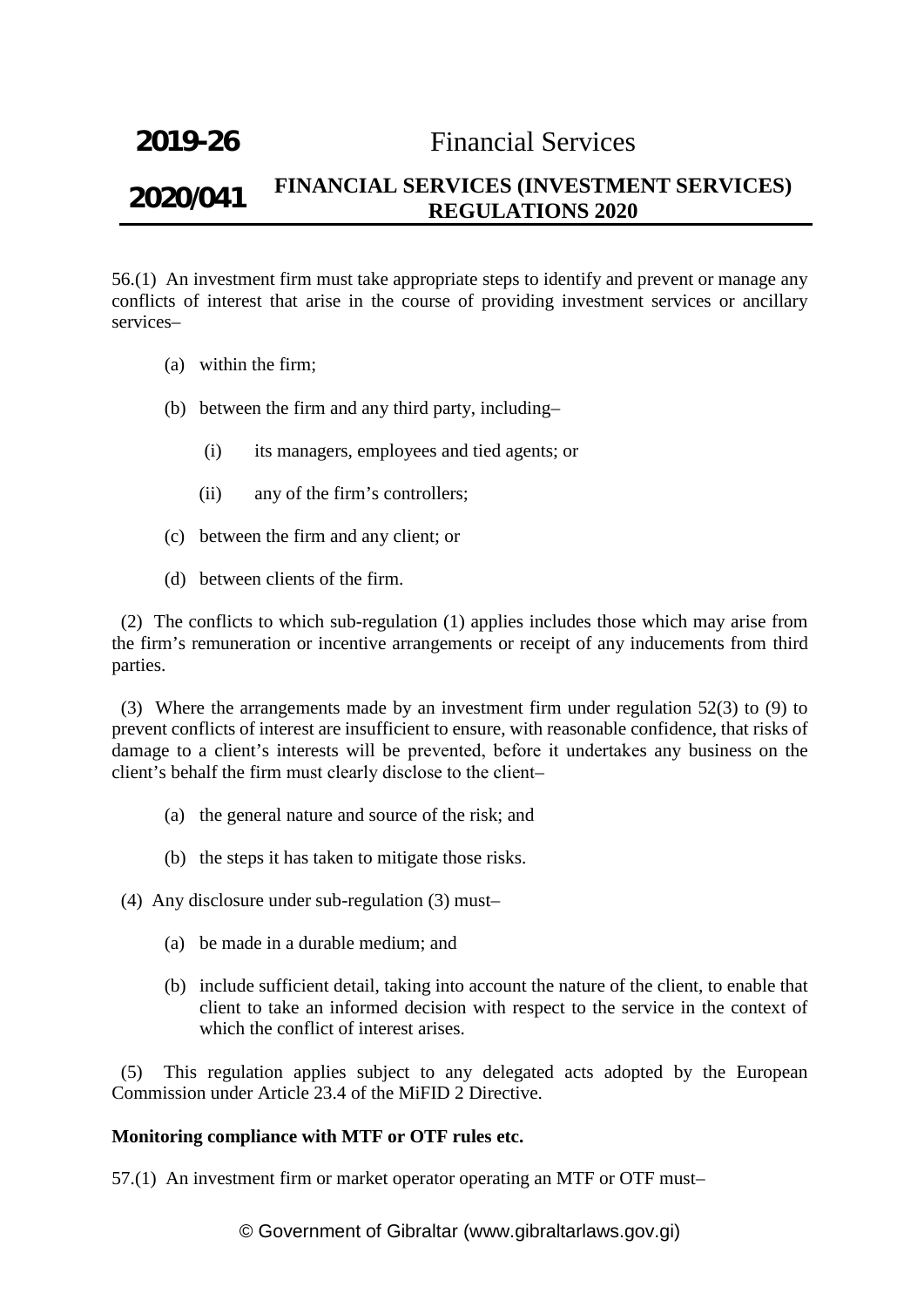# FINANCIAL SERVICES (INVESTMENT SERVICES) 2020/041 **REGULATIONS 2020**

- (a) establish and maintain effective arrangements and procedures, relevant to the MTF or OTF, for the regular monitoring of the compliance by its members or participants or users with its rules; and
- (b) monitor the orders sent, cancellations and transactions undertaken by its members, participants or users under its systems, to identify–
	- (i) infringements of those rules;
	- (ii) disorderly trading conditions;
	- (iii) system disruptions in relation to a financial instrument; or
	- (iv) conduct which may indicate behaviour that is prohibited under EUMAR;
- (c) deploy the resource necessary to ensure that its monitoring under paragraph (b) is effective; and
- (d) inform the GFSC immediately of–
	- (i) significant infringements of the MTF's or OTF's rules;
	- (ii) disorderly trading conditions;
	- (iii) system disruptions in relation to a financial instrument; or
	- (iv) conduct that may indicate behaviour that is prohibited under EUMAR.

(2) Subject to sub-regulation (3), the GFSC must communicate any information it receives under sub-regulation (1)(d) to ESMA and the competent authorities in other EEA States.

(3) In relation to behaviour of the kind specified in sub-regulation  $(1)(d)(iv)$ , the GFSC must be convinced that the behaviour is being or has been carried out before it communicates that information to ESMA and the competent authorities in other EEA States.

- (4) An investment firm or market operator operating an MTF or OTF must–
	- (a) without undue delay communicate any information under sub-regulation  $(1)(d)(iv)$ to–
		- (i) the GFSC; and
		- (ii) the Royal Gibraltar Police; and

© Government of Gibraltar (www.gibraltarlaws.gov.gi)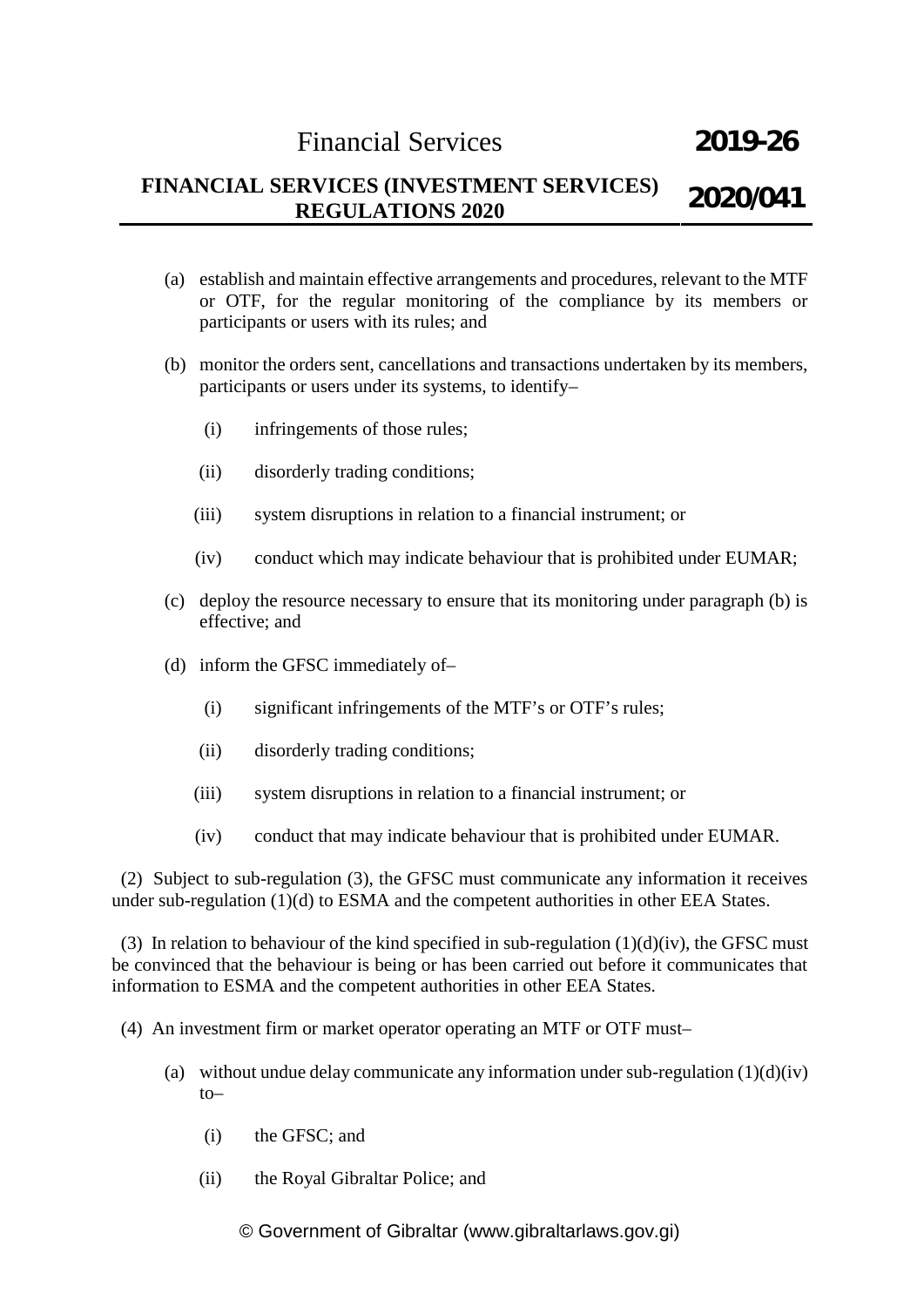# **2020/041 FINANCIAL SERVICES (INVESTMENT SERVICES) REGULATIONS 2020**

(b) fully assist those organisations in investigating and prosecuting market abuse occurring on or through its systems.

(5) This regulation applies subject to any delegated acts adopted by the European Commission under Article 31.4 of the MiFID 2 Directive.

### **Chapter 2 Regulated markets**

### **Requirements for management body of market operator.**

58.(1) The management body of a market operator must at all times be comprised of members ("management body members")–

- (a) each of whom–
	- (i) is of sufficiently good repute; and
	- (ii) possesses sufficient knowledge, skills and experience to perform their duties; and
- (b) who collectively have an adequately broad range of experience.

(2) The members of a management body must, in particular, fulfil the requirements of subregulations (3) to (5).

(3) Management body members must commit sufficient time to perform their functions and the number of directorships in any legal entity that a management body member may hold at the same time–

- (a) must take account of individual circumstances and the nature, scale and complexity of the market operator's activities; and
- (b) where applicable, must not exceed the limit specified in sub-regulation (6).

(4) A management body must possess adequate collective knowledge, skills and experience to be able to understand the market operator's activities, including the main risks.

(5) Each management body member must act with honesty, integrity and independence of mind to effectively assess and challenge the decisions of the senior management where necessary and to effectively oversee and monitor decision-making.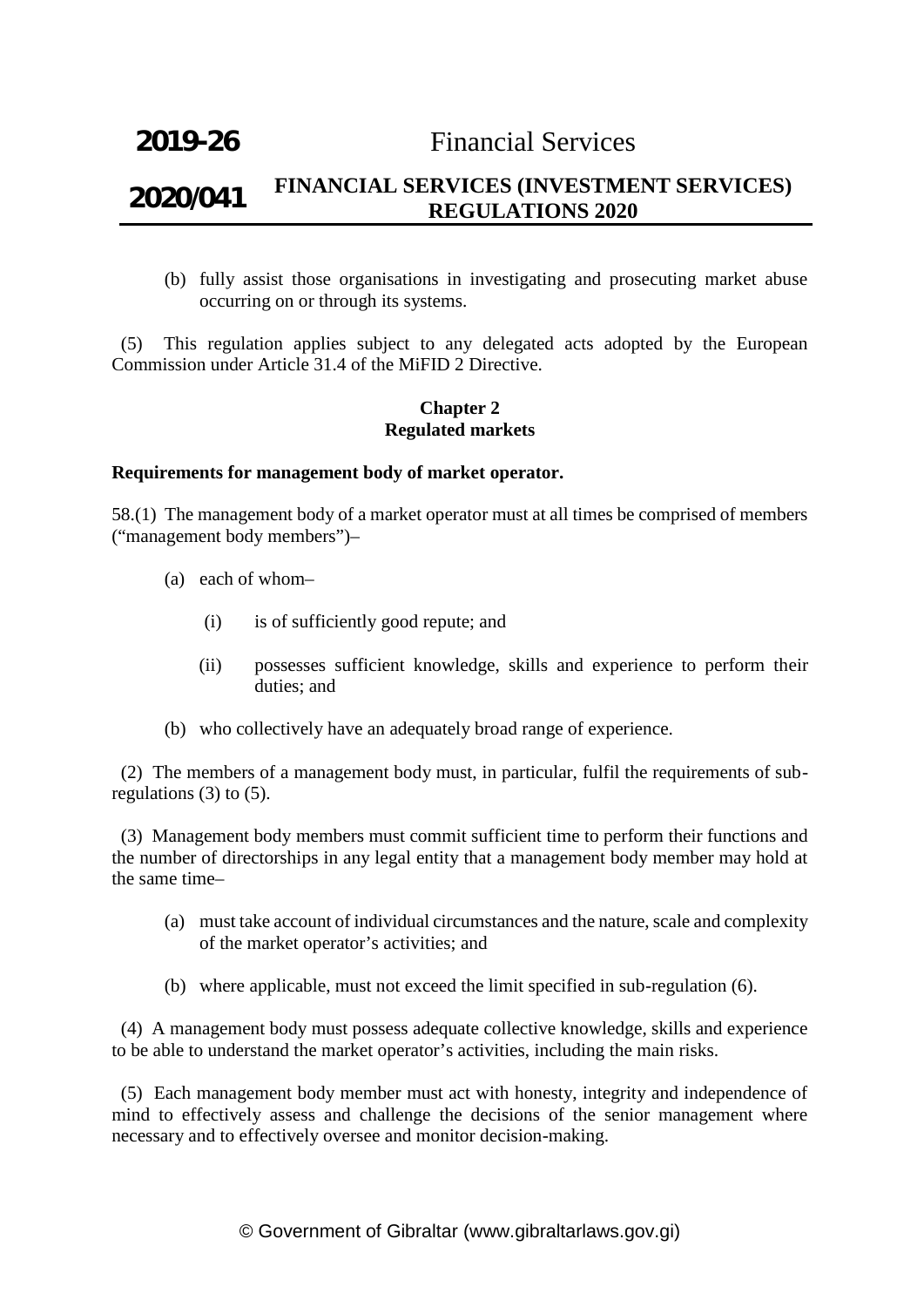# FINANCIAL SERVICES (INVESTMENT SERVICES) 2020/041 **REGULATIONS 2020**

(6) A management body member of a market operator that is significant in terms of its size, internal organisation and the nature, scope and complexity of its activities must not at the same time hold more than either–

- (a) one executive directorship and two non-executive directorships; or
- (b) four non-executive directorships.

(7) Sub-regulation (6) does not apply where the management body member represents the government and for purposes of that sub-regulation–

- (a) an executive or non-executive directorship held within the same group or undertakings where the market operator is a controller is to be considered a single directorship; and
- (b) directorships in organisations which do not pursue predominantly commercial objectives are exempt from the limit on the number of directorships a management body member may hold.
- (8) The GFSC–
	- (a) may decide to allow a management body member to hold one non- executive directorship beyond the limit specified in sub-regulation (6)(a) or (b); and
	- (b) must inform ESMA of any decisions granted under paragraph (a).

(9) A market operator must devote adequate resources to the induction and training of management body members.

(10) A market operator that is significant in terms of its size, internal organisation and the nature, scope and complexity of its activities must establish a nomination committee, composed of management body members who do not perform any executive function in the market operator concerned, to carry out the following–

- (a) identify and recommend, for approval by the management body or in general meeting, candidates to fill management body vacancies;
- (b) assess annually the structure, size, composition and performance of the management body and make recommendations to the management body with regard to any changes;
- (c) assess annually the knowledge, skills and experience of individual members of the management body and of the management body collectively, and report to the management body accordingly;

© Government of Gibraltar (www.gibraltarlaws.gov.gi)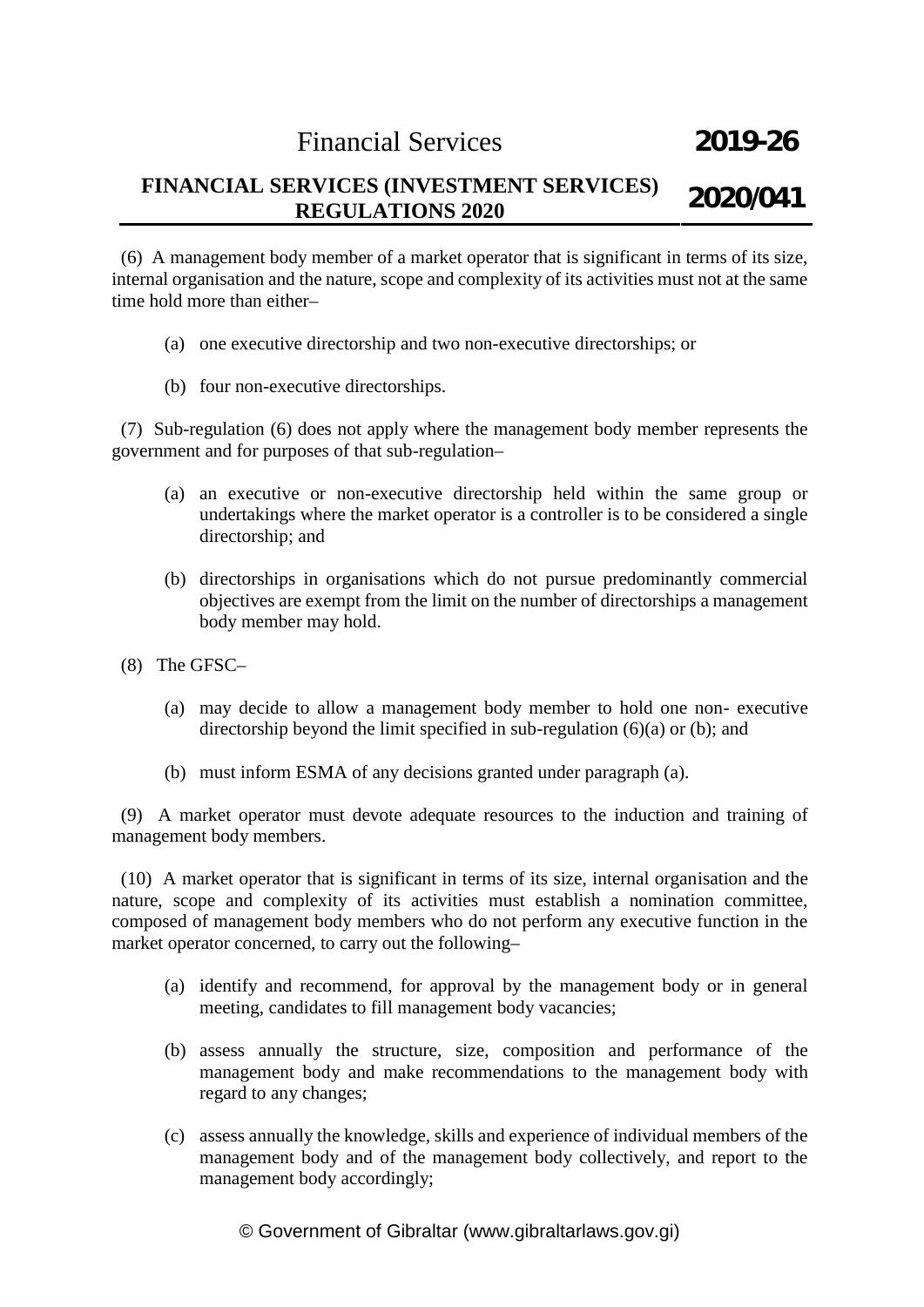## **2020/041 FINANCIAL SERVICES (INVESTMENT SERVICES) REGULATIONS 2020**

(d) periodically review the policy of the management body for selection and appointment of senior management and make recommendations to the management body.

(11) In performing its duties under sub-regulation  $(10)(a)$ , a nomination committee must–

- (a) evaluate the balance of knowledge, skills, diversity and experience of the management body;
- (b) prepare a description of the roles and capabilities expected for a particular appointment and an assessment of the time commitment expected of any person appointed;
- (c) set–
	- (i) a target for the representation of the gender which is under-represented on the management body; and
	- (ii) a policy on how to increase the number of individuals of that gender on the management body, in order to meet that target.

(12) In performing its duties under sub-regulation (10), a nomination committee must, to the extent possible and on an ongoing basis, take account of the need to ensure that the management body's decision making is not dominated by an individual or small group of individuals in a manner that is detrimental to the interests of the market operator as a whole.

(13) In performing its duties, a nomination committee must be able to use any resources it considers appropriate, including external advice.

(14) A market operator and its nomination committee must use a broad set of qualities and competences when recruiting management body members and, for that purpose, must establish a policy which promotes diversity on the management body.

(15) The management body of a market operator must–

- (a) define and oversee the implementation of governance arrangements that ensure effective and prudent management of the market operator, including the segregation of duties and the prevention of conflicts of interest, and in a manner that promotes the integrity of the market; and
- (b) monitor and periodically assess the effectiveness of those governance arrangements and take appropriate steps to address any deficiencies.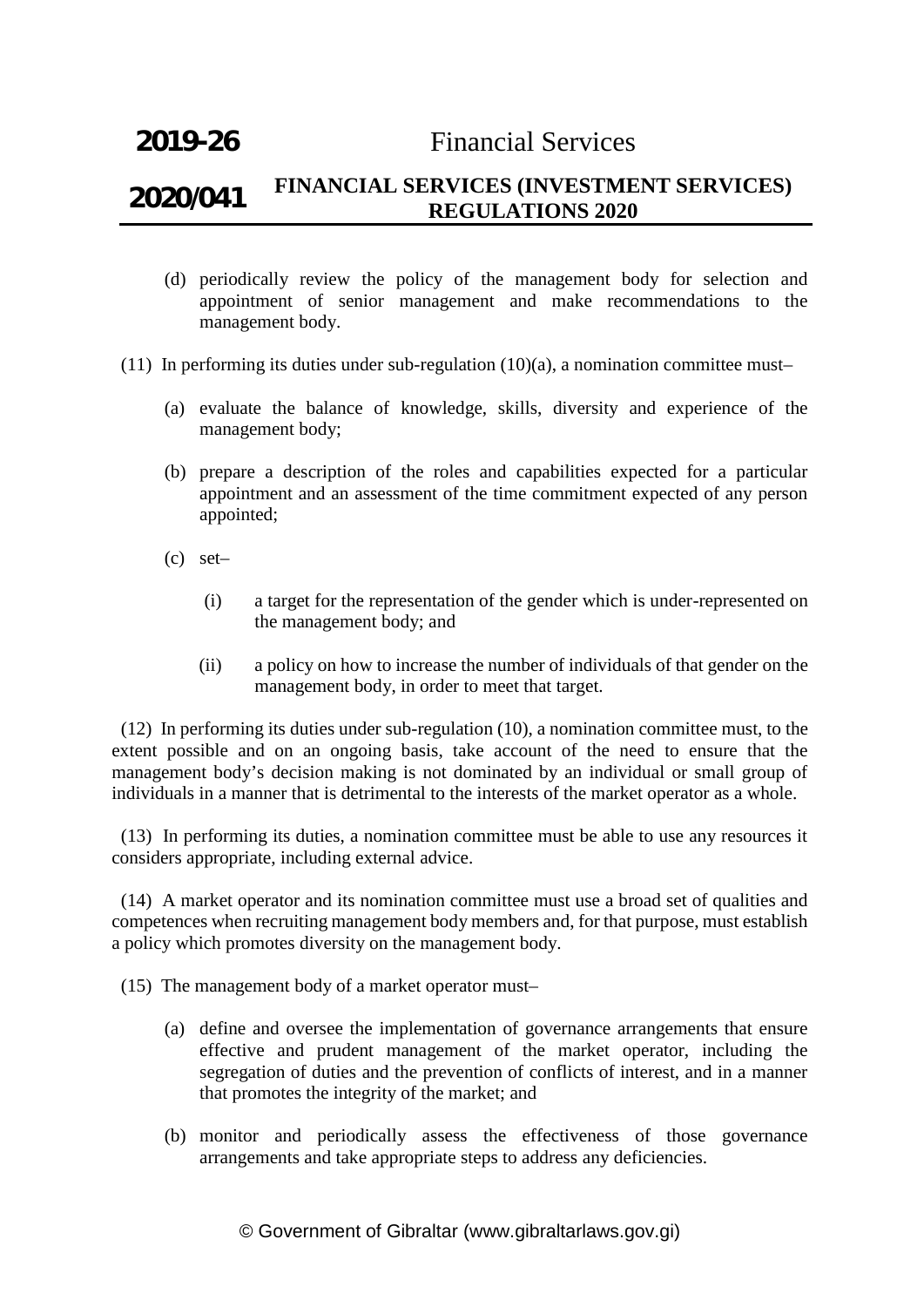# FINANCIAL SERVICES (INVESTMENT SERVICES) 2020/041 **REGULATIONS 2020**

(16) A market operator must ensure that its management body members have adequate access to the information and documents which are needed to oversee and monitor management decision-making.

(17) A market operator must–

- (a) notify the GFSC of the identity of its management body members and of any changes of membership; and
- (b) provide the GFSC with any information it may require to assess whether the market operator complies with sub-regulations (1) to (14).

(18) This regulation must be applied having regard to any guidelines issued by ESMA under Article 45.9 of the MiFID 2 Directive.

### **Requirements relating to persons exercising significant influence over regulated market.**

59.(1) Any person who is in a position to exercise, directly or indirectly, significant influence over the management of the regulated market must be approved by the GFSC as being suitable to do so.

(2) The operator of a regulated market must–

- (a) provide the GFSC with, and make public, information regarding the ownership of the regulated market or the market operator, and in particular, the identity and scale of interests of any parties in a position to exercise significant influence over the management; and
- (b) inform the GFSC of, and make public, any transfer of ownership which gives rise to a change in the identity of any person exercising significant influence over the operation of the regulated market.

(3) The operator of a regulated market must provide the GFSC with any information it may require to assess whether a person is in a position to exercise significant influence over the management of the regulated market and, if so, whether that person is suitable to do so.

(4) The GFSC must refuse to approve proposed changes to the controlling interests of a regulated market or the market operator where there are objective and demonstrable grounds for believing that they would pose a threat to the sound and prudent management of the regulated market.

(5) If the GFSC–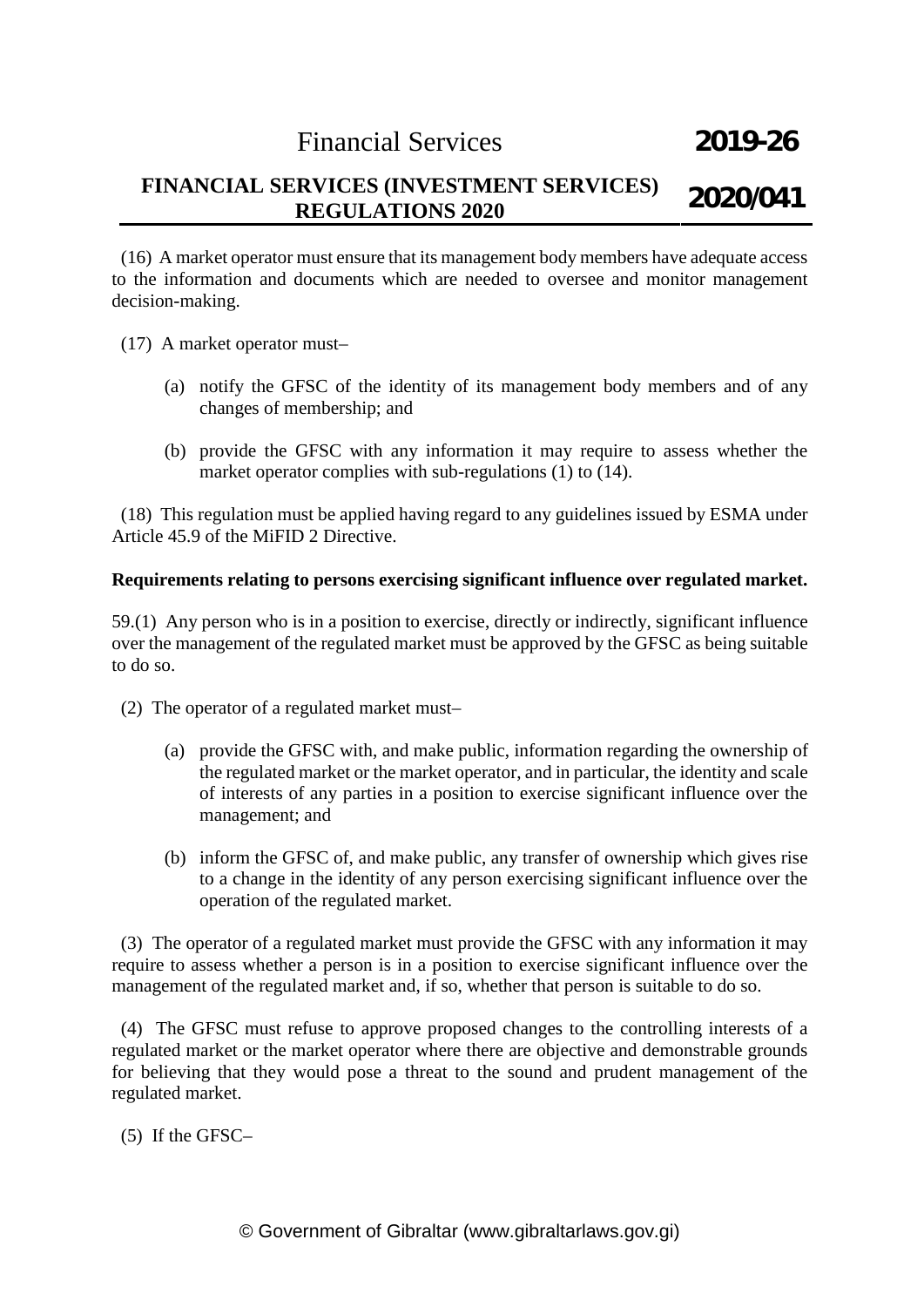## **2020/041 FINANCIAL SERVICES (INVESTMENT SERVICES) REGULATIONS 2020**

- (a) proposes to refuse to approve a person as being suitable to exercise significant influence over the management of a regulated market, it must give a warning notice to the person and to the market operator; and
- (b) decides to refuse to approve a person as being suitable to exercise significant influence over the management of a regulated market, it must give a decision notice to the person and to the market operator.

### **Organisational requirements: regulated markets.**

60.(1) A regulated market must–

- (a) have arrangements to identify clearly and manage the potential adverse consequences, for the operation of the regulated market or for its members or participants, of any conflicts of interest between the interest of the regulated market, its owners or its market operator and the sound functioning of the regulated market, and in particular where such conflicts of interest might prove prejudicial to the accomplishment of any functions delegated to the regulated market by the GFSC;
- (b) be adequately equipped to manage the risks to which it is exposed, to implement appropriate arrangements and systems to identify all significant risks to its operation, and to put in place effective measures to mitigate those risks;
- (c) have arrangements for the sound management of the technical operations of the system, including the establishment of effective contingency arrangements to cope with risks of systems disruptions:
- (d) have transparent and non-discretionary rules and procedures that provide for fair and orderly trading and establish objective criteria for the efficient execution of orders;
- (e) have effective arrangements to facilitate the efficient and timely finalisation of the transactions executed under its systems.

(2) A market operator must not execute client orders against proprietary capital or engage in matched principal trading on any regulated market it operates.

### **Access to regulated market.**

61.(1) A regulated market must establish, implement and maintain transparent and non discriminatory rules, based on objective criteria, governing access to or membership of the regulated market.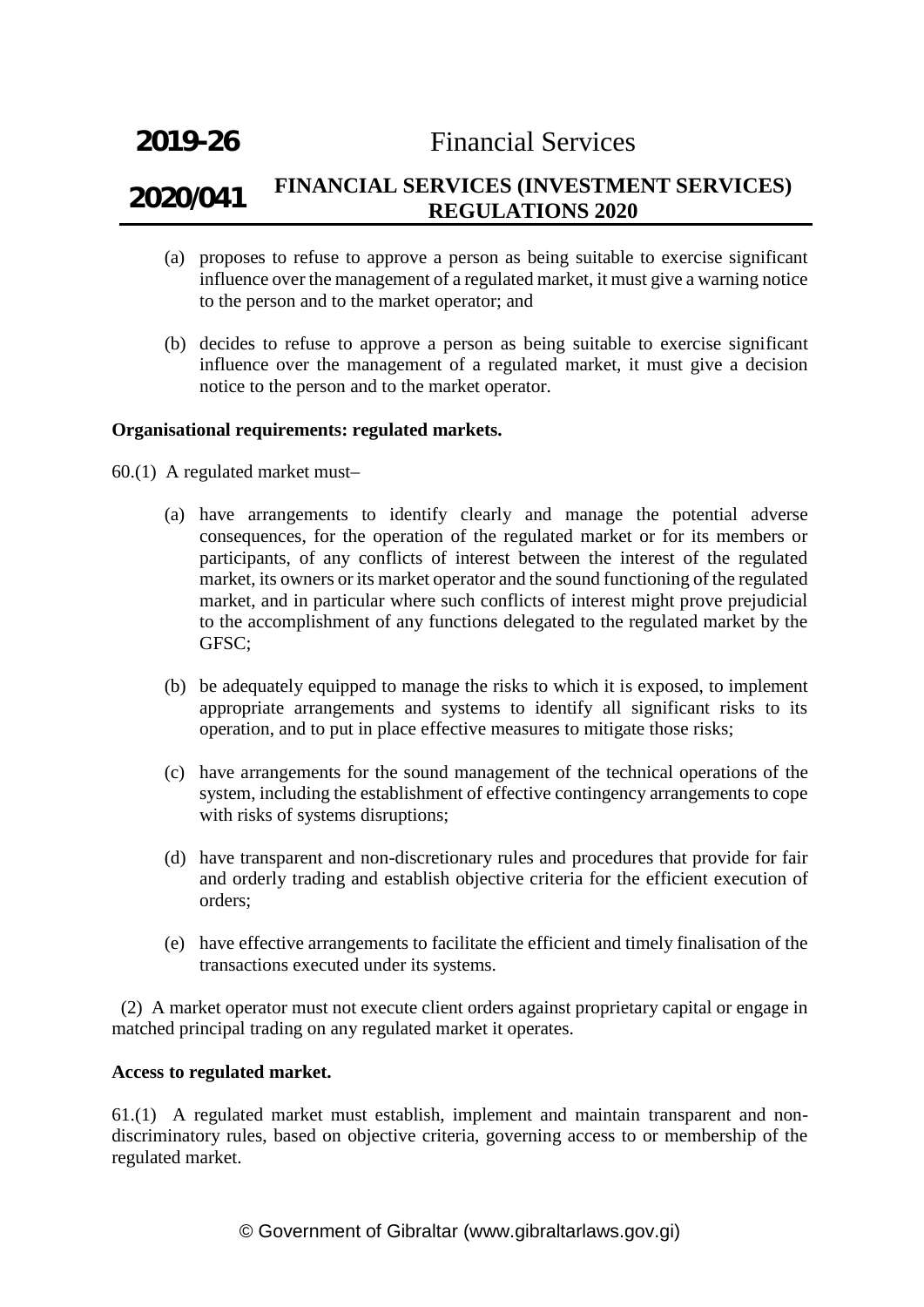# FINANCIAL SERVICES (INVESTMENT SERVICES) 2020/041 **REGULATIONS 2020**

- (2) Those rules must specify any obligations for members or participants arising from–
	- (a) the constitution and administration of the regulated market;
	- (b) rules relating to transactions on the market;
	- (c) professional standards imposed on the staff of investment firms or credit institutions that are operating on the market;
	- (d) the conditions established under sub-regulation (3) that apply to members or participants which are not investment firms or credit institutions; and
	- (e) the rules and procedures for the clearing and settlement of transactions concluded on the regulated market.

(3) A regulated market may admit as members or participants investment firms, credit institutions authorised under the Capital Requirements Directive and other persons who–

- (a) are of sufficient good repute;
- (b) have a sufficient level of trading ability, competence and experience;
- (c) have, where applicable, adequate organisational arrangements;
- (d) have sufficient resources for the role they are to perform, taking into account the different financial arrangements that the regulated market may have established in order to guarantee the adequate settlement of transactions.

(4) The obligations in regulations 36, 40, 42 and 43 do not apply to members and participants of a regulated market in respect of transactions concluded between them on that market, but do apply between a member or participant and its client when, acting on behalf of the client, the member or participant executes an order on the regulated market.

(5) The rules on access to, membership of or participation in a regulated market must provide for the direct or remote participation of investment firms and credit institutions.

(6) A regulated market from another EEA State, without further legal or administrative requirements, may provide appropriate arrangements in Gibraltar so as to facilitate access to and trading on that market by remote members or participants established in Gibraltar.

(7) A regulated market established in Gibraltar which intends to provide arrangements of the kind mentioned in sub-regulation (6) in another EEA State must notify the GFSC of that intention.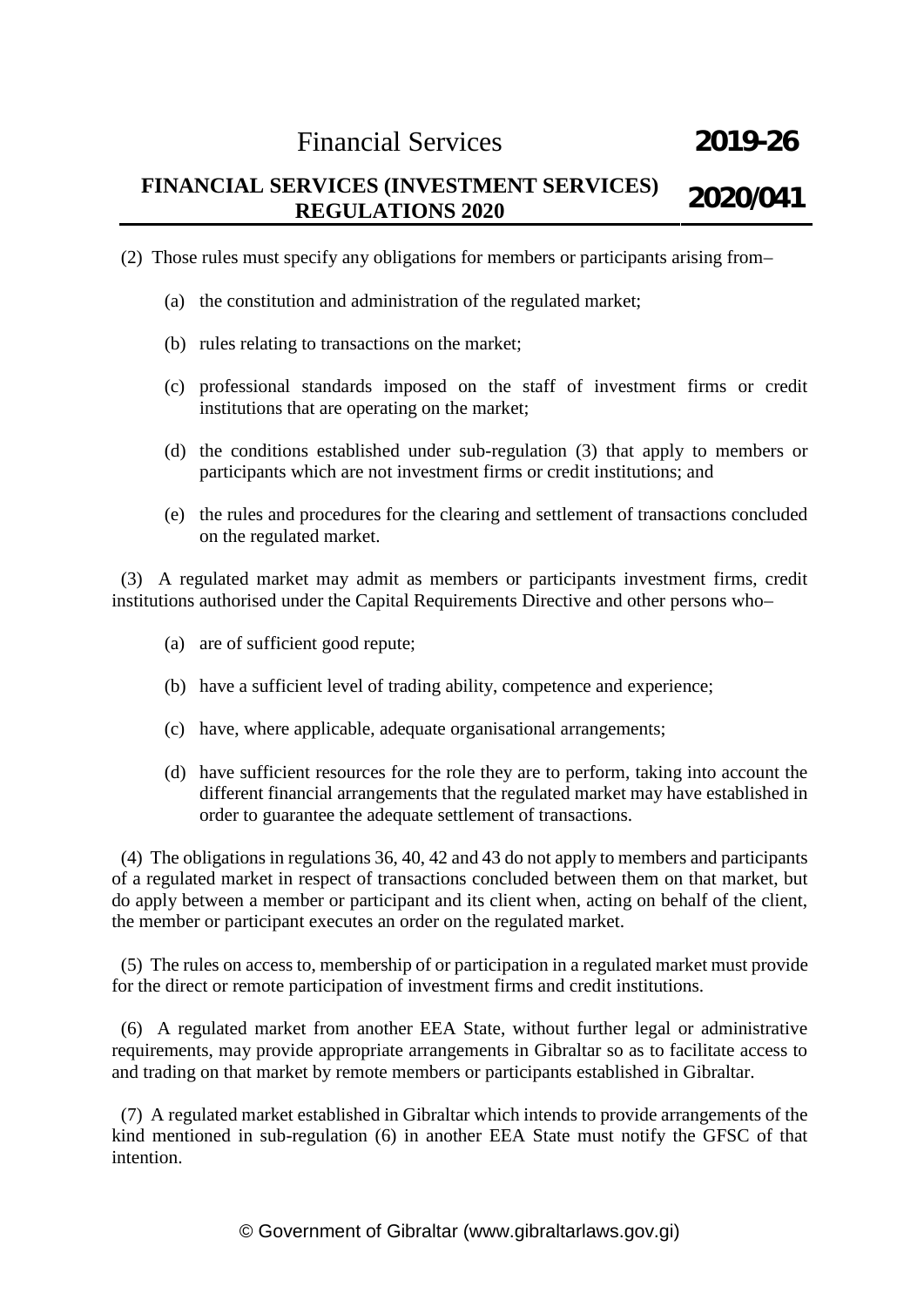### **2020/041 FINANCIAL SERVICES (INVESTMENT SERVICES) REGULATIONS 2020**

(8) Where the GFSC receives a notification under sub-regulation (7) it must–

- (a) within one month of receiving it inform the EEA State concerned of the regulated market's intention to provide those arrangements in that State;
- (b) provide ESMA at its request with access to that information in accordance with the procedure and conditions set out in Article 35 of the ESMA Regulation; and
- (c) without undue delay provide the host State regulator with the identity of the members or participants of the regulated market established in the host State.

(9) A market operator must provide the GFSC, on a regular basis, with a list of the members or participants of the regulated market and that list must include the information which the GFSC needs in order to comply with sub-regulation (8)(c).

### **Monitoring compliance with regulated market rules and other legal obligations.**

62.(1) A regulated market must–

- (a) establish and maintain effective arrangements and procedures, including the necessary resources, for regularly monitoring the compliance by its members or participants with its rules; and
- (b) monitor orders sent, including cancellations and transactions undertaken by its members or participants under its systems, in order to identify–
	- (i) infringements of those rules;
	- (ii) disorderly trading conditions;
	- (iii) system disruptions in relation to a financial instrument; or
	- (iv) conduct that may indicate behaviour that is prohibited under EUMAR.
- (2) The market operator of a regulated market must inform the GFSC immediately of–
	- (a) significant infringements of its rules;
	- (b) disorderly trading conditions;
	- (c) system disruptions in relation to a financial instrument; or
	- (d) conduct that may indicate behaviour that is prohibited under EUMAR.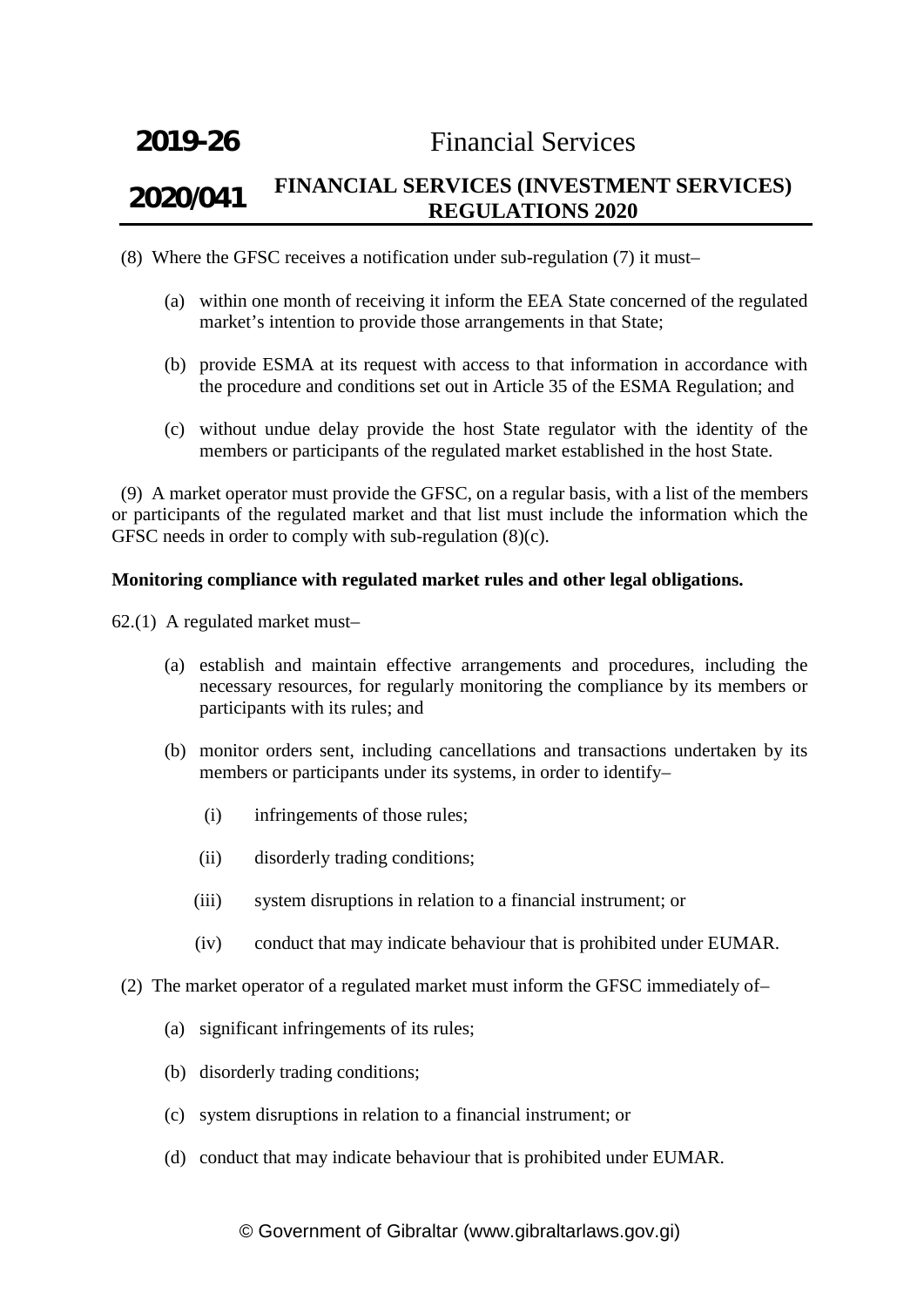# FINANCIAL SERVICES (INVESTMENT SERVICES) 2020/041 **REGULATIONS 2020**

(3) Subject to sub-regulation (4), the GFSC must communicate any information it receives under sub-regulation (2) to ESMA and the competent authorities in other EEA States.

(4) In relation to behaviour of the kind specified in sub-regulation (2)(d), the GFSC must be convinced that the behaviour is being or has been carried out before it communicates that information to ESMA and the competent authorities in other EEA States.

(5) A market operator must–

- (a) without undue delay communicate any information under sub-regulation  $(2)(d)$  to–
	- (i) the GFSC; and
	- (ii) the Royal Gibraltar Police; and
- (b) fully assist those organisations in investigating and prosecuting market abuse occurring on or through the systems of the regulated market.

(6) This regulation applies subject to any delegated acts adopted by the European Commission under Article 54.4 of the MiFID 2 Directive.

### **Complaints.**

62A. A market operator must have effective arrangements for the consideration and investigation of complaints in respect of business transacted by means of its facilities.

### **Co-operation with GFSC and Government.**

62B. A market operator must co-operate with the GFSC or the Minister, whether by the sharing of information and otherwise, when requested to do so by the GFSC or the Minister (as the case may be).

### **General notification obligations.**

62C.(1) A market operator must notify the GFSC of any event or circumstance specified in Schedule 2.

(2) A notification under this regulation must be given in writing and contain all the information that is necessary to ensure that the GFSC is fully aware of the nature and details of the event or circumstances giving rise to the requirement to notify.

(3) Except where Schedule 2 requires otherwise, a notification must be given as soon as possible after the occurrence of the event or circumstance concerned.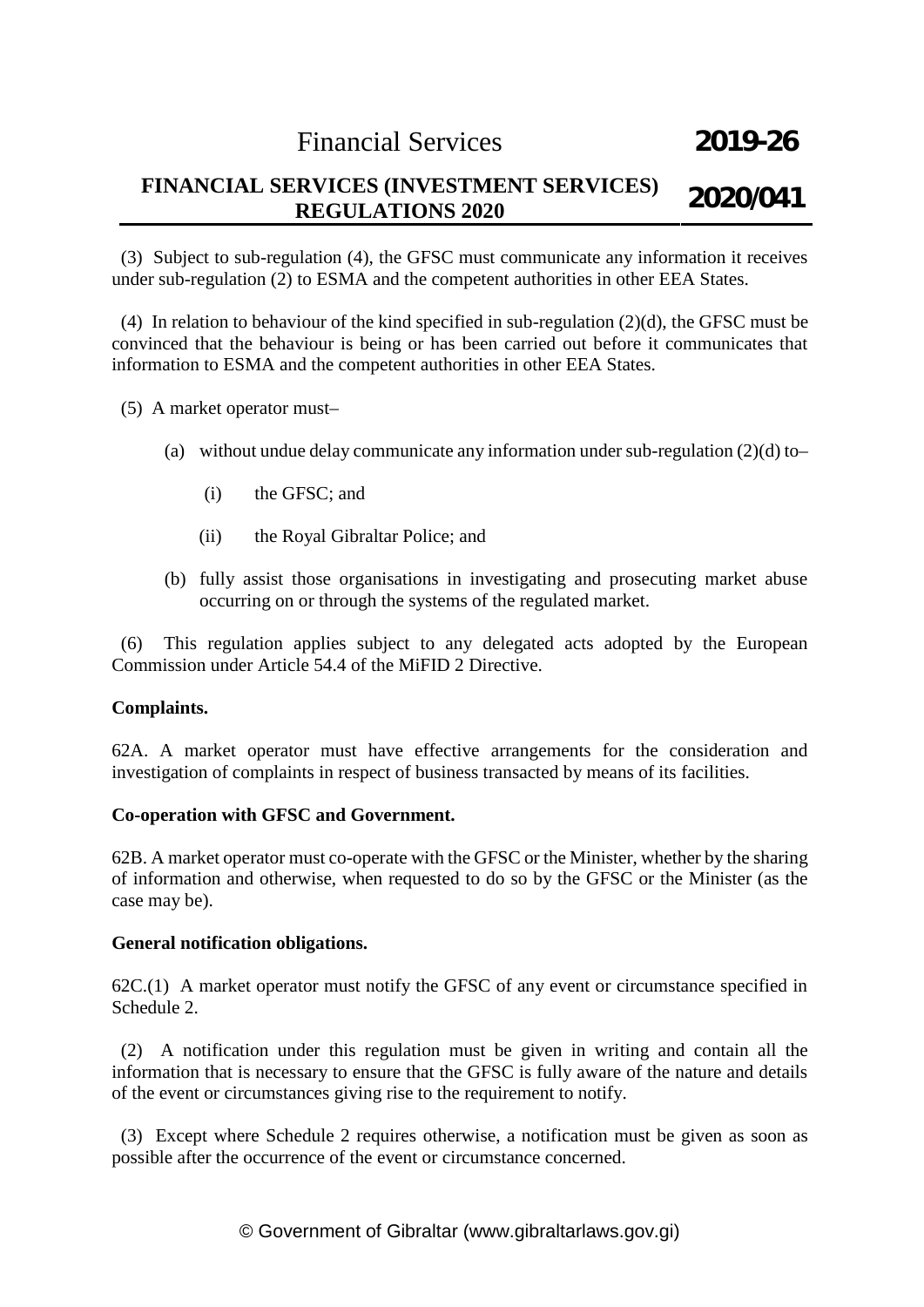## **2020/041 FINANCIAL SERVICES (INVESTMENT SERVICES) REGULATIONS 2020**

(4) The GFSC may in its discretion, by notice in writing to a market operator, exclude or modify the application of any provision of Schedule 2 if the GFSC is satisfied that doing so will not be prejudicial to the interests of investors.

### **Chapter 3 Specific requirements for trading venues**

### *MTFs and OTFs*

### **Trading process and transaction finalisation in an MTF or OTF.**

63.(1) An investment firm or market operator operating an MTF or OTF, in addition to meeting the organisational requirements laid down in regulation 52, must establish–

- (a) transparent rules and procedures for fair and orderly trading;
- (b) objective criteria for the efficient execution of orders; and
- (c) arrangements for the sound management of the technical operations of the facility, including effective contingency arrangements to cope with systems disruption risks.
- (2) An investment firm or market operator operating an MTF or OTF must–
	- (a) establish transparent rules regarding the criteria for determining the financial instruments that can be traded under its systems;
	- (b) provide or be satisfied that there is access to sufficient publicly available information to enable its users to form an investment judgement, taking into account both the nature of the users and the types of instruments traded;
	- (c) establish, publish and implement transparent and non- discriminatory rules, based on objective criteria, governing access to its facility;
	- (d) have arrangements to identify clearly and manage the potential adverse consequences for the operation of the MTF or OTF, or its members, participants and users, of any conflict of interest between–
		- (i) the interest of the MTF, the OTF, their owners or the investment firm or market operator operating the MTF or OTF; and
		- (ii) the sound functioning of the MTF or OTF; and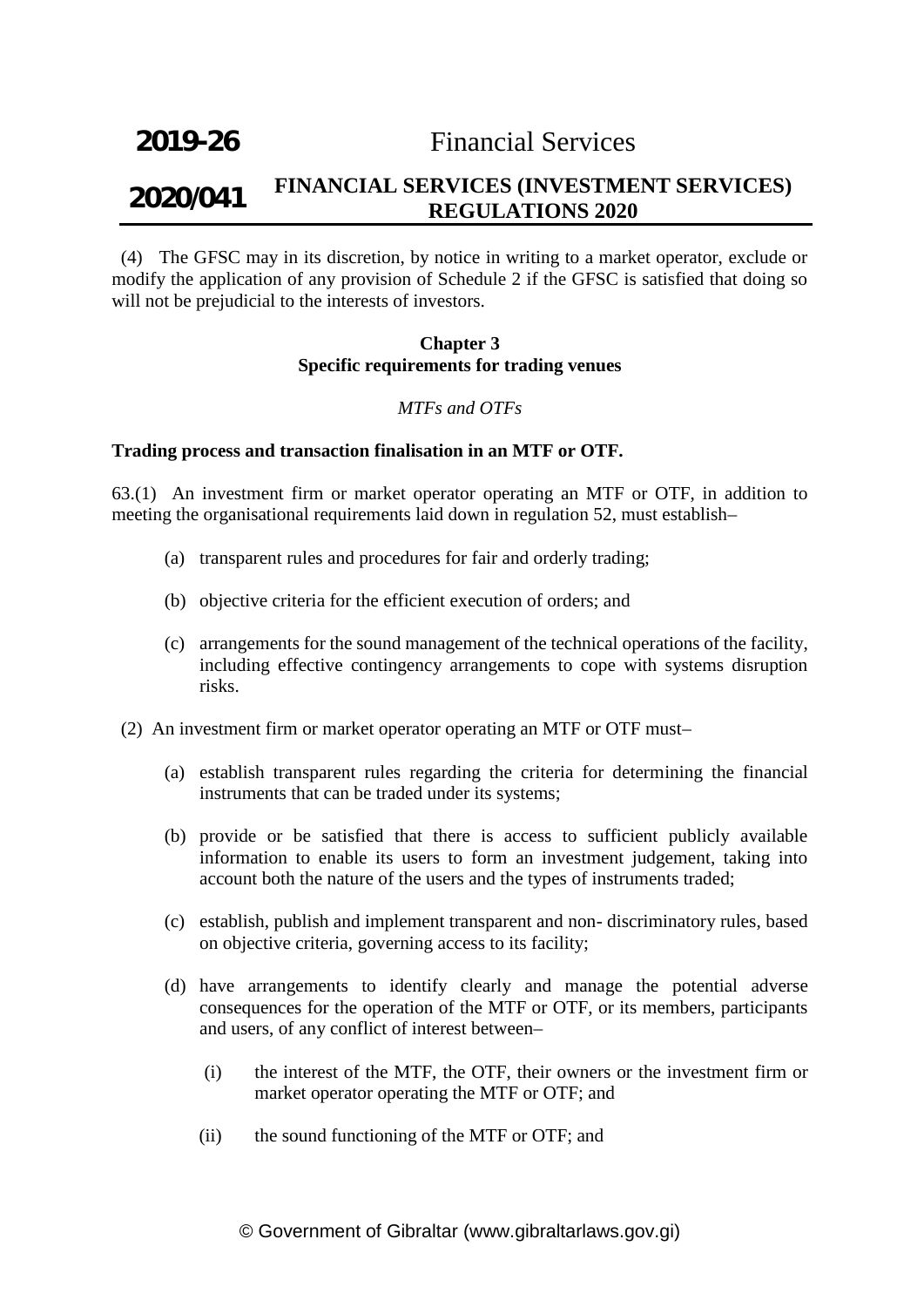# FINANCIAL SERVICES (INVESTMENT SERVICES) 2020/041 **REGULATIONS 2020**

(e) comply with regulations 46 and 47 and have in place the necessary effective systems, procedures and arrangements to do so.

(3) An investment firm or market operator operating an MTF or OTF must–

- (a) clearly inform its members or participants of their respective responsibilities for the settlement of the transactions executed in that facility; and
- (b) put in place the necessary arrangements to facilitate the efficient settlement of those transactions.

(4) An MTF or OTF must have at least three materially active members or users, each having the opportunity to interact with all the others in respect to price formation.

(5) Where a transferable security that has been admitted to trading on a regulated market is also traded on an MTF or OTF without the consent of the issuer, the issuer has no financial disclosure obligation in respect of that MTF or OTF.

(6) An investment firm or market operator operating an MTF or OTF must comply immediately with any instruction to suspend or remove a financial instrument from trading given by the GFSC under section 422 of the Act.

(7) An investment firm or market operator operating an MTF or OTF must provide the GFSC with a detailed description of the functioning of the MTF or OTF, including–

- (a) a list of its members, participants and users; and
- (b) any links to or participation by a regulated market, an MTF, OTF or systematic internaliser owned by the same investment firm or market operator.

(8) Sub-regulation (7) applies without limiting regulation 65(1), (5) and (6).

(9) The GFSC must, at ESMA's request, provide it with any information which the GFSC has received under sub-regulation (7).

(10) This regulation applies subject to any implementing technical standards adopted by the European Commission under Article 18.11 of the MiFID 2 Directive.

### **Specific operating requirements for MTFs.**

64.(1) An investment firm or market operator operating an MTF, in addition to meeting the requirements of regulations 29, 52 and 63, must–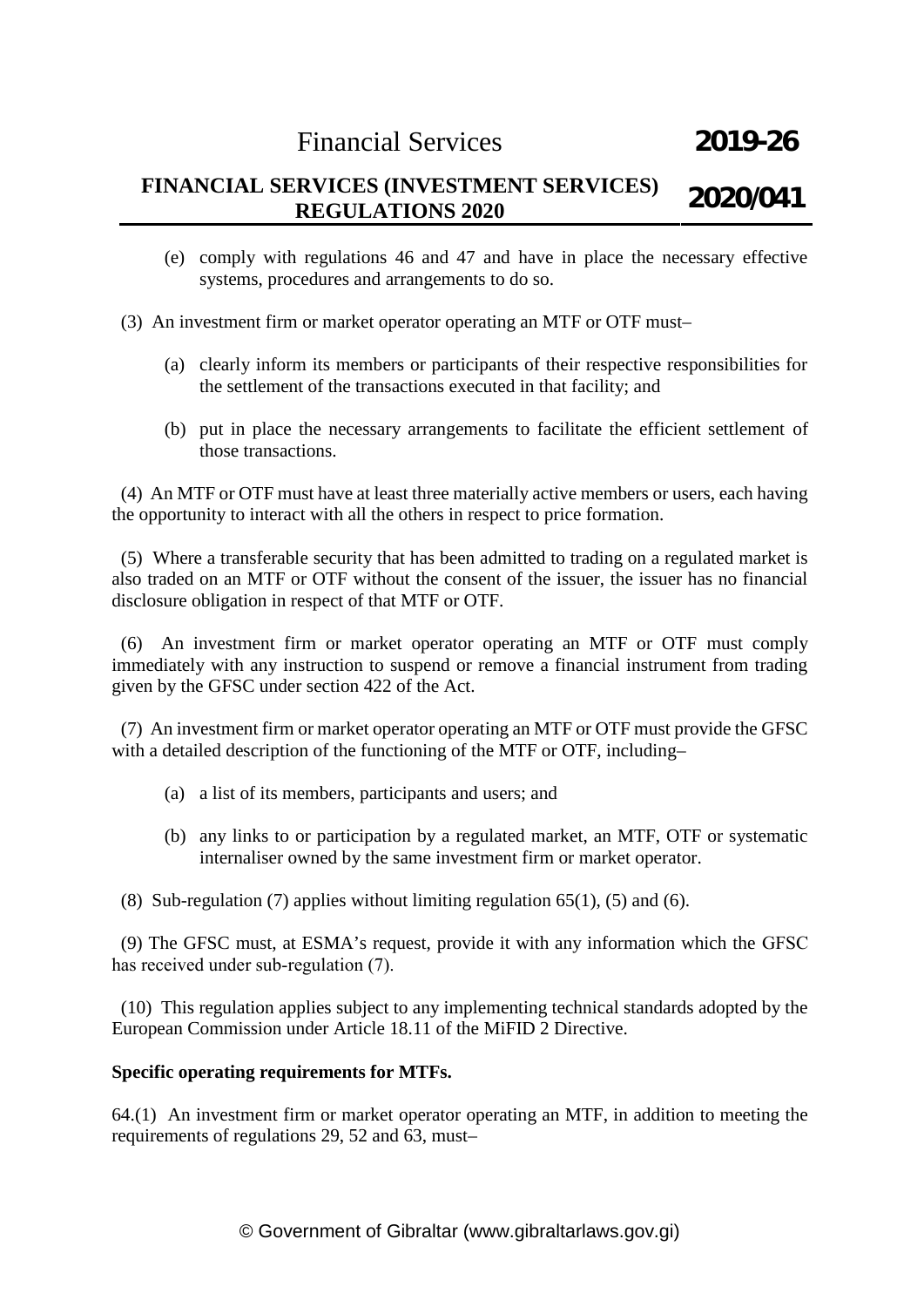# **2020/041 FINANCIAL SERVICES (INVESTMENT SERVICES) REGULATIONS 2020**

- (a) establish and implement non-discretionary rules for the execution of orders in the system; and
- (b) ensure that any rules governing access to an MTF established under regulation  $63(2)(c)$  comply with the requirements of regulation 61(3).
- (2) An investment firm or market operator operating an MTF must–
	- (a) be adequately equipped to manage the risks to which it is exposed, to implement appropriate arrangements and systems to identify all significant risks to its operation and to put in place effective measures to mitigate those risks;
	- (b) have effective arrangements to facilitate the efficient and timely finalisation of the transactions executed under its systems; and
	- (c) have available, at the time of the grant of Part 7 permission and on an ongoing basis, sufficient financial resources to facilitate its orderly functioning, having regard to the nature and extent of the transactions concluded on the market and the range and degree of the risks to which it is exposed.

(3) Regulations 36, 40, 42(1) to (5) and (8) to (15) and 43 do not apply to transactions which are concluded under the rules governing an MTF between–

- (a) its members or participants; or
- (b) the MTF and its members or participants in relation to the use of the MTF.

(4) Despite sub-regulation (3) the members of, or participants in, an MTF must comply with regulations 36, 40, 42 and 43 in respect of a client when they execute any order on behalf the client through the systems of an MTF.

(5) An investment firm or market operator operating an MTF is prohibited from executing client orders against proprietary capital or engaging in matched principal trading.

### **Specific operating requirements for OTFs.**

65.(1) An investment firm or market operator operating an OTF must establish arrangements to prevent the execution of client orders in an OTF against the proprietary capital of the investment firm or market operator operating the OTF or from any entity that is part of the same group or legal person as the investment firm or market operator.

(2) An investment firm or market operator operating an OTF may engage in–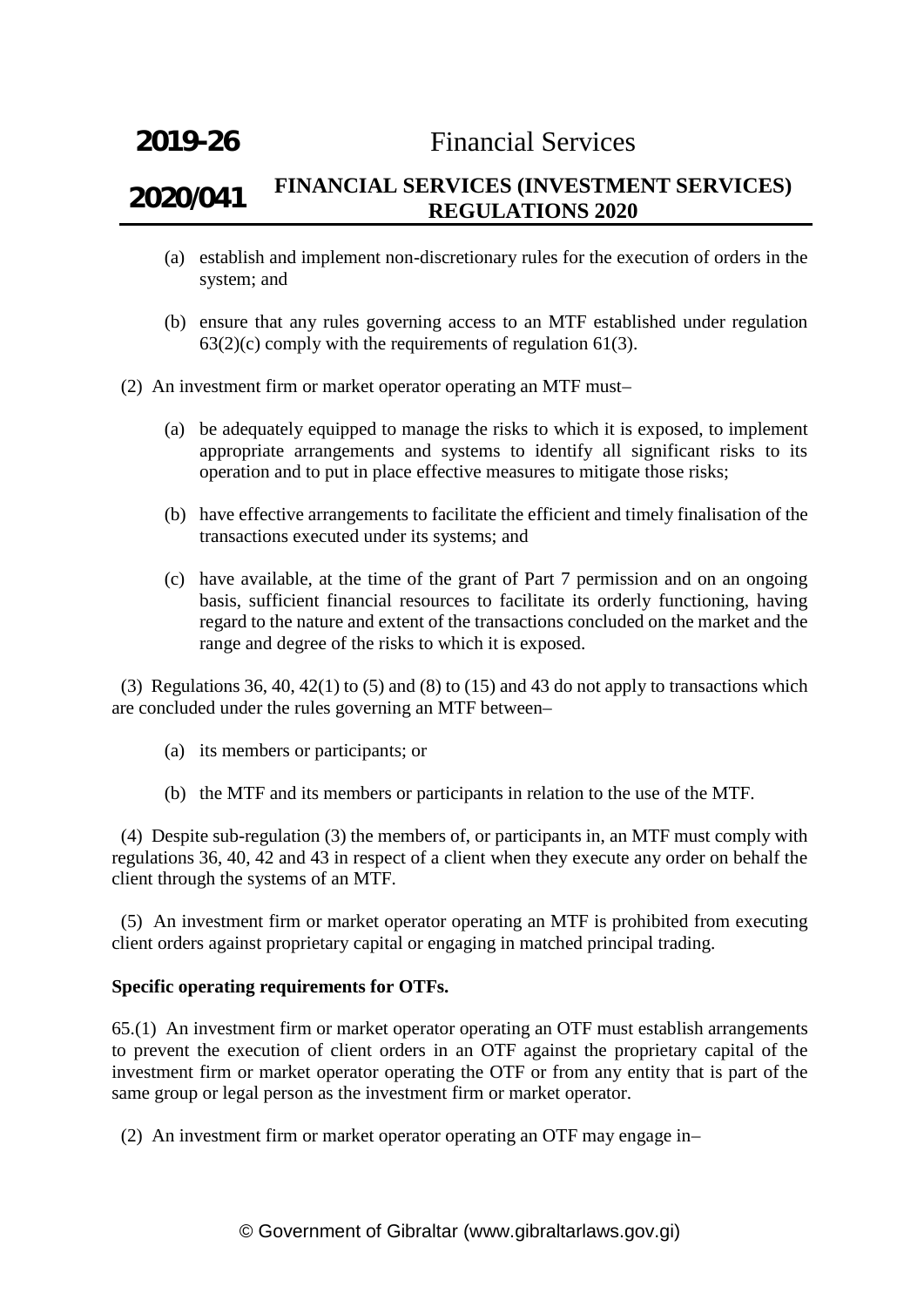# FINANCIAL SERVICES (INVESTMENT SERVICES) 2020/041 **REGULATIONS 2020**

- (a) dealing on own account, other than matched principal trading, only with regard to sovereign debt instruments for which there is not a liquid market; and
- (b) matched principal trading in bonds, structured finance products, emission allowances and certain derivatives only where the client has consented to the process.

(3) Subject to sub-regulation (4), an investment firm or market operator operating an OTF must establish and use matched principal trading arrangements.

(4) An investment firm or market operator operating an OTF must not use matched principal trading to execute client orders in an OTF in derivatives of a class that is subject to the clearing obligation under EMIR.

(5) An OTF must not–

- (a) be operated within a legal entity that also operates a systematic internaliser; or
- (b) be connected to–
	- (i) a systematic internaliser in a manner which enables orders in the OTF and orders or quotes in the systematic internaliser to interact; or
	- (ii) another OTF in a manner which enables orders in those OTFs to interact.

(6) An investment firm or market operator operating an OTF may engage another investment firm to carry out market making on the OTF on an independent basis but, for this purpose, an investment firm is not to be regarded as acting on an independent basis if it has close links with the investment firm or market operator operating the OTF.

(7) The execution of orders on an OTF must be carried out on a discretionary basis.

(8) An investment firm or market operator operating an OTF must exercise discretion only in either or both of the following circumstances–

- (a) when deciding to place or retract an order on the OTF they operate;
- (b) when deciding not to match a specific client order with other orders available in the systems at a given time, provided it is complying with specific instructions received from a client and with its obligations under regulation 42.

(9) An investment firm or market operator operating an OTF, in relation to a system that crosses client orders, may decide if, when and how much of two or more orders it wants to match within the system.

© Government of Gibraltar (www.gibraltarlaws.gov.gi)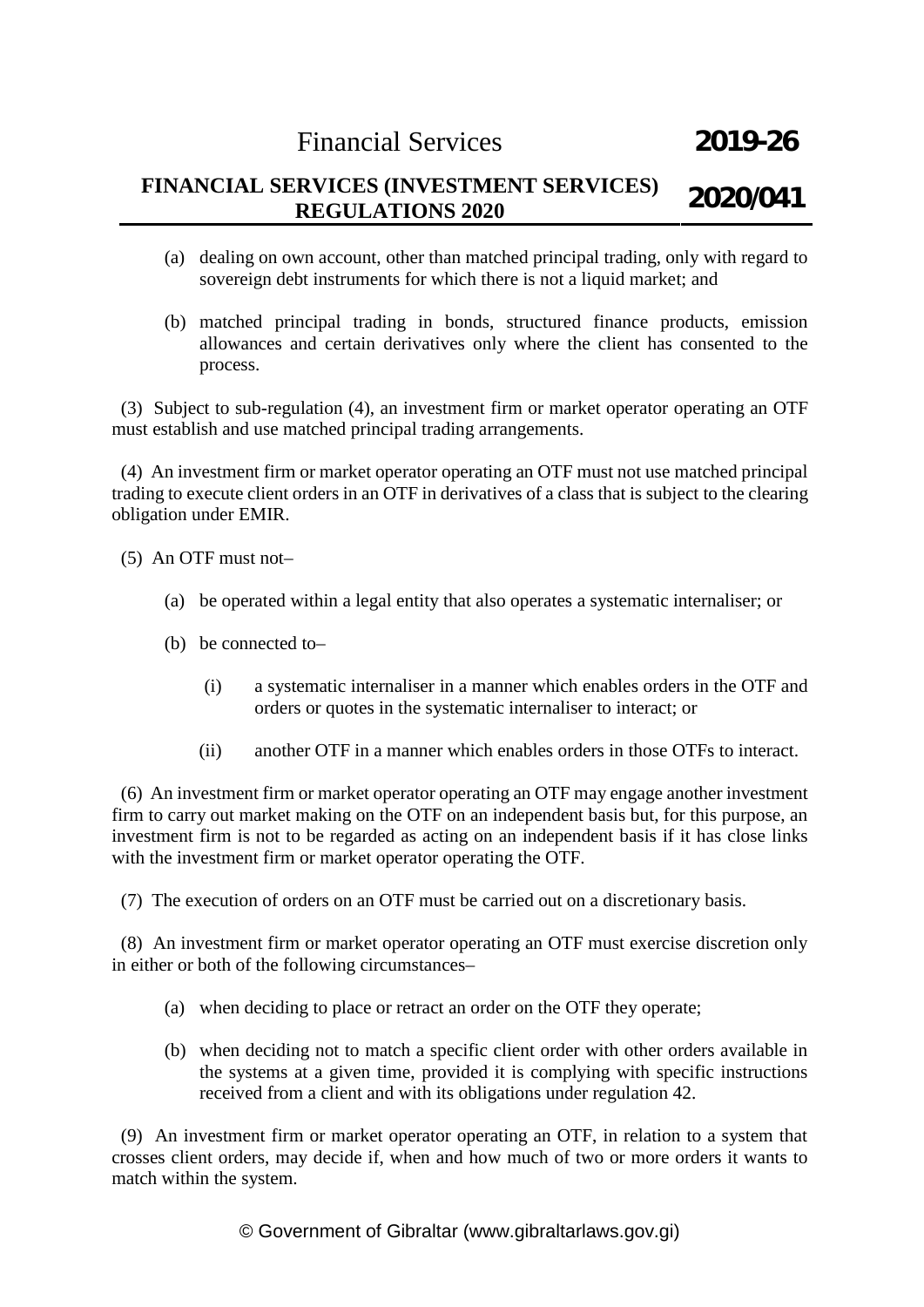# **2020/041 FINANCIAL SERVICES (INVESTMENT SERVICES) REGULATIONS 2020**

(10) An investment firm or market operator operating an OTF, in relation to a system that arranges transactions in non-equities, may facilitate negotiation between clients so as to bring together two or more potentially compatible trading interests in a transaction.

(11) Any steps taken under sub-regulation (10) must be in accordance with sub-regulations (1), (2)(b) and (3) to (6).

(12) Sub-regulations (9) and (10) apply without limiting sub-regulations (2)(a) or regulations 42 and 63.

(13) An investment firm or market operator operating an OTF must provide the GFSC with information explaining its use of matched principal trading.

(14) The GFSC must monitor an investment firm's or market operator's engagement in matched principal trading to ensure that–

- (a) it continues to fall within the definition of that trading; and
- (b) its engagement in that trading does not give rise to conflicts of interest between the investment firm or market operator and its clients.

(15) The requirements of regulations 36, 40, 42 and 43 apply to transactions concluded on an OTF.

### **SME growth markets.**

66.(1) The operator of an MTF may apply to the GFSC, in the form it may require, to have the MTF registered under this regulation as an "SME growth market".

(2) The GFSC may register an MTF as an SME growth market if the GFSC is satisfied that the MTF is subject to effective rules, systems and procedures which ensure that–

- (a) at least 50% of the issuers whose financial instruments are admitted to trading on the MTF are small and medium-sized enterprises at the time when the MTF is registered as an SME growth market and in any subsequent calendar year;
- (b) appropriate criteria are set for initial and ongoing admission to trading of financial instruments of issuers on the market;
- (c) on initial admission to trading of financial instruments on the market there is sufficient information published to enable investors to make an informed judgment about whether to invest in the financial instruments, either in–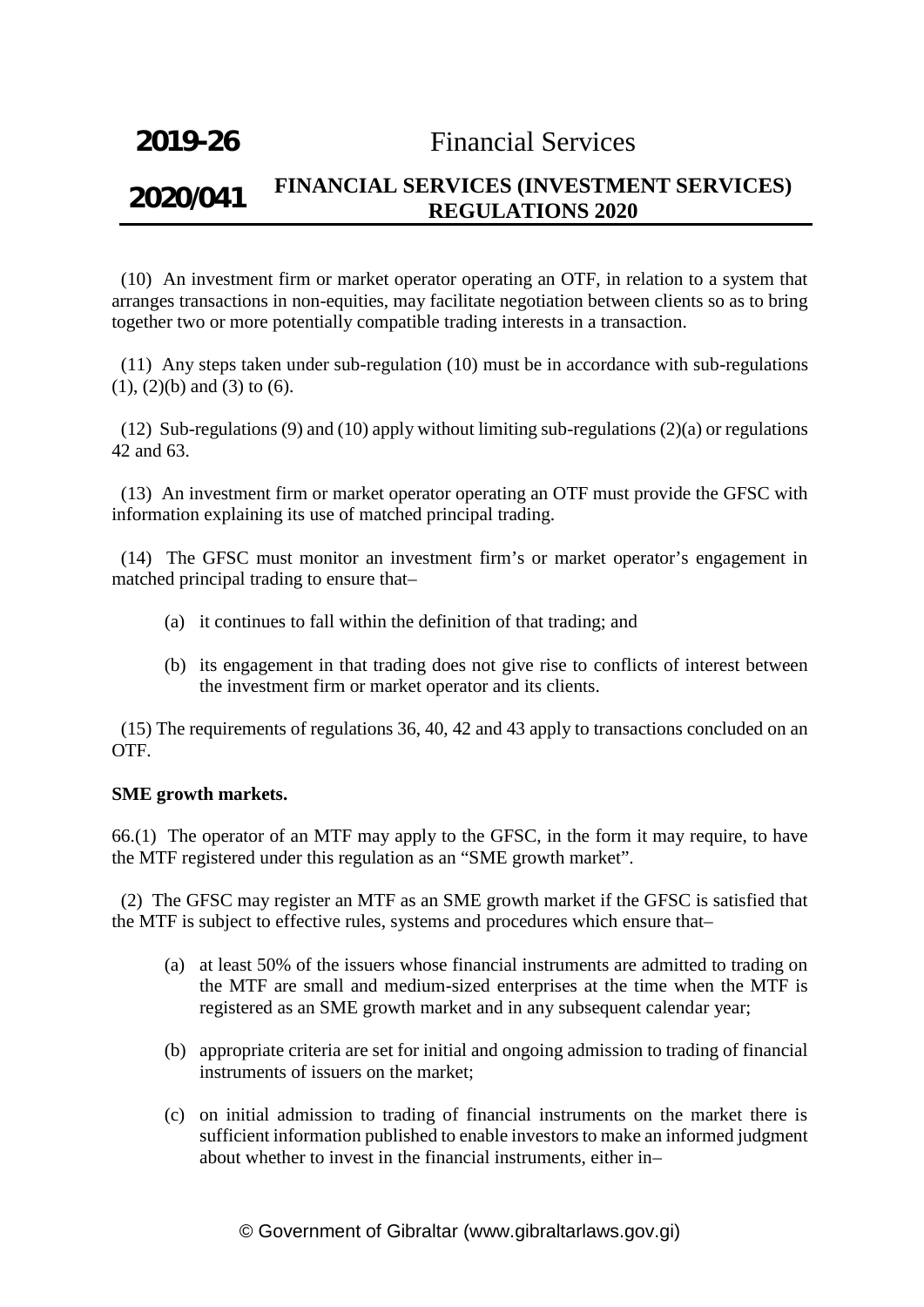## FINANCIAL SERVICES (INVESTMENT SERVICES) 2020/041 **REGULATIONS 2020**

- (i) an appropriate admission document; or
- (ii) a prospectus, where the requirements of Chapter 3 of Part 19 of the Act and the EU Prospectus Regulation apply in respect of a public offer being made in conjunction with the initial admission to trading of the financial instrument on the MTF;
- (d) there is appropriate ongoing periodic financial reporting (such as the submission of audited annual reports) by or on behalf of an issuer on the market;
- (e) issuers on the market, persons discharging managerial responsibilities and persons closely associated with them comply with the relevant requirements which apply to them under EUMAR;
- (f) regulatory information concerning the issuers on the market is stored and disseminated to the public;
- (g) there are effective systems and controls aimed at preventing and detecting market abuse on that market, as required under EUMAR.
- (3) The requirements in sub-regulation  $(2)(a)$  to  $(g)$  apply without affecting–
	- (a) the need for an investment firm or market operator operating an MTF to comply with any other obligation under the Act or regulations made under it which is relevant to the operation of an MTF; or
	- (b) a decision by an investment firm or market operator operating an MTF to impose requirements in addition to those specified in that sub-regulation.
- (4) The GFSC may withdraw an MTF's registration as an SME growth market if–
	- (a) the investment firm or market operator operating the MTF requests that its registration is withdrawn; or
	- (b) the MTF no longer meets the requirements of sub-regulation (2).
- (5) If the GFSC–
	- (a) proposes to withdraw an MTF's registration as an SME growth market, it must give the investment firm or market operator a warning notice; and
	- (b) decides to withdraw an MTF's registration as an SME growth market, it must give the investment firm or market operator a decision notice.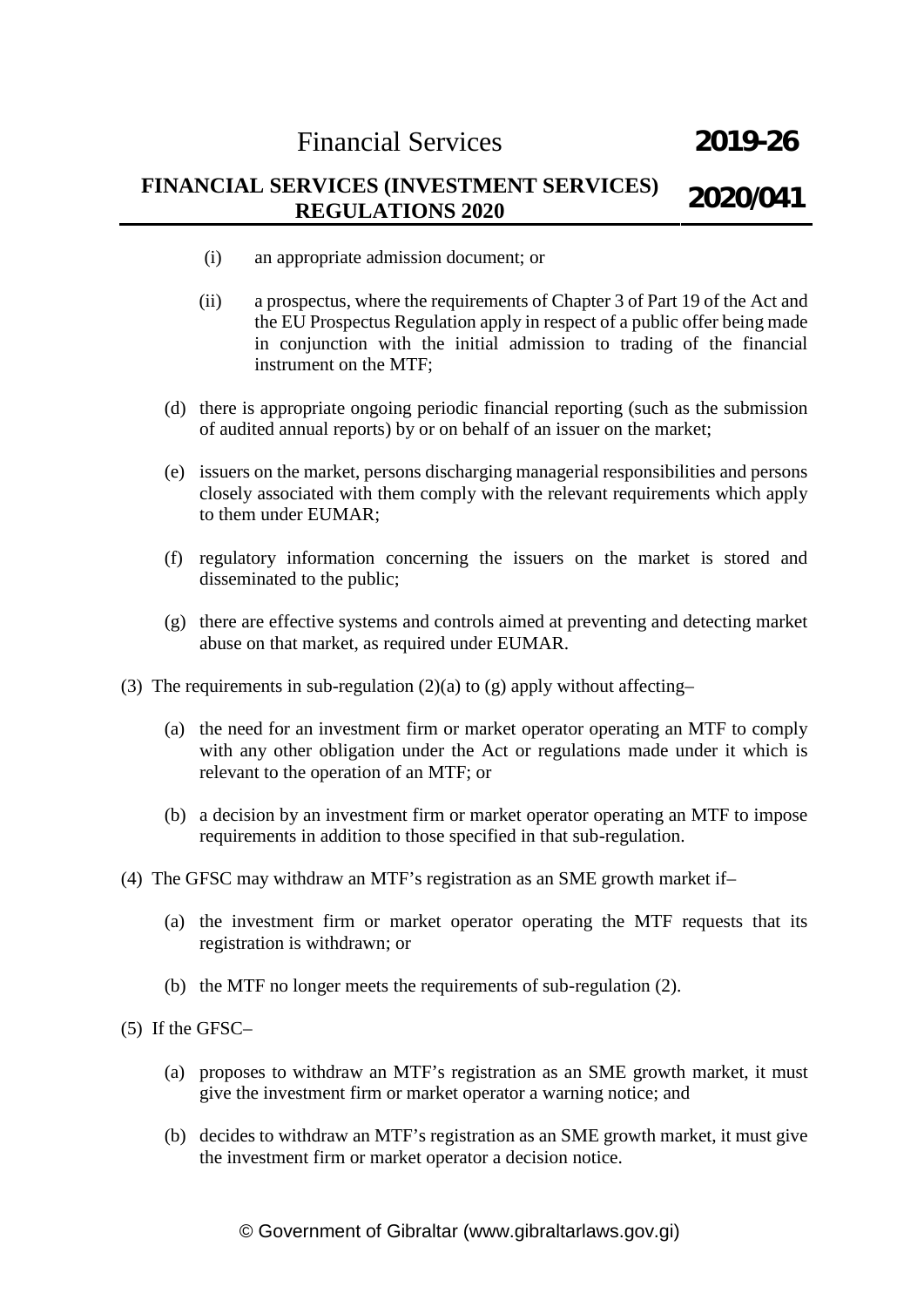### **2020/041 FINANCIAL SERVICES (INVESTMENT SERVICES) REGULATIONS 2020**

(6) Where the GFSC registers or withdraws the registration of an MTF as an SME growth market, it must promptly inform ESMA of that decision.

(7) A financial instrument which is admitted to trading on an SME growth market may only be traded on another SME growth market where the issuer has been informed and has not objected and, in that event, the issuer is not subject to any obligation relating to corporate governance or disclosure with regard to that other SME growth market.

(8) In this regulation a "small and medium-sized enterprise" (SME) means a company that had an average market capitalisation of less than  $\epsilon$ 200 million on the basis of end-year quotes for the previous three calendar years.

(9) This regulation applies subject to any delegated acts adopted by the European Commission under Article 33.8 of the MiFID 2 Directive.

#### *All trading venues*

#### **Synchronisation of business clocks.**

67.(1) All trading venues and their members or participants must synchronise the business clocks they use to record the date and time of any reportable event.

(2) Clocks to which sub-regulation (1) applies must be synchronised to the level of accuracy specified in regulatory technical standards developed by ESMA and adopted by the European Commission under Article 50.2 of the MiFID 2 Directive.

### **Position limits and position management controls in commodity derivatives.**

68.(1) The GFSC must establish and apply position limits on the size of a net position which a person can hold at all times in commodity derivatives traded on trading venues and economically equivalent OTC contracts.

(2) The limits must be set on the basis of all positions held by a person and those held on its behalf at an aggregate group level, in order to–

- (a) prevent market abuse;
- (b) support orderly pricing and settlement conditions, including preventing market distorting positions, and ensuring, in particular, convergence between prices of derivatives in the delivery month and spot prices for the underlying commodity, without prejudice to price discovery on the market for the underlying commodity.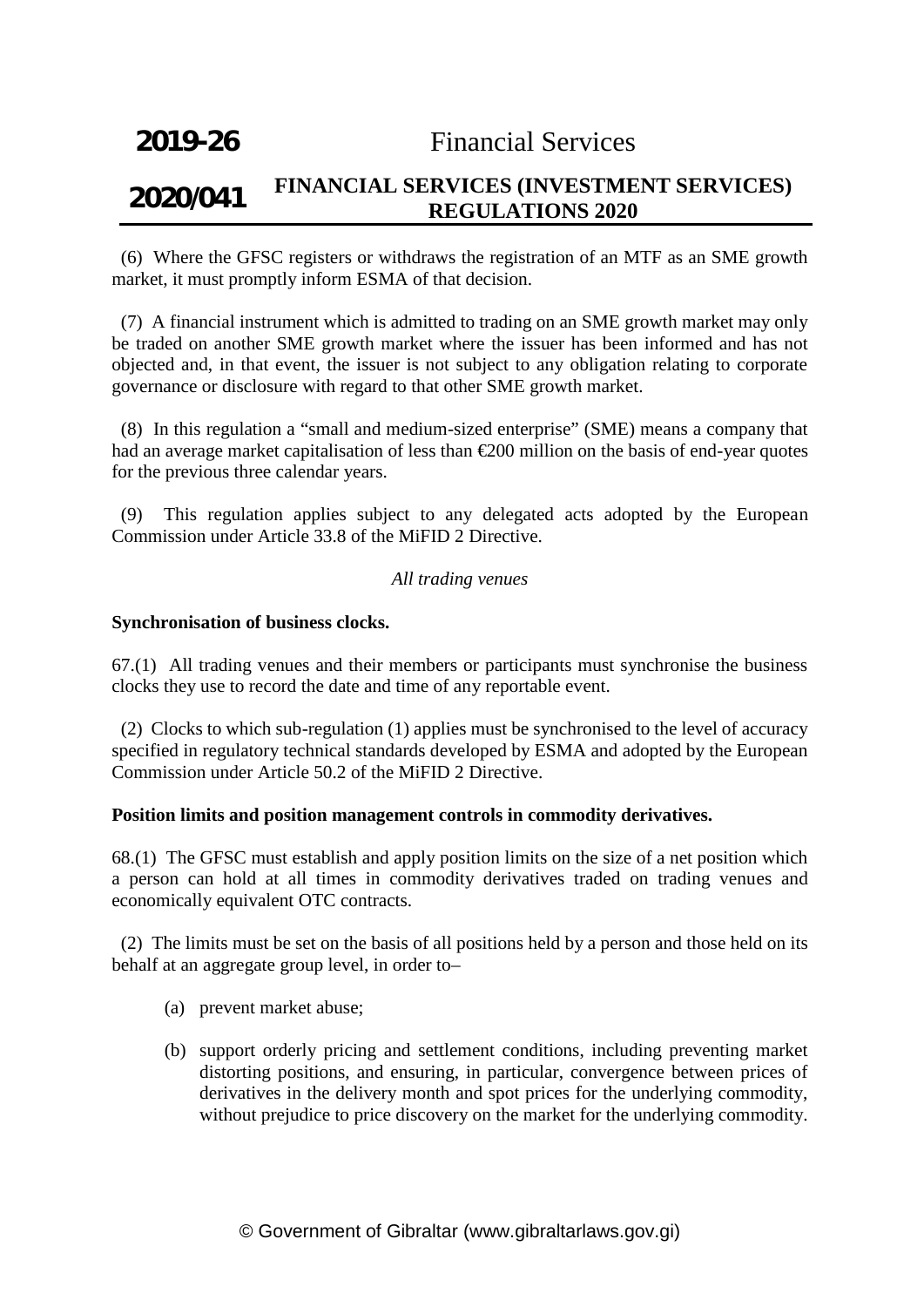# FINANCIAL SERVICES (INVESTMENT SERVICES) 2020/041 **REGULATIONS 2020**

(3) Any position limits established by the GFSC must be based on the methodology for calculating positions developed by ESMA and adopted under Article 57.3 of the MiFID 2 Directive ("the ESMA calculation methodology").

- (4) Position limits do not apply to positions which are–
	- (a) held by or on behalf of a non-financial entity; and
	- (b) objectively measurable as reducing risks directly relating to the commercial activity of that non-financial entity.

(5) Position limits must specify clear quantitative thresholds for the maximum size of a position in a commodity derivative that persons can hold.

(6) The GFSC must–

- (a) set position limits for each contract in commodity derivatives traded on trading venues, including economically equivalent OTC contracts;
- (b) review position limits where, based on its determination of deliverable supply and open interest, there is a significant change in deliverable supply or open interest or any other significant change on the market; and
- (c) where appropriate, reset the position limits in accordance with the ESMA calculation methodology.

(7) The GFSC must notify ESMA of the exact position limits the GFSC intends to set and, where ESMA issues an opinion to the GFSC assessing the compatibility of those position limits with the objectives in sub-regulation (2) and the ESMA calculation methodology, the GFSC must–

- (a) modify the position limits in accordance with ESMA's opinion; or
- (b) where it imposes position limits contrary to that opinion, provide ESMA with the GFSC's reasons for considering that modification is unnecessary and immediately publish those reasons in a notice on its website.

(8) Where the same commodity derivative is traded in significant volumes on trading venues in more than one jurisdiction, the single position limit to be applied on all trading in that derivative must be set by the competent authority of the trading venue where the largest volume of trading takes place ("the central competent authority").

(9) The central competent authority must consult the competent authorities of other trading venues on which that derivative is traded in significant volumes on–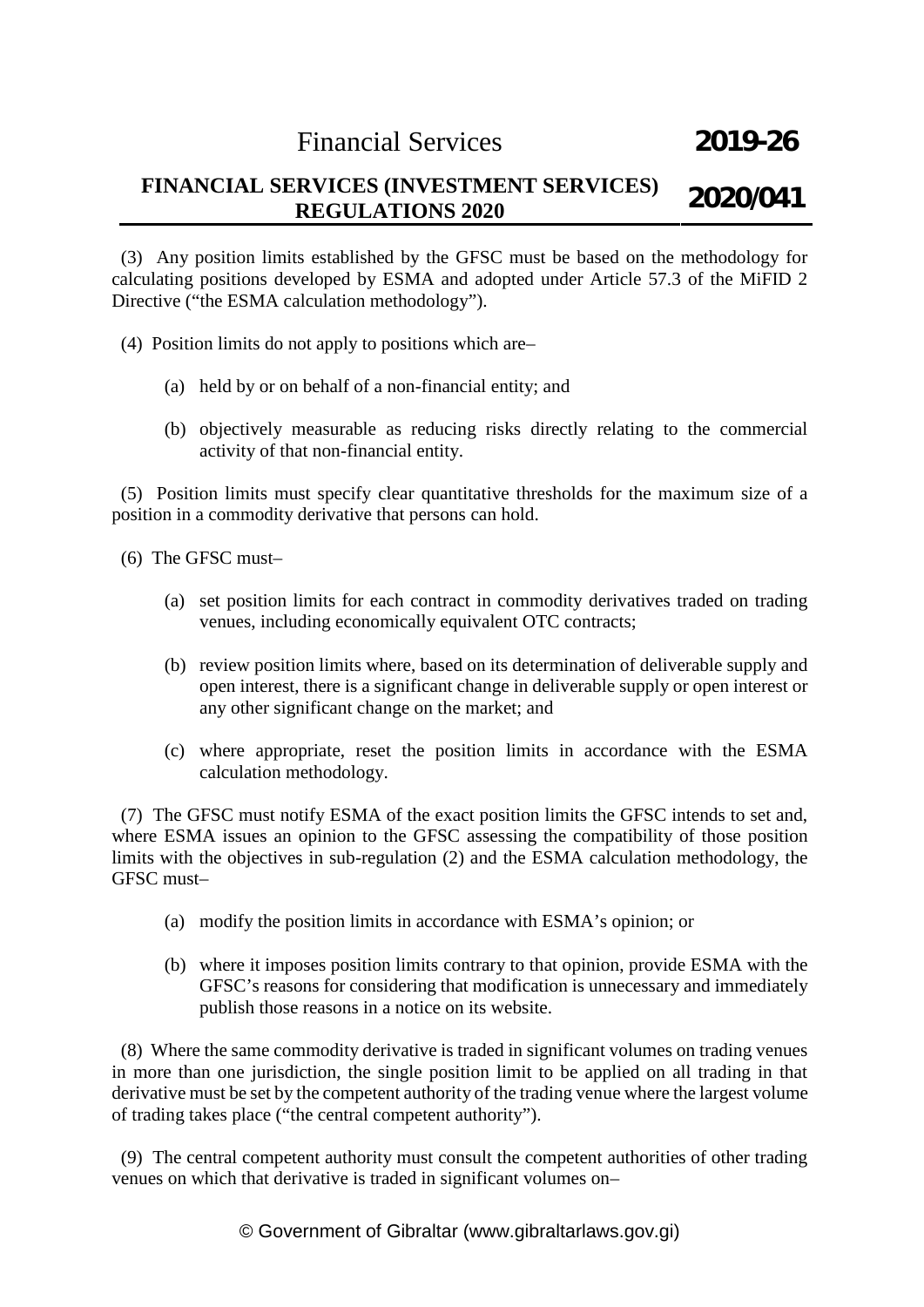# **2020/041 FINANCIAL SERVICES (INVESTMENT SERVICES) REGULATIONS 2020**

- (a) the single position limit to be applied to the derivative; or
- (b) any revision to that single position limit.

(10) If the competent authorities cannot reach agreement on a single position limit, they must refer the dispute to ESMA for settlement, in accordance with Article 57.6 of the MiFID 2 Directive.

(11) The competent authorities of trading venues where the same commodity derivative is traded and of position holders in that derivative must establish cooperation arrangements, including arrangements for the exchange of relevant data, to enable a single position limit to be monitored and enforced.

(12) An investment firm or market operator operating a trading venue which trades commodity derivatives must apply position management controls which include powers for the trading venue to–

- (a) monitor the open interest positions of persons;
- (b) access information (including all relevant documentation) from persons about the size and purpose of a position or exposure, beneficial or underlying owners, any concert arrangements and any related assets or liabilities in the underlying market;
- (c) require a person to terminate or reduce a position, on a temporary or permanent basis as the case may require and to take appropriate action immediately to secure the termination or reduction if the person does not comply; and
- (d) where appropriate, require a person to provide liquidity back into the market at an agreed price and volume on a temporary basis with the express intent of mitigating the effects of a large or dominant position.
- (13) Position limits and position management controls must–
	- (a) be transparent and non-discriminatory; and
	- (b) specify how they apply to persons, taking account of the nature and composition of market participants and the use they make of the contracts submitted to trading.

(14) An investment firm or market operator operating a trading venue must provide details of its position management controls to the GFSC on a regular basis, and the GFSC must provide ESMA with that information and details of the position limits which the GFSC has established.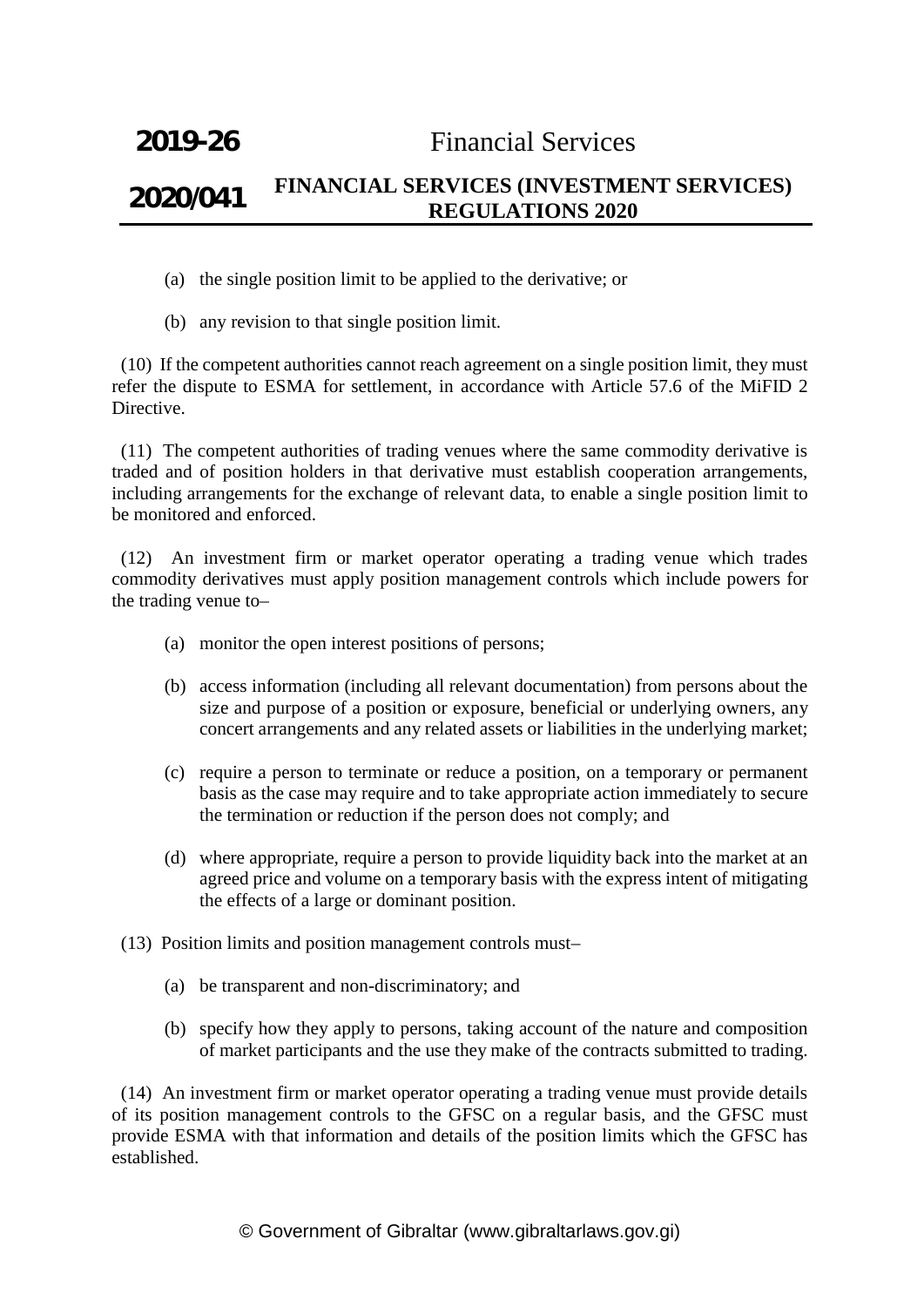# FINANCIAL SERVICES (INVESTMENT SERVICES) 2020/041 **REGULATIONS 2020**

(15) The GFSC may only in an exceptional case impose position limits which are more restrictive than those established under sub-regulations (1) and (2), where doing so is objectively justified and proportionate, taking account of the liquidity and orderly functioning of a specific market.

(16) Where the GFSC imposes more restrictive position limits in accordance with subregulation (15) it must–

- (a) publish details of those position limits on its website; and
- (b) notify ESMA of those position limits and include within that notice a justification for their imposition.

(17) Restrictive position limits are valid for a specified period of up to six months from the date of their publication on the GFSC's website and expire automatically unless they are renewed for one or more periods of up to six months, which the GFSC may do if the grounds for the restriction continue to apply.

(18) Where, under Article 57.13 of the MiFID 2 Directive, ESMA issues an opinion on the imposition of more restrictive position limits by the GFSC and the GFSC imposes limits contrary to that opinion, the GFSC must immediately publish the reasons for that decision in a notice on its website.

(19) Any position limit imposed by the GFSC under this regulation must be imposed in accordance with regulation 101(2)(d).

(20) The GFSC, in respect of infringements of position limits set in accordance with this regulation, may impose sanctions under the Act or these Regulations on–

- (a) a person, whether or not situated or operating in Gibraltar, who holds a position which exceeds the limits on commodity derivative contracts the GFSC has set in relation to contracts on trading venues situated or operating in Gibraltar or economically equivalent OTC contracts; and
- (b) a person situated or operating in Gibraltar who holds a position which exceeds the limits on commodity derivative contracts set by the competent authority in another EEA State.

(21) This regulation applies subject to any regulatory technical standards adopted by the European Commission under Article 57.3 or 57.12 of the MiFID 2 Directive.

### **Position reporting by categories of position holders.**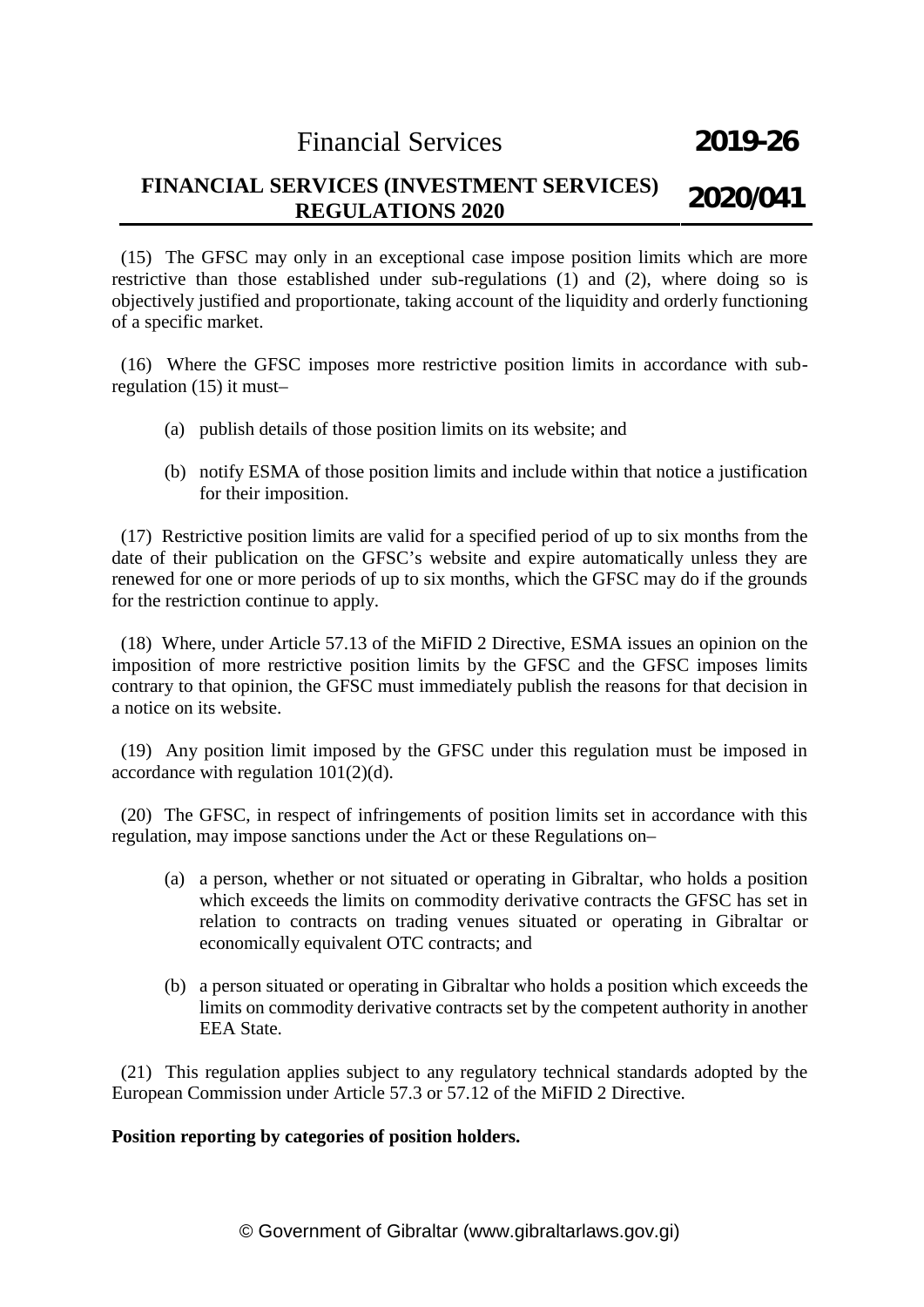### **2020/041 FINANCIAL SERVICES (INVESTMENT SERVICES) REGULATIONS 2020**

69.(1) An investment firm or market operator operating a trading venue which trades commodity derivatives or emission allowances or derivatives of them must–

- (a) publish a weekly report with the aggregate positions held by the different categories of persons for the different commodity derivatives or emission allowances or derivatives of them traded on its trading venue, specifying–
	- (i) the number of long and short positions by those categories;
	- (ii) the changes to those positions since the previous report;
	- (iii) the percentage of the total open interest represented by each category; and
	- (iv) the number of persons holding a position in each category in accordance with sub-regulation  $(6)$ ;
- (b) provide the GFSC and ESMA with a copy of each report published under paragraph (a); and
- (c) provide the GFSC with a complete breakdown, at least on a daily basis, of the positions held by all persons on that trading venue, including its members, participants and their clients.

(2) Sub-regulations (1)(a) and (b) only apply where both the number of persons and their open positions exceed the minimum thresholds specified by the European Commission under Article 58.6 of the MiFID 2 Directive.

(3) An investment firm trading in commodity derivatives or emission allowances or derivatives of them outside a trading venue must provide to the relevant competent authority, at least on a daily basis, a complete breakdown of–

- (a) the firm's positions taken in commodity derivatives or emission allowances or derivatives of them traded on a trading venue and economically equivalent OTC contracts; and
- (b) the positions in those derivatives, allowances or contracts of its clients and the clients of those clients, until the end client is reached,

in accordance with Article 26 of MiFIR and, where applicable, Article 8 of the REMIT Regulation.

(4) In sub-regulation (3) the "relevant competent authority" means–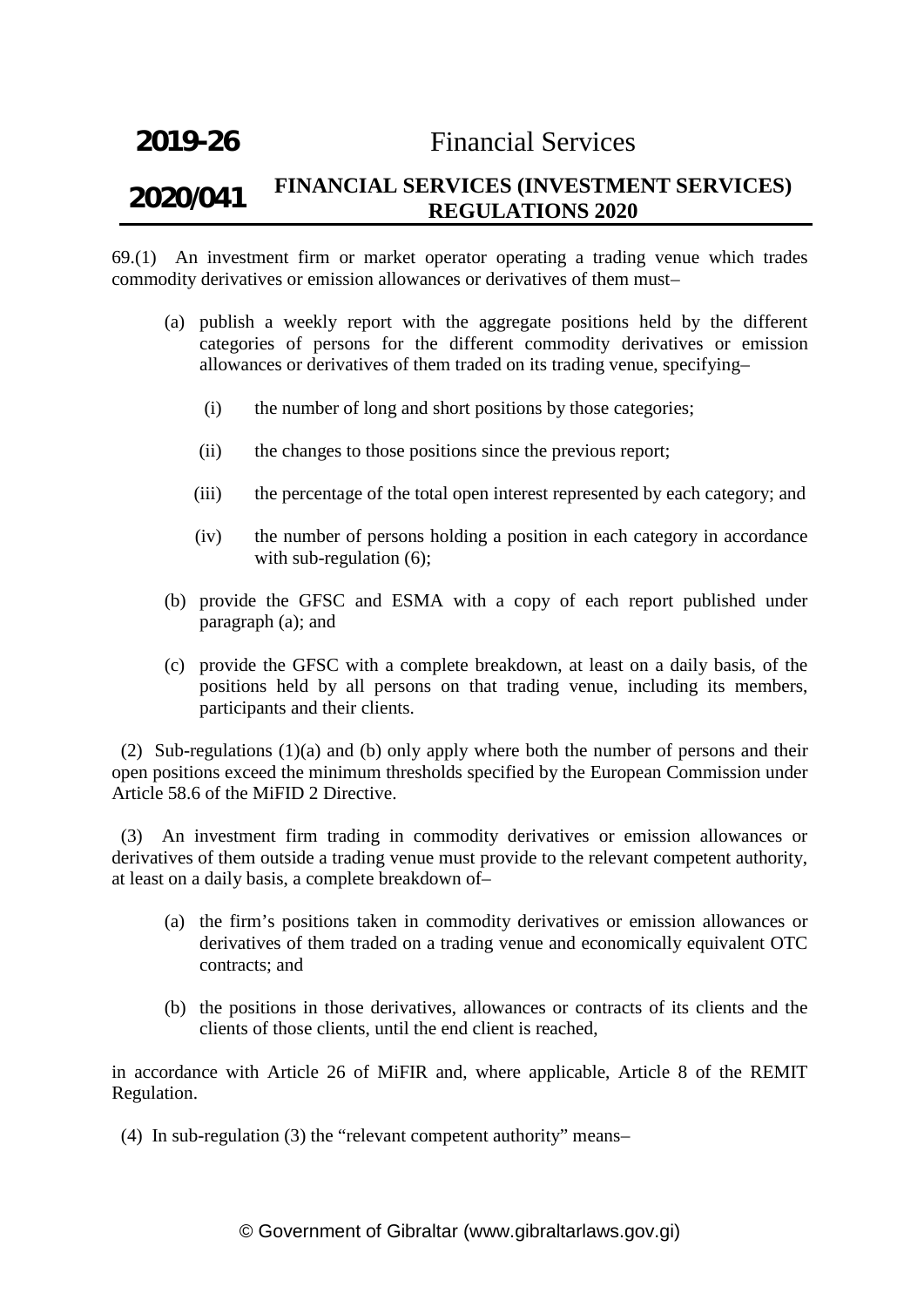# FINANCIAL SERVICES (INVESTMENT SERVICES) 2020/041 **REGULATIONS 2020**

- (a) the competent authority of the trading venue where the commodity derivatives or emission allowances or derivatives of them are traded; or
- (b) the central competent authority, where the commodity derivatives or emission allowances or derivatives of them are traded in significant volumes on trading venues in more than one jurisdiction.

(5) In order to enable monitoring of compliance with regulation 68(1) and (2), members or participants of regulated markets, MTFs and clients of OTFs must report to the investment firm or market operator operating that trading venue, at least on a daily basis, details of–

- (a) their own positions held through contracts traded on that trading venue; and
- (b) the positions of their clients and the clients of those clients, until the end client is reached.

(6) An investment firm or market operator operating a trading venue must classify persons holding positions in commodity derivatives or emission allowances or derivatives of them according to the nature of the person's main business, taking account of any applicable authorisation, as–

- (a) investment firms or credit institutions;
- (b) investment funds, being either–
	- (i) UCITS schemes within the meaning of Part 18 of the Act; or
	- (ii) AIFMs;
- (c) other financial institutions, including–
	- (i) insurance undertakings and reinsurance undertakings within the meaning of the Solvency 2 Directive; and
	- (ii) institutions for occupational retirement provision within the meaning of the IORP 2 Directive;
- (d) commercial undertakings; or
- (e) in the case of emission allowances or derivatives of them, operators with compliance obligations under Directive 2003/87/EC.
- (7) Reports under sub-regulation (1) must specify–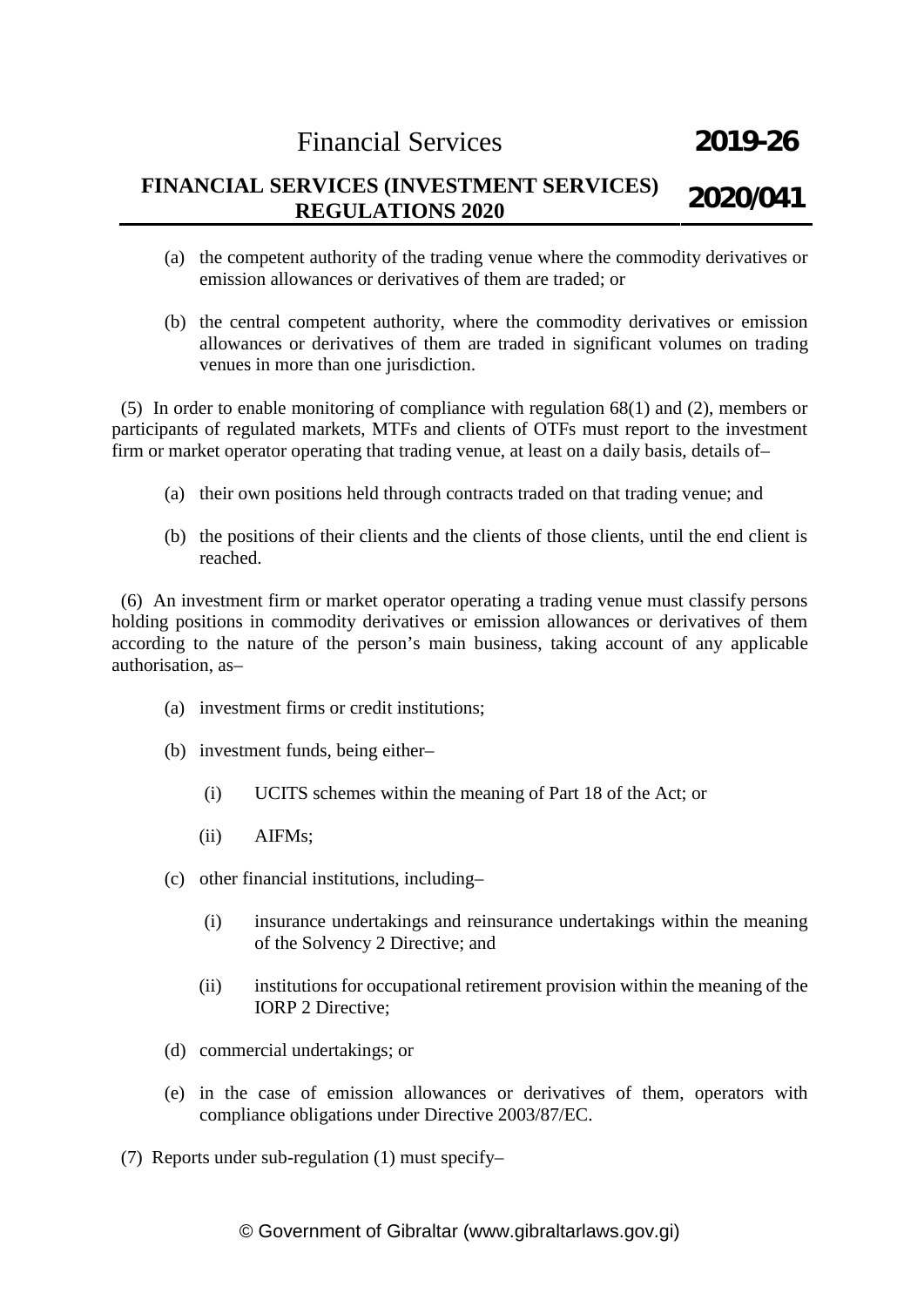# **2020/041 FINANCIAL SERVICES (INVESTMENT SERVICES) REGULATIONS 2020**

- (a) the number of long and short positions by category of persons;
- (b) any changes to those positions since the previous report;
- (c) the percentage of total open interest represented by each category; and
- (d) the number of persons in each category.

(8) Those reports and the breakdowns referred to in sub-regulation (3) must differentiate between–

- (a) positions identified as positions which in an objectively measurable way reduce risks directly relating to commercial activities; and
- (b) other positions.

(9) This regulation applies subject to any regulatory technical standards, implementing technical standards or delegated acts adopted by the European Commission under Article 58.5, 58.6 or 58.7 of the MiFID 2 Directive.

### **PART 5 PRUDENTIAL REQUIREMENTS**

*Investment firms*

### **Application of the Financial Services (Credit Institutions and Capital Requirements) Regulations 2020.**

70.(1) An investment firm within the definition of "investment firm" in Article 4.1(2) of the Capital Requirements Regulation is subject to all provisions of the Financial Services (Credit Institutions and Capital Requirements) Regulations 2020 that apply to institutions (within the meaning of those Regulations).

(2) An investment firm within Article 4.1(2)(c) of the Capital Requirements Regulation is subject to the own fund requirements referred to in regulation 175(1) of the Financial Services (Credit Institutions and Capital Requirements) Regulations 2020.

### *Regulated markets*

### **Regulated markets: sufficient financial resources.**

71. A regulated market must have available, at the time of the initial grant of Part 7 permission and on an ongoing basis, sufficient financial resources to facilitate its orderly functioning,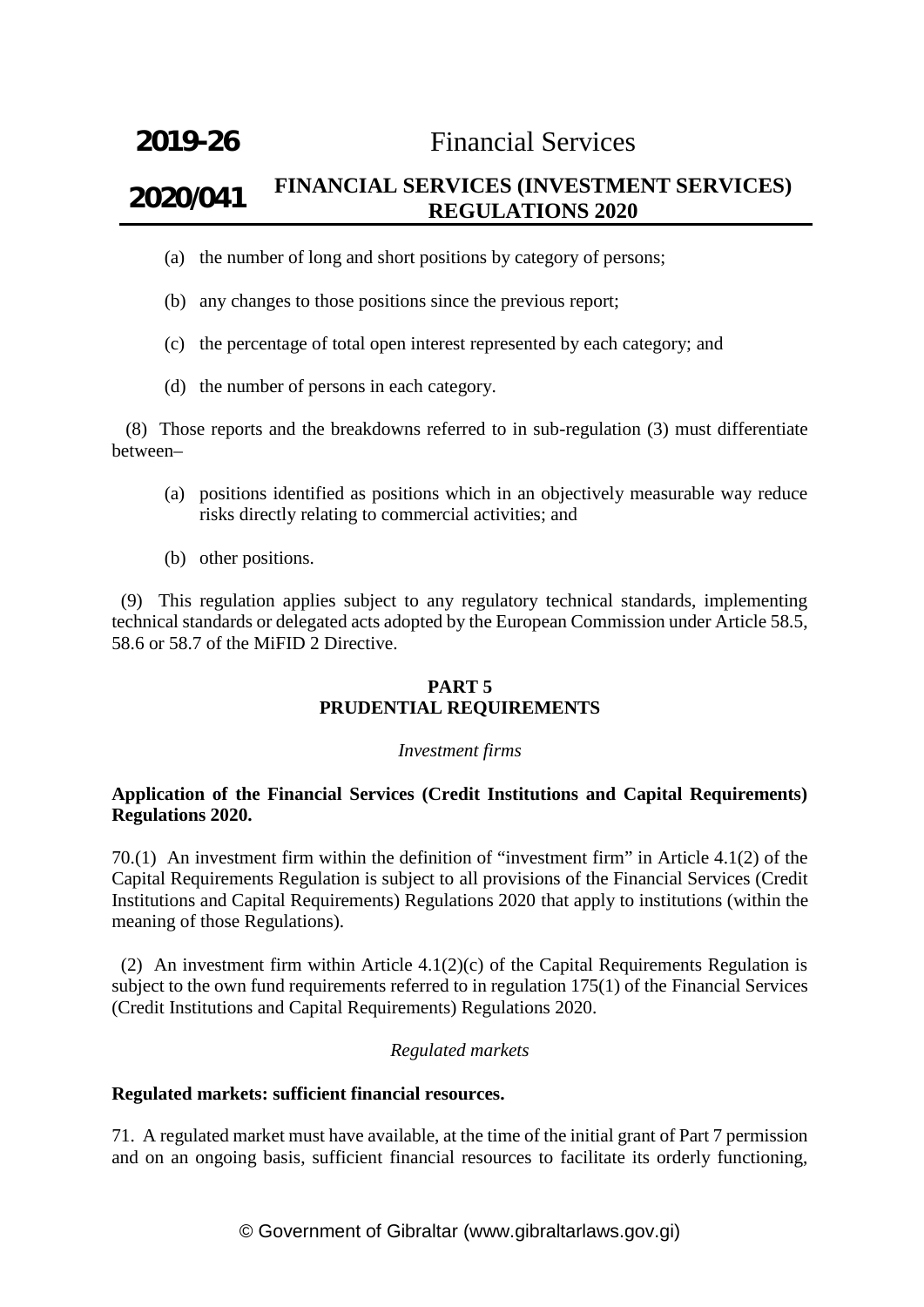## FINANCIAL SERVICES (INVESTMENT SERVICES) 2020/041 **REGULATIONS 2020**

having regard to the nature and extent of the transactions concluded on the market and the range and degree of the risks to which it is exposed.

### **PART 6 NOTIFICATION AND REPORTING**

### **Management body.**

72. An investment firm must–

- (a) notify the GFSC of all members of the firm's management body and of any changes to its membership; and
- (b) provide the GFSC with all the information it requires in order to assess whether the firm complies with regulation 51.

#### **Duty notify changes.**

73. An investment firm must–

- (a) notify the GFSC of any material changes to the threshold conditions in relation to all of the regulated activities to which their Part 7 permission relates; and
- (b) without delay, provide the GFSC with any information that the GFSC considers necessary for the purpose of assessing the firm's compliance with the operating conditions provided for in the Act and these Regulations.

### **Notification of controllers etc.**

74.(1) An investment firm must inform the GFSC at least once each year of–

- (a) names of any controller of the firm; and
- (b) the amount of their holding.
- (2) An investment firm must inform the GFSC promptly, if the firm becomes aware of–
	- (a) an acquisition of control within section 114 of the Act;
	- (b) an increase of control within section 115 of the Act; or
	- (c) a disposition of control within section 116 of the Act.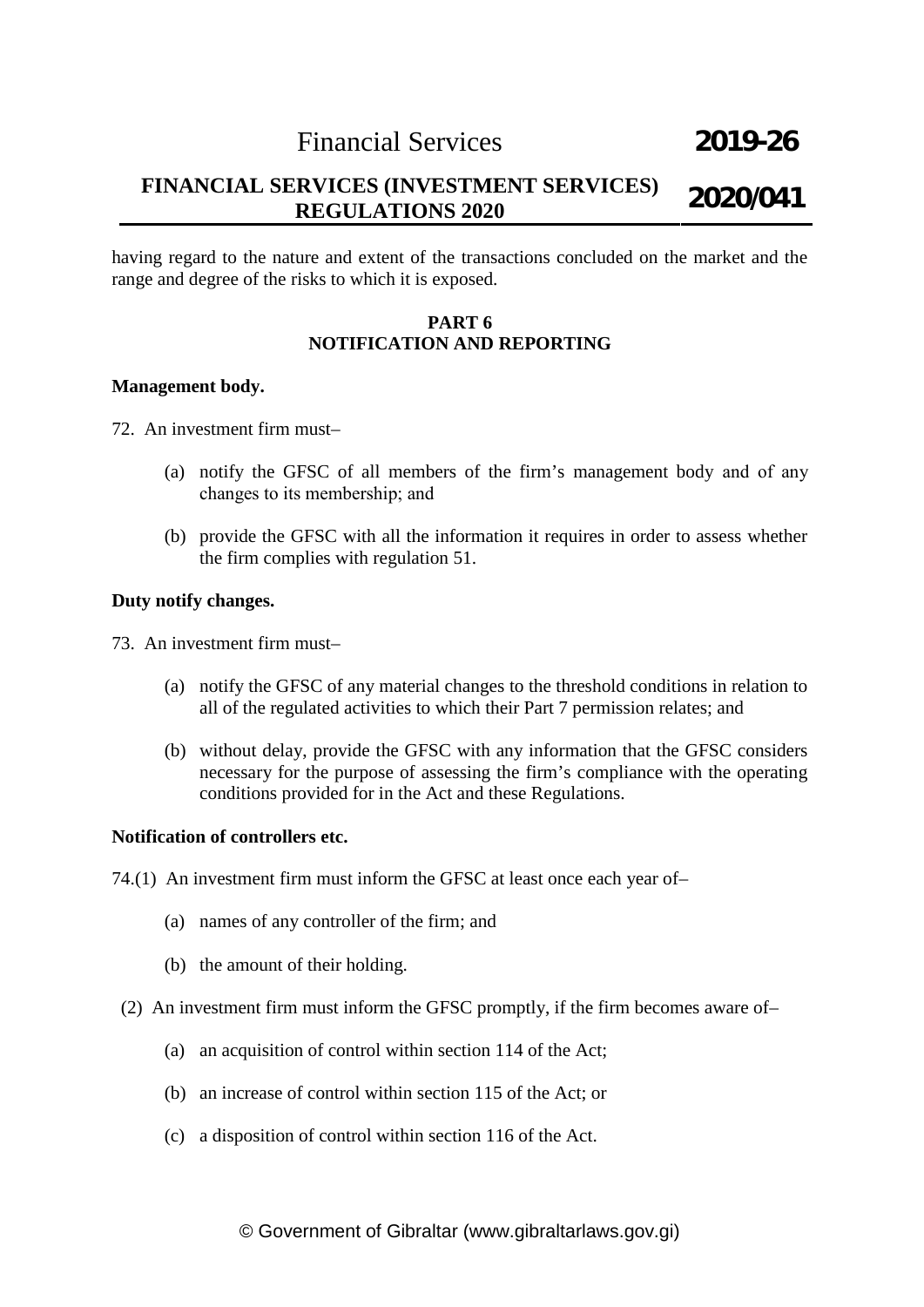## **2020/041 FINANCIAL SERVICES (INVESTMENT SERVICES) REGULATIONS 2020**

(3) In the application of Part 9 of the Act to investment firms, section 122 of the Act is subject to any regulatory technical standards or implementing technical standards adopted by the European Commission under Article 12.8 or 12.9 of the MiFID 2 Directive.

### **Reports by external auditors.**

75. An investment firm must ensure that its external auditors report at least annually to the GFSC on the adequacy of the firm's arrangements under regulations 30 to 34, 52(15) and (16) and 55.

### **Relations with auditors.**

76.(1) Any person authorised within the meaning of the Audit Directive performing in an investment firm or regulated market the task described in Article 34 of the Accounting Directive or Article 73 of the UCITS Directive or any other task prescribed by law, has a duty to report promptly to the GFSC any fact or decision concerning that undertaking of which the person has become aware while carrying out that task and which may–

- (a) constitute a material infringement of the Act, these Regulations or any other legal or administrative provisions governing the authorisation or activities of investment firms;
- (b) affect the continuous functioning of the investment firm; or
- (c) lead to refusal to certify the accounts or to the expression of reservations.

(2) An authorised person must also report any fact or decision of which the person becomes aware in carrying out any of the tasks mentioned in sub-regulation (1) in an undertaking which has close links with the investment firm within which the person is carrying out that task.

(3) The GFSC may by written notice require the auditors of an investment firm or regulated market to provide such information relating to the investment firm or regulated market as may be specified in the notice.

(4) The provision of any information to the GFSC under this regulation is subject to the provisions of Part 12 of the Act.

(5) A person who, in good faith, makes a disclosure to the GFSC under sub-regulation (1) or (2) does not breach any contractual or legal restriction on the disclosure of information or incur a liability of any kind.

### **Reporting of contraventions.**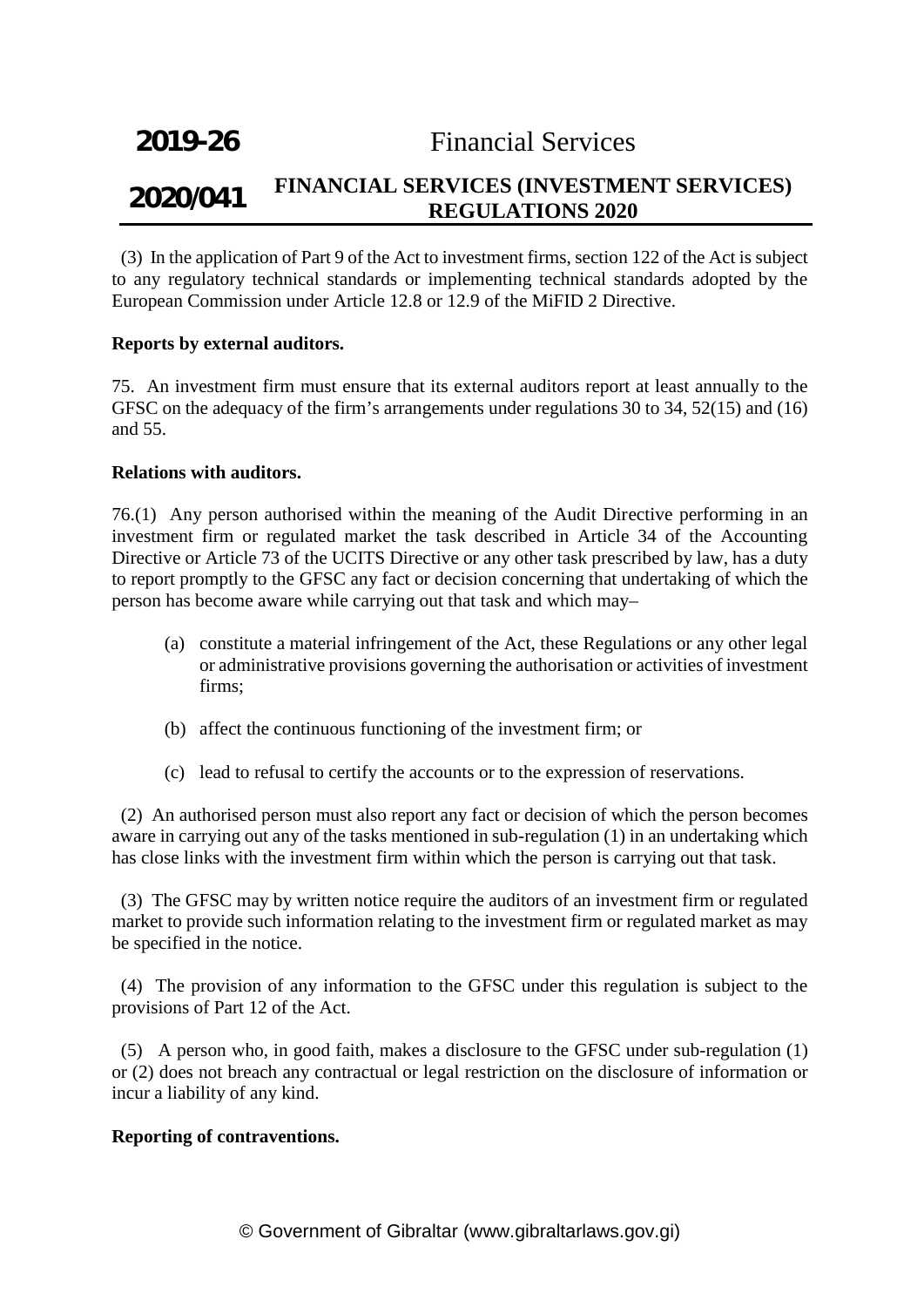## FINANCIAL SERVICES (INVESTMENT SERVICES) 2020/041 **REGULATIONS 2020**

77.(1) The GFSC must establish appropriate arrangements for contraventions and potential contraventions of the Act, regulations made under it or MiFIR to be reported to the GFSC.

- (2) Arrangements established under sub-regulation (1) must include–
	- (a) secure communication channels for the reporting of contraventions;
	- (b) specific procedures for the receipt and investigation of reported contraventions;
	- (c) arrangements which accord with the data protection legislation for the protection of the personal data of an individual who reports a contravention and any individual who is allegedly responsible for a contravention; and
	- (d) access for employees of any institution authorised to provide financial services who report contraventions committed within their employing institution to–
		- (i) comprehensive information and advice on the legal procedures and remedies available to protect the person against retaliation, discrimination or other types of unfair treatment, including on the procedures for claiming compensation; and
		- (ii) effective assistance from the GFSC before any relevant authority involved in the person's protection against unfair treatment, including certification by the GFSC in any employment dispute of the reporting person's status as a person who has reported a contravention.

(3) An employee of an institution authorised to provide financial services who reports a contravention in accordance with arrangements established under sub-regulation (1)–

- (a) is not to be considered to be in breach of any restriction on disclosure of information imposed by contract or by any law and any provision in an agreement is void in so far as it purports to preclude an employee from reporting a contravention; and
- (b) has the right not to be subjected to any detriment by any act, or any deliberate failure to act, by their employer done on the ground that the employee has reported an infringement.

(4) An employee who has been subjected to a detriment contrary to sub-regulation (3)(b) may present a complaint to the Employment Tribunal as if the reporting of an infringement was a protected disclosure within the meaning of Part IVA of the Employment Act.

(5) Investment firms and market operators must–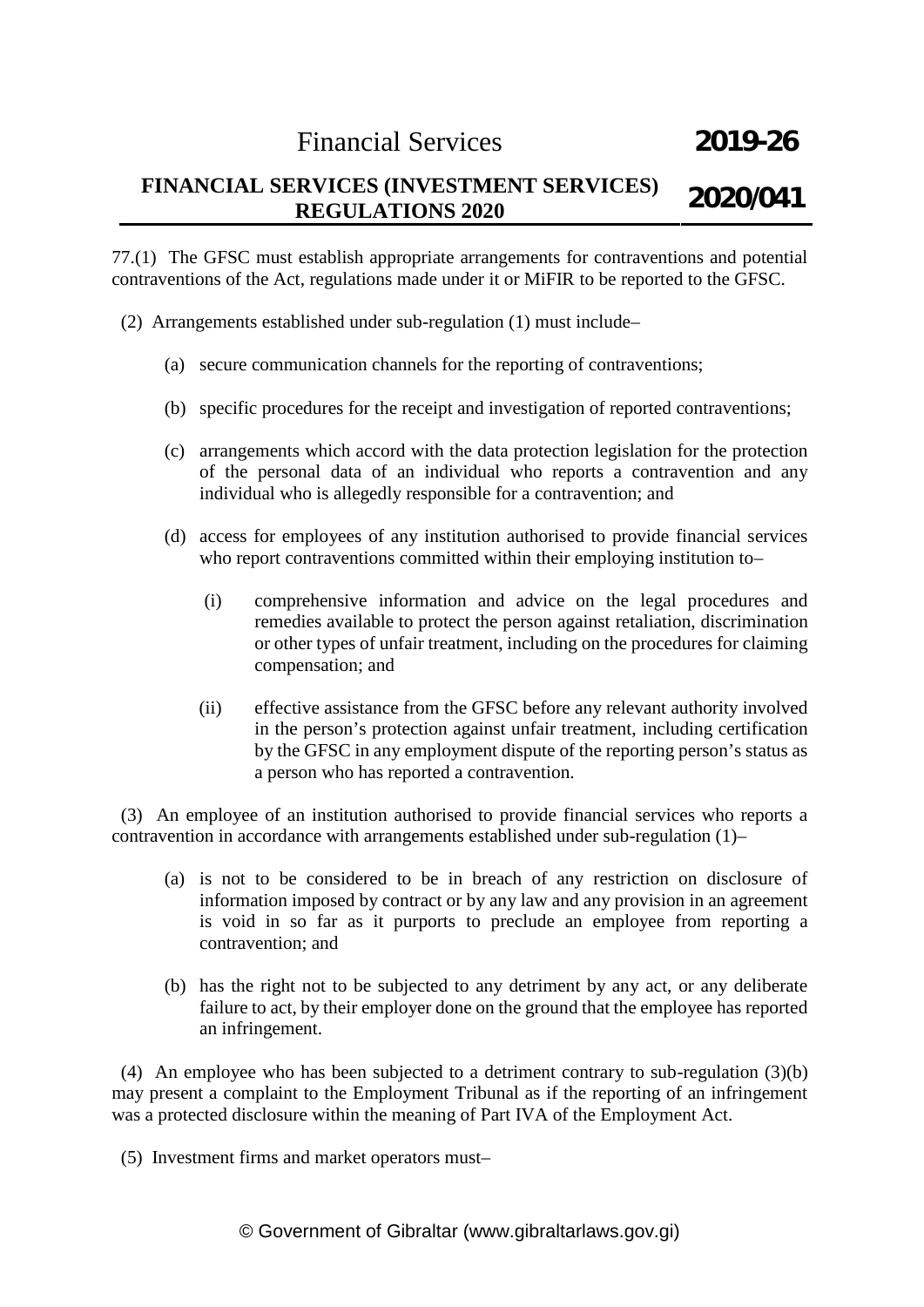## **2020/041 FINANCIAL SERVICES (INVESTMENT SERVICES) REGULATIONS 2020**

- (a) establish appropriate internal procedures for their employees to report potential or actual infringements through a specific, independent and autonomous channel; and
- (b) report potential or actual infringements which come to their attention (whether by means of the channel established under paragraph (a) or otherwise) to the GFSC.

### **PART 7 FREEDOM OF ESTABLISHMENT AND FREEDOM TO PROVIDE SERVICES**

### **Chapter 1 EEA firms**

### **Application and interpretation of Chapter 1.**

78.(1) This Chapter applies to–

- (a) EEA investment firms; and
- (b) EEA credit institutions.
- (2) In this Chapter–
	- "EEA credit institution" means an EEA firm within paragraph 1(a) of Schedule 10 to the Act;

"EEA investment firm" means an EEA firm within paragraph 1(h) of that Schedule.

### *Branch etc business*

### **EEA firms qualifying for authorisation: branches and tied agents in Gibraltar.**

79.(1) This regulation applies to–

- (a) an EEA investment firm which, in exercise of an EEA right deriving from the MiFID 2 Directive-
	- (i) intends to establish a branch in Gibraltar; or
	- (ii) intends not to establish a branch but to use a tied agent established in Gibraltar; and
- (b) an EEA credit institution which, in exercise of an EEA right deriving from the MiFID 2 Directive, intends to use in Gibraltar a tied agent established in an EEA State outside its home State.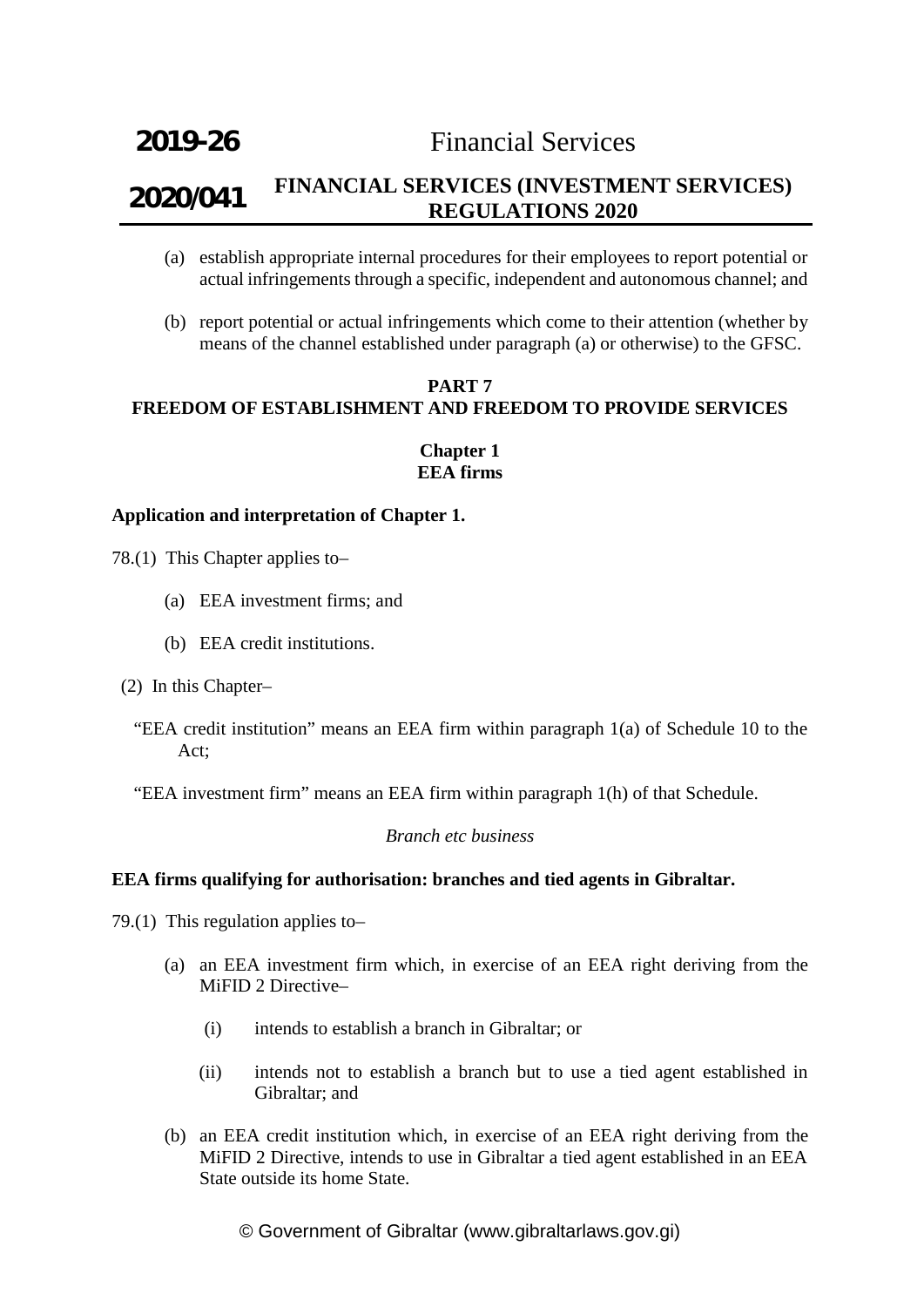## FINANCIAL SERVICES (INVESTMENT SERVICES) 2020/041 **REGULATIONS 2020**

(2) This regulation does not apply in relation to the use of a tied agent by an EEA investment firm within sub-regulation  $(1)(a)(i)$  if the EEA investment firm itself already qualifies for authorisation under sub-regulation (3).

(3) Once an EEA investment firm or an EEA credit institution satisfies the establishment conditions in sub-regulation (4) or (5) (as the case may be), it qualifies for authorisation.

(4) The establishment conditions for an EEA investment firm within sub-regulation  $(1)(a)(i)$ are that–

- (a) the GFSC has received notice from the EEA investment firm's home state regulator ("a home state notice") that the home state regulator has received notice from the EEA investment firm that it intends to establish a branch in Gibraltar;
- (b) the home state notice contains the following information which the EEA investment firm has given to its home state regulator–
	- (i) a programme of operations which includes a description of the investment services or investment activities (as well as ancillary services) to be provided;
	- (ii) the organisational structure of the branch;
	- (iii) the address in Gibraltar from which documents may be obtained;
	- (iv) the names of those responsible for the management of the branch;
	- (v) an indication of whether the branch of the EEA investment firm intends to use tied agents and, if so, the identity of the tied agents;
	- (vi) details of the accredited compensation scheme of which the EEA investment firm is a member; and
- (c) either the GFSC has notified the EEA investment firm that it may commence business in Gibraltar or the period of two months has expired since the EEA investment firm received notification from its home state regulator that the home state notice has been sent to the GFSC.

(5) The establishment conditions for an EEA investment firm within sub-regulation  $(1)(a)(ii)$ or for an EEA credit institution are that–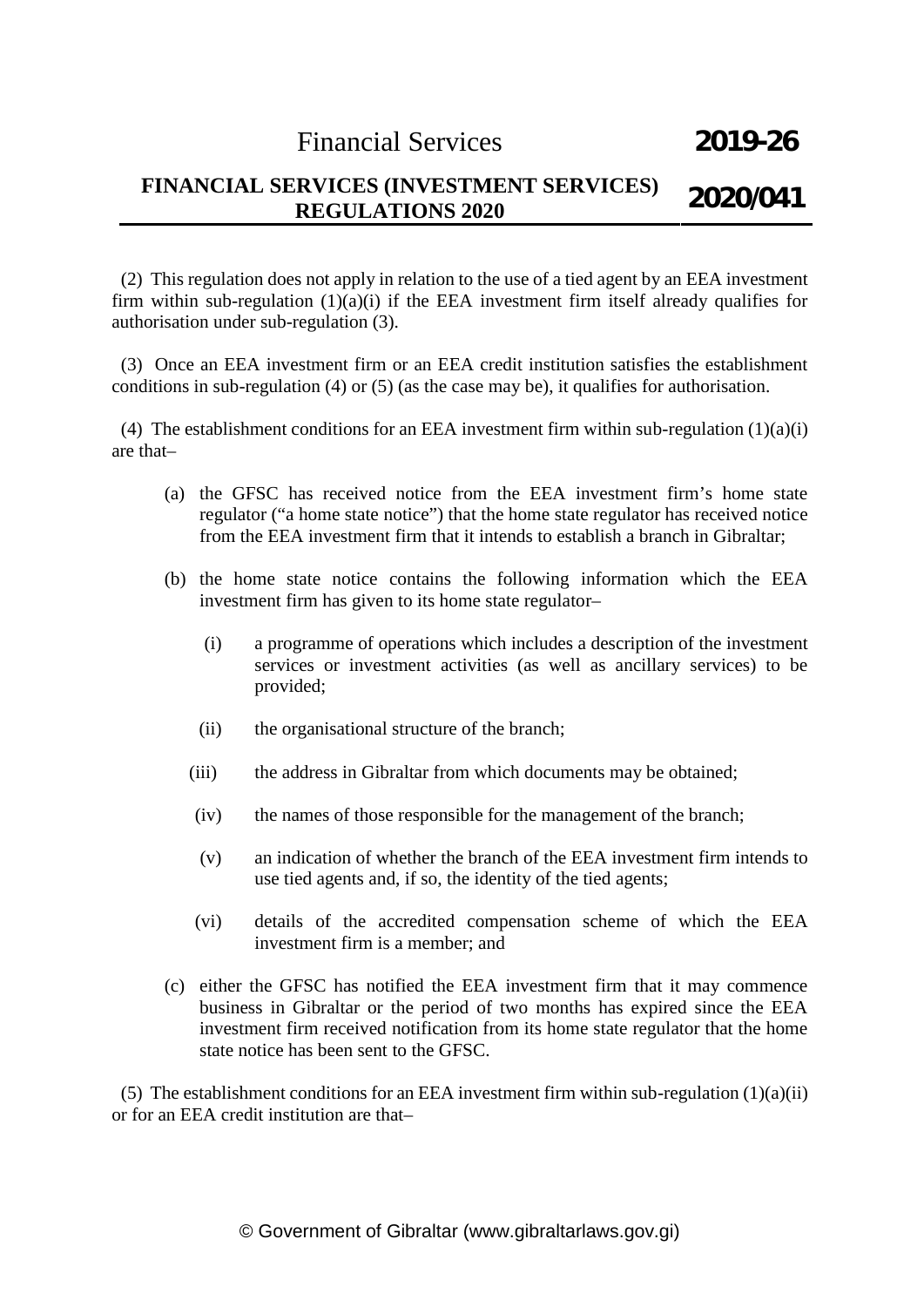## **2020/041 FINANCIAL SERVICES (INVESTMENT SERVICES) REGULATIONS 2020**

- (a) the GFSC has received notice from the home state regulator of the EEA investment firm or EEA credit institution ("a home state notice") that the home state regulator has received notice from an EEA investment firm or EEA credit institution that–
	- (i) in the case of an EEA investment firm, it has not established a branch but intends to use a tied agent established in Gibraltar;
	- (ii) in the case of an EEA credit institution, it intends to use a tied agent established in Gibraltar;
- (b) the home state notice contains the following information which the EEA investment firm or EEA credit institution has given to its home state regulator–
	- (i) a programme of operations which includes a description of the investment services investment activities (as well as ancillary services) to be provided;
	- (ii) a description of the intended use of the tied agents, their identity and an organisational structure, including reporting lines, indicating how the tied agents fit into the corporate structure of the investment firm or credit institution;
	- (iii) the address in Gibraltar from which documents may be obtained:
	- (iv) the names of those responsible for the management of the tied agent; and
- (c) either the GFSC has notified the EEA credit institution that it may commence business in Gibraltar or the period of two months has expired since the EEA credit institution received notification from its home state regulator that the home state notice has been sent to the GFSC.

(6) On qualifying for authorisation as a result of sub-regulation (3), an EEA investment firm or an EEA credit institution–

- (a) has in respect of each permitted investment service or investment activity which is a regulated activity permission to carry on the regulated activity through its branch or tied agent in Gibraltar; and
- (b) may only provide ancillary services which are provided together with that regulated activity.

(7) The permission is to be treated as being on terms equivalent to those appearing from the home state notice under sub-regulation (4) or (5) (as the case may be).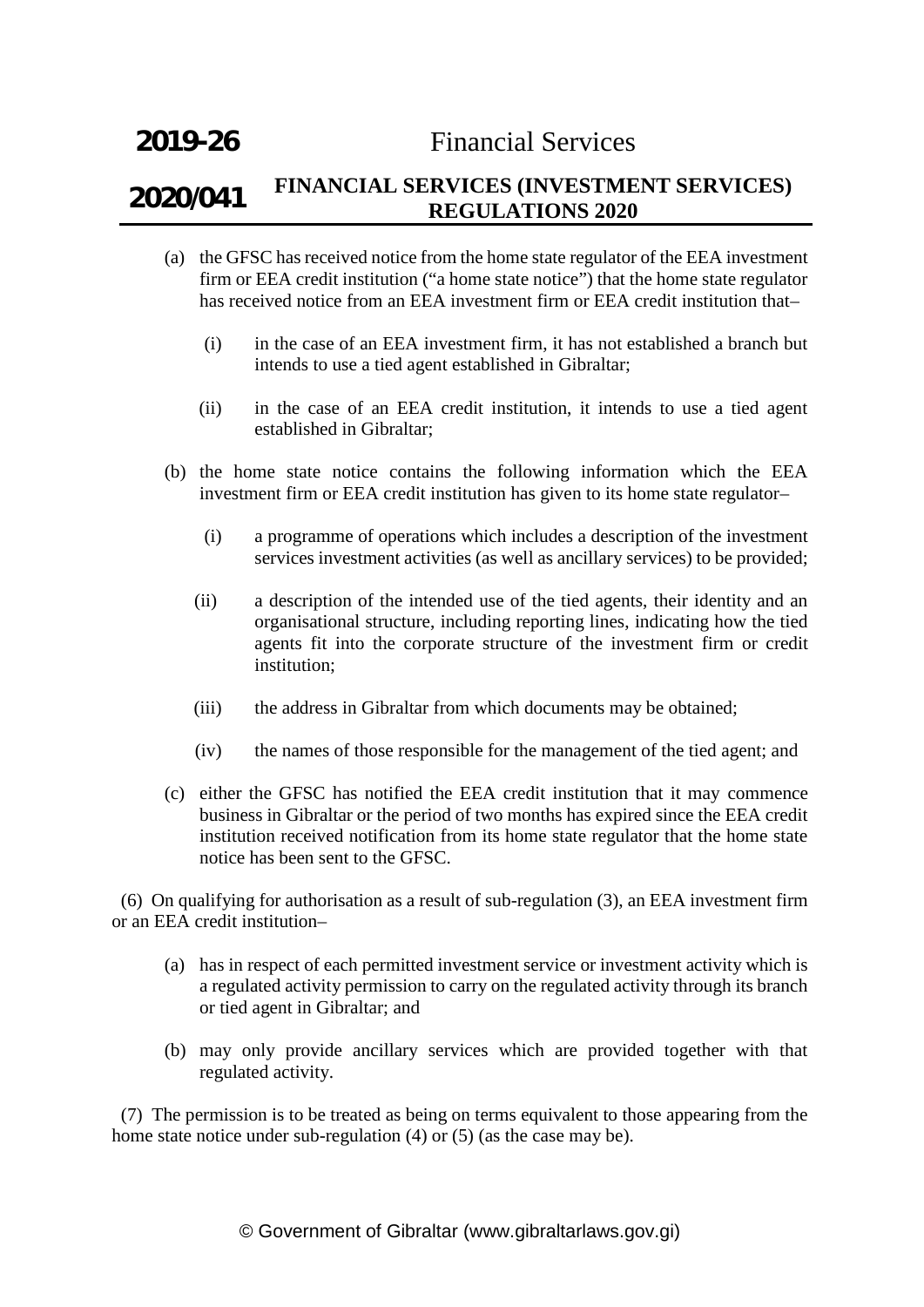## FINANCIAL SERVICES (INVESTMENT SERVICES) 2020/041 **REGULATIONS 2020**

(8) In sub-regulation (6)(a), "permitted activity" means any service or activity identified in the home state notice.

### **Changes to information provided under regulation 79.**

80.(1) This regulation applies to an EEA investment firm or an EEA credit institution which intends to change any of the information communicated in accordance with regulation 79(4) or (5).

(2) The permission which the EEA investment firm or EEA credit institution has under regulation 79(6) covers the services or activities provided in Gibraltar as a result of the changes referred to in sub-regulation (1) if–

- (a) at least one month before implementing the change, the EEA investment firm or EEA credit institution has given its home state regulator notice of the changes; and
- (b) the home state regulator has communicated those changes to the GFSC.

### **General responsibilities of GFSC for branches and tied agents.**

81.(1) The GFSC is responsible for ensuring that the services or activities provided in Gibraltar by a branch or tied agent of an EEA investment firm or EEA credit institution comply with the obligations in–

- (a) regulations 36;
- (b) regulation 40;
- (c) regulations 42 and 43; and
- (d) articles 14 to 26 of MiFIR.

(2) The GFSC must not impose any additional requirements on EEA investment firms or EEA credit institutions in respect of the matters covered by or under the Act or these Regulations.

### **Business of branches and tied agents of EEA firms in Gibraltar.**

82.(1) The GFSC may examine the arrangements of a branch or tied agent in Gibraltar and may request any change which is strictly needed to enable the GFSC to enforce the obligations under the provisions mentioned in regulation 81 and measures adopted in relation to them with respect to the services and activities provided in Gibraltar.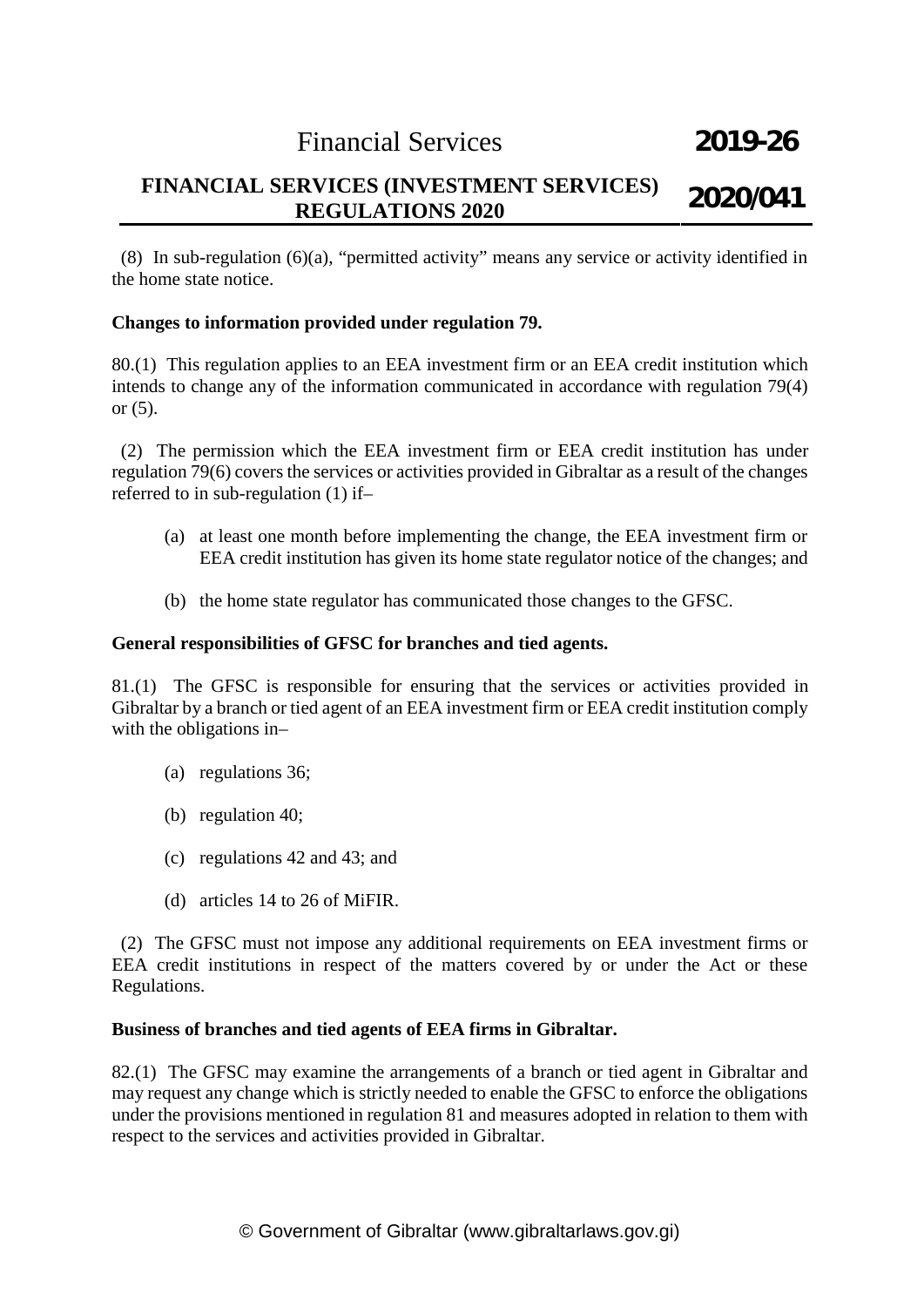## **2020/041 FINANCIAL SERVICES (INVESTMENT SERVICES) REGULATIONS 2020**

(2) Where an EEA investment firm has established a branch in Gibraltar, the EEA investment firm's home state regulator, in the exercise of its responsibilities and after informing the GFSC, may carry out on-site inspections of that branch.

- (3) Any tied agent established in Gibraltar–
	- (a) if used by an EEA investment firm which has established a branch in Gibraltar, must be assimilated to the branch and is in any event subject to the provisions of the Act or these Regulations relating to branches; and
	- (b) if used by an EEA investment firm which has not established a branch in Gibraltar or by an EEA credit institution, is subject to the provisions of the Act or these Regulations relating to branches

(4) This regulation and regulations 79 to 81 apply subject to any regulatory technical standards or implementing technical standards adopted by the European Commission under article 35.11 or 35.12 of the MiFID 2 Directive.

### *Services business*

### **EEA firms qualifying for authorisation: services.**

83.(1) This regulation applies to–

- (a) an EEA investment firm which, in exercise of an EEA right deriving from the MiFID 2 Directive, intends to provide investment services or investment activities (as well as ancillary services) in Gibraltar;
- (b) an EEA credit institution which, in exercise of an EEA right deriving from the MiFID 2 Directive, intends to provide investment services or investment activities (as well as ancillary services) in Gibraltar using tied agents established in Gibraltar.

(2) Once an EEA investment firm or EEA credit institution satisfies the service conditions in sub-regulation (3) or (4) (as the case may be), it qualifies for authorisation.

- (3) The service conditions for an EEA investment firm are that–
	- (a) the GFSC has received notice from the home state regulator of the EEA investment firm ("a home state notice") to the effect that the regulator has received notice from the EEA investment firm of its intent to provide investment services or activities in Gibraltar; and
	- (b) the home state notice contains–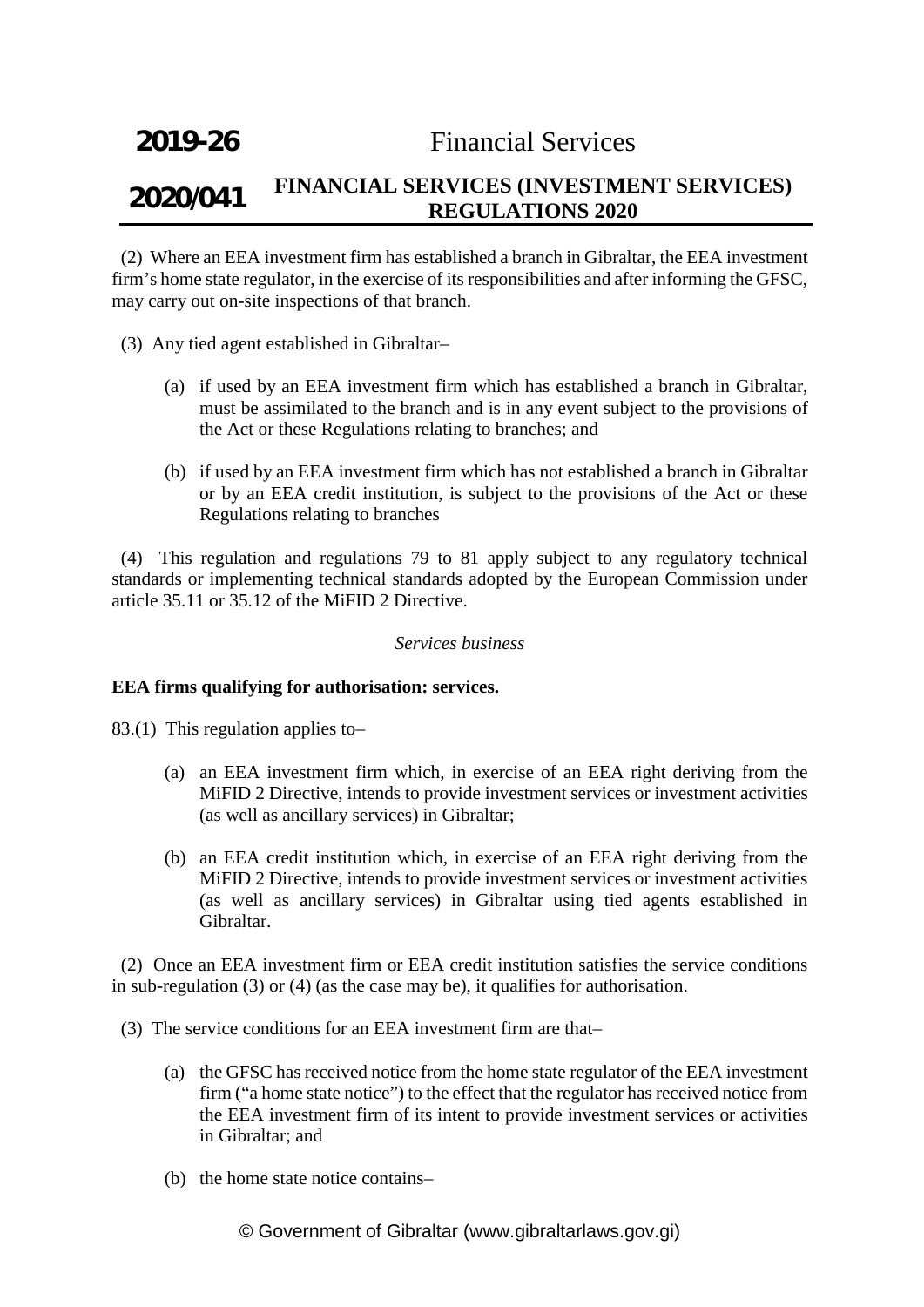## FINANCIAL SERVICES (INVESTMENT SERVICES) 2020/041 **REGULATIONS 2020**

- (i) a programme of operations stating in particular the investment services or investment activities (as well as ancillary services) which the EEA investment firm intends to provide in Gibraltar; and
- (ii) if the EEA investment firm intends to provide those services or activities using tied agents established in the EEA investment firm's home State, a statement of that intention identifying the tied agents and the investment services or investment activities (as well as ancillary services) which the tied agents are to provide.
- (4) The service conditions for an EEA credit institution are that–
	- (a) the GFSC has received notice from the home state regulator of the EEA credit institution ("a home state notice") to the effect that the regulator has received notice from the EEA credit institution of its intent to provide investment services or activities in Gibraltar using tied agents established in the EEA credit institution's home State; and
	- (b) the home state notice identifies the tied agents and the investment services or investment activities (as well as ancillary services) which the tied agents are to provide.

(5) On qualifying for authorisation as a result of sub-regulation (2), an EEA investment firm or EEA credit institution–

- (a) has in respect of each permitted activity which is a regulated activity permission to carry on the regulated activity by providing services in Gibraltar; and
- (b) may only provide ancillary services which are provided together with that regulated activity.

(6) The permission is to be treated as being on terms equivalent to those appearing from the home state notice under sub-regulation (3) or (4) (as the case may be).

(7) In sub-regulation (5)(a), "permitted activity" means any service or activity identified in the home state notice.

### **Changes to information provided under regulation 83.**

84.(1) This regulation applies to an EEA investment firm or an EEA credit institution which intends to change any particulars of the information communicated in accordance with regulation  $83(3)$  or  $(4)$ .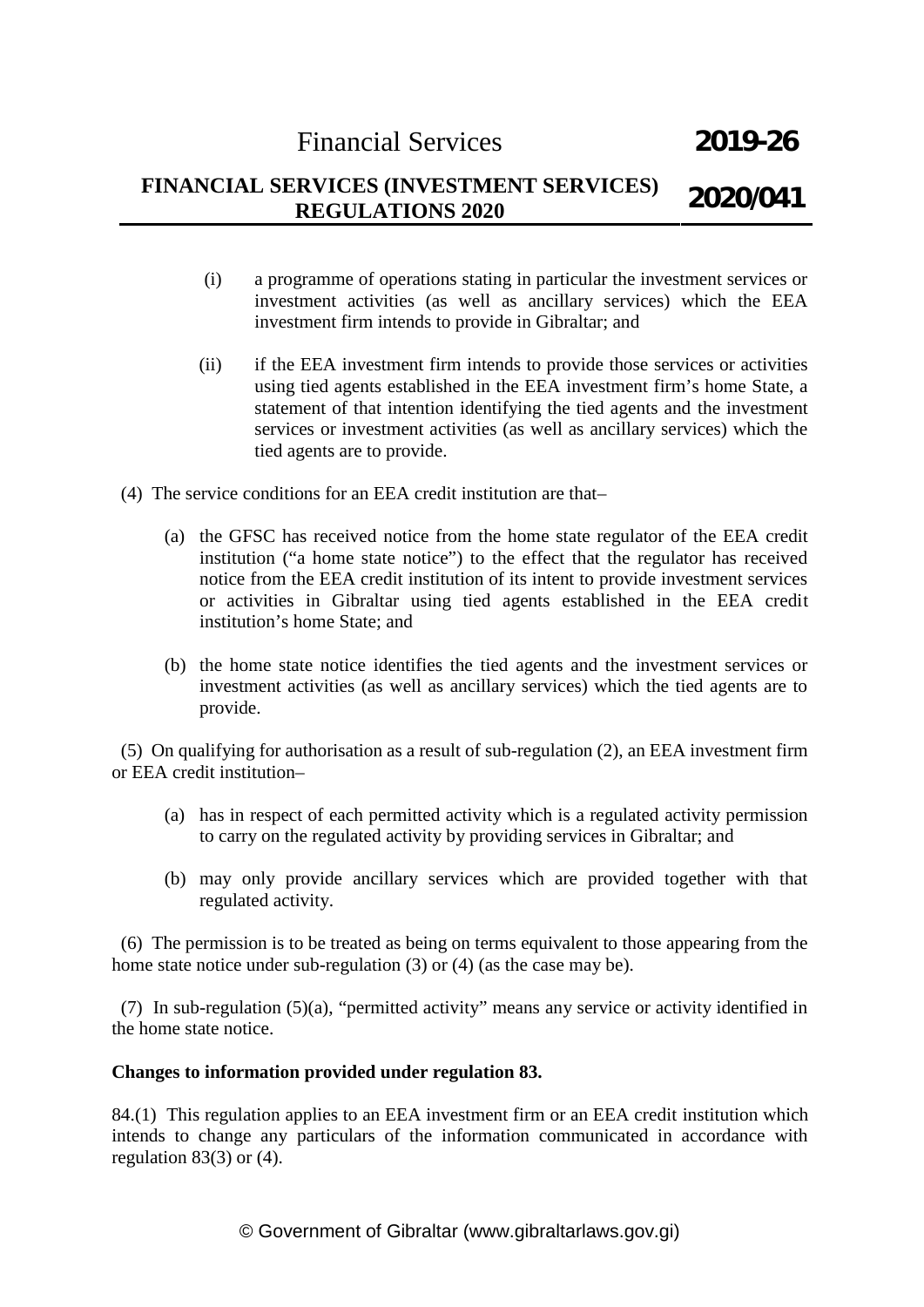### **2020/041 FINANCIAL SERVICES (INVESTMENT SERVICES) REGULATIONS 2020**

(2) The permission which an EEA investment firm or EEA credit institution has under regulation 83(5) covers the investment services or investment activities provided in Gibraltar as a result of the changes referred to in sub-regulation (1) if–

- (a) at least one month before implementing the change, the EEA investment firm or EEA credit institution has given its home state regulator notice of the changes; and
- (b) the home state regulator has communicated those changes to the GFSC.

### **Business of EEA firms providing services in Gibraltar.**

85.(1) Where a home state notice under regulation 83 specifies the identity of the tied agents that an EEA investment firm or EEA credit institution intends to use in Gibraltar, the GFSC must publish that information.

(2) The GFSC must not impose any additional requirements on EEA investment firms or EEA credit institutions in respect of the matters covered by or under the Act or these Regulations.

(3) This regulation and regulations 83 and 84 apply subject to any regulatory technical standards or implementing technical standards adopted by the European Commission under article 34.8 or 34.9 of the MiFID 2 Directive.

### **Chapter 2 Gibraltar firms**

### **Application and interpretation of Chapter 2.**

86.(1) This Chapter applies to–

- (a) Gibraltar investment firms; and
- (b) Gibraltar credit institutions.

(2) In this Chapter–

"Gibraltar credit institution" means a Gibraltar firm which is a credit institution;

"Gibraltar investment firm" means a Gibraltar firm which is an investment firm;

"host state regulator", in relation to an EEA State, means the competent authority designated in the EEA State under article 67 of the MiFID 2 Directive.

### **Extent of Gibraltar firm's services and activities in an EEA State.**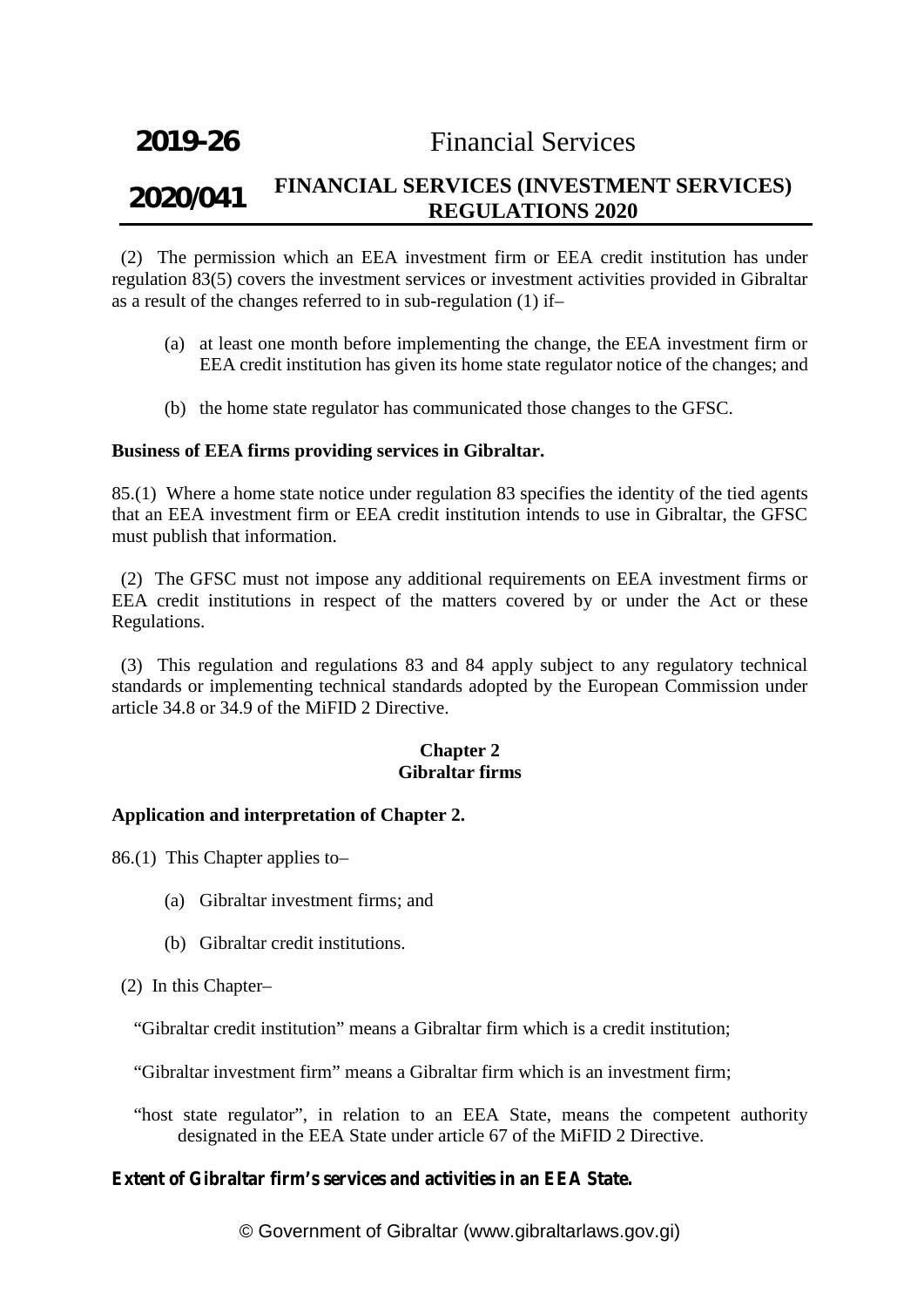# **FINANCIAL SERVICES (INVESTMENT SERVICES) REGULATIONS 2020 2020/041**

87. If the requirements of regulations 88 or 91 are met, a Gibraltar investment firm or a Gibraltar credit institution–

- (a) may provide investment services or investment activities in another EEA State if those investment services or investment activities are covered by the firm's Part 7 permission; but
- (b) may only provide ancillary services which are provided together with an investment service or investment activity.

#### *Branch etc business*

### **Gibraltar firms: branches and tied agents in an EEA State.**

88.(1) This regulation applies to–

- (a) a Gibraltar investment firm which, in exercise of an EEA right deriving from the MiFID 2 Directive–
	- (i) intends to establish a branch in another EEA State; or
	- (ii) intends not to establish a branch but to use a tied agent established in another member State; and
- (b) a Gibraltar credit institution which, in exercise of an EEA right deriving from the MiFID 2 Directive, intends to use in another EEA State a tied agent established in that State.

(2) A Gibraltar investment firm within sub-regulation  $(1)(a)(i)$  which proposes to exercise its EEA right must notify the GFSC and provide it with the following information–

- (a) whether the Gibraltar investment firm plans to establish a branch in the EEA State or use tied agents established there;
- (b) a programme of operations which includes the investment services and investment activities (as well as ancillary services) to be provided;
- (c) where a branch is established, the organisational structure of the branch, an indication of whether the branch intends to use tied agents and, if so, the identity of those tied agents;
- (d) where tied agents are to be used but the Gibraltar investment firm has not established a branch, a description of the intended use of the tied agents, their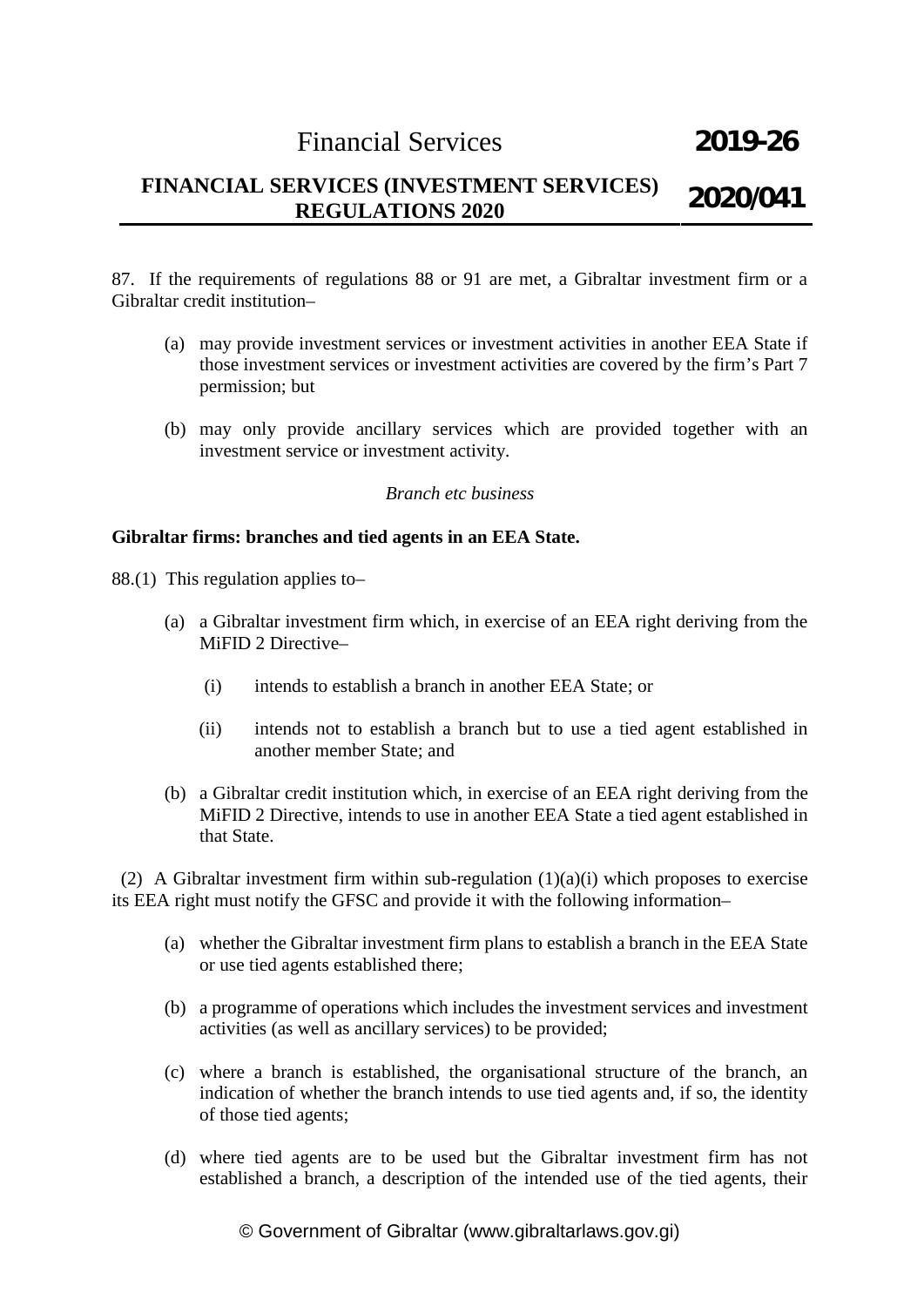## **2020/041 FINANCIAL SERVICES (INVESTMENT SERVICES) REGULATIONS 2020**

identity and an organisational structure, including reporting lines, indicating how the tied agents fit into the corporate structure of the Gibraltar investment firm;

- (e) the address in the EEA State from which documents may be obtained;
- (f) the names of those responsible for the management of the branch or the tied agents.

(3) A Gibraltar investment firm within sub-regulation  $(1)(a)(ii)$  or a Gibraltar credit institution which proposes to exercise its EEA right must notify the GFSC and provide it with the following information–

- (a) a programme of operations which includes the investment services and investment activities (as well as ancillary services) to be provided;
- (b) a description of the intended use of the tied agents, their identity and an organisational structure, including reporting lines, indicating how the tied agents fit into the corporate structure of the Gibraltar credit institution;
- (c) the address in the EEA State from which documents may be obtained;
- (d) the names of those responsible for the management the tied agents.

(4) Within three months of receiving information from a Gibraltar investment firm under sub-regulation (2) or a Gibraltar credit institution under (3), the GFSC must–

- (a) send it to the host state regulator, together with details of the accredited compensation scheme of which the investment firm or credit institution is a member in accordance with the Investor Compensation Scheme Directive; and
- (b) inform the investment firm or credit institution that it has done so.

(5) Sub-regulation (4) does not apply in relation to a Gibraltar investment firm or Gibraltar credit institution if, taking into account the services and activities that the firm intends to provide, the GFSC has reason to doubt the adequacy of the administrative structure or financial situation of the firm.

(6) If the GFSC refuses to communicate the information which it has received from a Gibraltar firm under sub-regulation (2) or (3) to the host state regulator, the GFSC must give reasons for that decision to the Gibraltar firm within three months of receiving the information: and that refusal or a failure to reply is subject to a right to apply to the Supreme Court.

### **Changes to information provided under regulation 88.**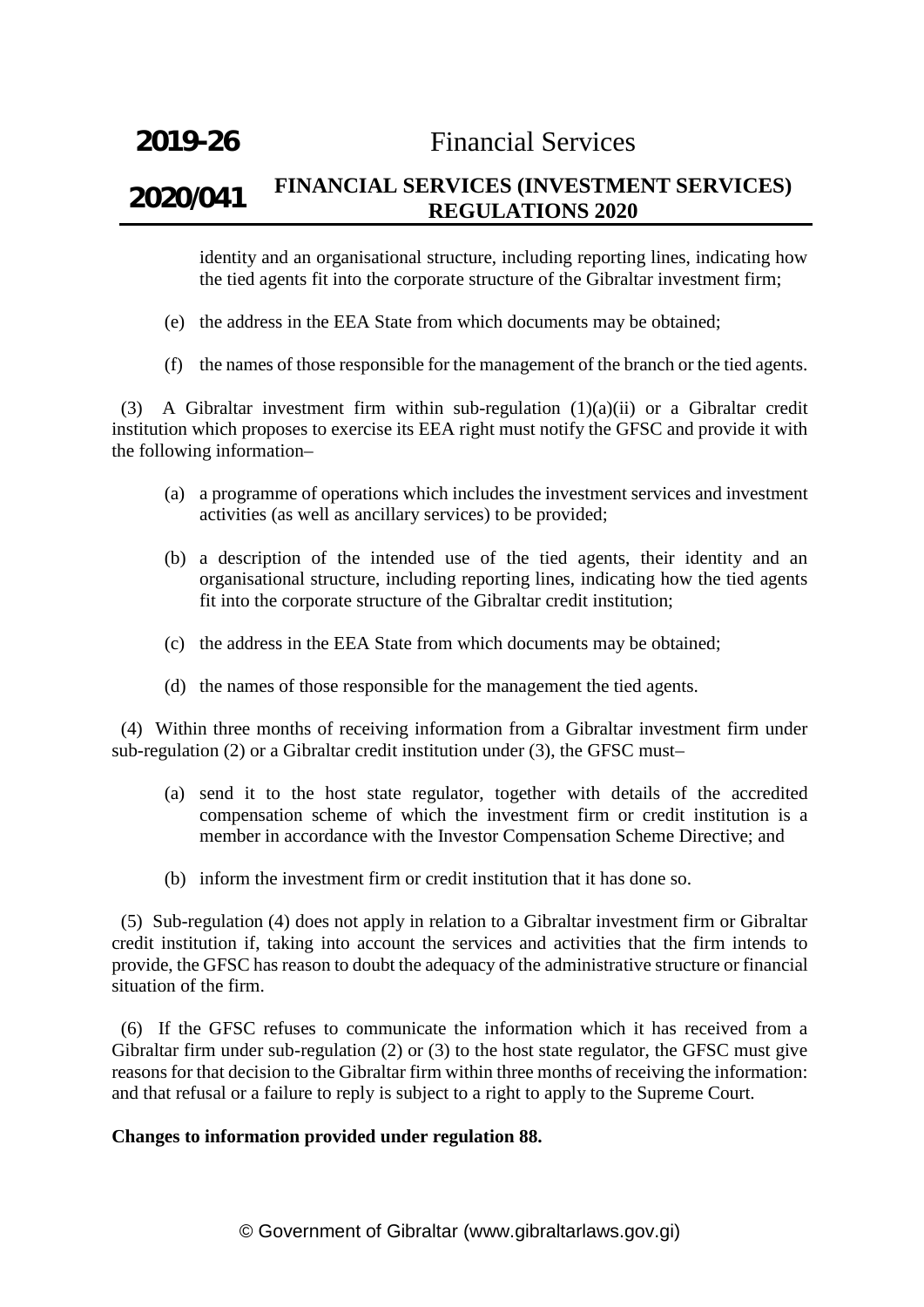## FINANCIAL SERVICES (INVESTMENT SERVICES) 2020/041 **REGULATIONS 2020**

89. If a Gibraltar investment firm or Gibraltar credit institution proposes to change any of the information communicated in accordance with regulation 88(2) or (3), it must give written notice of that change to the GFSC at least one month before implementing the change and the GFSC must inform the host state regulator of that change.

### **Business of branches and tied agents of Gibraltar firms in an EEA State.**

90.(1) A branch or tied agent of a Gibraltar investment firm or Gibraltar credit institution may commence business in an EEA State–

- (a) once the host state regulator notifies the investment firm or credit institution that it may do so; or
- (b) if the host state regulator fails to do so, two months after the GFSC sends that regulator the information required under regulation 88(4).

(2) Where a Gibraltar investment firm has established a branch in another EEA State the GFSC, in the exercise of its responsibilities and after informing the host state regulator, may carry out on-site inspections of that branch.

- (3) Any tied agent established in an EEA State–
	- (a) if used by a Gibraltar investment firm which has established a branch in that EEA State, must be assimilated to the branch and is in any event subject to the provisions of the MiFID 2 Directive relating to branches; and
	- (b) if used by a Gibraltar investment firm which has not established a branch or by a Gibraltar credit institution, is subject to the provisions of the MiFID 2 Directive relating to branches.

(4) This regulation and regulations 88 and 89 apply subject to any regulatory technical standards or implementing technical standards adopted by the European Commission under Article 35.11 or 35.12 of the MiFID 2 Directive.

### *Services business*

### **Gibraltar firms: services in an EEA State.**

91.(1) This regulation applies to a Gibraltar investment firm or Gibraltar credit institution which intends to provide investment services or investment activities in an EEA State for the first time.

(2) The Gibraltar investment firm or Gibraltar credit institution must–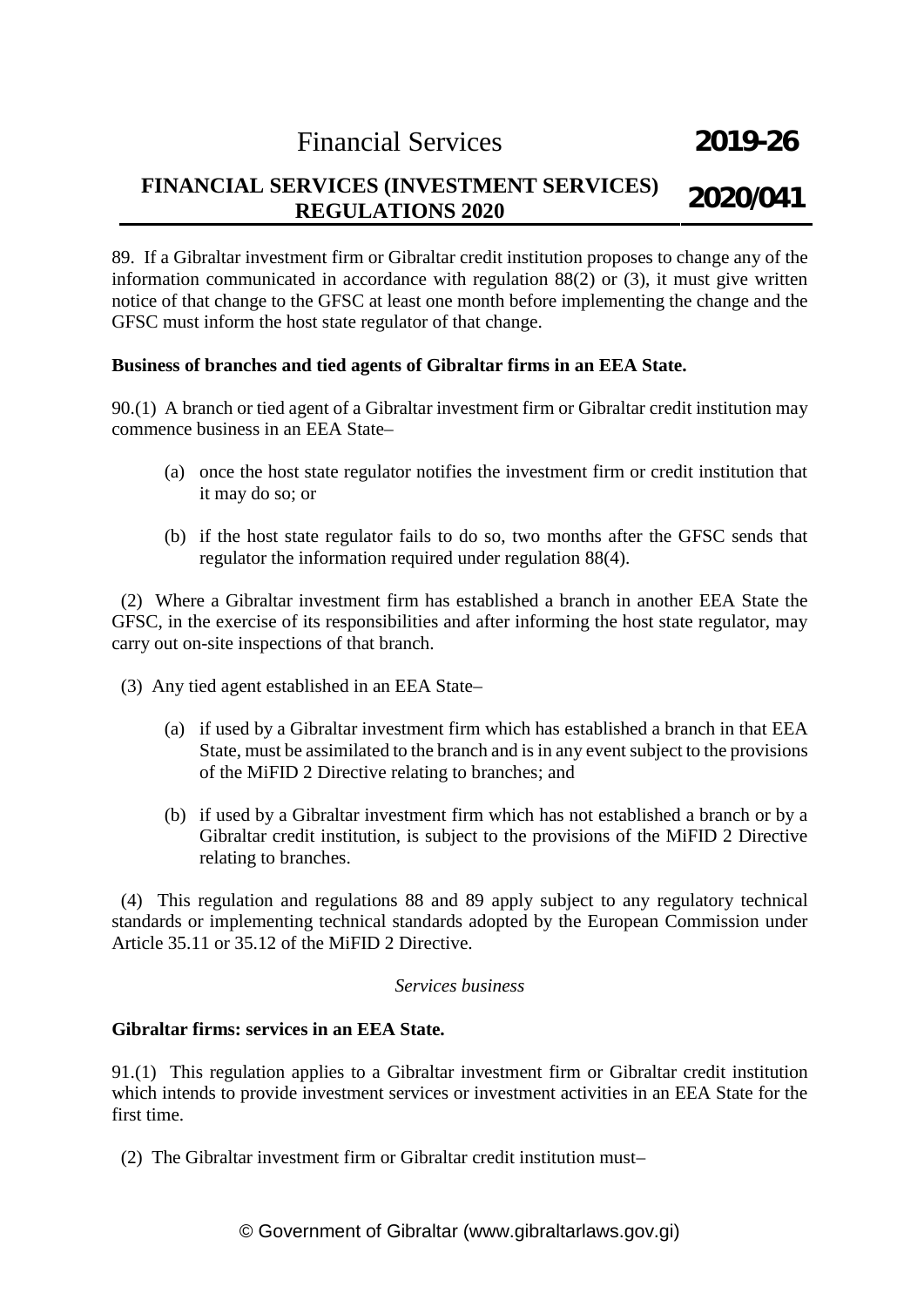### **2020/041 FINANCIAL SERVICES (INVESTMENT SERVICES) REGULATIONS 2020**

- (a) inform the GFSC of its intention; and
- (b) provide the GFSC with the firm's proposed programme of operations stating, in particular, the investment services or investment activities (as well as ancillary services) that the investment firm or credit institution intends to carry on, whether it intends to do so using tied agents established in Gibraltar and, if so, the identity of those tied agents.

(3) Where the GFSC receives information under sub-regulation (2) in respect of a Gibraltar investment firm or Gibraltar credit institution, the GFSC must, within one month of receiving it, provide that information to the host state regulator.

### **Changes to information provided under regulation 91.**

92.(1) This regulation applies to Gibraltar investment firm or a Gibraltar credit institution which intends to change any particulars of the information communicated in accordance with regulation 91(2).

(2) If a Gibraltar firm proposes to change any of the information communicated in accordance with regulation 91(2), it must give written notice of that change to the GFSC at least one month before implementing the change.

### **Business of Gibraltar firms providing services in an EEA State.**

93.(1) A Gibraltar investment firm or Gibraltar credit institution may provide investment services and investment activities in the host State once the host state regulator has received from the GFSC the information required under regulation 91 in respect of the firm.

(2) This regulation and regulations 91 and 92 apply subject to any regulatory technical standards or implementing technical standards adopted by the European Commission under article 34.8 or 34.9 of the MiFID 2 Directive.

### **Chapter 3 Access to trading venues and settlement systems**

*Access to trading facilities in an EEA State*

### **Facilitating access to MTFs or OTFs operated from an EEA State.**

94.(1) This regulation applies to an investment firm or a market operator which is–

(a) operating an MTF or OTF from an EEA State; and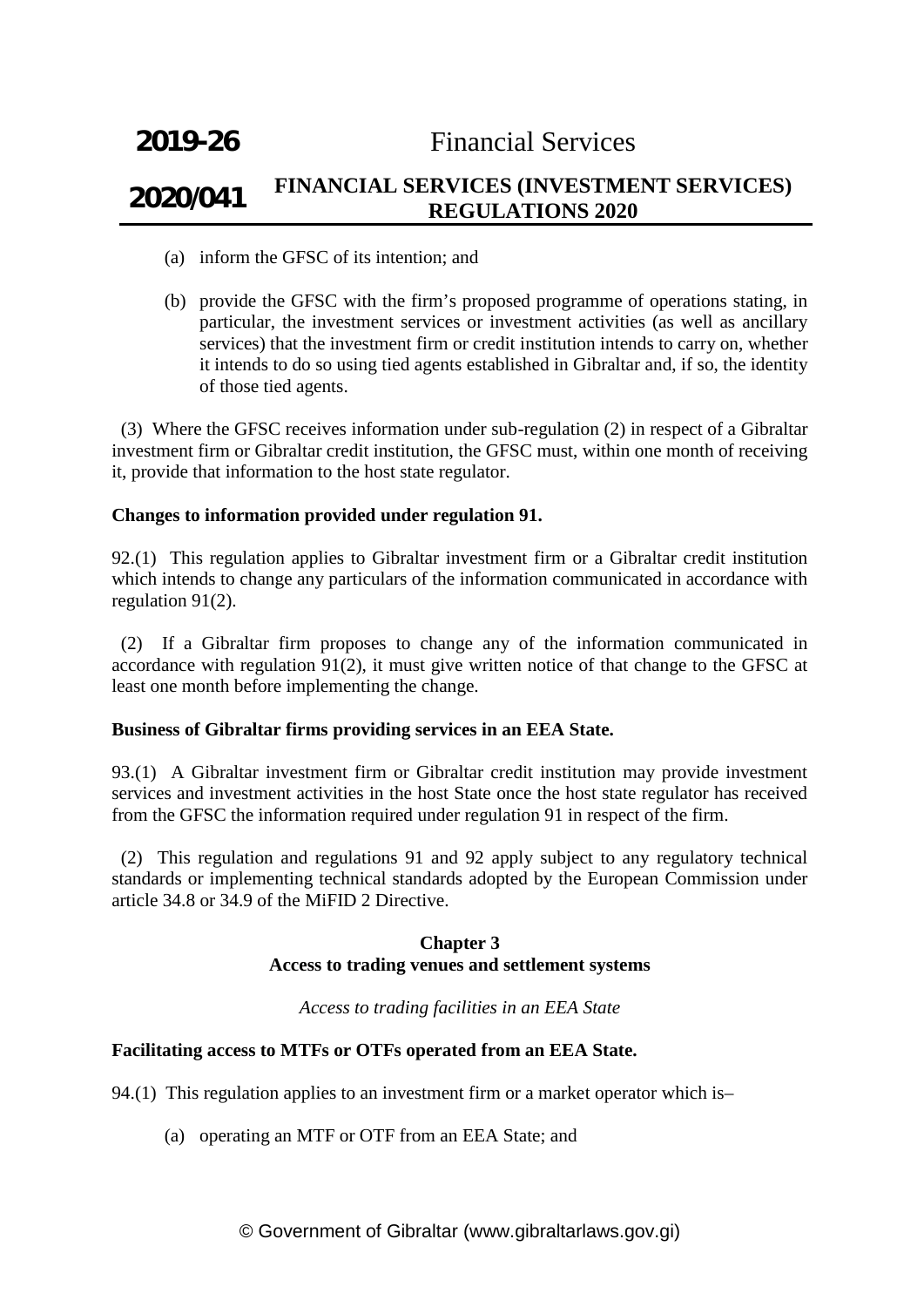## FINANCIAL SERVICES (INVESTMENT SERVICES) 2020/041 **REGULATIONS 2020**

(b) seeking to facilitate access to and trading on the MTF or OTF by remote users, members or participants established in Gibraltar.

(2) Once an investment firm or market operator to which this regulation applies informs its home state regulator that it intends to provide arrangements to facilitate access and trading of the kind mentioned in paragraph (1)(b) in Gibraltar, it may provide those arrangements.

(3) The GFSC must not impose any additional requirements on EEA firms or market operators in respect of the matters covered by or under the Act.

(4) This regulation applies subject to any regulatory technical standards or implementing technical standards adopted by the European Commission under article 34.8 or 34.9 of the MiFID 2 Directive.

### *Access to trading facilities in Gibraltar*

### **Access to regulated markets in Gibraltar.**

95.(1) An EEA investment firm which is authorised to execute client orders or to deal on own account has the right of membership or access to regulated markets established in Gibraltar  $by-$ 

- (a) setting up a branch in Gibraltar; or
- (b) becoming a remote member of or having remote access to the regulated market without having to be established in Gibraltar, where the trading procedures and systems of the regulated market in question do not require a physical presence for conclusion of transactions on the market.

(2) No additional regulatory or administrative requirement in respect of matters covered by or under the Act may be imposed on an EEA firm exercising a right conferred by paragraph (1).

### **Facilitating access to MTFs or OTFs operated from Gibraltar.**

96.(1) A Gibraltar firm which is an investment firm or market operator and is operating an MTF or OTF from Gibraltar may provide appropriate arrangements in an EEA State to facilitate access to and trading on those markets by remote users, members or participants established in that EEA State, but must promptly inform the GFSC if it intends to provide arrangements of that kind.

(2) Where Gibraltar is the home State of an MTF or OTF, the GFSC must communicate–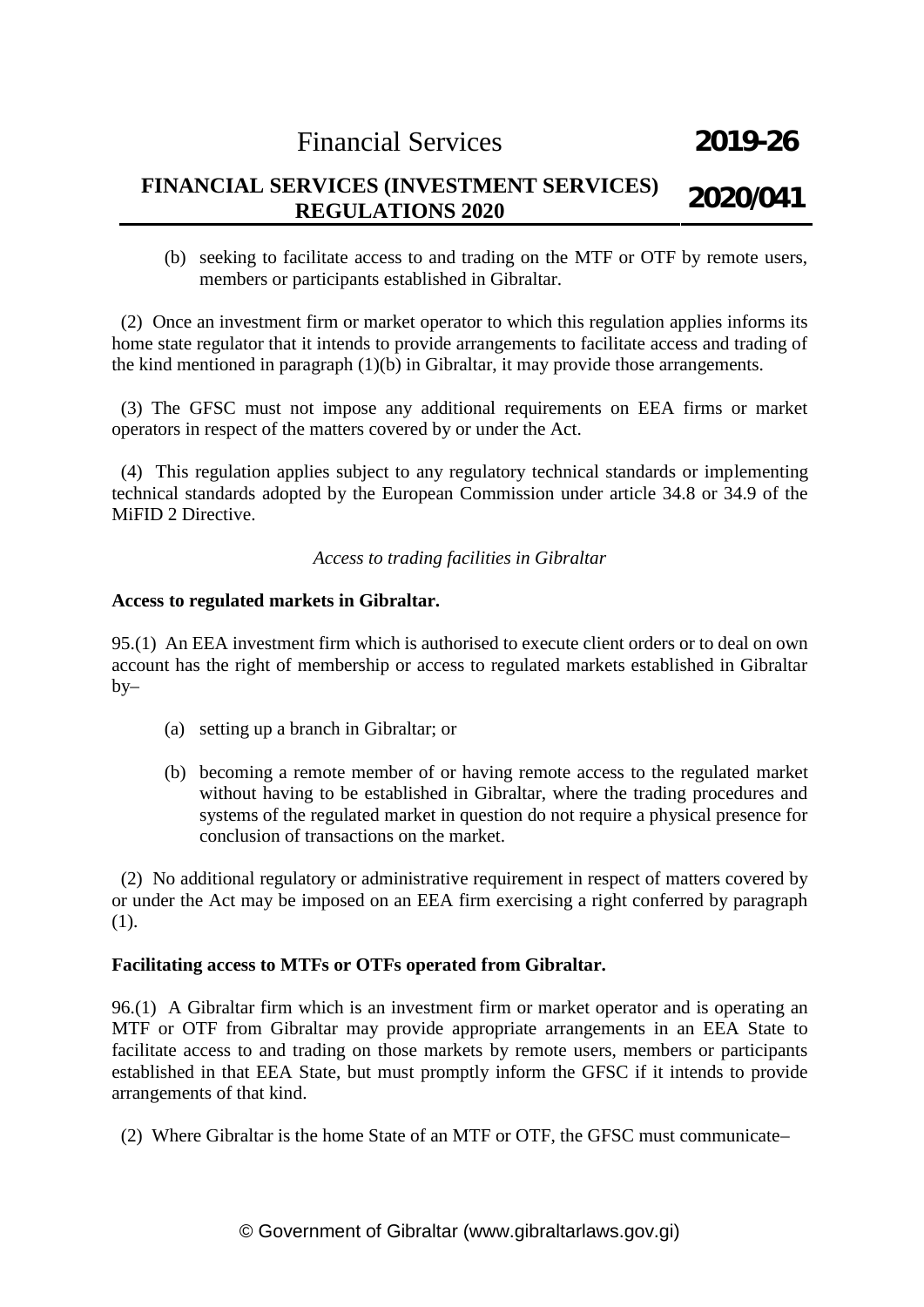## **2020/041 FINANCIAL SERVICES (INVESTMENT SERVICES) REGULATIONS 2020**

- (a) the information it receives under sub-regulation (1), within one month of receiving it, to the competent authority of the EEA State in which the MTF or the OTF intends to provide those arrangements; and
- (b) at the request of the competent authority of the MTF's host State, without undue delay, the identity of the remote members or participants of the MTF established in that State.

(3) This regulation applies subject to any regulatory technical standards or implementing technical standards adopted by the European Commission under Article 34.8 or 34.9 of the MiFID 2 Directive.

### **Access to CCP, clearing and settlement systems and right to designate settlement system.**

97.(1) An EEA investment firm has the right of direct and indirect access to CCP, clearing and settlement systems in Gibraltar for the purposes of finalising or arranging the finalisation of transactions in financial instruments.

- (2) Direct and indirect access by an EEA investment firm to those facilities–
	- (a) must be subject to the same non-discriminatory, transparent and objective criteria that apply to local members or participants; and
	- (b) must not restrict the use of those facilities to the clearing and settlement of transactions in financial instruments undertaken on a trading venue in Gibraltar.

(3) A regulated market in Gibraltar must offer all its members or participants the right to designate the system for the settlement of transactions in financial instruments undertaken on that regulated market, subject to the following conditions–

- (a) such links and arrangements between the designated settlement system and any other system or facility as are necessary to ensure the efficient and economic settlement of the transaction in question; and
- (b) the GFSC's agreement that technical conditions for settlement of transactions concluded on the regulated market through a settlement system other than that designated by the regulated market allow the smooth and orderly functioning of financial markets.

(4) Any assessment by the GFSC under sub-regulation (3)(b) does not affect the competency of any other authority responsible for the oversight or supervision of settlement systems and, to avoid the undue duplication of control, in conducting an assessment under that subregulation the GFSC must take account of any oversight or supervision already exercised by another authority.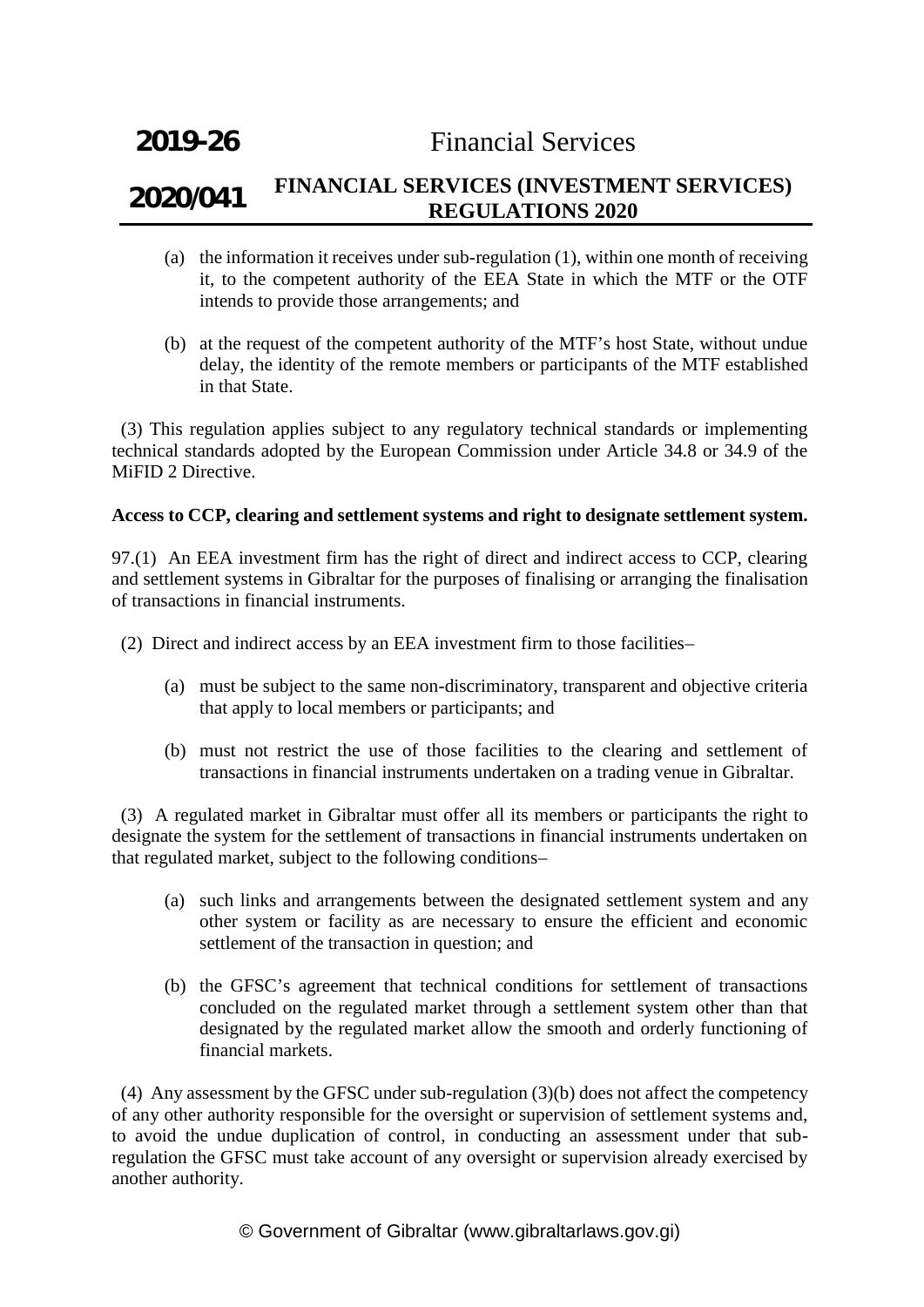## FINANCIAL SERVICES (INVESTMENT SERVICES) 2020/041 **REGULATIONS 2020**

(5) This regulation applies without affecting Titles III to V of EMIR.

### **CCP, clearing and settlement arrangements for MTFs in Gibraltar.**

98.(1) A Gibraltar firm operating an MTF in Gibraltar may enter into appropriate arrangements with a CCP or clearing house and a settlement system of an EEA State with a view to providing for the clearing or settlement of some or all trades concluded by the members or participants under their systems.

(2) The GFSC may prohibit the use of a CCP, clearing house or settlement system in an EEA State by a Gibraltar firm operating an MTF in Gibraltar if doing so is demonstrably necessary in order to maintain the orderly functioning of the MTF, taking account of the conditions for settlement systems established under regulation 97(3).

### **Chapter 4 Third country firms**

### **Requirements applying to third-country firms.**

99.(1) Where a third-country firm intends to provide any investment service or investment activity in Gibraltar that is a regulated activity (with or without any ancillary services)–

- (a) the firm must have Part 7 permission to carry on that activity;
- (b) the firm must establish a branch in Gibraltar;
- (c) the third country where the firm is established must have signed an agreement with Gibraltar which complies with the standards in Article 26 of the OECD Model Tax Convention on Income and on Capital and ensures an effective exchange of information in tax matters, including, if any, multilateral tax agreements; and
- (d) the GFSC must be satisfied that the branch will satisfy the requirements of subregulation (3).
- (2) An application by a third-country firm for Part 7 permission must include–
	- (a) the name of the authority responsible for supervising the firm in the third country concerned and, where more than one authority is responsible for its supervision, the respective areas of competence of those authorities;
	- (b) a programme of operations setting out the investment services or investment activities and ancillary services to be provided by the branch, its organisational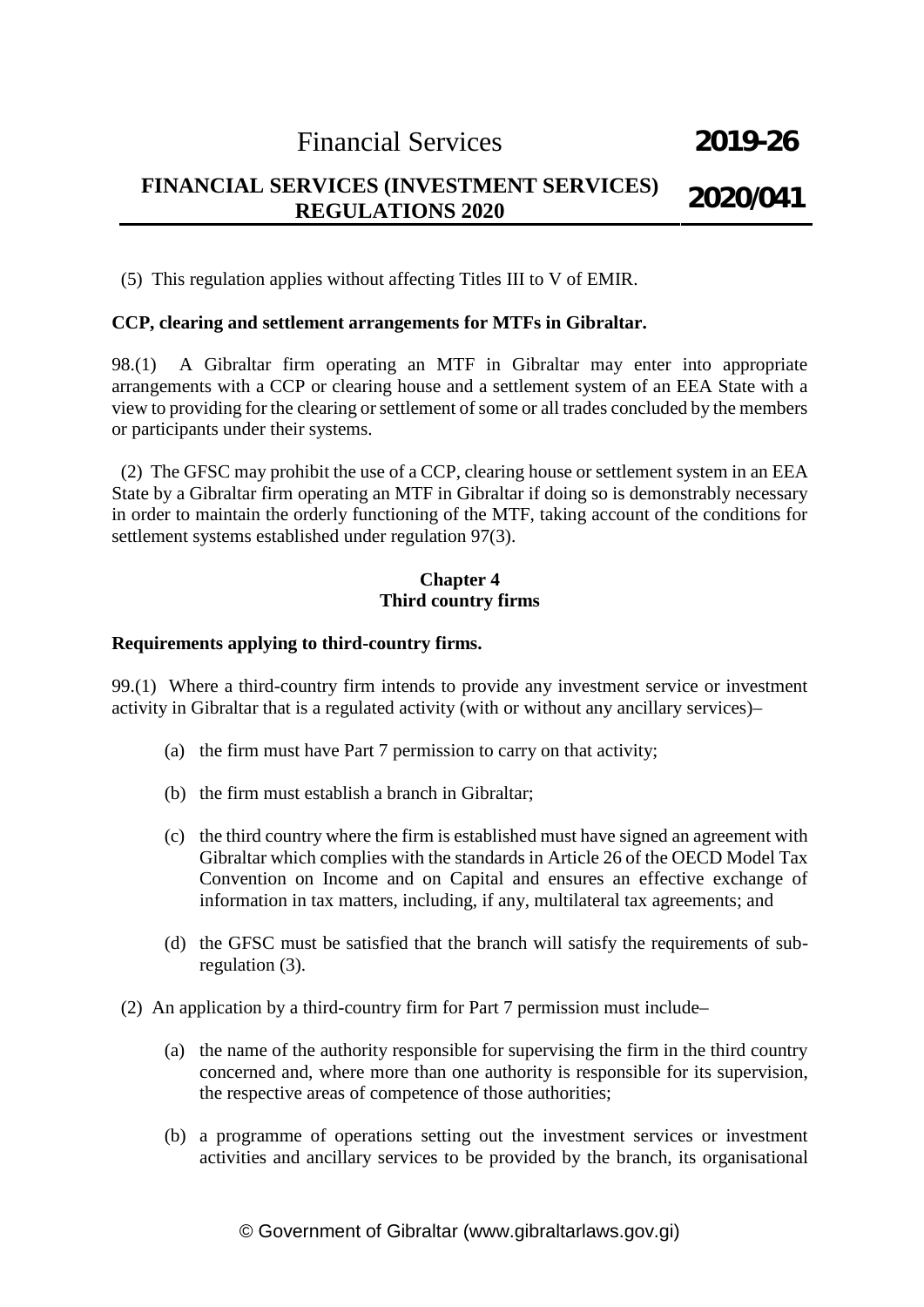### **2020/041 FINANCIAL SERVICES (INVESTMENT SERVICES) REGULATIONS 2020**

structure and a description of any outsourcing to third parties of essential operating functions;

- (c) the names of the persons responsible for the management of the branch and the relevant documents to demonstrate compliance with regulation 51(1); and
- (d) information about the initial capital at free disposal of the branch.

(3) A branch of a third-country firm is subject to the supervision of the GFSC and must comply with the requirements of–

- (a) regulations 35, 36, 40, 42, 43(1), 52, 56, and 63 to 75;
- (b) Articles 3 to 26 of MiFIR and any measures adopted by the European Commission under those provisions; and
- (c) any conditions imposed on the third-country firm's Part 7 permission.
- (4) The GFSC must not–
	- (a) impose any additional requirements on the organisation and operation of the branch of a third-country firm in respect of the matters covered by the MiFID 2 Directive; or
	- (b) treat branches of third-country firms more favourably than EEA firms.

### **Services provided at the client's exclusive initiative.**

100.(1) The requirement under regulation 99(1)(b) to establish a branch does not apply to a third-country firm providing an investment service or investment activity which is initiated at the client's exclusive initiative by a retail client or professional client (within the meaning of Section 2 of Schedule 1) established or situated in Gibraltar.

(2) Sub-regulation (1) extends to the relationship between a third-country firm and a client specifically relating to the provision of the investment service or investment activity in question, but does not entitle a third-country firm to market new categories of investment services or products to a client established or situated in Gibraltar otherwise than through a branch.

### **PART 8 REGULATORY POWERS**

*Intervention*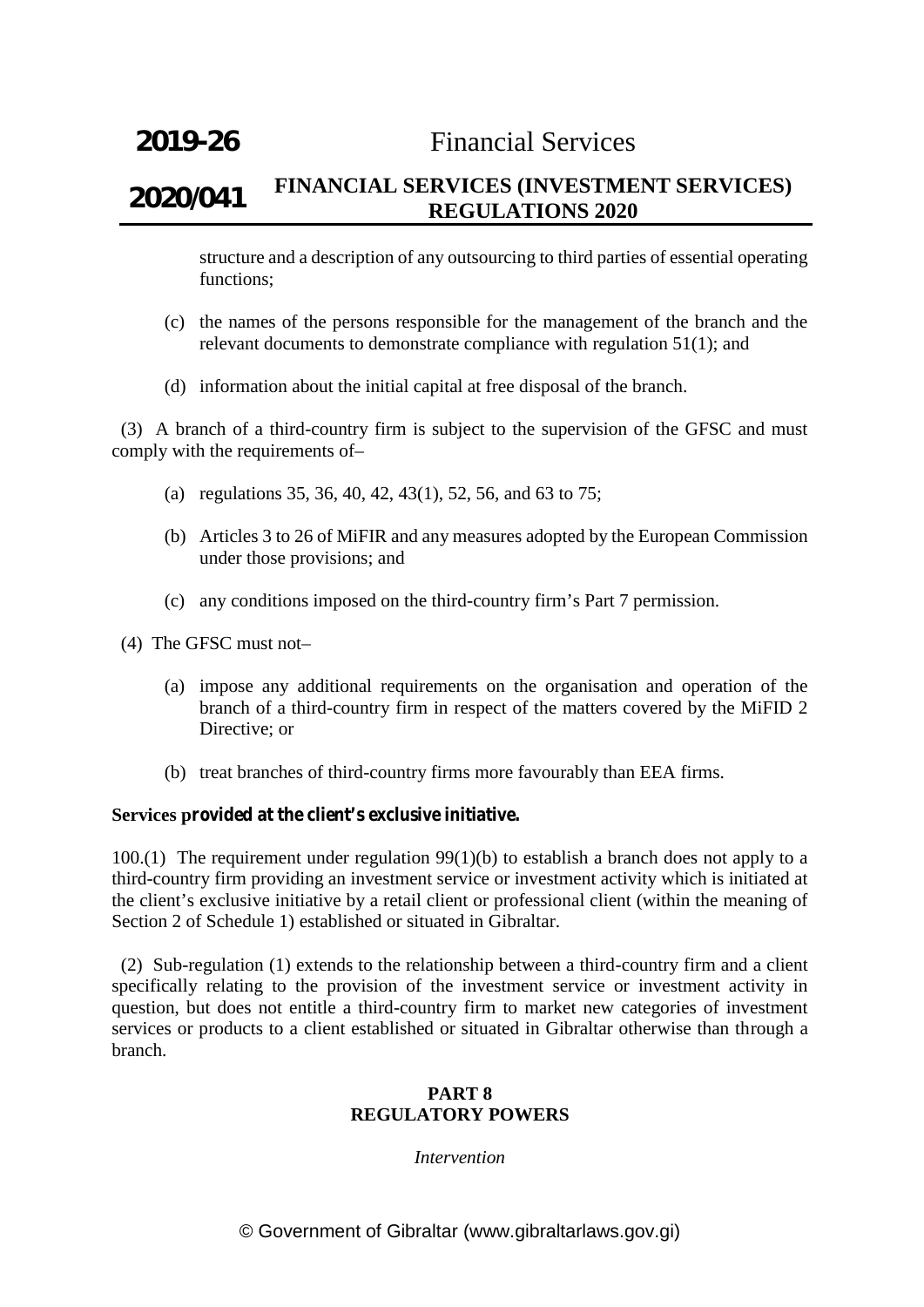### FINANCIAL SERVICES (INVESTMENT SERVICES) 2020/041 **REGULATIONS 2020**

### **Additional powers.**

101.(1) For the purpose of discharging its functions under the Act, these Regulations, MiFIR and the MiFID 2 Directive, the GFSC may act directly or in collaboration with other competent or statutory authorities or institute legal proceedings.

(2) In addition to any other powers the GFSC has under the Act, these Regulations or MiFIR, the GFSC may in discharging its functions–

- (a) require–
	- (i) existing recordings of telephone conversations, electronic communications or data traffic records held by an investment firm or any other entity regulated under the Act, MiFIR or these Regulations;
	- (ii) where permitted by the laws of Gibraltar, existing data traffic records held by a telecommunications operator, where there is a reasonable suspicion of an infringement and where those records may be relevant to the investigation of that infringement;
- (b) require the provision by any person of information and documents regarding the size and purpose of a position or exposure entered into via a commodity derivative, and any assets or liabilities in the underlying market;
- (c) request any person to take steps to reduce the size of a position or exposure;
- (d) limit the ability of any person from entering into a commodity derivative, including by introducing limits on the size of a position any person can hold at all times in accordance with regulation 68;
- (e) suspend the marketing or sale of financial instruments or structured deposits where–
	- (i) the conditions of Articles 40, 41 or 42 of MiFIR are met; or
	- (ii) the investment firm has not developed or applied an effective product approval process or otherwise failed to comply with regulation 52(3) to (9).

#### *Sanctions*

### **Sanctioning powers.**

102.(1) For the purposes of section 150 of the Act, the sanctioning powers set out in Part 11 of the Act which are exercisable in relation to a contravention of a regulatory requirement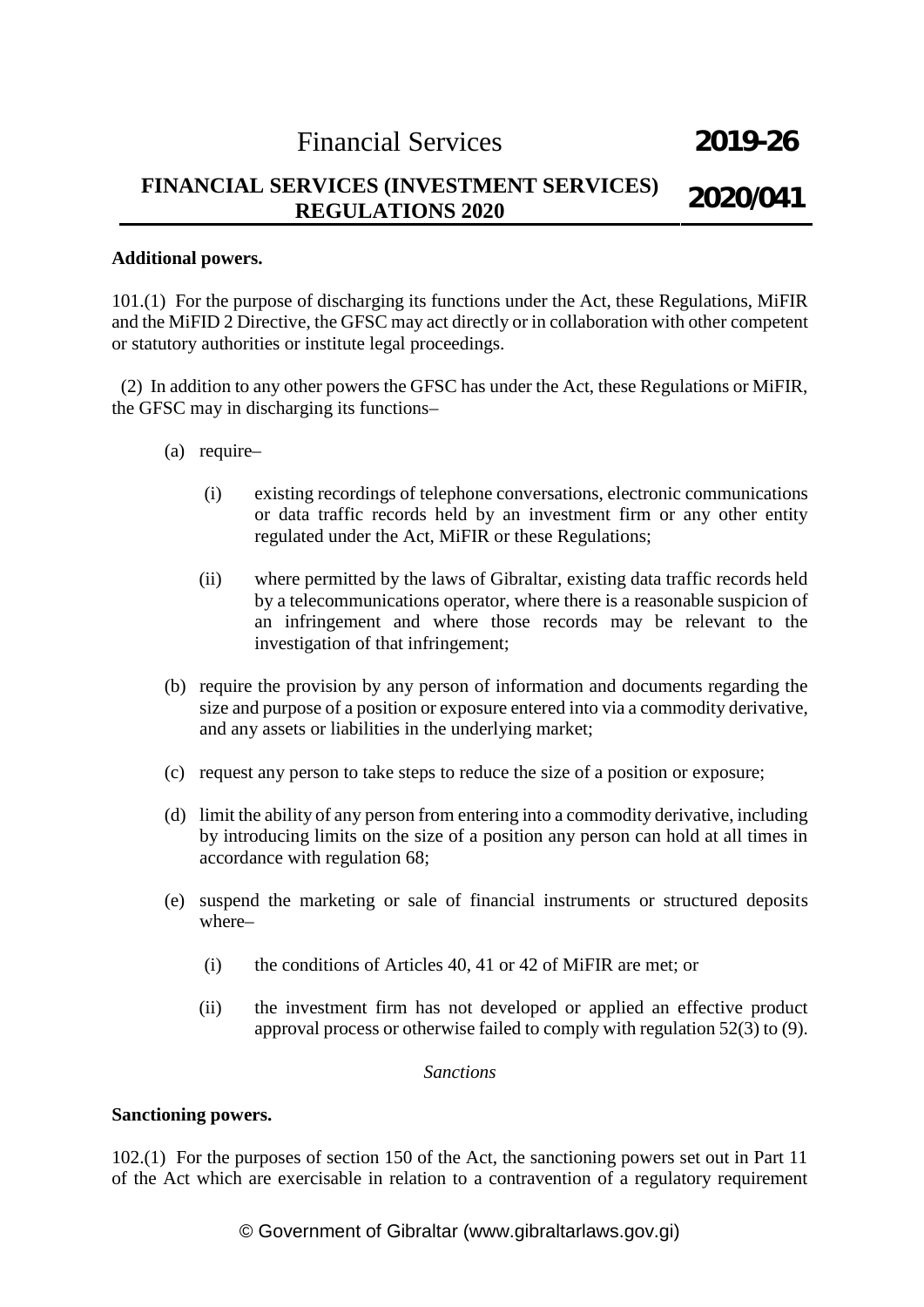## **2020/041 FINANCIAL SERVICES (INVESTMENT SERVICES) REGULATIONS 2020**

(within the meaning of that Part) are to be read together with the following provisions of this Part.

(2) Sections 158 to 162 of the Act apply to any sanctioning action taken against an investment firm by the GFSC in exercise of the following powers.

### **Additional persons subject to powers.**

103.(1) In addition to the persons specified in section 147 and 148 of the Act the GFSC may exercise the sanctioning powers set out in Part 11 of the Act and in this Part–

- (a) for the purposes of regulation  $18(6)(a)$ , against the directors and other persons responsible for the management of an investment firm which is applying for Part 7 permission to carry on investment services or activities;
- (b) for the purposes of regulation 74(2), against the directors and other persons responsible for the management of an investment firm;
- (c) against a member of the management body of an authorised person;
- (d) against an employee of an authorised person;
- (e) against a member of the management body of a market operator;
- (f) against an employee of a market operator.

(2) The GFSC may also exercise the power set out in section 152 of the Act to impose an administrative penalty on a person who carries on investment services or activities in contravention of the general prohibition.

#### **Additional power: management prohibition order.**

104. The power of the GFSC to issue a prohibition order against a regulated individual in accordance with section 156 of the Act includes the power to–

- (a) issue an order which prohibits the regulated individual from exercising management functions in any regulated firm which is an investment firm or market operator; or
- (b) issue an order which-
	- (i) applies to any individual who, at the time of the contravention of a regulatory requirement by the individual, was exercising a management function in that firm or market operator; and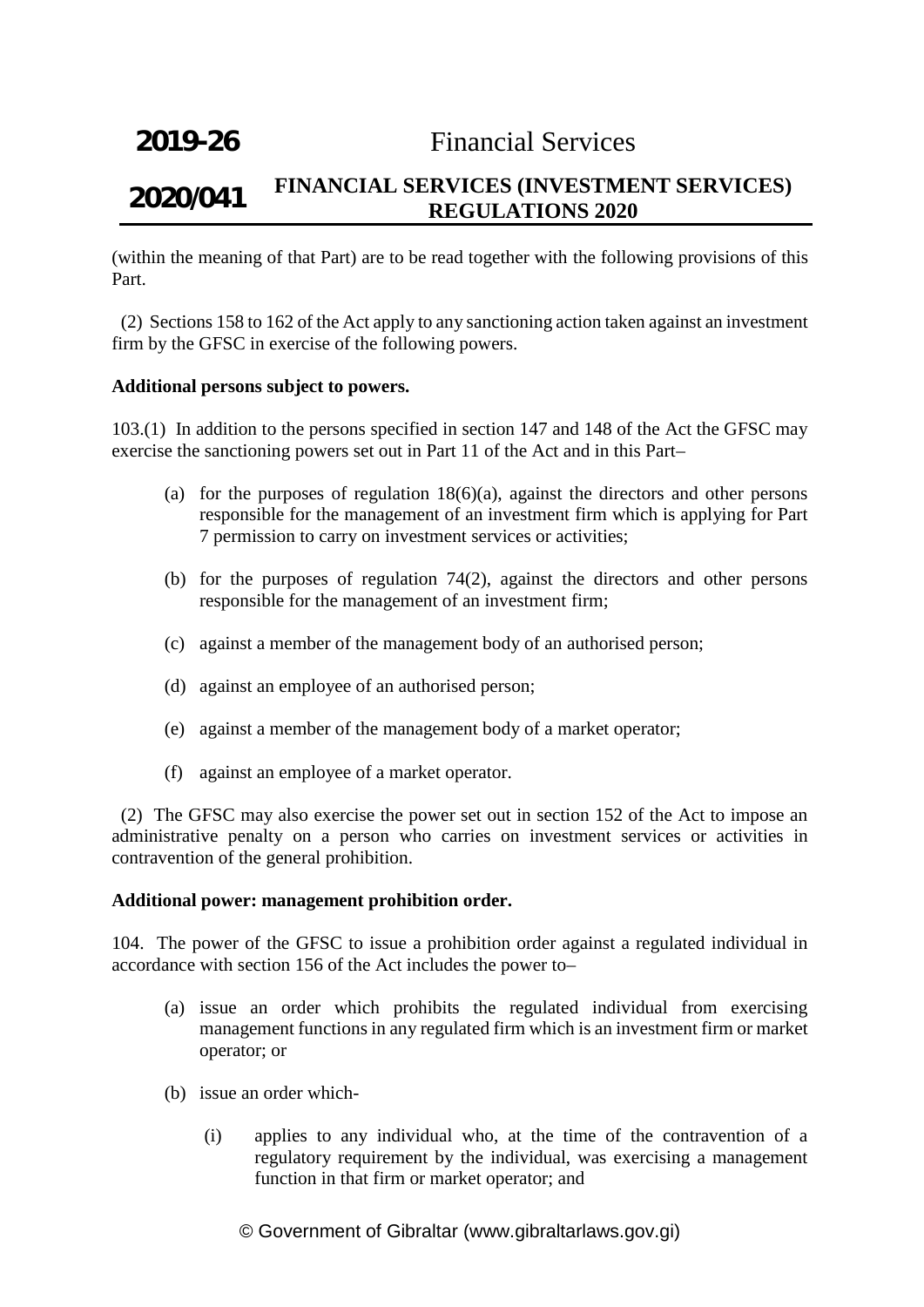## FINANCIAL SERVICES (INVESTMENT SERVICES) 2020/041 **REGULATIONS 2020**

- (ii) prohibits the individual from exercising management functions in any regulated firm which is an investment firm or market operator; or
- (c) issue an order which-
	- (i) applies to any individual who, at the time of the contravention of a regulatory requirement by an investment firm or market operator, was exercising a management function in that firm or market operator and was knowingly concerned in the contravention; and
	- (ii) prohibits the individual from exercising management functions in any regulated firm which is an investment firm or market operator.

### **Additional power: market participation suspension order.**

105.(1) The GFSC may issue an order suspending an investment firm which is a regulated firm and which contravenes a regulatory requirement from being–

- (a) a member of or participant in a regulated market or an MTF; or
- (b) a client of an OTF.
- (2) The order must specify a period during which it has effect.

### **Maximum amounts of administrative penalty.**

106.(1) Any administrative penalty imposed under section 152 of the Act for a contravention of a regulatory requirement by a person to whom these Regulations apply must be of an amount which does not exceed the higher of the following–

- (a) where the amount of the benefit derived as a result of the contravention can be determined, two times the amount of that benefit;
- (b) in the case of a legal person–
	- (i)  $\qquad \qquad \textbf{\textsterling}.000.000$ ; or
	- (ii) 10% of the total annual turnover according to the last available annual accounts approved by its management body;
- (c) in the case of an individual,  $\epsilon$ 5,000,000.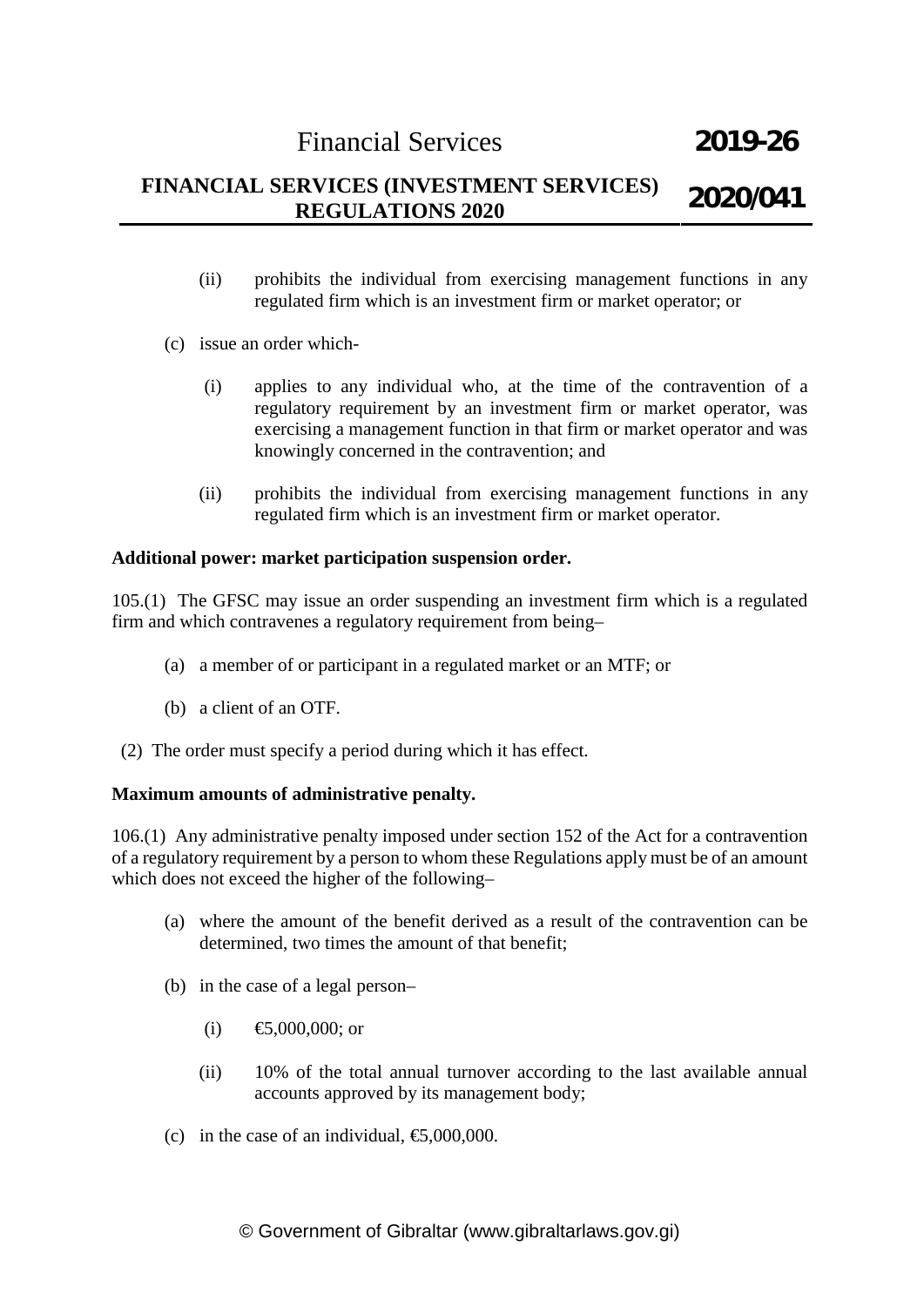## **2020/041 FINANCIAL SERVICES (INVESTMENT SERVICES) REGULATIONS 2020**

(2) For the purposes of sub-regulation (1), a person who is not an authorised person or a regulated individual but who is nonetheless a person who may be subject to an administrative penalty under Part 11 of the Act as modified by these Regulations is a person to whom these Regulations apply.

(3) Where a legal person is a parent undertaking or a subsidiary of a parent undertaking which has to prepare consolidated financial accounts in accordance with the Accounting Directive, the relevant total turnover for the purpose of sub-regulation (1)(b) is the total annual turnover (or the corresponding type of income) in accordance with the relevant accounting legislative acts, according to the last available consolidated annual accounts approved by the management body of the ultimate parent undertaking.

### **Publication of sanctioning action.**

107.(1) This regulation applies–

- (a) where the GFSC has taken any sanctioning action under the Act or these Regulations in respect of a contravention of a regulatory requirement (other than measures of an investigatory nature); and
- (b) instead of sections 616 to 618 of the Act.

(2) The GFSC must publish on its website only details of any sanctioning action taken in respect of a person without undue delay after that person is informed of that action.

- (3) The information published must be limited to–
	- (a) the identity of the person against whom the action has been taken;
	- (b) the type and nature of the contravention; and
	- (c) the details of the sanctioning action taken.
- (4) The GFSC must take one of the steps in sub-regulation (5) where–
	- (a) following an obligatory prior assessment, it considers that it would be disproportionate to publish in accordance with sub-regulation (2)–
		- (i) the identity of the legal person involved; or
		- (ii) the personal data of the individual involved; or
	- (b) it considers that publication would jeopardise the stability of financial markets or an ongoing investigation.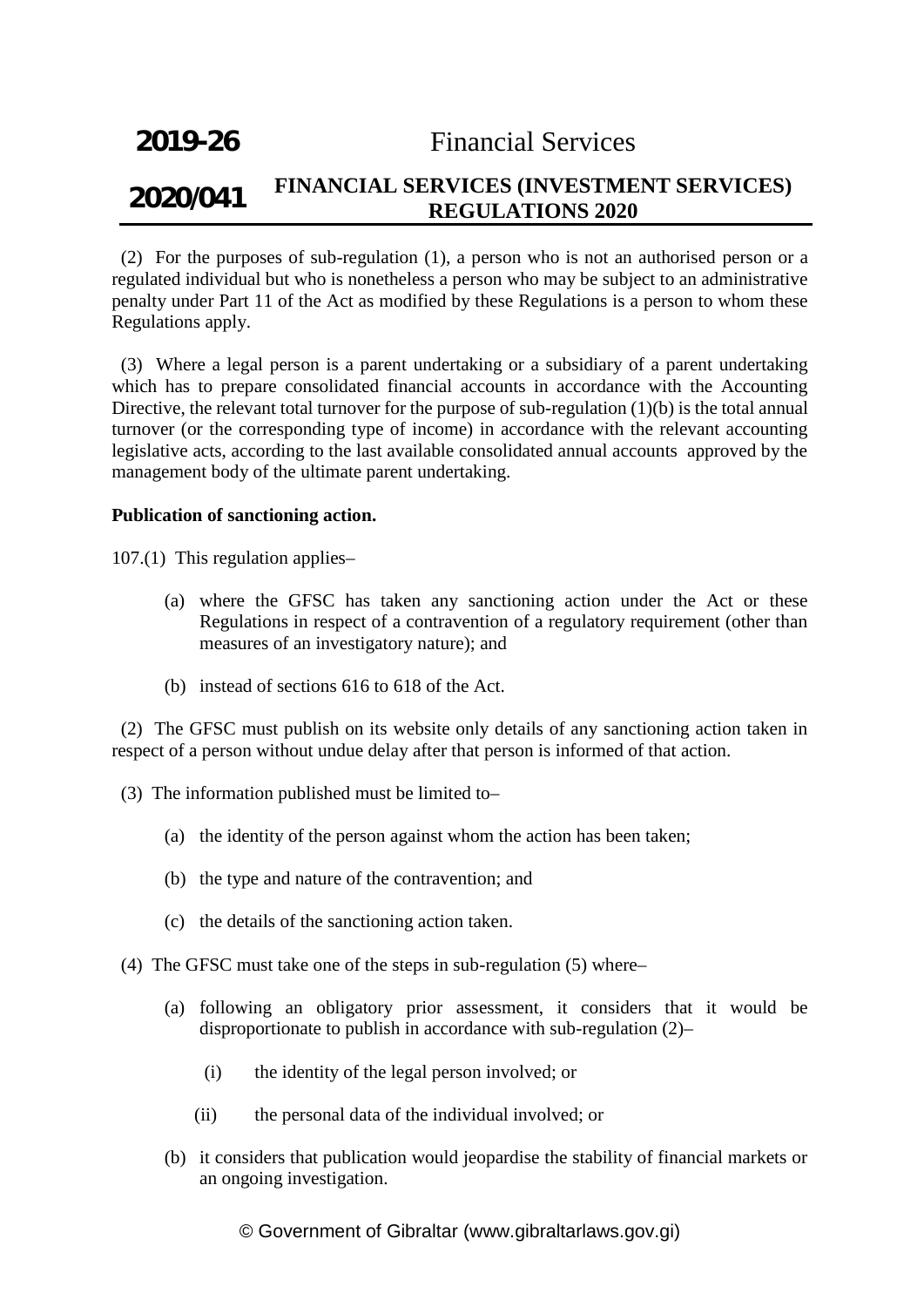### FINANCIAL SERVICES (INVESTMENT SERVICES) 2020/041 **REGULATIONS 2020**

(5) Those steps are–

- (a) to defer publication until the reasons for non-publication cease to exist;
- (b) to publish the decision on an anonymous basis if doing so ensures effective protection of the personal data concerned; or
- (c) not to publish the decision if the steps in paragraphs (a) and (b) are considered to be insufficient to ensure–
	- (i) that the stability of the financial markets would not be put in jeopardy; or
	- (ii) the proportionality of the publication of such decisions with regard to measures which are deemed to be of a minor nature.

(6) In the case of a decision to publish on an anonymous basis, the publication of the relevant data may be postponed for a reasonable period of time if it is envisaged that within that period the reasons for anonymous publication will cease to exist.

(7) Where a decision to which this regulation applies is subject to an appeal, the GFSC must publish information to that effect on its website and, without undue delay, revise that information to reflect the status and outcome of any appeal or any decision annulling a previous decision to impose a sanction.

(8) The GFSC must ensure that any publication in accordance with this regulation is of proportionate duration and remains on its website for a minimum of five years, but that personal data is only retained on the website for so long as is necessary, in accordance with the data protection legislation.

(9) The GFSC must–

- (a) inform ESMA of any sanctioning action taken but not published in accordance with sub-regulation (5)(c), including any related appeal and its outcome;
- (b) if it has disclosed a sanctioning action or criminal sanction to the public, report that fact at the same time to ESMA; and
- (c) provide ESMA annually with aggregated information regarding all sanctioning actions and measures taken in accordance with sub-regulations (1) to (7).

(10) This regulation applies subject to any implementing technical standards adopted by the European Commission under Article 71(7) of the MiFID 2 Directive.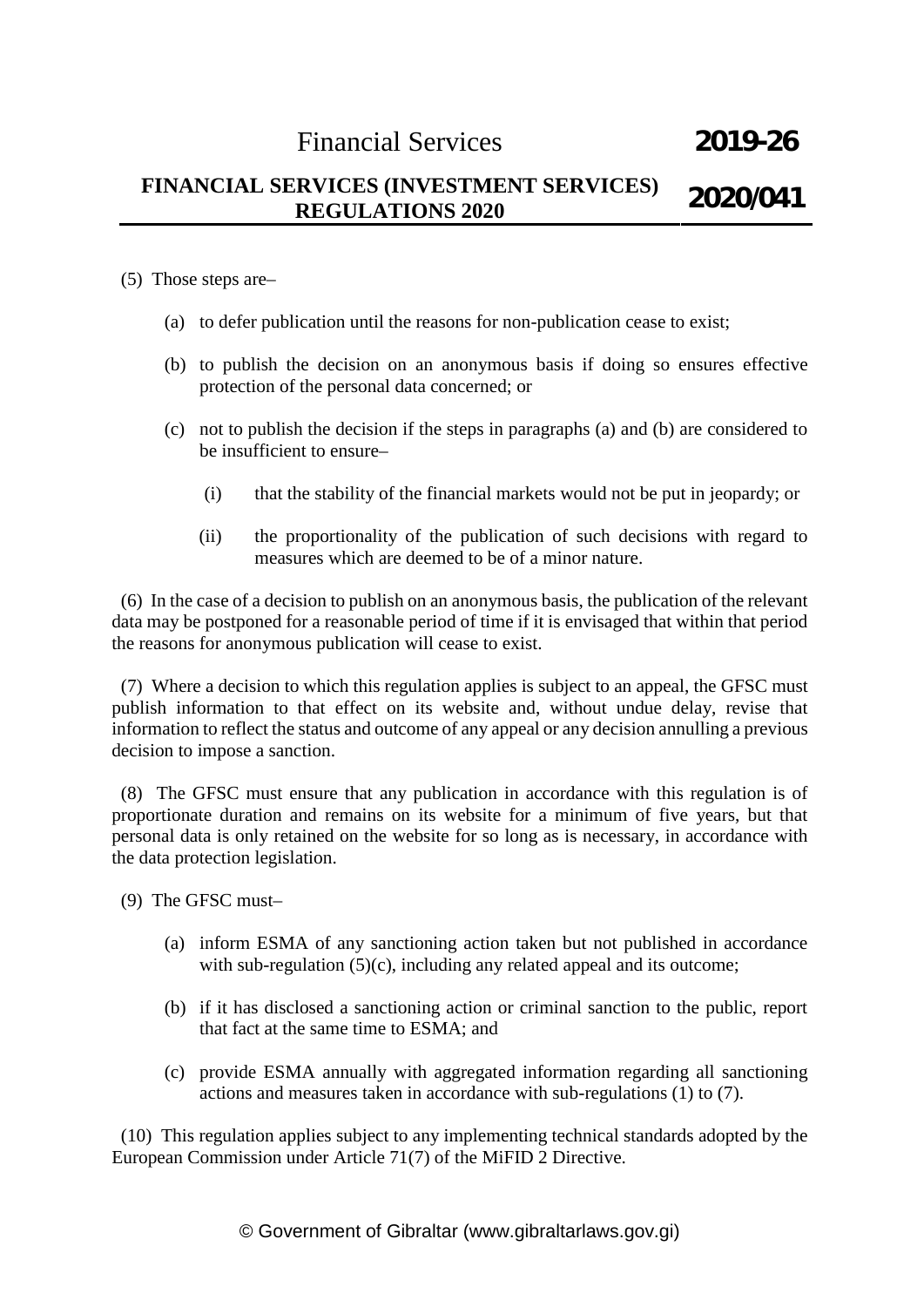## **2020/041 FINANCIAL SERVICES (INVESTMENT SERVICES) REGULATIONS 2020**

*GFSC acting as host State competent authority*

### **Powers as host State competent authority.**

108.(1) The GFSC, in its capacity as host State competent authority, may require all EEA investment firms or EEA credit institutions with branches in Gibraltar to report to the GFSC periodically on the activities of those branches for statistical purposes.

(2) The GFSC may require branches of EEA investment firms or EEA credit institutions to provide the GFSC with the information necessary for monitoring the compliance of those branches with the standards that apply to them under regulation 81(1).

(3) Any requirement imposed under this regulation by the GFSC must not be more stringent than those imposed for the monitoring of compliance by established firms with the same standards.

#### **Precautionary measures as host State competent authority.**

109.(1) Where the GFSC has clear and demonstrable grounds for believing that an EEA investment firm or EEA credit institution which has a branch or is providing services in Gibraltar is infringing provisions of the Act or regulations made under it which do not confer powers on the GFSC as the host State competent authority, the GFSC must refer its findings to the home State competent authority.

(2) If, despite the measures taken by the home State competent authority or because those measures prove inadequate, the EEA investment firm or EEA credit institution persists in acting in a manner that is clearly prejudicial to the interests of investors in Gibraltar or the orderly functioning of markets, the GFSC must–

- (a) after informing the home State competent authority–
	- (i) take appropriate measures in order to protect investors and the proper functioning of the markets, which may include preventing the offending EEA investment firm or EEA credit institution from initiating any further transactions in Gibraltar; and
	- (ii) without undue delay inform the European Commission and ESMA of the measures taken; or
- (b) refer the matter to ESMA, with a view to ESMA acting in accordance with its powers under Article 19 of the ESMA Regulation.

(3) Where the GFSC ascertains that an EEA investment firm or EEA credit institution that has a branch in Gibraltar is infringing provisions of the Act or regulations made under it which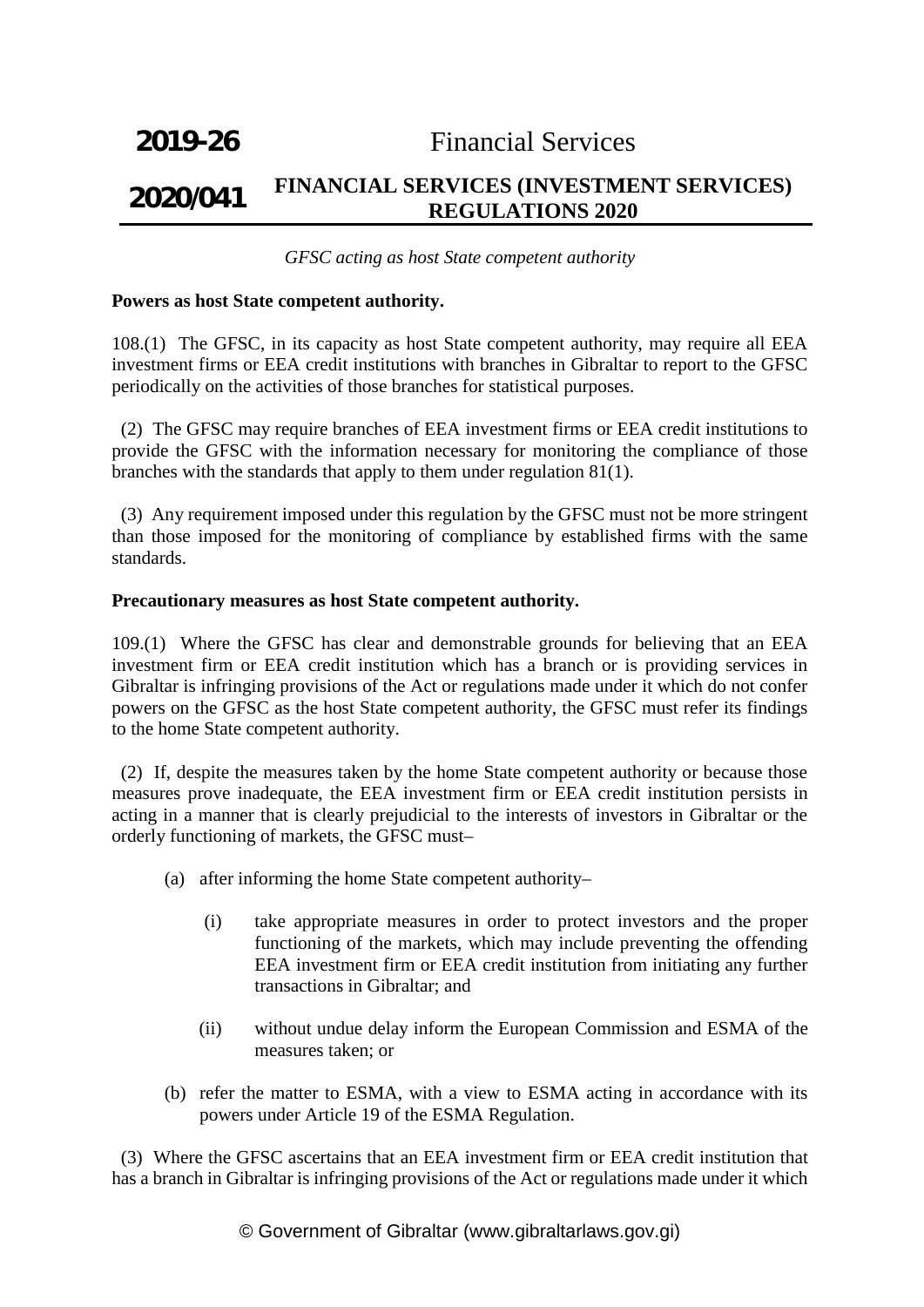## FINANCIAL SERVICES (INVESTMENT SERVICES) 2020/041 **REGULATIONS 2020**

confer powers on the GFSC as the host State competent authority, the GFSC must require the EEA investment firm or EEA credit institution concerned to put an end to its irregular situation.

(4) If the EEA investment firm or EEA credit institution concerned fails to take the necessary steps, the GFSC must–

- (a) take appropriate measures to ensure that the EEA investment firm or EEA credit institution concerned puts an end to its irregular situation; and
- (b) inform the home State competent authority of the nature of those measures taken.

(5) Where, despite the measures taken by the GFSC, the EEA investment firm or EEA credit institution persists in infringing the relevant provisions of the Act or regulations made under it, the GFSC–

- (a) after informing the home State competent authority, must–
	- (i) take appropriate measures in order to protect investors and the proper functioning of the markets; and
	- (ii) without undue delay inform the European Commission and ESMA of the measures taken; and
- (b) may refer the matter to ESMA, with a view to ESMA acting in accordance with its powers under Article 19 of the ESMA Regulation.

(6) Where the GFSC, as host State competent authority of a regulated market, MTF or OTF, has clear and demonstrable grounds for believing that the regulated market, MTF or OTF is infringing provisions of the Act or regulations made under it, the GFSC must refer its findings to the home State competent authority of the regulated market, MTF or OTF.

(7) Where, despite the measures taken by the home State competent authority or because those measures prove inadequate, the regulated market, MTF or OTF persists in acting in a manner that is clearly prejudicial to the interests of investors in Gibraltar or the orderly functioning of markets, the GFSC–

- (a) after informing the home State competent authority, must–
	- (i) take appropriate measures in order to protect investors and the proper functioning of the markets, which may include preventing the regulated market, MTF or OTF from making their arrangements available to remote members or participants established in Gibraltar; and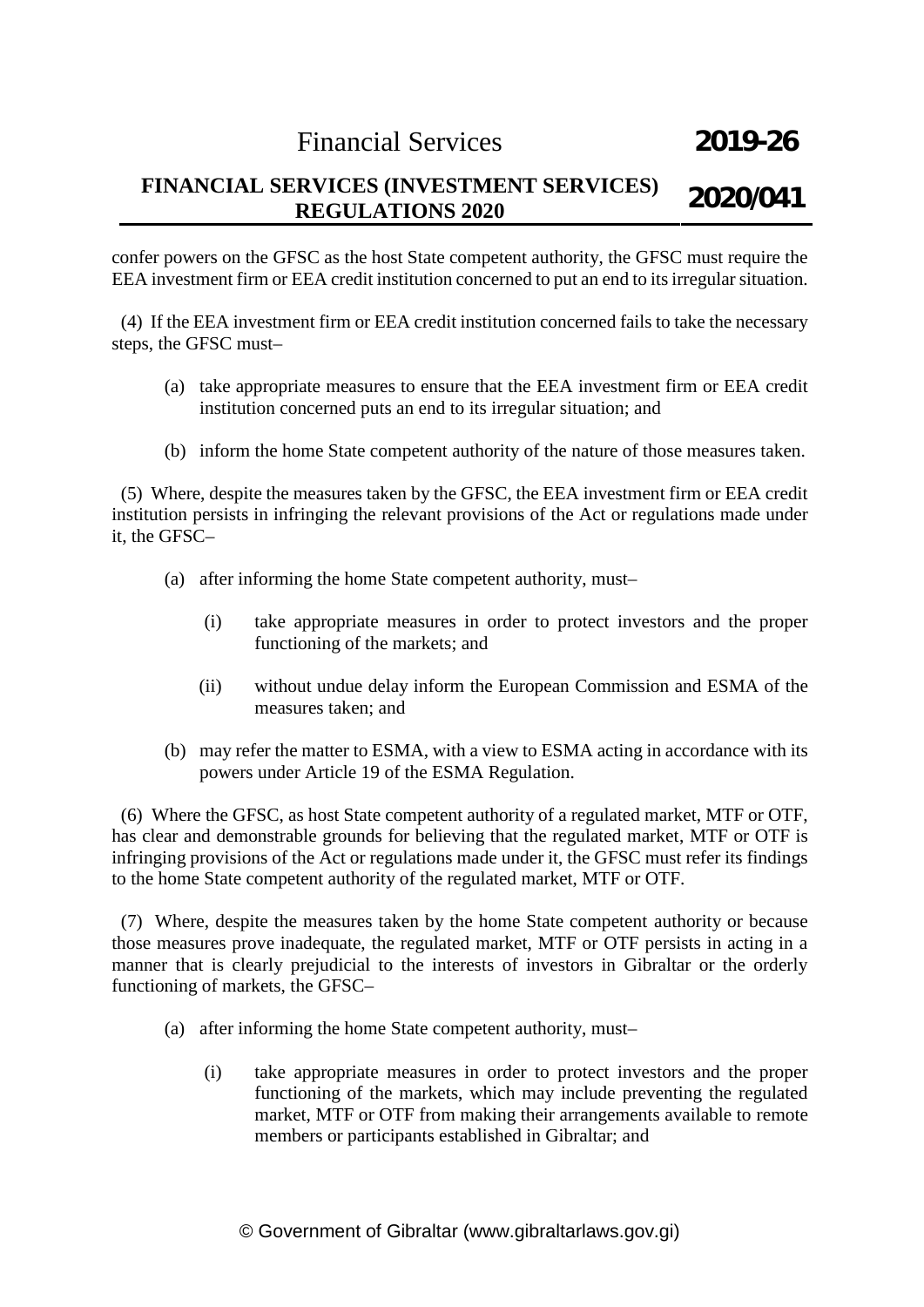### **2020/041 FINANCIAL SERVICES (INVESTMENT SERVICES) REGULATIONS 2020**

- (ii) without undue delay inform the European Commission and ESMA of the measures taken; and
- (b) may refer the matter to ESMA, with a view to ESMA acting in accordance with its powers under Article 19 of the ESMA Regulation.

(8) Any sanction or restriction imposed by the GFSC under this regulation on the activities of an EEA investment firm, EEA credit institution, regulated market, MTF or OTF must be properly justified and communicated to the EEA investment firm or EEA credit institution or regulated market concerned.

(9) If the GFSC–

- (a) proposes to impose any sanction or restriction under this regulation, it must give the EEA investment firm, EEA credit institution, regulated market, MTF or OTF concerned a warning notice; and
- (b) decides to impose any sanction or restriction under this regulation, it must give the EEA investment firm, EEA credit institution, regulated market, MTF or OTF concerned a decision notice.

### **PART 9 MISCELLANEOUS**

### **The Register: investment services and investment activities.**

110.(1) This regulation makes provision as to the contents of the GFSC Register in connection with investment services or investment activities.

(2) The Register must contain such information as the GFSC considers appropriate and must include at least the following (in separate lists)–

- (a) investment firms which are regulated firms;
- (b) local firms which are identified as such in accordance with regulation 8(3)(d) and which are regulated firms;
- (c) tied agents other than those established in an EEA State;
- (d) regulated markets for which Gibraltar is the home State;
- (e) MTF's registered as SME growth markets under regulation 66.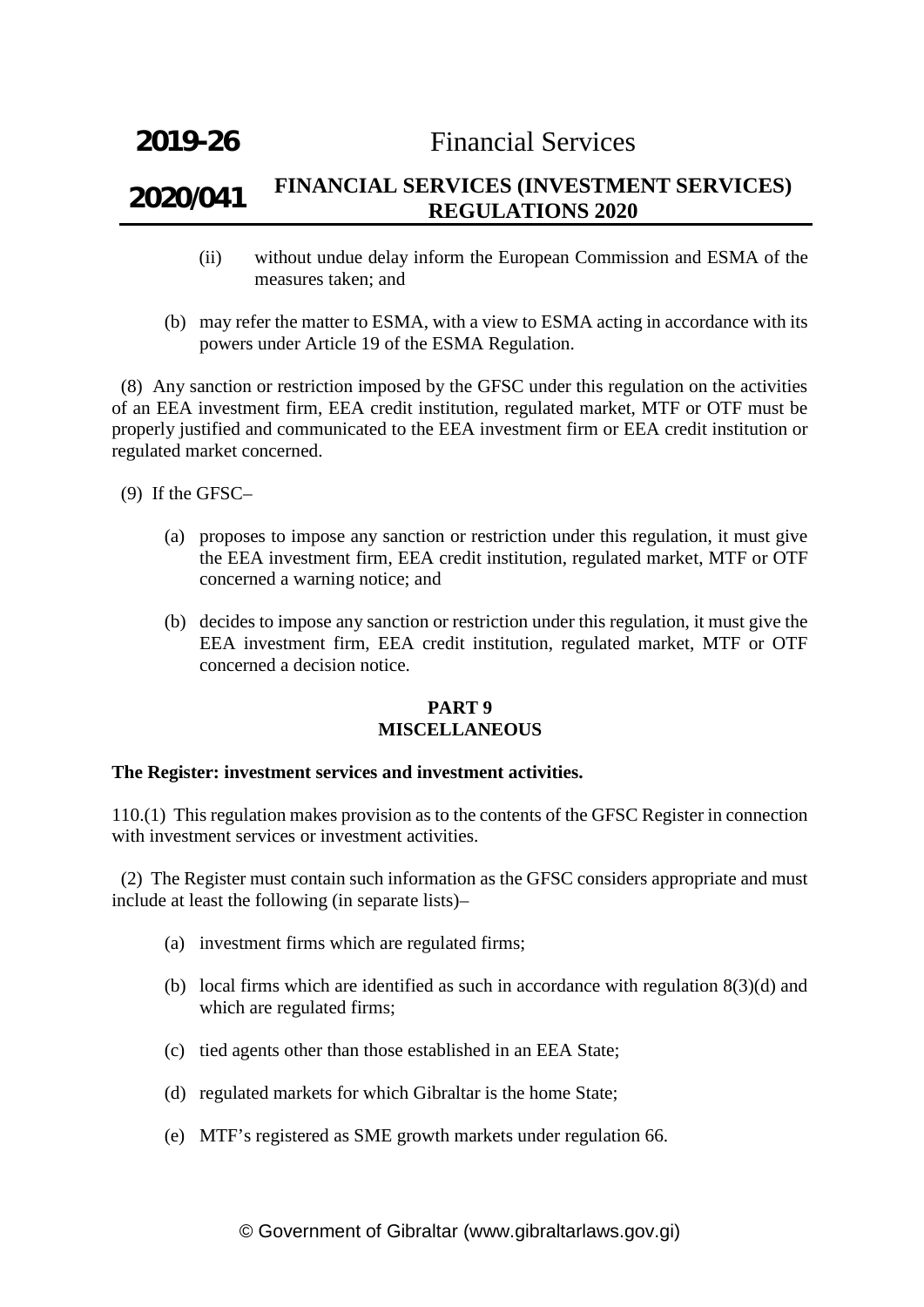## FINANCIAL SERVICES (INVESTMENT SERVICES) 2020/041 **REGULATIONS 2020**

(3) The Register must identify the investment services and investment activities to which a regulated firm's Part 7 permission relates.

- (4) The GFSC Register must include details of-
	- (a) any variation or cancellation of a regulated firm's Part 7 permission;
	- (b) any variation or cancellation of a local firm's Part 7 permission;
	- (c) any case where a tied agent no longer qualifies as exempt as under regulation 9(3);
	- (d) any withdrawal of an MTF's registration as an SME growth market under regulation 66.

(5) If it appears to the GFSC that a person in respect of whom there is an entry in the GFSC Register as a result of any provision of sub-regulation (2) has ceased to be a person in respect to whom that provision applies, the GFSC may remove the entry from the Register.

(6) The GFSC must ensure that the Register is made available online for consultation by the public.

### **Application of MiFIR.**

111.(1) MiFIR has effect in Gibraltar in relation to investment firms, regulated markets and market operators.

(2) The application of MiFIR to investment firms is subject to sub-regulations (3) to (7)

(3) In accordance with Articles 15.1 and 18.4 of MiFIR, an investment firm must notify the GFSC in writing if the firm falls within the definition of a systematic internaliser.

(4) The GFSC must transmit to ESMA any notification which the GFSC receives under subregulation (2).

(5) Third-country firms are not permitted to carry on investment services or investment activities together with ancillary services in or from Gibraltar under the fifth paragraph of Article 46.4 of MiFIR.

(6) Article 46 of MiFIR does not apply to a third-country firm providing an investment service or activity which is initiated at the client's exclusive initiative by an eligible counterparty or professional client (within the meaning of Section I of Schedule 1) established or situated in Gibraltar.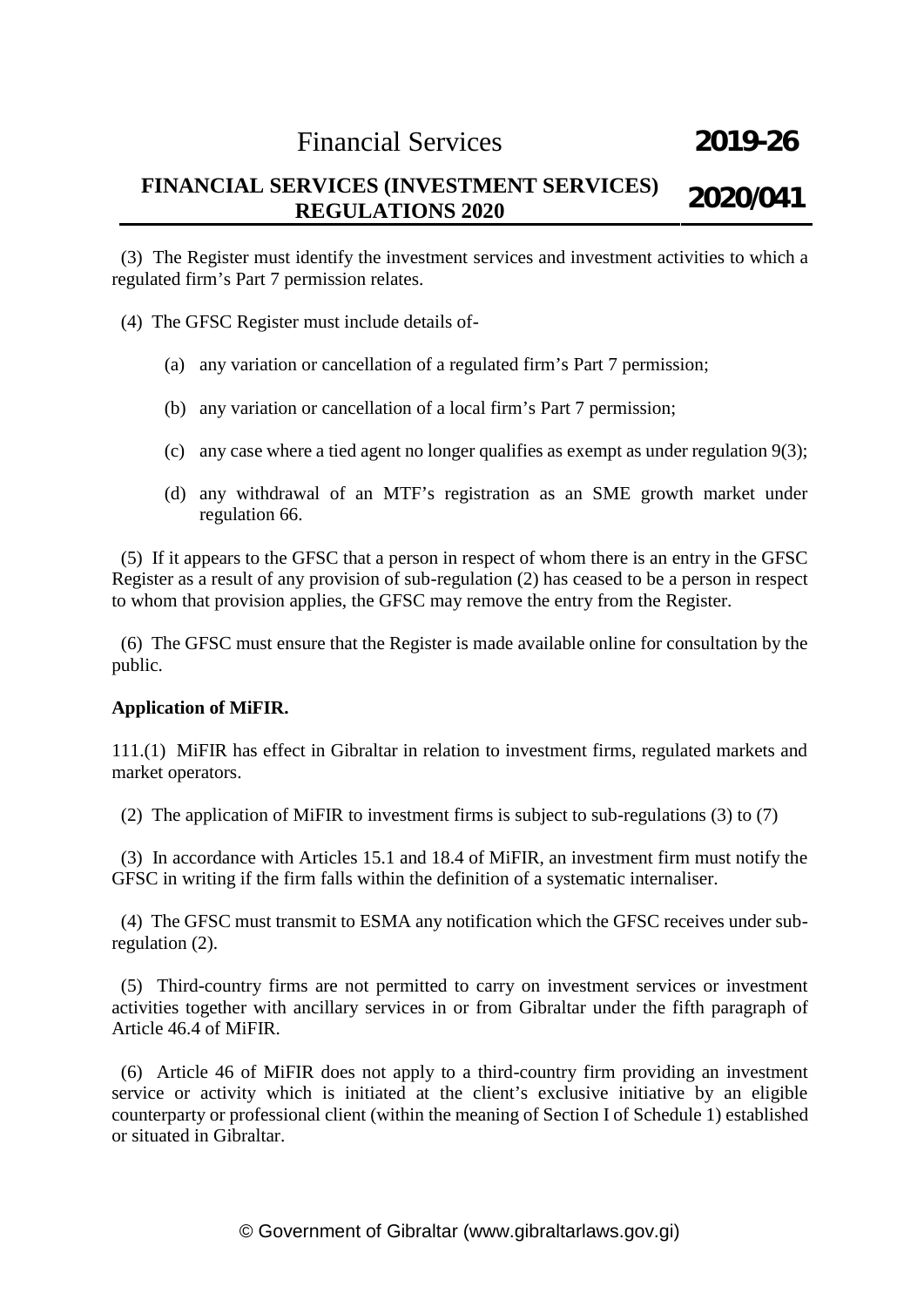## **2020/041 FINANCIAL SERVICES (INVESTMENT SERVICES) REGULATIONS 2020**

(7) Sub-regulation (6) extends to the relationship between a third-country firm and a client specifically relating to the provision of the investment service or investment activity in question, but does not entitle a third-country firm to market new categories of investment services or products to that client.

### **Codes of practice.**

112.(1) The GFSC, with the consent of the Minister, may issue one or more codes of practice containing the criteria to which the GFSC refers in exercising its functions under the Act or these Regulations, including, in particular, its powers to give, vary or cancel Part 7 permission.

(2) Any code issued under this regulation is admissible in evidence in criminal or civil proceedings and, if any provision of a code appears to the court or tribunal conducting the proceedings to be relevant to any question arising in the proceedings, it must be taken into account in determining that question.

### **Civil proceedings for loss.**

113.(1) A breach of the Act, these Regulations or MiFIR by a person to whom these Regulations apply is actionable at the suit of a person who suffers loss as a result of that breach, subject to the defences and other incidents applying to actions for breach of statutory duty.

(2) In any proceedings under this regulation, a certificate issued by or on behalf of the GFSC certifying that it has taken a sanctioning action on a person under the Act, these Regulations or MiFIR is admissible as conclusive evidence of the matters certified.

### *Monitoring compliance and notifying ESMA*

### **GFSC duties to monitor compliance by investment firms.**

114.(1) The GFSC must–

- (a) establish appropriate arrangements to monitor the compliance by investment firms with their obligations to continue to satisfy the threshold conditions; and
- (b) monitor the activities of investment firms in order to assess compliance with the operating conditions provided for in the Act and these Regulations.

(2) In establishing monitoring arrangements under sub-regulation  $(1)(a)$  the GFSC must have regard to any guidelines issued by ESMA under Article 21.2 of the MiFID 2 Directive.

### **GFSC duties to monitor compliance by regulated markets.**

115. The GFSC must–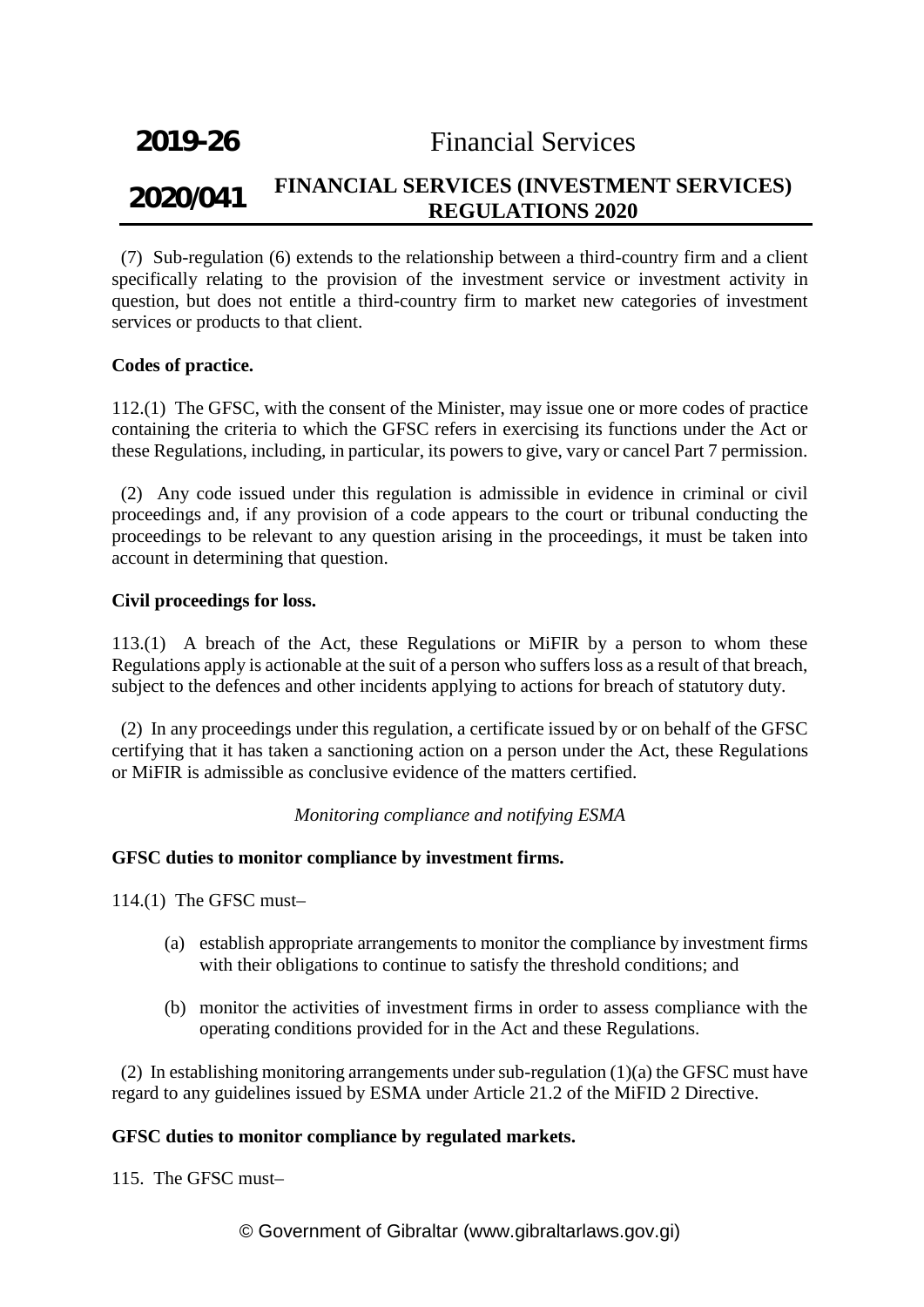## FINANCIAL SERVICES (INVESTMENT SERVICES) 2020/041 **REGULATIONS 2020**

- (a) establish appropriate arrangements to monitor the compliance by regulated markets with their obligations to continue to satisfy the threshold conditions; and
- (b) monitor compliance by regulated markets with the requirements of the Act and regulations made under it.

### **Notifying ESMA: permissions and regulated markets.**

116.(1) The GFSC must notify ESMA of-

- (a) the giving by it of Part 7 permission to an investment firm;
- (b) the cancellation by it of permission within paragraph (a) in reliance on any ground specified in paragraph 6 of Schedule 13 to the Act;
- (c) every Part 7 permission which the GFSC grants to an investment firm or market operator to operate an MTF or an OTF;
- (d) the cancellation by it of Part 7 permission given to a market operator on any ground specified in paragraph 8 of Schedule 13 to the Act.

(2) The GFSC must send a copy of the list of regulated markets referred to in regulation 110(2)(d) and any amendments to it to ESMA and the other EEA States.

(3) The GFSC must notify ESMA of the complaint and redress procedures available under Part 16 of the Act.

(4) The requirements in this regulation are in addition to the GFSC's obligations to communicate specified information to ESMA in accordance with–

- (a) regulation  $16(2)$ ;
- (b) regulation 46(9);
- (c) regulation  $57(2)$  and  $(3)$ ;
- (d) regulation 58(8);
- (e) regulation 61(8);
- (f) regulation  $62(3)$  and  $(4)$ ;
- (g) regulation  $63(9)$ ;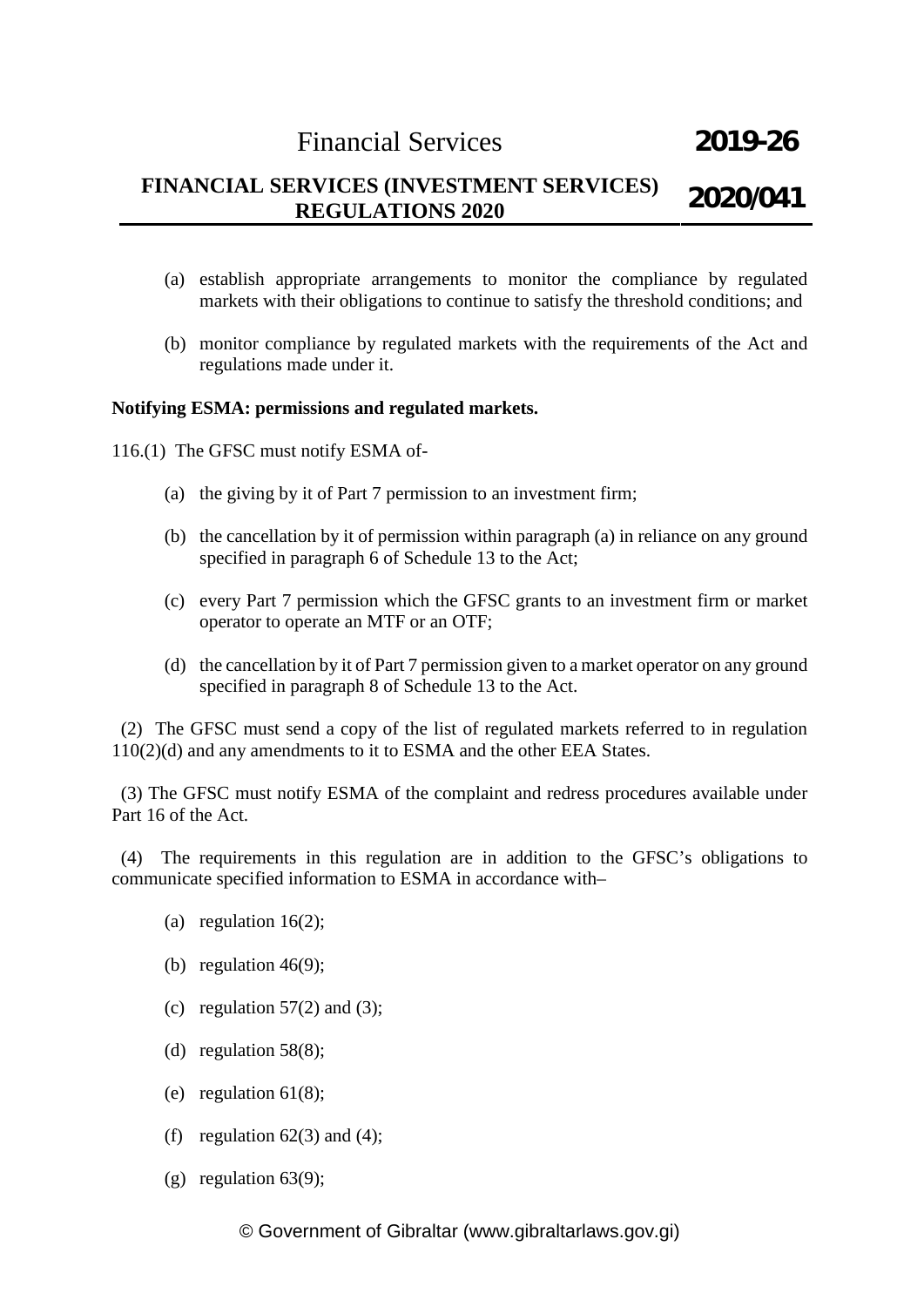## **2020/041 FINANCIAL SERVICES (INVESTMENT SERVICES) REGULATIONS 2020**

- (h) regulation  $66(6)$ ;
- (i) regulation  $68(7)$ ,  $(14)$  and  $(16)$ ;
- (j) regulation 107;
- (k) regulation  $109(2)$ , (5) and (7);
- (1) regulation  $111(4)$ :
- (m) regulation 117(b);
- (n) regulation  $118(5)$ , (6) and (7);
- (o) regulation  $121(2)$ .

*Cooperation*

### **Cooperation and exchange of information with ESMA.**

- 117 The GFSC must-
	- (a) cooperate with ESMA for the purposes of the MiFID 2 Directive, in accordance with the ESMA Regulation; and
	- (b) without undue delay provide ESMA with any information necessary to carry out its duties under the MiFID 2 Directive or MiFIR, in accordance with Articles 35 and 36 of the ESMA Regulation.

### **Obligation to cooperate.**

118.(1) The GFSC must cooperate with the competent authorities in other EEA States for the purpose of carrying out their respective duties or making use of their respective powers under the Act, regulations made under it, the MiFID 2 Directive and MiFIR.

- (2) The GFSC–
	- (a) must render assistance to other competent authorities and, in particular, exchange information and cooperate in any investigation or supervisory activities;
	- (b) must take the necessary administrative and organisational measures to facilitate the provision of that assistance; and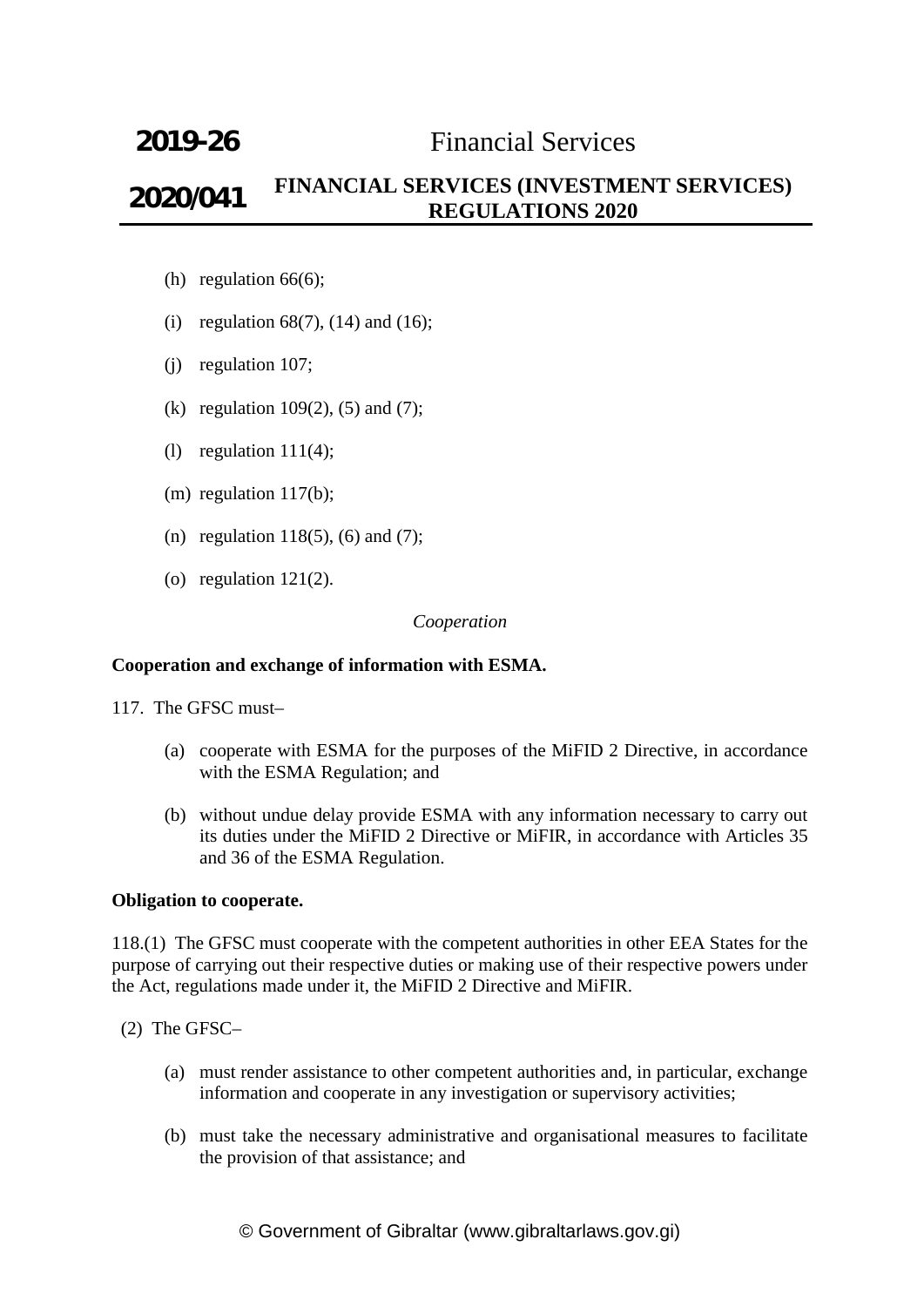## FINANCIAL SERVICES (INVESTMENT SERVICES) 2020/041 **REGULATIONS 2020**

- (c) may cooperate with other competent authorities to facilitate the recovery of fines.
- (3) The GFSC must establish proportionate cooperation arrangements with–
	- (a) the home State competent authority of a trading venue which has established arrangements in Gibraltar and the operations of which, when taking account of the securities markets in Gibraltar, have become of substantial importance for the functioning of the securities markets and the protection of the investors in Gibraltar; or
	- (b) the host State competent authority of a trading venue whose home State is Gibraltar, which has established arrangements in another EEA State and the operations of which, when taking account of the securities markets in the host State, have become of substantial importance for the functioning of the securities markets and the protection of the investors in that State.

(4) The GFSC may use its powers for the purpose of cooperation, even where the conduct under investigation does not constitute an infringement of the law of Gibraltar.

(5) Where the GFSC has good reasons to suspect that acts contrary to the provisions of the MiFID 2 Directive or MiFIR are being or have been carried out by entities not subject to its supervision on the territory of another EEA State, the GFSC must notify the competent authority of that EEA State and ESMA in as specific a manner as possible.

(6) Where the GFSC as home State competent authority receives a notification of a similar kind to one under sub-regulation (5), it must take appropriate action and inform the notifying competent authority and ESMA of the outcome of the action and, to the extent possible, of significant interim developments.

(7) Without limiting sub-regulations (1), (2) or (5), the GFSC must notify ESMA and other competent authorities of the details of–

- (a) any request to reduce the size of a position or exposure made under regulation  $101(2)(c)$ ; or
- (b) any limitation on the ability of a person to enter into a commodity derivative imposed under regulation 101(2)(d).
- (8) A notification under sub-regulation (7) must include (where relevant)–
	- (a) the details of any request or demand for information made under regulation 101(2)(b), including the identity of the person to whom it was addressed and the reasons it was made;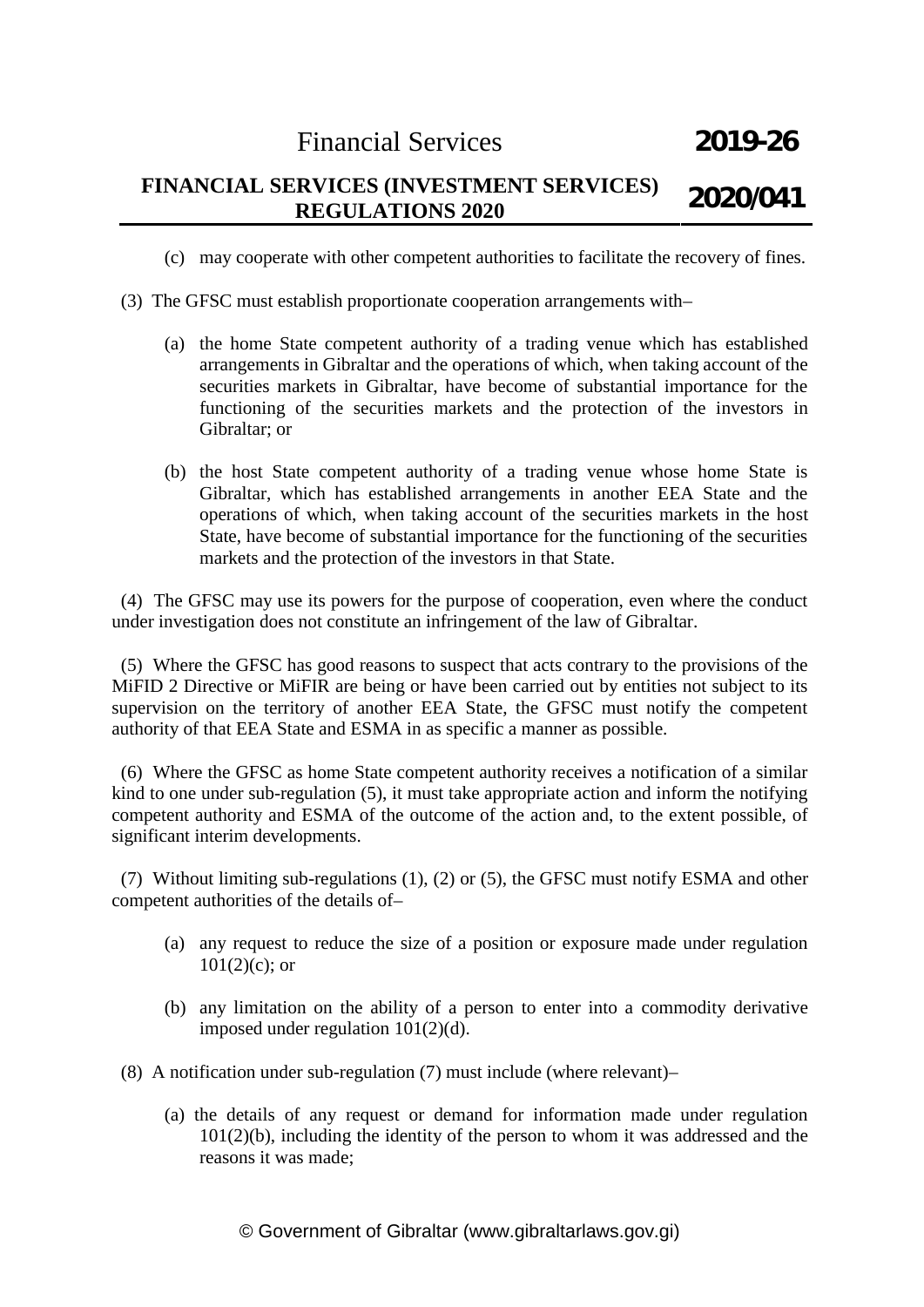## **2020/041 FINANCIAL SERVICES (INVESTMENT SERVICES) REGULATIONS 2020**

- (b) the scope of the limits imposed under regulation  $101(2)(d)$ , including the identity of the person concerned;
- (c) the relevant financial instruments;
- (d) any limits imposed on the size of positions that the person may hold at all times; and
- (e) any exemption to those limits granted under regulation 68 and the reasons for the exemption.

(9) Other than in exceptional circumstances where it is not possible to do so, a notification under sub-regulation (7) must be made at least 24 hours before the actions or measures are intended to take effect.

(10) Where the GFSC receives a notification from another competent authority of a kind similar to one under sub-regulation (7)–

- (a) it may take measures under regulation  $101(2)(c)$  or (d) where it is satisfied that doing so is necessary to achieve the objective of the other competent authority; and
- (b) where it proposes to take any measures, must give notice in accordance with this regulation.

(11) Where any action under sub-regulation (7)(a) or (b) relates to wholesale energy products (within the meaning of the REMIT Regulation), the GFSC must also notify the Agency for the Cooperation of Energy Regulators (ACER) established under Regulation (EC) No 713/2009.

(12) The GFSC must–

- (a) in relation to emission allowances, cooperate with public bodies competent for the oversight of spot and auction markets and competent authorities, registry administrators and other public bodies charged with the supervision of compliance under Directive 2003/87/EC in order to ensure that they can acquire a consolidated overview of emission allowances markets; and
- (b) in relation to agricultural commodity derivatives, report to and cooperate with public bodies competent for the oversight, administration and regulation of physical agricultural markets under Regulation (EU) No 1308/2013.

(13) This regulation applies subject to any implementing technical standards adopted by the European Commission under Article 79(9) of the MiFID 2 Directive.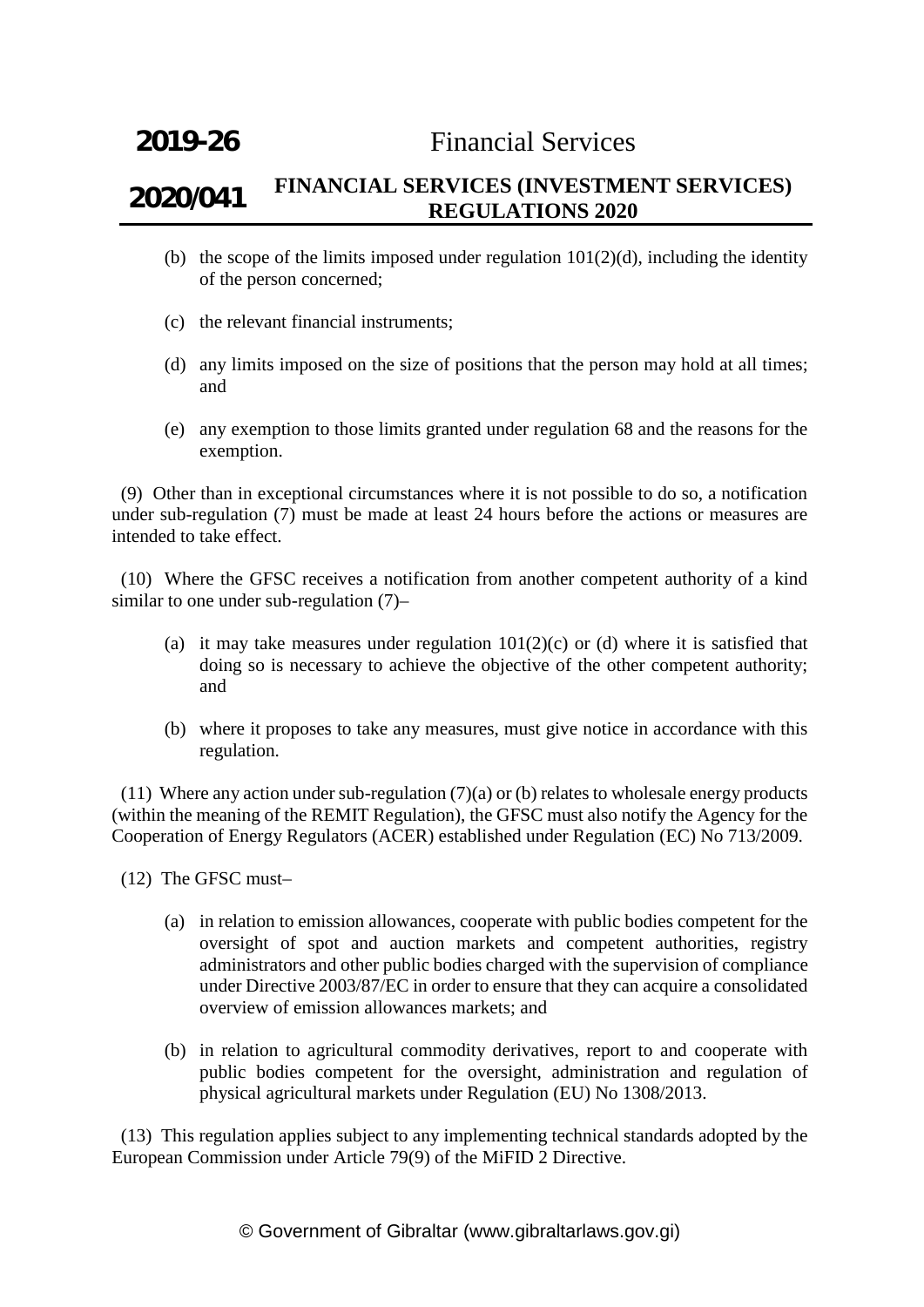### FINANCIAL SERVICES (INVESTMENT SERVICES) 2020/041 **REGULATIONS 2020**

### **Cooperation between competent authorities.**

119.(1) The GFSC may request the cooperation of the competent authority of another EEA State in a supervisory activity, for an on-the-spot verification or in an investigation.

(2) In the case of an investment firm which is a remote member or participant of a regulated market for which the GFSC is the home State competent authority, the GFSC may contact the investment firm directly but, in that event, the GFSC must inform the investment firm's home State competent authority that it has done so.

(3) Where the GFSC receives a request with respect to an on-the-spot verification or investigation, it must within the framework of its powers–

- (a) carry out the verifications or investigations itself;
- (b) allow the requesting authority to carry out the verification or investigation;
- (c) allow auditors or experts to carry out the verification or investigation.

(4) This regulation applies subject to any regulatory technical standards or implementing technical standards adopted by the European Commission under Article 80(3) or (4) of the MiFID 2 Directive.

#### **Refusal to cooperate.**

120.(1). The GFSC may refuse to act on a request from the competent authority of another EEA State for cooperation in carrying out an investigation, on-the-spot verification or supervisory activity as provided for in regulation 11 (consultation before giving permission to an investment firm) or to exchange information as provided for in regulation 124 where–

- (a) judicial proceedings have already been initiated in Gibraltar in respect of the same actions and the same persons; or
- (b) final judgement has already been delivered in Gibraltar in respect of the same persons and the same actions.

(2) In the event of a refusal, the GFSC must notify the requesting competent authority and ESMA, providing as much information as possible.

#### **Binding mediation.**

121. The GFSC may refer to ESMA any situation where a request relating to one of the following has been rejected or has not been acted upon within a reasonable time–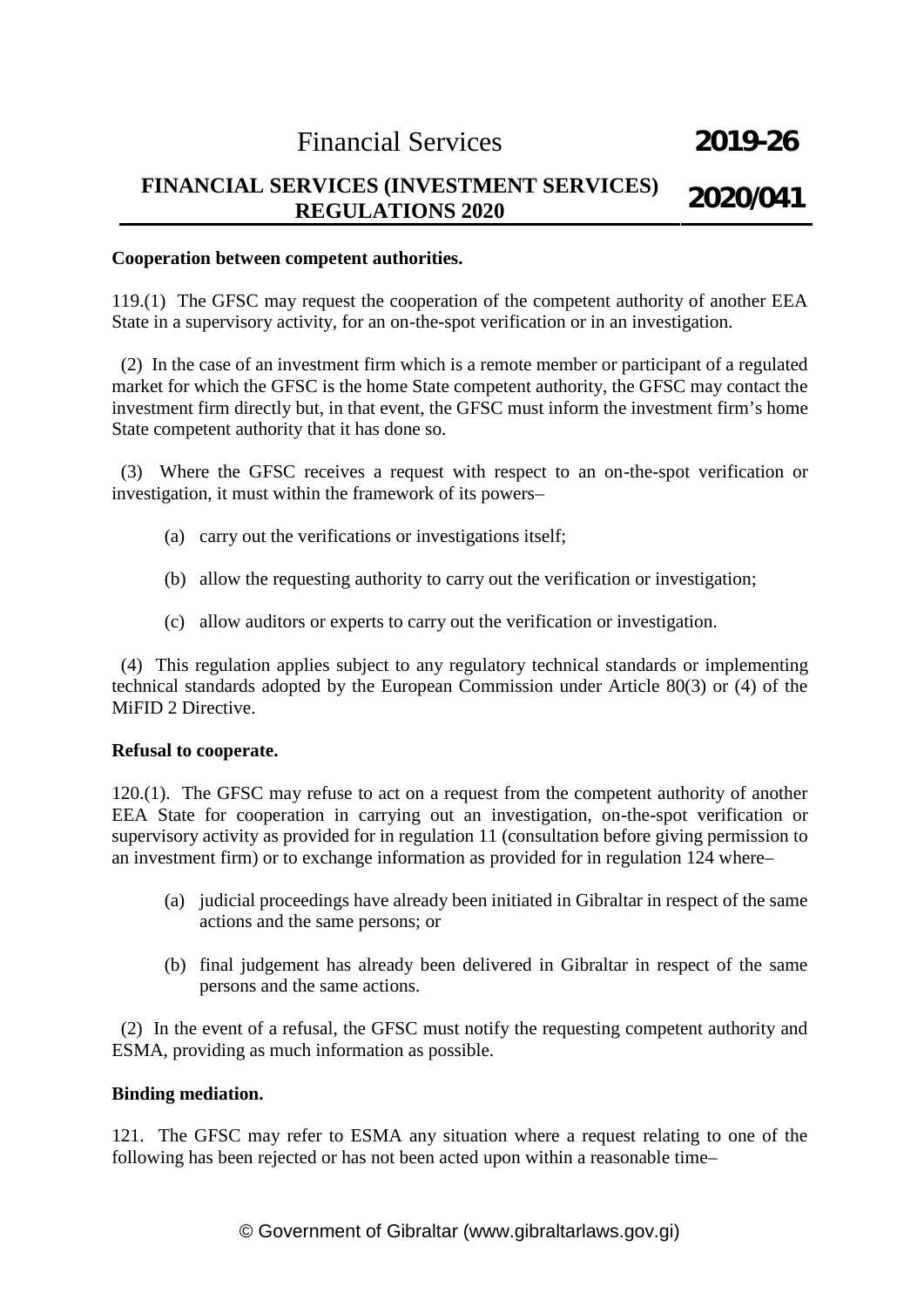## **2020/041 FINANCIAL SERVICES (INVESTMENT SERVICES) REGULATIONS 2020**

- (a) to carry out a supervisory activity, on-the-spot verification, or investigation, as provided for in Article 80 of the MiFID 2 Directive; or
- (b) to exchange information as provided for in Article 81 of the MiFID 2 Directive.

### **Cooperation agreements with third countries.**

122.(1) The Government of Gibraltar may conclude cooperation agreements providing for the exchange of information with–

- (a) the competent authorities of third countries; and
- (b) other authorities, bodies and persons in third countries which are responsible for–
	- (i) the supervision of credit institutions, other financial institutions, insurance undertakings or the supervision of financial markets;
	- (ii) the insolvency, administration, receivership or liquidation of investment firms or other similar procedures;
	- (iii) the carrying out of statutory audits of the accounts of investment firms or other financial institutions, credit institutions or insurance undertakings, in the performance of their regulatory functions, or which administer compensation schemes, in the performance of their functions;
	- (iv) oversight of the bodies involved in the insolvency, administration, receivership or liquidation of investment firms or other similar procedures;
	- (v) oversight of persons charged with carrying out statutory audits of the accounts of insurance undertakings, credit institutions, investment firms or other financial institutions;
	- (vi) oversight of persons active on emission allowance markets for the purpose of ensuring a consolidated overview of financial and spot markets; and
	- (vii) oversight of persons active on agricultural commodity derivatives markets for the purpose of ensuring a consolidated overview of financial and spot markets.
- (2) A cooperation agreement under sub-regulation (1) may only be concluded if–
	- (a) the exchange of information is intended for the performance of the tasks of the competent authorities and other entities specified in that sub-regulation in Gibraltar and the third country concerned; and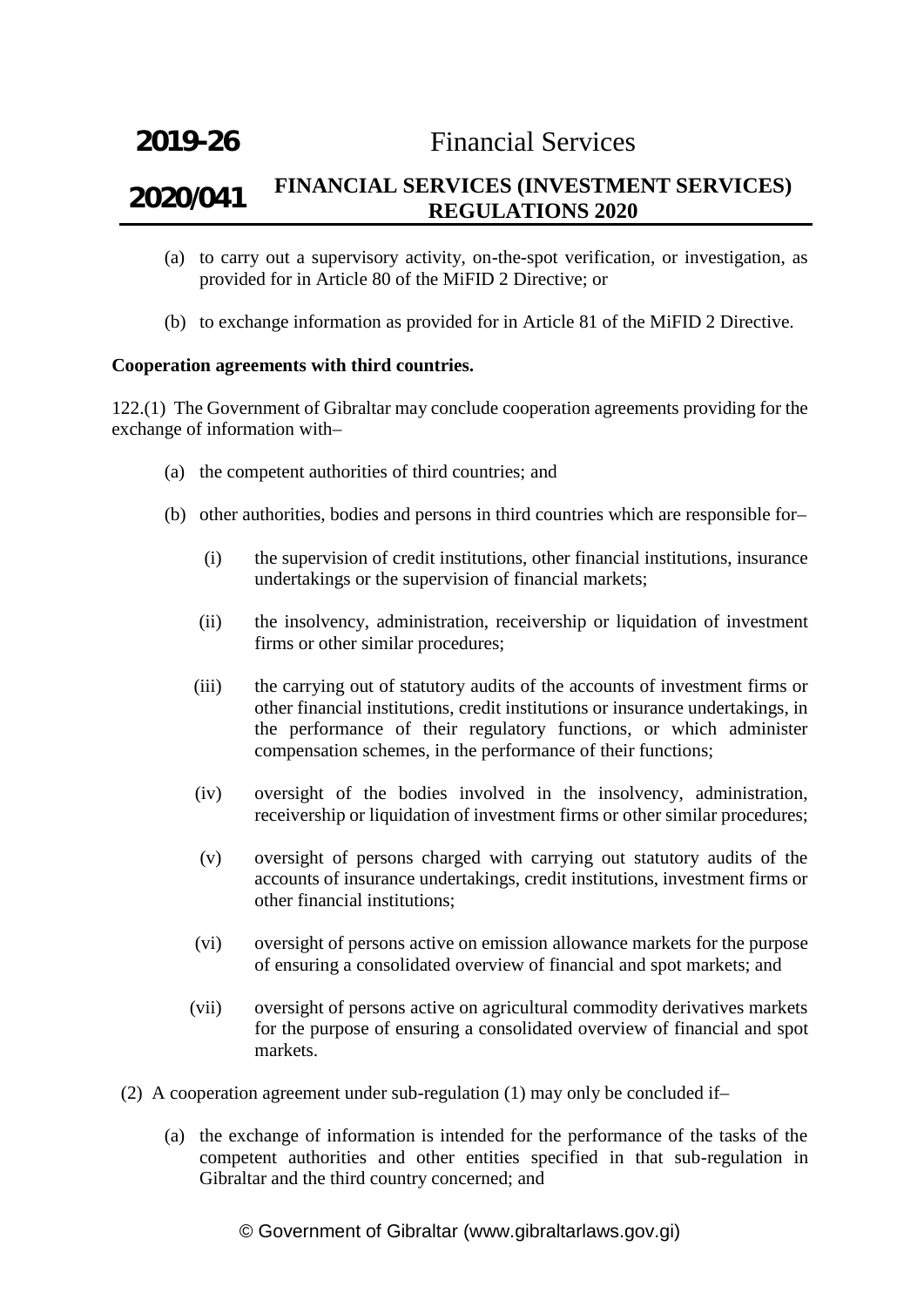## FINANCIAL SERVICES (INVESTMENT SERVICES) 2020/041 **REGULATIONS 2020**

(b) the information exchanged is subject to guarantees of professional secrecy at least equivalent to those referred to in regulation 123.

(3) Any transfer of personal data under this section to a third country must be in accordance with Part VI of the Data Protection Act 2004 and Regulation (EC) No 45/2001.

(4) The GFSC may not disclose information under this regulation which originates from the competent authority in another jurisdiction except–

- (a) with the express agreement of that competent authority; and
- (b) where appropriate, solely for the purposes for which agreement was given by that authority.

(5) Nothing in this regulation affects the power of the GFSC to conclude cooperation agreements with domestic authorities and foreign regulators under section 47 of the Act.

*Confidentiality and exchange of information*

### **Professional secrecy.**

123.(1) Information received by a person who is subject to the professional secrecy obligation imposed by section 46(1) and (2) of the Act in the course of any functions or duties under the Act or these Regulations may not be disclosed by them other than–

- (a) in summary or aggregate form from which individual investment firms, market operators, regulated markets or other persons cannot be identified; or
- (b) as required by any criminal or taxation law or any other provision of the Act, these Regulations or MiFIR.

(2) Where an investment firm, market operator or regulated market is insolvent or in administration, receivership or liquidation, confidential information which does not concern third parties may be disclosed in civil or commercial proceedings if it is necessary for the purpose of those proceedings.

(3) Without affecting any criminal or taxation law, the GFSC or any other person receiving confidential information under the Act, these Regulations or MiFIR may only use that information–

(a) in the performance of their functions or duties–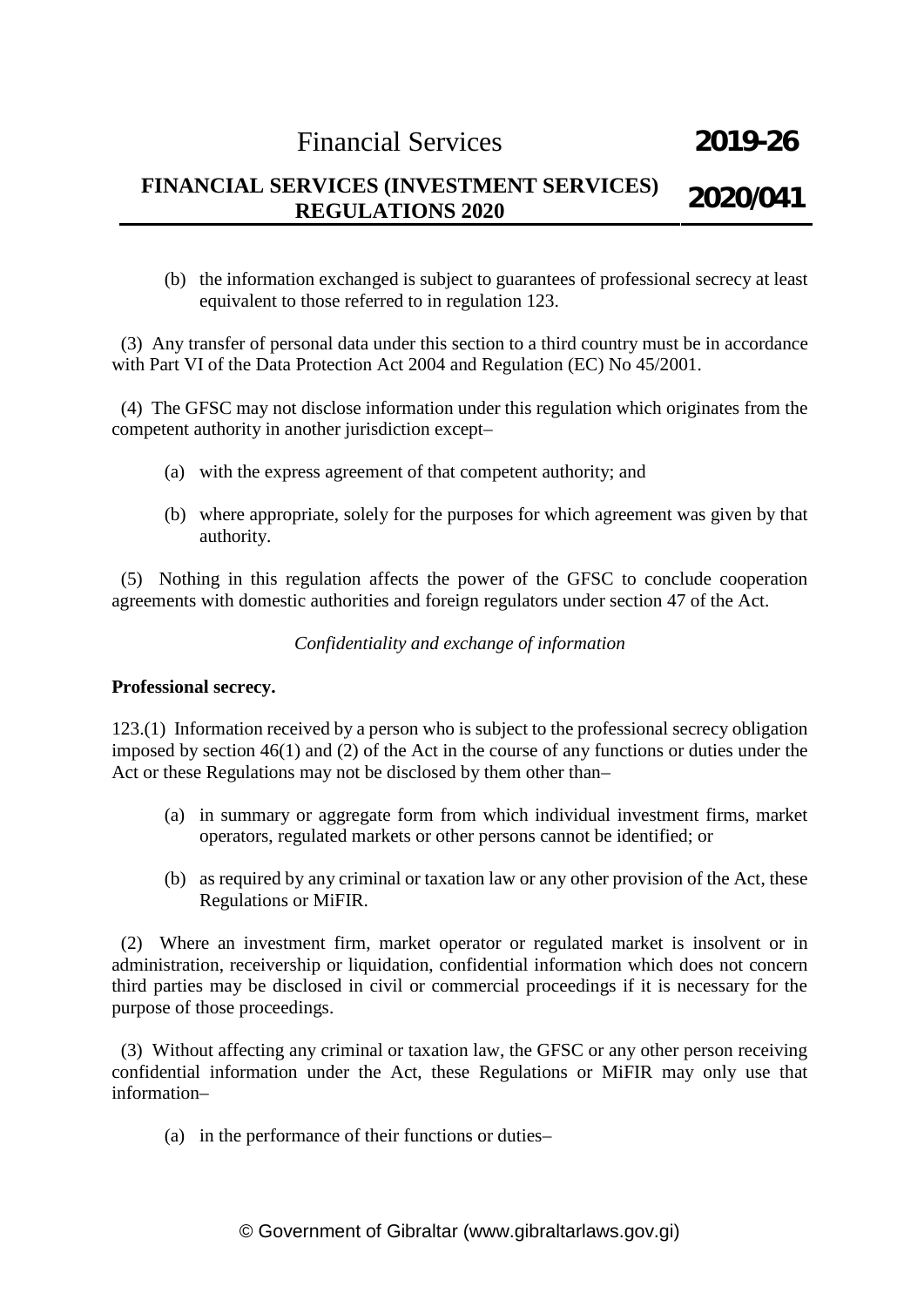## **2020/041 FINANCIAL SERVICES (INVESTMENT SERVICES) REGULATIONS 2020**

- (i) in the case of the GFSC, within the scope of the Act, these Regulations or MiFIR; or
- (ii) in any other case, for the purpose for which the information was provided;
- (b) for the purpose of administrative or judicial proceedings specifically related to the exercise of those functions or duties; or
- (c) for any other purpose with the consent of the competent authority or person from which the information was received.

(4) This regulation does not prevent the GFSC from exchanging or transmitting confidential information in accordance with the Act, these Regulations or MiFIR or with other statutory provisions applicable to investment firms, credit institutions, pension funds, UCITS, AIFs, insurance and reinsurance intermediaries, insurance undertakings, regulated markets or market operators, CCPs, Central Securities Depositaries or with the consent of the competent authority or person that communicated the information.

(5) This regulation does not prevent the GFSC from exchanging or transmitting confidential information that has not been received from a competent authority of another EEA State.

### **Exchange of information.**

124.(1) The GFSC, in its capacity as the designated contact point under section 33 of the Act, must immediately exchange with the competent authorities which under Article 79(1) of the MiFID 2 Directive are designated contact points in other EEA States (a "designated contact point") the information required for the purposes of carrying out their respective duties under the Act, these Regulations, the MiFID 2 Directive or MiFIR.

(2) Where the GFSC exchanges information under the Act, these Regulations or MiFIR with another designated contact point, the GFSC may indicate at the time of communication that the information must not be disclosed without the GFSC's express agreement.

(3) The GFSC may transmit information it receives under sub-regulation (1), regulation 76 (relations with auditors) or section 47 of the Act (cooperation agreements) to other competent authorities but only on the basis that the information must not be transmitted to any other person–

- (a) without the express agreement of the designated contact point which disclosed it; and
- (b) solely for the purposes for which the designated contact point gives its agreement;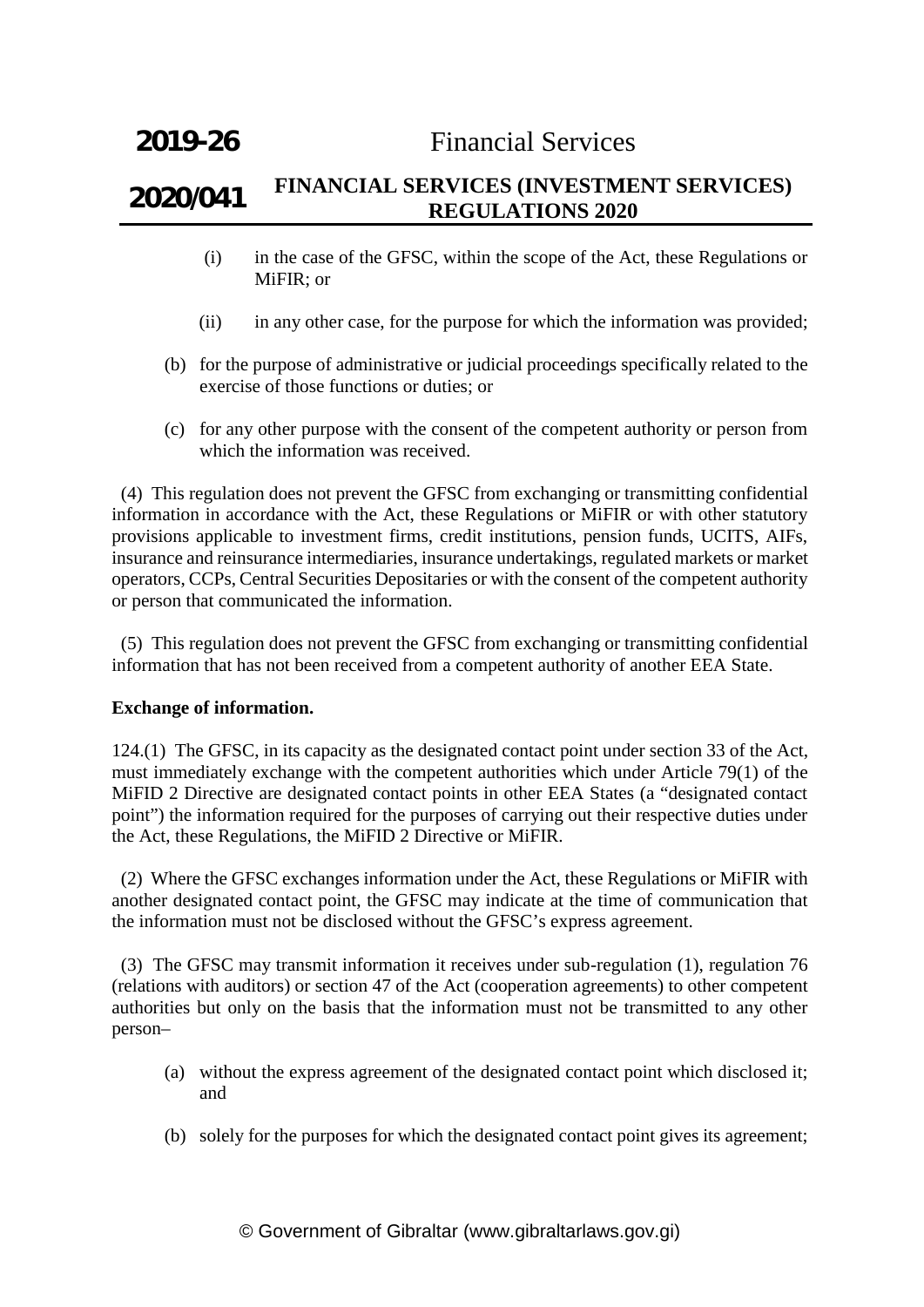### FINANCIAL SERVICES (INVESTMENT SERVICES) 2020/041 **REGULATIONS 2020**

other than in duly justified circumstances (of which the GFSC must immediately inform the designated contact point concerned).

(4) Any person receiving confidential information under sub-regulation (1), regulation 76 (relations with auditors) or section 47 of the Act (cooperation agreements) must use it only in the course of their duties, in particular–

- (a) to check that the conditions governing the taking-up of the business of investment firms are met and to facilitate the monitoring, on a non-consolidated or consolidated basis, of the conduct of that business, especially with regard to the capital adequacy requirements imposed by the Capital Requirements Directive, administrative and accounting procedures and internal-control mechanisms;
- (b) to monitor the proper functioning of trading venues;
- (c) to impose sanctions;
- (d) in administrative appeals against decisions by competent authorities;
- (e) in appeal proceedings under section Part 28 of the Act; or
- (f) in referring a consumer complaint to the Financial Services Ombudsman under Part 14 of the Act.

(5) This regulation applies subject to any implementing technical standards adopted by the European Commission under Article 81(4) of the MiFID 2 Directive.

(6) Nothing in this regulation or in Part 5 of the Act (confidentiality and cooperation) prevents the GFSC from transmitting confidential information which is intended for the performance of their tasks–

- (a) to ESMA, the European Systemic Risk Board, central banks, the European System of Central Banks and the European Central Bank, in their capacity as monetary authorities; and
- (b) where appropriate, to other public authorities responsible for overseeing payment and settlement systems.

*Conduct of investment services in United Kingdom*

#### **Notice in respect of UK investment services.**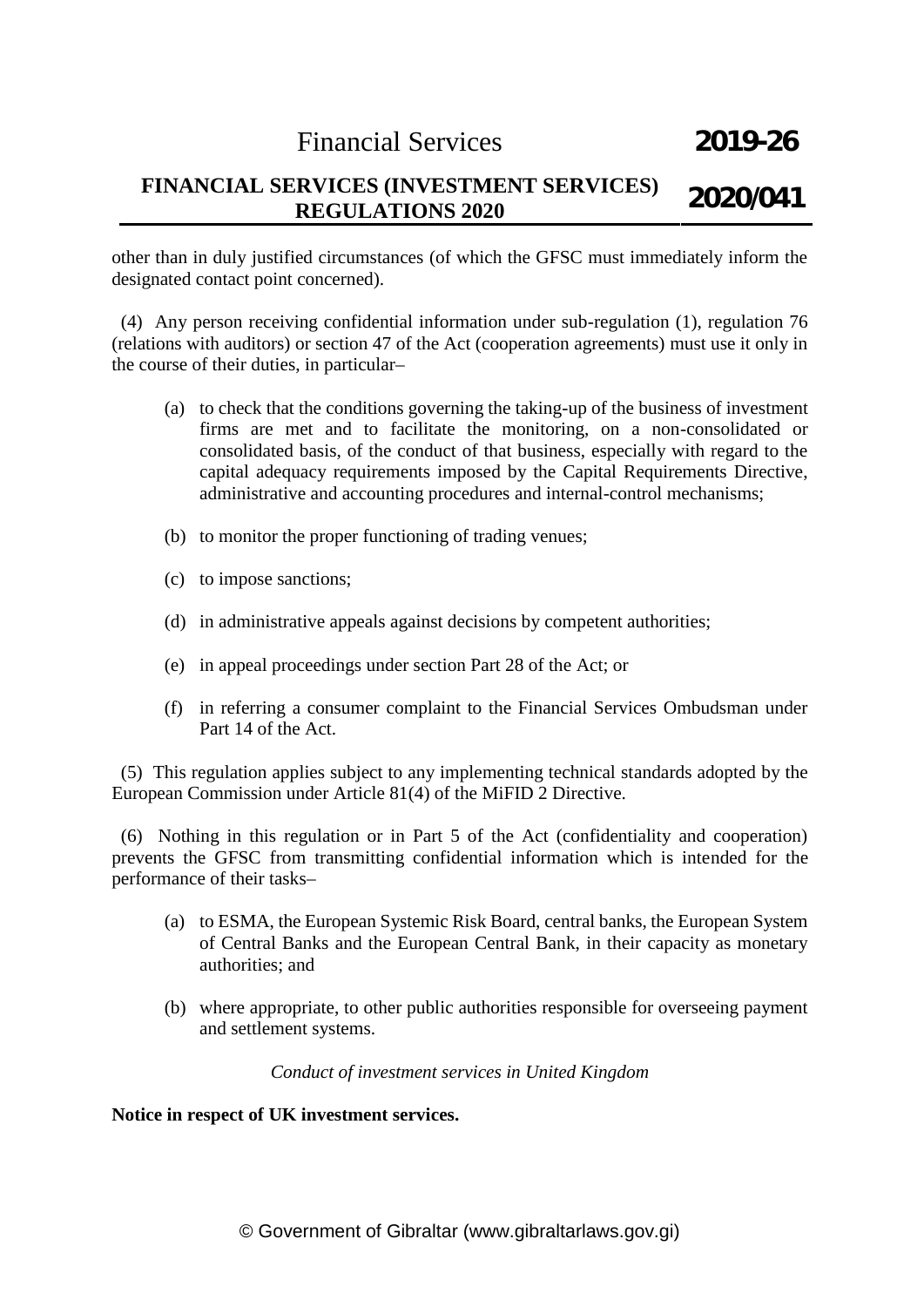### **2020/041 FINANCIAL SERVICES (INVESTMENT SERVICES) REGULATIONS 2020**

125.(1) An investment firm that provides investment services and activities in the United Kingdom must include the following statement, in a prominent location, in its client agreements and written or visual promotional material for the United Kingdom–

> "[Name of firm] is authorised and regulated by the Gibraltar Financial Services Commission to conduct investment services and activities, and is covered by the Gibraltar Investor Compensation Scheme (GICS), which meets EU requirements.

> In relation to investment services and activities, GICS' maximum level of compensation is the lesser of the value of 90% of eligible investments or the sterling equivalent of  $\epsilon$ 20,000. Further information about compensation arrangements is available from GICS.

> That level is lower than the compensation available under the UK Financial Services Compensation Scheme, which exceeds EU requirements. Further details are available from the UK Scheme.".

(2) Sub regulation (1) does not apply to any agreement or promotional material in relation to investment services which are provided from a branch in the United Kingdom in accordance with regulation 126.

#### **Obligation to participate in UK Scheme.**

126. An investment firm that provides investment services and activities in the United Kingdom from a branch in the United Kingdom must, in relation to those investment services, elect to participate in the UK Financial Services Compensation Scheme by 'topping up' into that scheme (as provided for in section 213(10) of the Financial Services and Markets Act 2000 of the United Kingdom), in order to provide compensation to clients of that branch at the level available under the UK Scheme, by means of a combination of the benefits provided to investors by that scheme and the Gibraltar Investor Compensation Scheme.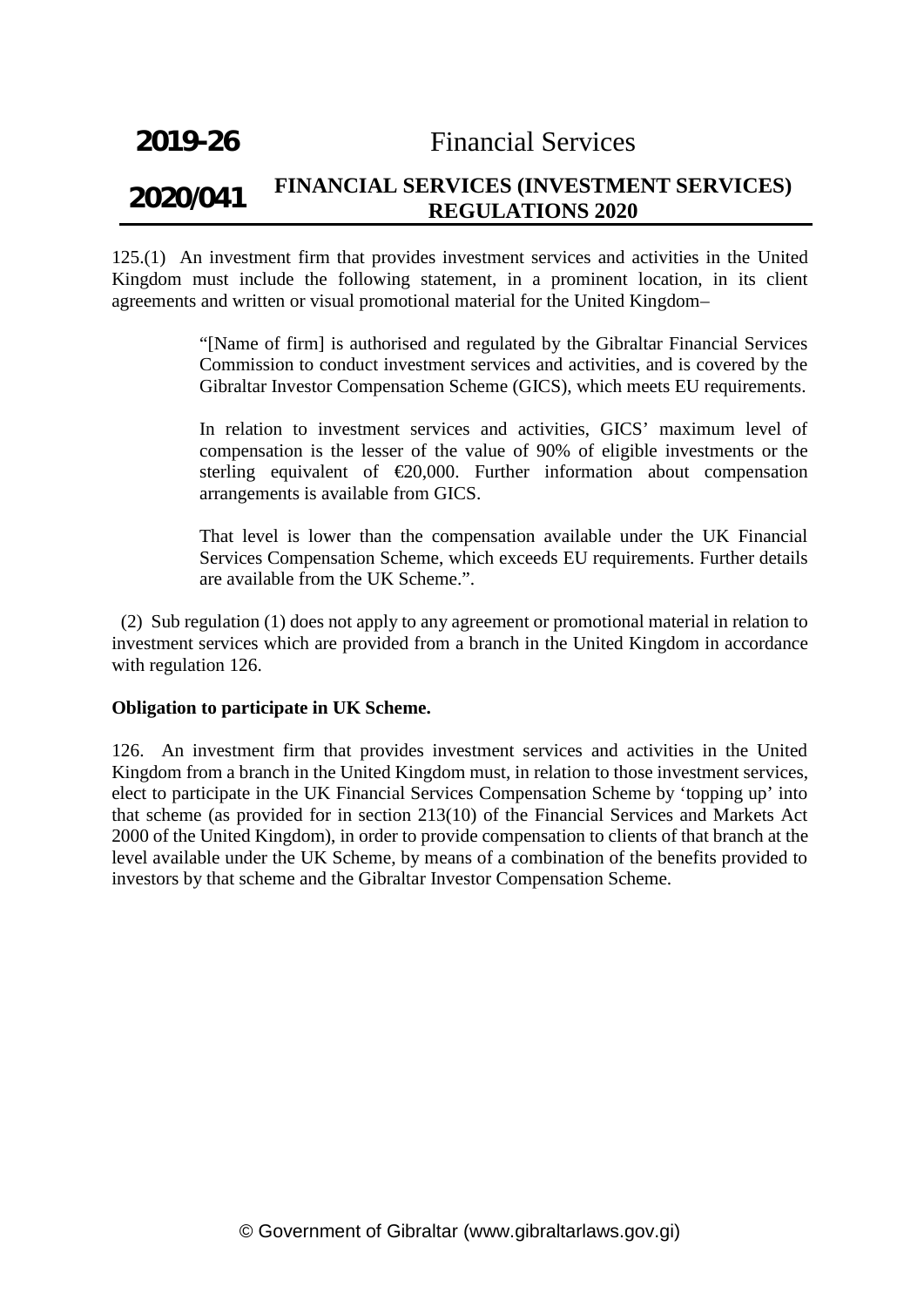### FINANCIAL SERVICES (INVESTMENT SERVICES) 2020/041 **REGULATIONS 2020**

#### **SCHEDULE 1**

Regulation 2(1)

#### **PROFESSIONAL CLIENTS**

A professional client is a client who possesses the experience, knowledge and expertise to make its own investment decisions and properly assess the risks that it incurs.

In order to be considered to be a professional client, a client must meet the following criteria–

### **Section I: Categories of client who are considered to be professionals**

The following shall all be regarded as professionals in all investment services or activities and financial instruments for the purposes of these Regulations.

(1) Entities which are required to be authorised or regulated to operate in the financial markets. The list below includes all authorised entities carrying out the characteristic activities of the entities mentioned, including entities authorised by an EEA State under a Directive, entities authorised or regulated by an EEA State without reference to a Directive, and entities authorised or regulated by a third country–

- (a) credit institutions;
- (b) investment firms;
- (c) other institutions authorised to provide financial services;
- (d) insurance companies;
- (e) collective investment schemes and management companies of such schemes;
- (f) pension funds and management companies of such funds;
- (g) commodity and commodity derivatives dealers;
- (h) local businesses;
- (i) other institutional investors.
- (2) Large undertakings meeting two of the following size requirements on a company basis–
	- (a) balance sheet total:  $\text{\textsterling}0.000,000$ :
	- (b) net turnover: €40,000,000;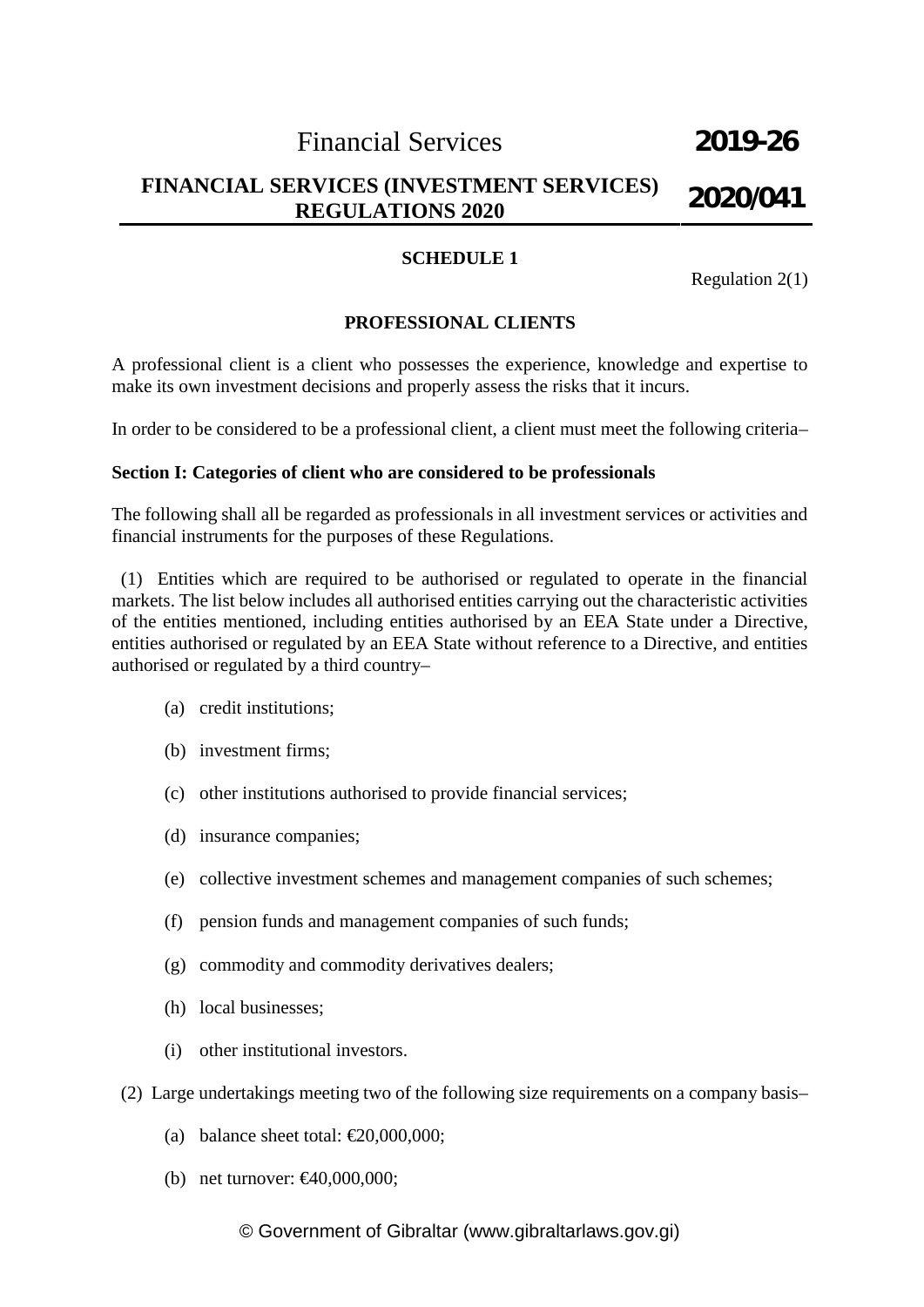### **2020/041 FINANCIAL SERVICES (INVESTMENT SERVICES) REGULATIONS 2020**

(c) own funds:  $\epsilon 2,000,000$ .

(3) National and regional governments, including public bodies that manage public debt at national or regional level, Central Banks, international and supranational institutions such as the World Bank, the International Monetary Fund, the European Central Bank, the European Investment Bank and other similar international organisations.

(4) Other institutional investors whose main activity is to invest in financial instruments, including entities dedicated to the securitisation of assets or other financing transactions.

The entities referred to above are considered to be professionals. They must however be allowed to request non-professional treatment and investment firms may agree to provide a higher level of protection. Where the client of an investment firm is an undertaking referred to above, the investment firm must inform it prior to any provision of services that, on the basis of the information available to the investment firm, the client is deemed to be a professional client, and will be treated as such unless the investment firm and the client agree otherwise. The investment firm must also inform the customer that they can request a variation of the terms of the agreement in order to secure a higher degree of protection.

It is the responsibility of the client, considered to be a professional client, to ask for a higher level of protection when it deems it is unable to properly assess or manage the risks involved.

This higher level of protection will be provided when a client who is considered to be a professional enters into a written agreement with the investment firm to the effect that it shall not be treated as a professional for the purposes of the applicable conduct of business regime. Such agreement shall specify whether this applies to one or more particular services or transactions, or to one or more types of product or transaction.

### **Section II. Clients who may be treated as professionals on request**

### *Identification criteria*

Clients other than those mentioned in Section I, including public sector bodies, local public authorities, municipalities and private individual investors, may also be allowed to waive some of the protections afforded by the conduct of business rules.

Investment firms shall therefore be allowed to treat any of those clients as professionals provided the relevant criteria and procedure mentioned below are fulfilled. Those clients shall not, however, be presumed to possess market knowledge and experience comparable to that of the categories listed in Section I.

Any such waiver of the protection afforded by the standard conduct of business regime shall be considered to be valid only if an adequate assessment of the expertise, experience and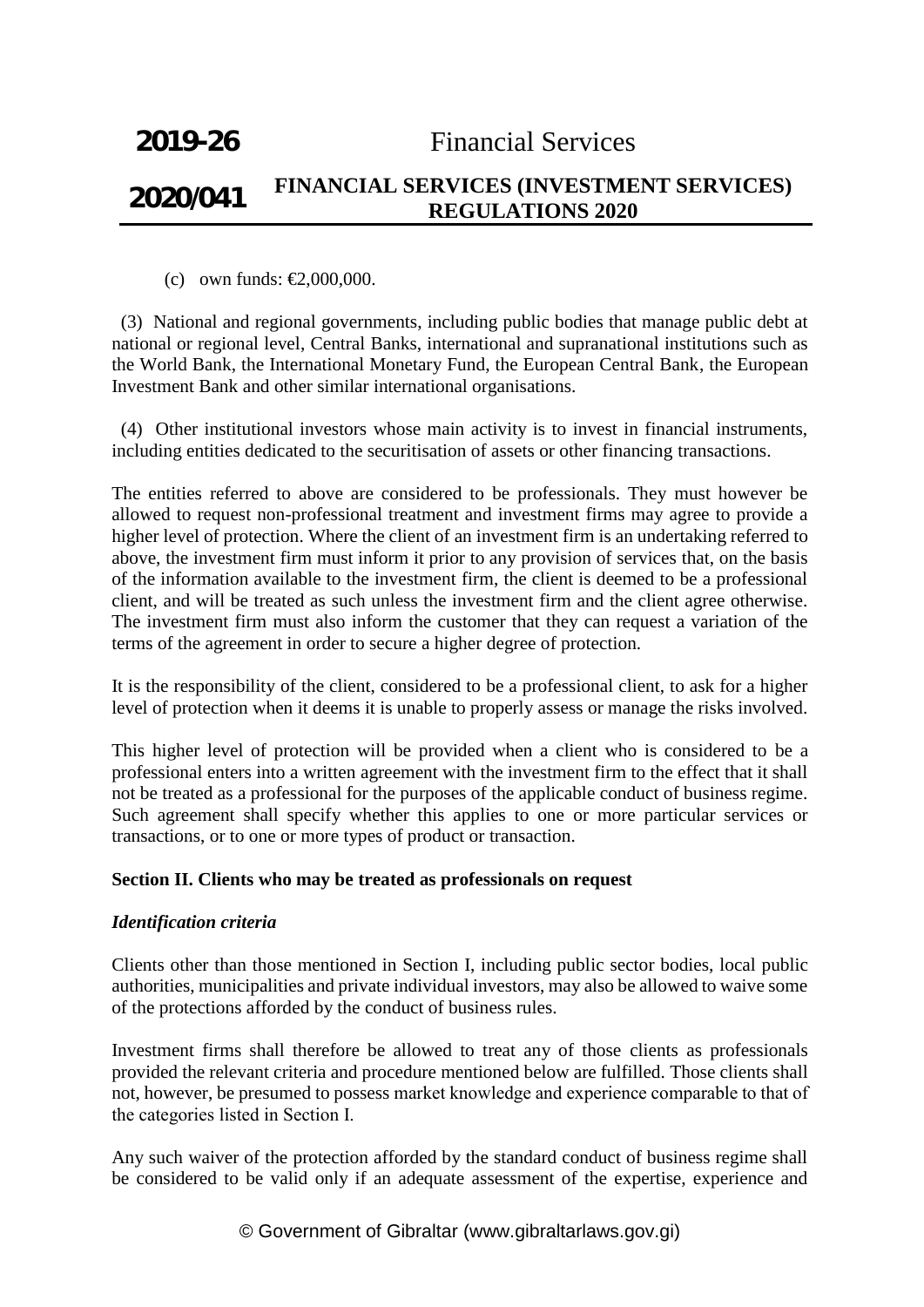## FINANCIAL SERVICES (INVESTMENT SERVICES) 2020/041 **REGULATIONS 2020**

knowledge of the client, undertaken by the investment firm, gives reasonable assurance, in light of the nature of the transactions or services envisaged, that the client is capable of making investment decisions and understanding the risks involved.

The fitness test applied to managers and directors of entities licensed under Directives in the financial field could be regarded as an example of the assessment of expertise and knowledge. In the case of small entities, the person subject to that assessment shall be the person authorised to carry out transactions on behalf of the entity.

In the course of that assessment, as a minimum, two of the following criteria shall be satisfied:

- the client has carried out transactions, in significant size, on the relevant market at an average frequency of 10 per quarter over the previous four quarters;
- the size of the client's financial instrument portfolio, defined as including cash deposits and financial instruments exceeds €500,000;
- the client works or has worked in the financial sector for at least one year in a professional position, which requires knowledge of the transactions or services envisaged.

### *Procedure*

Those clients may waive the benefit of the detailed rules of conduct only where the following procedure is followed:

- they must state in writing to the investment firm that they wish to be treated as a professional client, either generally or in respect of a particular investment service or transaction, or type of transaction or product;
- the investment firm must give them a clear written warning of the protections and investor compensation rights they may lose;
- they must state in writing, in a separate document from the contract, that they are aware of the consequences of losing such protections.

Before deciding to accept any request for waiver, investment firms must be required to take all reasonable steps to ensure that the client requesting to be treated as a professional client meets the relevant requirements stated in Section II.

However, if clients have already been categorised as professionals under parameters and procedures similar to those referred to above, it is not intended that their relationships with investment firms shall be affected by any new rules adopted pursuant to this Schedule.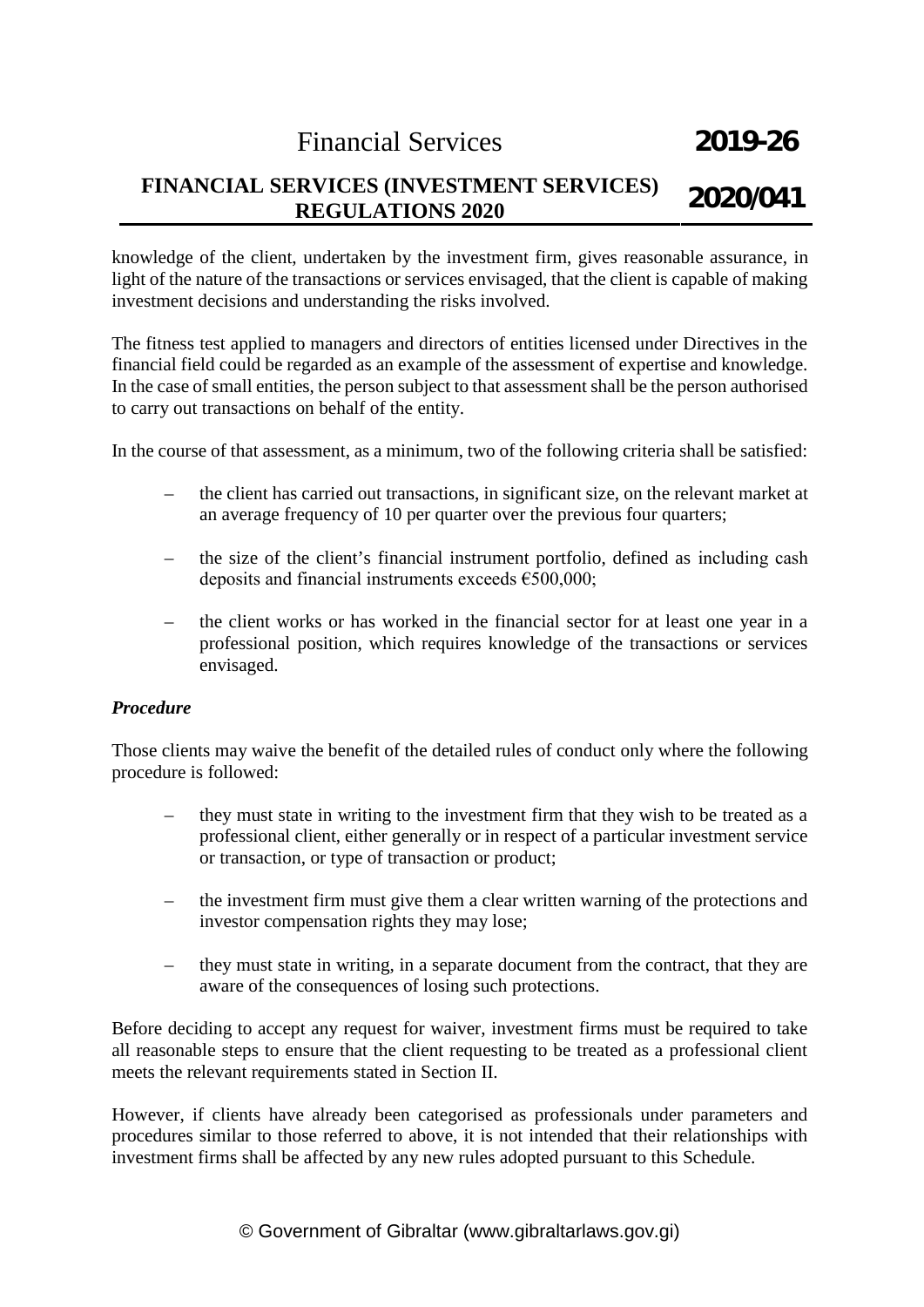### **2020/041 FINANCIAL SERVICES (INVESTMENT SERVICES) REGULATIONS 2020**

Firms must implement appropriate written internal policies and procedures to categorise clients. Professional clients are responsible for keeping the investment firm informed about any change, which could affect their current categorisation. Should the investment firm become aware however that the client no longer fulfils the initial conditions, which made the client eligible for a professional treatment, the investment firm shall take appropriate action.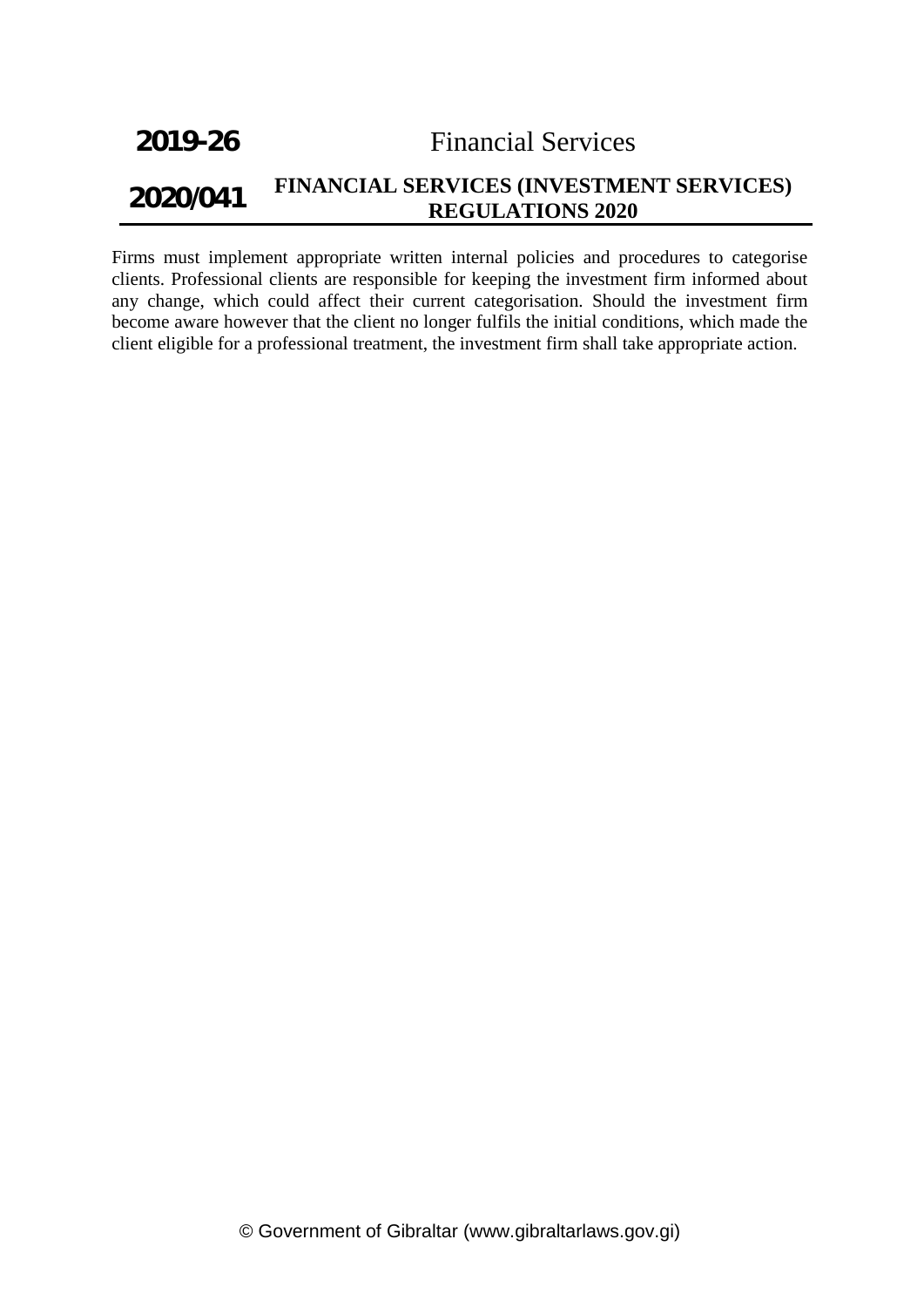### FINANCIAL SERVICES (INVESTMENT SERVICES) 2020/041 **REGULATIONS 2020**

### **SCHEDULE 2**

Regulation 62C.

### **NOTIFICATIONS OF EVENTS AND CIRCUMSTANCES**

#### **Interpretation.**

- 1. In this Schedule–
	- "annual accounting reference date", in relation to a market operator, means the date notified to the GFSC as the date as at which the market operator's annual accounts are drawn up;
	- "category of membership", in relation to a regulated market, means any category into which the members are divided for the purpose of admission to, or the conduct of business on, the market;
	- "chair", in relation to a market operator, means the person for the time being elected as chair of the market operator under its constitution;
	- "chief executive", means any person occupying the position of chief executive or managing director of a market operator, whether solely or jointly and by whatever name is used for that position;
	- "employee", in relation to a market operator, means an individual who is employed in connection with the regulated market's business, whether under a contract of service or for services or otherwise;
	- "key individual", in relation to a market operator, means a person holding any of the posts in paragraph 2(1);
	- "person responsible for compliance", in relation to a market operator, means a person who is responsible for the monitoring and enforcement of compliance with the rules of the regulated market; and
	- "person responsible for finance", in relation to a market operator, means a person who is responsible for maintaining the accounts and other financial records of the regulated market.

#### **Changes and events relating to key individuals.**

2.(1) Subject to sub-paragraph (2), a market operator must notify the GFSC if any person is to become or has ceased to be–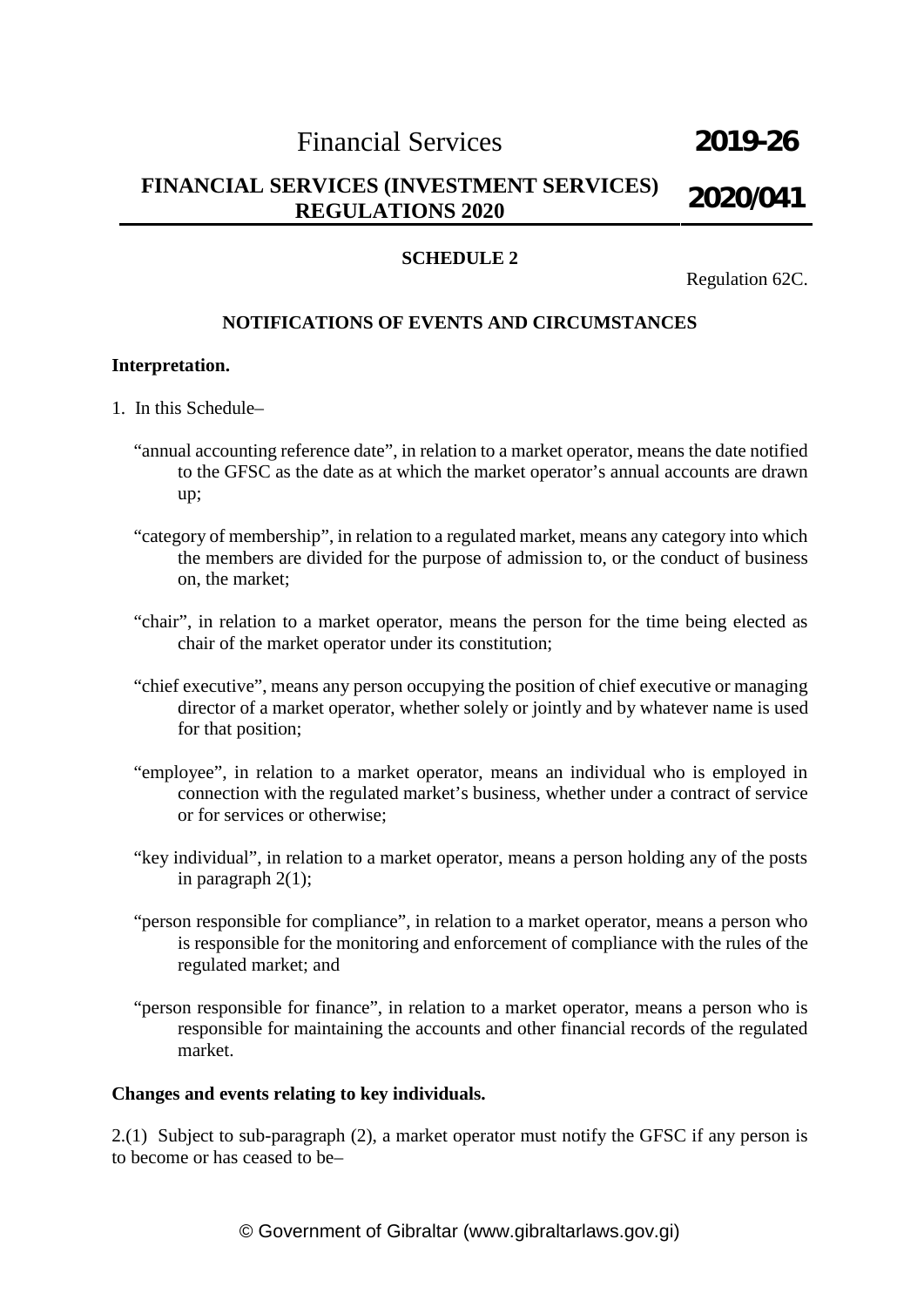### **2020/041 FINANCIAL SERVICES (INVESTMENT SERVICES) REGULATIONS 2020**

- (a) the chair of the market operator;
- (b) the chief executive of the market operator;
- (c) the person responsible for compliance;
- (d) the person responsible for finance;
- (e) an executive member of the board of the market operator;
- (f) an non-executive member of the board of the market operator;
- (g) a member of a body to which that board has delegated rule-making powers;
- (h) a member of a body with responsibility for disciplinary matters within the regulated market; or
- (i) a member of a body with responsibility for investigating complaints in respect of business transacted on the regulated market.

(2) The posts in sub-paragraph (1)(a) to (e) may only be occupied by a person who is approved as a regulated individual within the meaning of Part 8 of the Act and any appointment or notification in respect of any of those posts must be made in accordance with that Part.

(3) The GFSC's prior consent must be obtained before any person takes up a post in sub paragraph (1)(f) to (i) and, accordingly, the GFSC must be notified that a person is to take up one of those posts at least 14 days before the appointment is due to take effect.

(4) Without limiting Part 8 of the Act, a market operator must notify the GFSC on becoming aware that a key individual–

- (a) has changed his or her name;
- (b) has been convicted of an offence–
	- (i) involving fraud or other dishonesty; or
	- (ii) under any legislation relating to financial services;
- (c) has initiated bankruptcy, winding-up, sequestration or similar proceedings;
- (d) has been refused authorisation (however described) under any legislation relating to financial services or had authorisation of that kind suspended or revoked;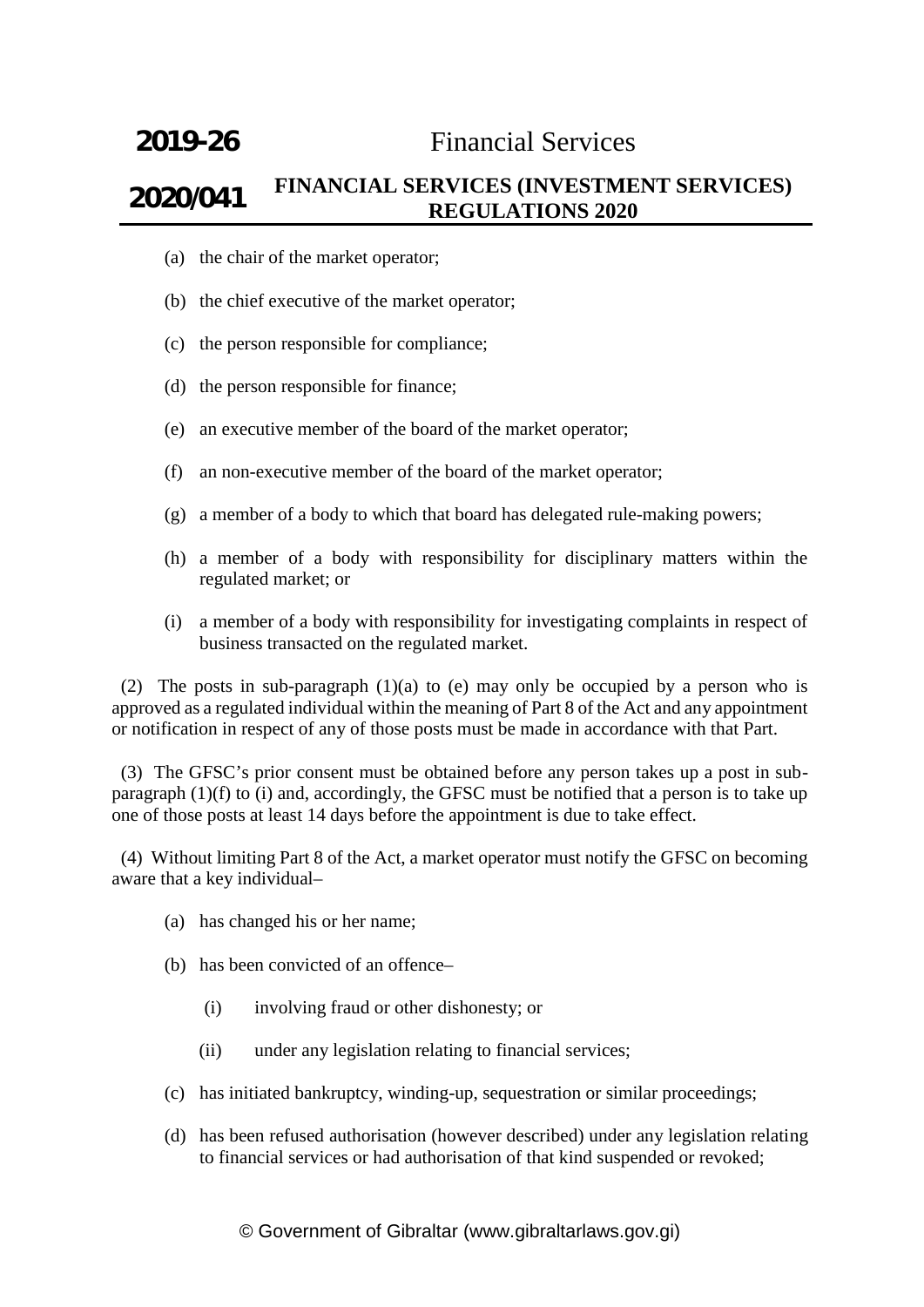### FINANCIAL SERVICES (INVESTMENT SERVICES) 2020/041 **REGULATIONS 2020**

- (e) has been the subject of any disciplinary measure or sanction imposed by a regulatory or professional body in relation to the individual's professional or business activities; or
- (f) has been disqualified by court order from serving as a director or being concerned with the management of a company.

### **Dismissal etc. of key individuals and other employees.**

3.(1) A market operator must notify the GFSC if, as a result of concerns about the honesty or integrity of a key individual or other employee, the individual concerned–

- (a) is dismissed for misconduct;
- (b) resigns as a result of, or to avoid, an investigation into the alleged misconduct; or
- (c) is subject to any other disciplinary action.

(2) Sub-paragraph (1) applies without limiting any notification obligation under Part 8 of the Act.

#### **Changes to constitution.**

4.(1) A market operator must notify the GFSC of–

- (a) any proposed change to its constitution, articles of association, governing statute, charter or by-laws; and
- (b) the reasons for the proposed change.

(2) Notification under sub-paragraph (1) must be given before the proposed change is circulated to members for consideration or approval.

(3) The market operator must notify the GFSC of–

- (a) any change made as a result of the proposals notified under sub-paragraph  $(1)(a)$ and the subsequent consideration and approval by members; and
- (b) the date from which those changes took or will take effect.

### **Auditors.**

5.(1) A market operator that proposes to appoint an auditor must–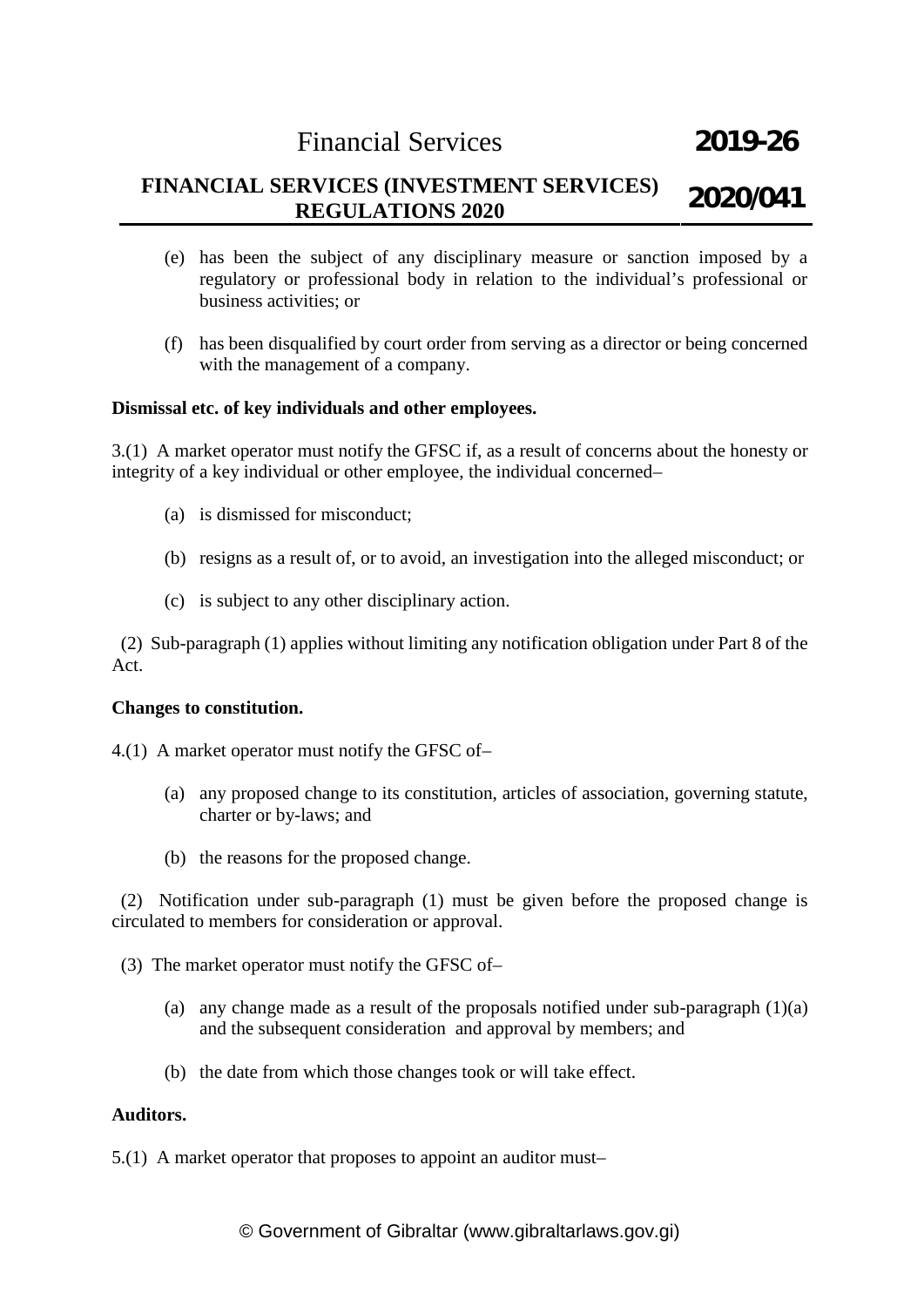### **2020/041 FINANCIAL SERVICES (INVESTMENT SERVICES) REGULATIONS 2020**

- (a) notify the GFSC of the name and professional qualifications of the person concerned; and
- (b) obtain the GFSC's prior consent before appointing the person as auditor.

(2) A market operator must notify the GFSC if, and of the circumstances in which, a person ceases to be the auditor of the market operator.

### **Audit committee reports.**

6.(1) A market operator which has an audit committee must notify the GFSC of the making of any report by the audit committee and provide the GFSC with a copy of the relevant report.

### **Trading hours.**

7.(1) A market operator must notify the GFSC of its trading hours when it is given permission to manage or operate the business of a regulated market or as soon as those trading hours are first determined after that permission is given.

(2) The market operator must promptly notify the GFSC of

- (a) any change, whether temporary or permanent, in the hours when business may be conducted by means of the facilities of the regulated market;
- (b) any trading halt; or
- (c) any suspension in trading of any investment.

(3) For the purposes of this paragraph, a "trading halt" means a halt in the trading of investments on the exchange as a whole or in relation to a sector of trading, but does not include a halt in the trading of individual investments.

### **Investments listed or dealt on the regulated market.**

8.(1) A market operator must notify the GFSC of any financial instrument to be traded when it is given permission to manage or operate the business of a regulated market or when the investment is first admitted to trading.

(2) The market operator must notify the GFSC of any proposed change in the type of investments admitted to trading.

(3) The market operator must notify the GFSC when trading in any type of financial instrument is discontinued or suspended, other than where a particular trading limit has been reached.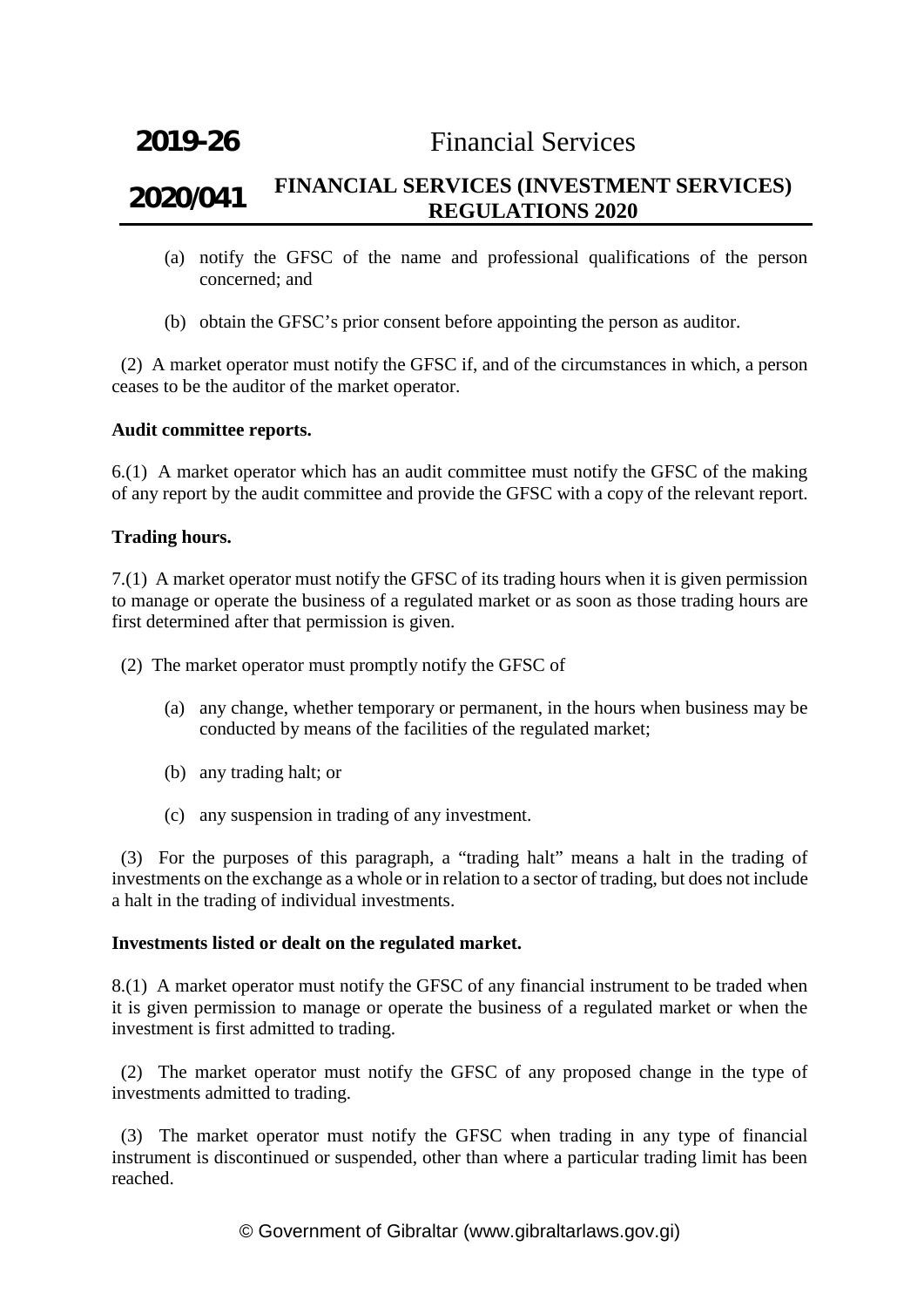### FINANCIAL SERVICES (INVESTMENT SERVICES) 2020/041 **REGULATIONS 2020**

(4) In this paragraph, references to a type of financial instrument do not include references to the securities of a particular company unless those securities of themselves constitute a new type of investment.

#### **Market information.**

9. A market operator must give the GFSC details of its system for displaying market information and notify the GFSC of any material change in that system.

### **Membership.**

10.(1) A market operator must notify the GFSC of the introduction or abolition of a category of membership.

(2) The market operator must notify the GFSC if a person has become or ceased to be a member of the regulated market and, in the case of the former, the notice must include the member's name, address and category of membership.

(3) The market operator must notify the GFSC of any change in the information previously notified under sub-paragraph (2).

#### **Suspension, expulsion and resignation from membership.**

11.(1) A market operator must notify the GFSC if a member is suspended or expelled.

- (2) A notification under sub-paragraph (1) must state–
	- (a) the reasons for the suspension or expulsion;
	- (b) the date on which it took effect;
	- (c) in the case of a suspension, its duration; and
	- (d) any other action taken by the market operator in relation to the member concerned.

(3) Where a person who has been expelled or suspended appeals against expulsion or suspension, the market operator must notify the GFSC of the appeal and its outcome.

- (4) The market operator must notify the GFSC if a person resigns from membership.
- (5) A notification under sub-paragraph (5) must state–
	- (a) the name and address of the former member;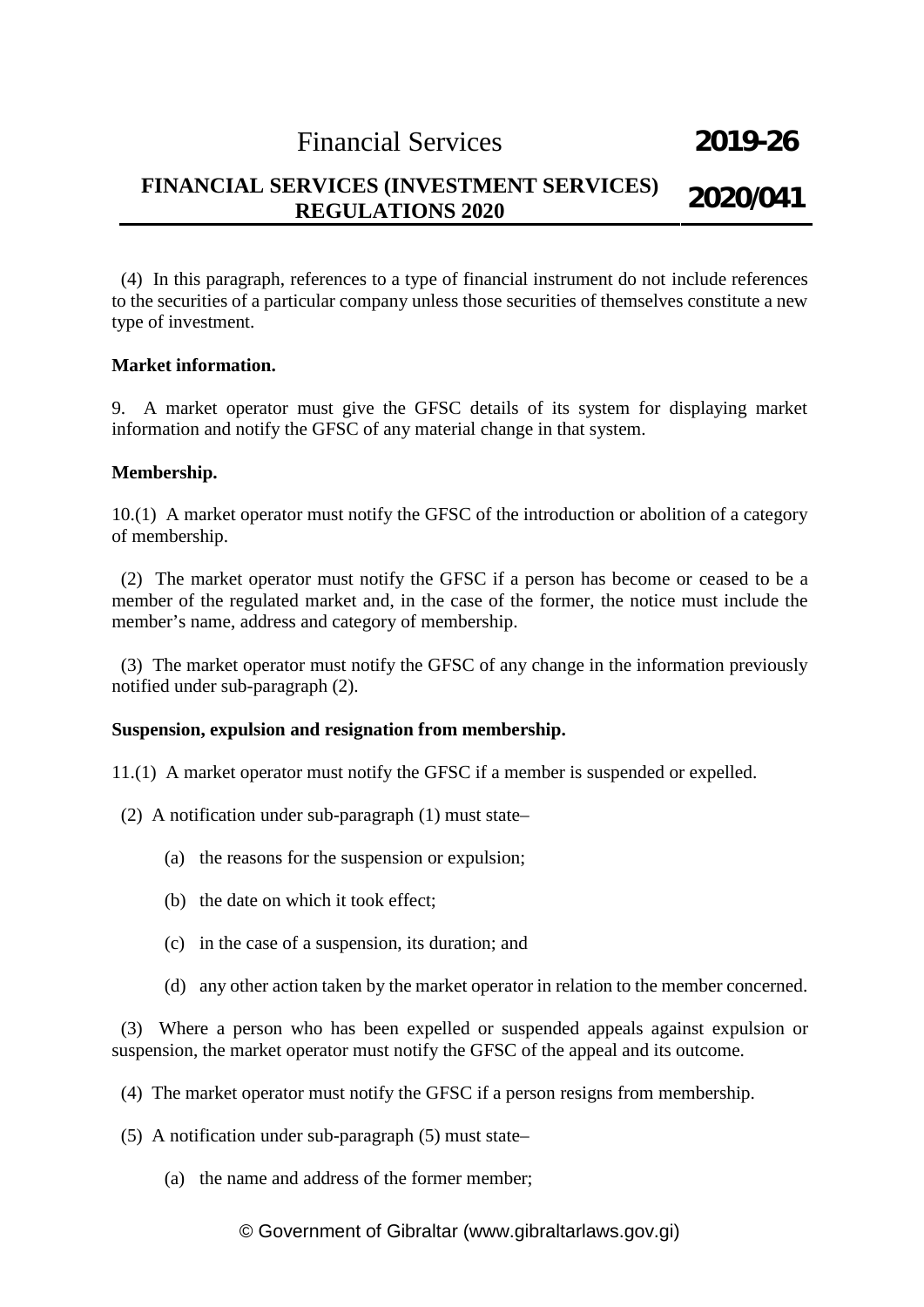## **2020/041 FINANCIAL SERVICES (INVESTMENT SERVICES) REGULATIONS 2020**

- (b) the category of membership; and
- (c) the date on which the resignation took effect.

### **Liquidation of, or instruction to close out, positions.**

- 12.(1) A market operator must notify the GFSC if the market operator–
	- (a) it liquidates or restricts the open positions on all or any of a member's the investments; or
	- (b) issues instructions to a member to close out the member's positions on all or any investments.
- (2) A notification under sub-paragraph (1) must state–
	- (a) the name of the member;
	- (b) the nature and size of the positions which are liquidated, restricted or instructed to be closed out; and
	- (c) the reasons for the market operator's action.

#### **Default of exchange member.**

13.(1) A market operator must notify the GFSC if it takes any action by reason of the default of a member.

- (2) A notification under sub-paragraph (1) must state–
	- (a) the name of the member;
	- (b) the reasons for the action;
	- (c) the name of the clearance system on which the member clears business; and
	- (d) where appropriate, a summary of the member's open positions, collateral liability and cash and collateral balances in respect of the member's client account and other accounts.

### **Delegation of monitoring.**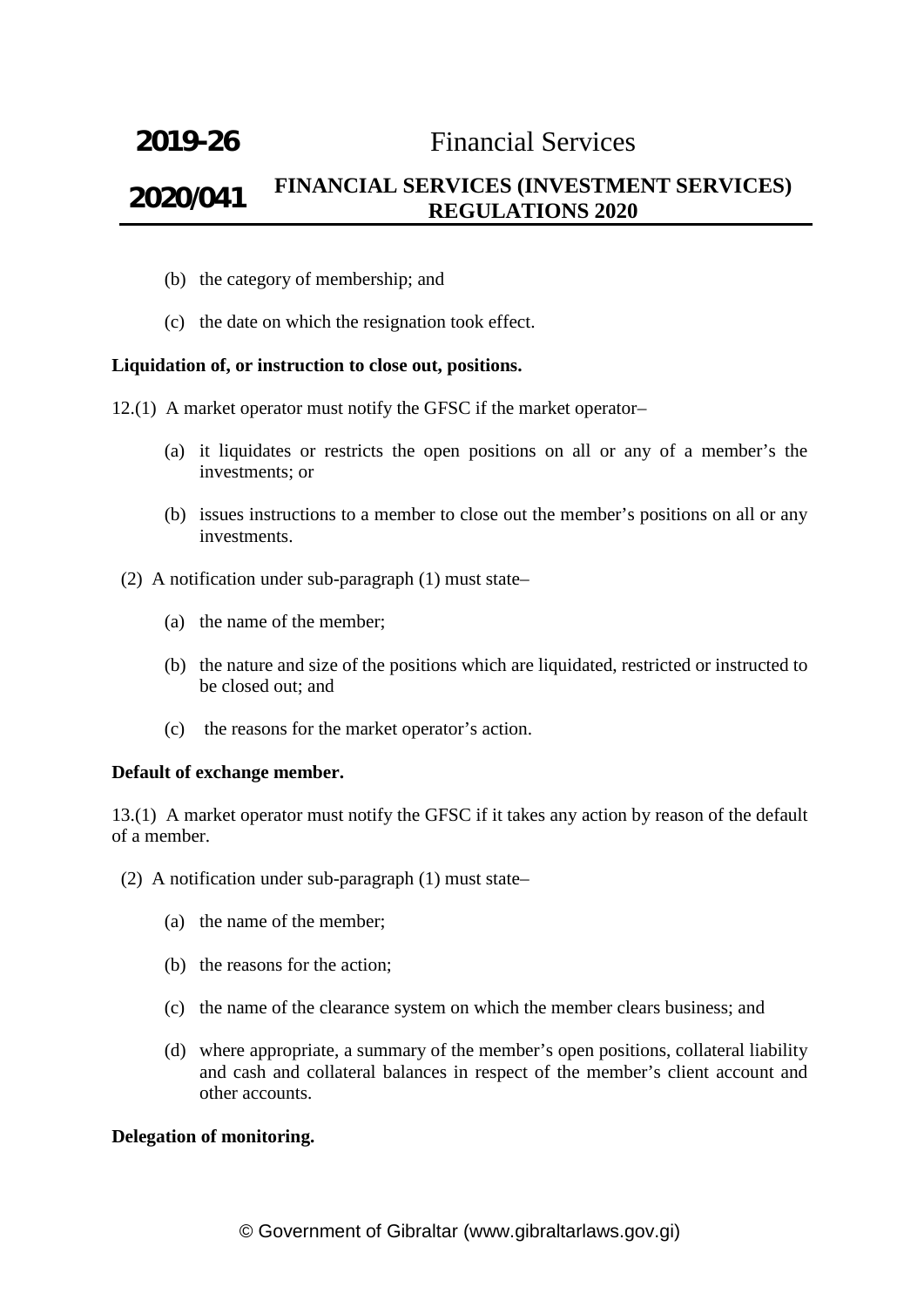### FINANCIAL SERVICES (INVESTMENT SERVICES) 2020/041 **REGULATIONS 2020**

14.(1) A market operator which proposes to delegate the monitoring of compliance with any of its rules to any other body or person must notify the GFSC.

(2) A notification under sub-paragraph (1) must include–

- (a) the name of the other body or person;
- (b) the monitoring function which the market operator proposes to delegate; and
- (c) evidence of the other body's or person's ability and willingness to perform that monitoring function.

(3) Where any other body or person proposes to delegate the monitoring of compliance with its rules to a market operator, the market operator must notify the GFSC, specifying the monitoring function which it is proposed should be delegated to the market operator.

(4) The GFSC must be notified of any agreement for delegating monitoring which is subsequently concluded by a market operator and of any alteration of that agreement.

#### **Complaints.**

15.(1) By not later than the end of January in each year, a market operator must notify the GFSC of the following–

- (a) the total number of complaints received during the preceding calendar year, distinguishing between complaints relating to–
	- (i) the business transacted on the regulated market and the market's performance of its functions generally;
	- (ii) any clearing arrangements made by the market operator;
	- (iii) the conduct of a member of the regulated market in relation to its dealings on the market;
- (b) the total number of those complaints–
	- (i) settled during that calendar year; and
	- (ii) which had been pending for more than three months at the end of that calendar year,

distinguishing between complaints on the same basis as in paragraph (a).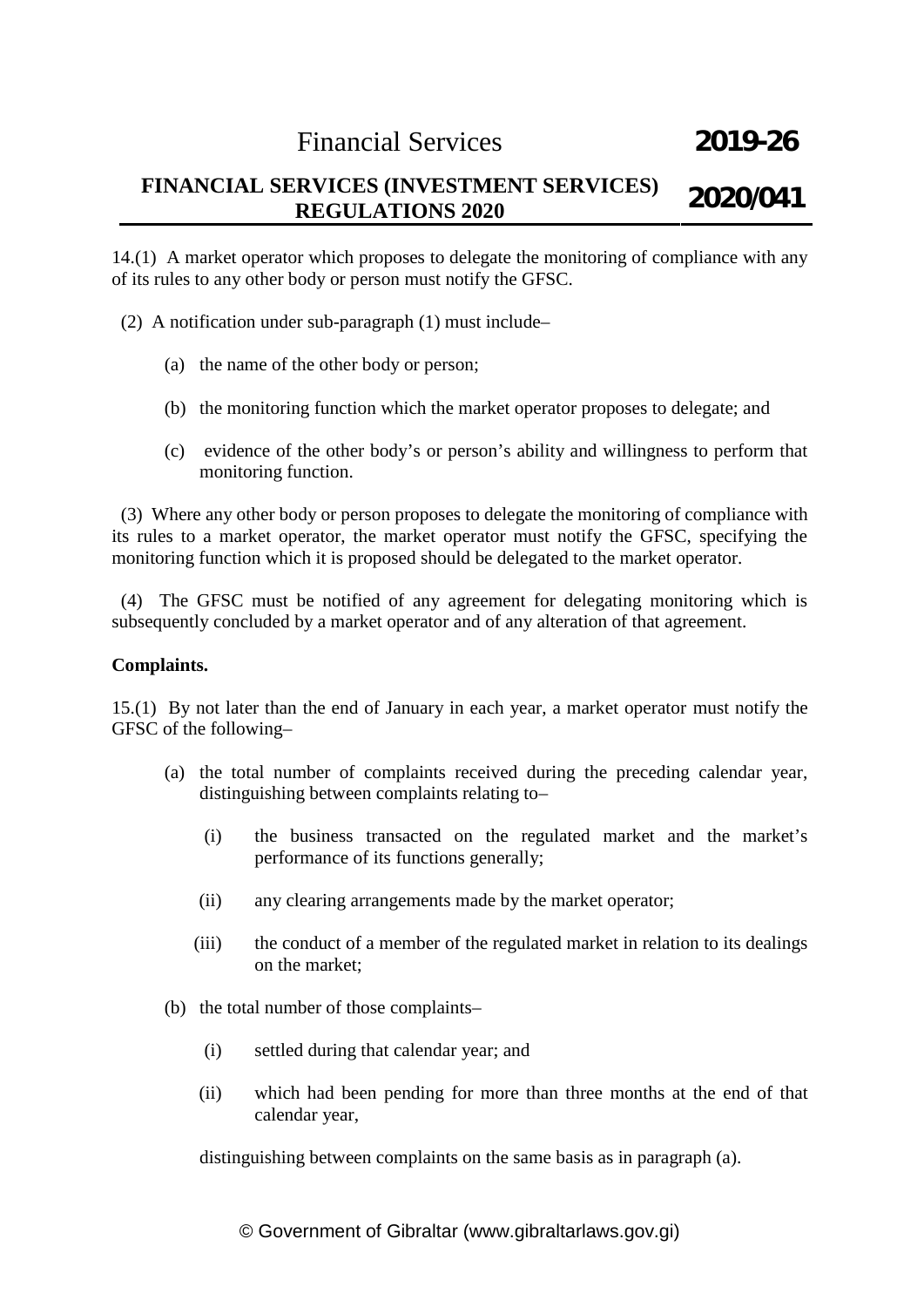### **2020/041 FINANCIAL SERVICES (INVESTMENT SERVICES) REGULATIONS 2020**

(2) For the purposes of sub-paragraph (1), a "complaint" is a complaint relating to one or more of the matters specified in subparagraph  $(1)(a)$ –

- (a) made in writing to the market operator; or
- (b) any other complaint to which the market operator has replied in writing.

(3) For the purposes of this paragraph, where the market operator has given a substantive response in relation to a complaint, then, unless and until the market operator has received an indication from the complainant that the response is unsatisfactory, the market operator may treat the complaint as settled and resolved four weeks after the date of its response.

(4) Where an investigator is appointed to look into any complaint, the market operator must send the GFSC a copy of any report prepared by the investigator.

### **Reports of transactions.**

16. As soon as practicable after the close of business on each business day, a market operator must notify the GFSC of–

- (a) the transactions carried out on the regulated market during that day; and
- (b) the cancellation or modification of any transaction carried out on an earlier day.

### **Fees and Charges.**

17. A market operator must notify the GFSC when the following fees or charges are first fixed or subsequently varied–

- (a) the fees or charges levied in respect of membership of the regulated market; and
- (b) the transaction charges imposed.

#### **Annual accounting reference date.**

18. A market operator must notify the GFSC of any change in the market operator's annual accounting reference date.

#### **Insolvency and legal proceedings.**

19.(1) A market operator must notify the GFSC immediately of–

(a) the presentation of a petition for the winding up of the market operator;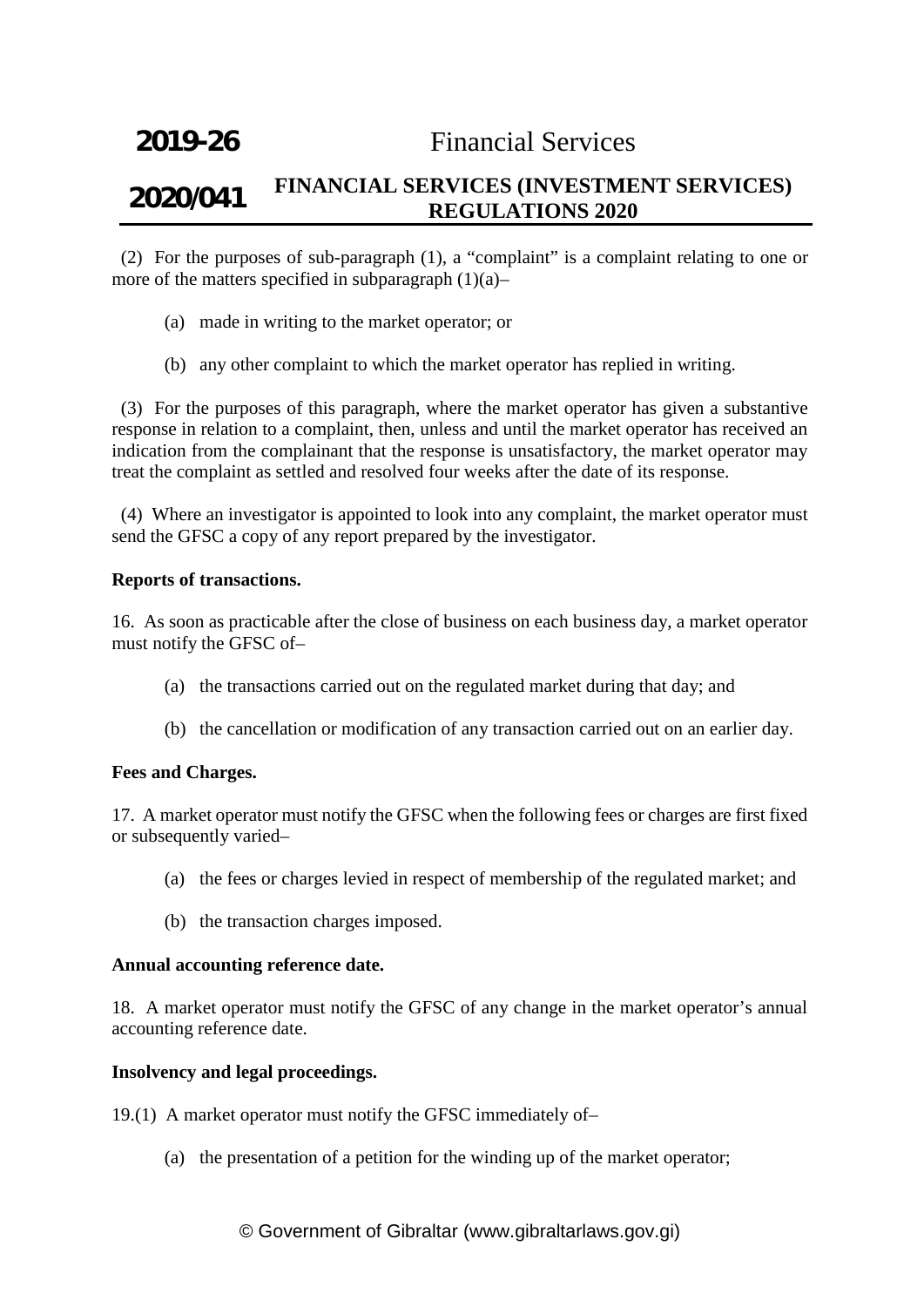## FINANCIAL SERVICES (INVESTMENT SERVICES) 2020/041 **REGULATIONS 2020**

- (b) the appointment of a receiver, administrator, liquidator or trustee of assets of the market operator; or
- (c) the making of a composition or arrangement with creditors of the market operator.

(2) A market operator must notify the GFSC of any proceedings instituted against the market operator–

- (a) arising out of the contravention or alleged contravention of any provision of the legislation relating to financial services; or
- (b) which might be expected to have a significant impact on the financial stability of the regulated market.

(3) A market operator must notify the GFSC of any legal proceedings instituted by the market operator.

#### **Disciplinary action.**

20.(1) A market operator must notify the GFSC of any disciplinary action taken by the market operator against a member or an employee of any member and which is relevant and material to the carrying on of investment services and activities or any other regulated activity.

- (2) A notification under sub-paragraph (1) must state–
	- (a) the name of the person concerned;
	- (b) details of the disciplinary action taken; and
	- (c) the reasons for taking that action.

(3) Where a person appeals against any disciplinary action, the market operator must notify the GFSC of the appeal and its outcome.

#### **Offences.**

21. A market operator must notify the GFSC on becoming aware that any person who is or was formerly a member or employee of the regulated market–

- (a) has been carrying on any investment services and activities or other regulated activity without the necessary authorisation (however described); or
- (b) has been convicted of an offence relating to, or arising out of, the carrying on of any investment services and activities or other regulated activity.